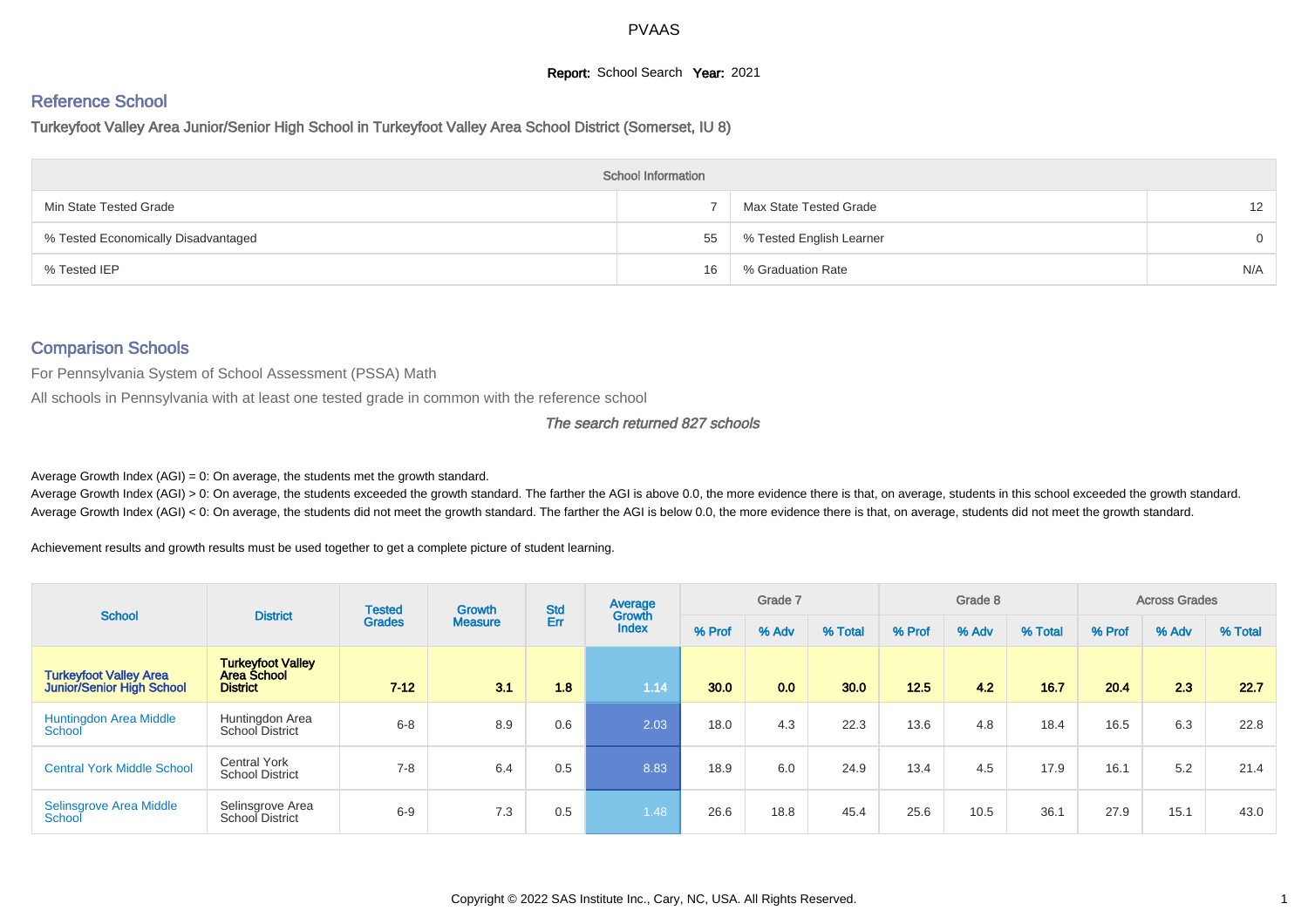| <b>School</b>                                                     | <b>District</b>                                                   | <b>Tested</b> | <b>Growth</b>  | <b>Std</b> | Average<br>Growth |        | Grade 7 |         |        | Grade 8 |         |        | <b>Across Grades</b> |         |
|-------------------------------------------------------------------|-------------------------------------------------------------------|---------------|----------------|------------|-------------------|--------|---------|---------|--------|---------|---------|--------|----------------------|---------|
|                                                                   |                                                                   | <b>Grades</b> | <b>Measure</b> | Err        | Index             | % Prof | % Adv   | % Total | % Prof | % Adv   | % Total | % Prof | % Adv                | % Total |
| <b>Turkeyfoot Valley Area</b><br><b>Junior/Senior High School</b> | <b>Turkeyfoot Valley</b><br><b>Area School</b><br><b>District</b> | $7 - 12$      | 3.1            | 1.8        | 1.14              | 30.0   | 0.0     | 30.0    | 12.5   | 4.2     | 16.7    | 20.4   | 2.3                  | 22.7    |
| <b>Saucon Valley Middle</b><br><b>School</b>                      | Saucon Valley<br>School District                                  | $5-8$         | 6.7            | 0.5        | 3.15              | 31.1   | 12.1    | 43.2    | 32.8   | 16.0    | 48.8    | 32.4   | 15.8                 | 48.2    |
| <b>David E Williams Middle</b><br><b>School</b>                   | Montour School<br><b>District</b>                                 | $5-8$         | 5.0            | 0.4        | 6.86              | 26.1   | 30.4    | 56.5    | 26.9   | 31.6    | 58.6    | 29.0   | 28.2                 | 57.1    |
| <b>Homer-Center</b><br><b>Junior/Senior High School</b>           | Homer-Center<br><b>School District</b>                            | $7 - 11$      | 11.2           | 1.0        | 4.77              | 20.3   | 0.0     | 20.3    | 26.9   | 13.4    | 40.3    | 23.4   | 6.4                  | 29.8    |
| <b>Mountain View Middle</b><br><b>School</b>                      | <b>Cumberland Valley</b><br><b>School District</b>                | $6 - 8$       | 3.7            | 0.3        | 2.21              | 27.7   | 21.3    | 49.0    | 26.5   | 14.3    | 40.8    | 29.8   | 17.0                 | 46.9    |
| <b>Williamsport Area Middle</b><br><b>School</b>                  | <b>Williamsport Area</b><br><b>School District</b>                | $7 - 8$       | 4.7            | 0.5        | 3.58              | 21.8   | 8.4     | 30.2    | 16.4   | 5.2     | 21.6    | 19.2   | 6.8                  | 26.0    |
| <b>Gerald G Huesken Middle</b><br><b>School</b>                   | Conestoga Valley<br><b>School District</b>                        | $7 - 8$       | 5.6            | 0.5        | 6.60              | 20.4   | 14.0    | 34.4    | 23.1   | 13.6    | 36.8    | 21.8   | 13.8                 | 35.6    |
| <b>Floyd C Fretz Middle</b><br>School                             | <b>Bradford Area</b><br><b>School District</b>                    | $6 - 8$       | 5.6            | 0.5        | 6.77              | 18.9   | 13.9    | 32.8    | 28.0   | 7.7     | 35.7    | 23.1   | 10.3                 | 33.4    |
| <b>Circle Of Seasons Charter</b><br>School                        | Circle Of Seasons<br><b>Charter School</b>                        | $3-8$         | 12.3           | 1.2        | 6.26              | 25.0   | 11.1    | 36.1    |        |         |         | 20.9   | 7.9                  | 28.8    |
| Donald H Eichhorn Middle<br><b>School</b>                         | Lewisburg Area<br><b>School District</b>                          | $6 - 8$       | 6.0            | 0.6        | 4.46              | 33.1   | 29.4    | 62.5    | 18.0   | 31.6    | 49.6    | 30.1   | 28.5                 | 58.6    |
| <b>Spring-Ford Middle School</b><br><b>7th Grade Center</b>       | Spring-Ford Area<br>School District                               | $7 - 7$       | 4.9            | 0.5        | 9.86              | 34.3   | 16.3    | 50.6    |        |         |         | 34.3   | 16.3                 | 50.6    |
| <b>Greater Latrobe Junior</b><br><b>High School</b>               | <b>Greater Latrobe</b><br><b>School District</b>                  | $7 - 8$       | 4.1            | 0.6        | 1.32              | 32.2   | 18.5    | 50.7    | 23.4   | 8.0     | 31.4    | 27.6   | 13.0                 | 40.6    |
| <b>James W Parker Middle</b><br><b>School</b>                     | <b>General Mclane</b><br><b>School District</b>                   | $5-8$         | 3.9            | 0.5        | 7.27              | 25.8   | 23.1    | 49.0    | 26.9   | 7.7     | 34.6    | 29.2   | 14.5                 | 43.8    |
| <b>Wyalusing Valley</b><br>Junior/Senior High School              | Wyalusing Area<br>School District                                 | $7 - 12$      | 1.3            | 0.9        | $-6.06$           | 14.6   | 7.9     | 22.5    | 9.6    | 1.0     | 10.6    | 11.9   | 4.2                  | 16.1    |
| <b>Chestnut Ridge Middle</b><br><b>School</b>                     | <b>Chestnut Ridge</b><br><b>School District</b>                   | $3 - 7$       | 3.3            | 0.7        | 4.64              | 36.8   | 4.2     | 41.0    |        |         |         | 28.6   | 9.5                  | 38.1    |
| <b>Wallenpaupack Area</b><br>Middle School                        | Wallenpaupack<br>Area School<br><b>District</b>                   | $6 - 8$       | 2.2            | 0.6        | 1.62              | 30.6   | 8.2     | 38.8    | 13.2   | 3.5     | 16.7    | 18.1   | 5.1                  | 23.2    |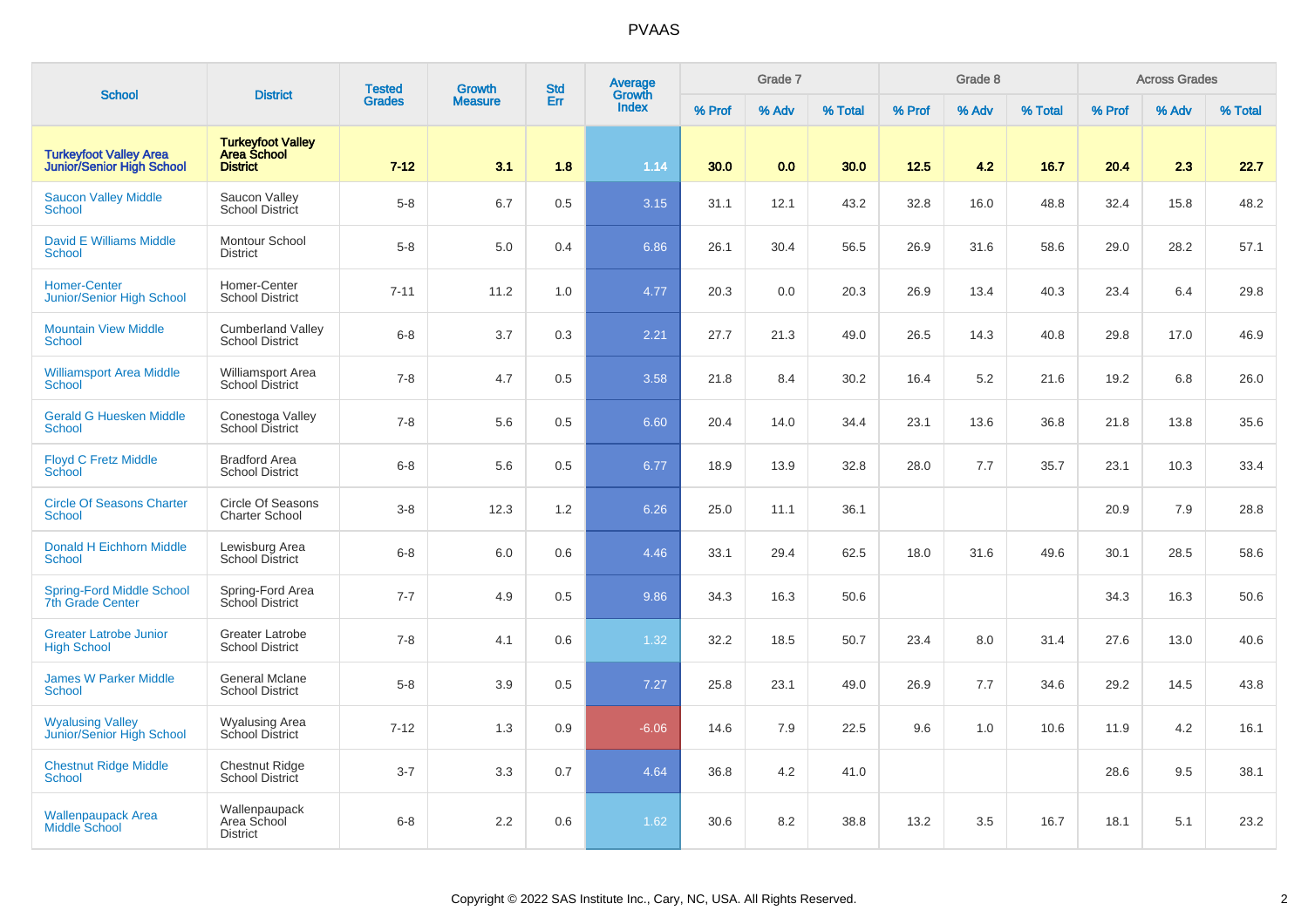| <b>School</b>                                                     | <b>District</b>                                                   | <b>Tested</b> | Growth         | <b>Std</b> | Average<br>Growth |        | Grade 7 |         |        | Grade 8 |         |        | <b>Across Grades</b> |         |
|-------------------------------------------------------------------|-------------------------------------------------------------------|---------------|----------------|------------|-------------------|--------|---------|---------|--------|---------|---------|--------|----------------------|---------|
|                                                                   |                                                                   | <b>Grades</b> | <b>Measure</b> | Err        | <b>Index</b>      | % Prof | % Adv   | % Total | % Prof | % Adv   | % Total | % Prof | % Adv                | % Total |
| <b>Turkeyfoot Valley Area</b><br><b>Junior/Senior High School</b> | <b>Turkeyfoot Valley</b><br><b>Area School</b><br><b>District</b> | $7 - 12$      | 3.1            | 1.8        | 1.14              | 30.0   | 0.0     | 30.0    | 12.5   | 4.2     | 16.7    | 20.4   | 2.3                  | 22.7    |
| <b>James S Wilson Middle</b><br><b>School</b>                     | Millcreek Township<br><b>School District</b>                      | $6 - 8$       | 1.6            | 0.6        | 1.28              | 20.8   | 14.3    | 35.1    | 23.5   | 12.4    | 36.0    | 21.7   | 10.8                 | 32.5    |
| <b>Central Columbia Middle</b><br><b>School</b>                   | Central Columbia<br><b>School District</b>                        | $5 - 8$       | 3.8            | 0.5        | 2.65              | 32.6   | 14.9    | 47.5    | 30.6   | 20.1    | 50.7    | 30.5   | 21.4                 | 51.8    |
| <b>Universal Daroff Charter</b><br><b>School</b>                  | <b>Universal Daroff</b><br><b>Charter School</b>                  | $3-8$         | 6.1            | 0.8        | 3.58              | 2.2    | 0.0     | 2.2     | 3.6    | 0.0     | 3.6     | 2.2    | 0.3                  | 2.5     |
| <b>Southern Columbia Middle</b><br><b>School</b>                  | Southern Columbia<br>Area School<br><b>District</b>               | $5 - 8$       | 1.8            | 0.6        | 0.47              | 29.0   | 14.0    | 43.0    | 15.4   | 2.2     | 17.6    | 24.0   | 7.8                  | 31.8    |
| <b>Fort Couch Middle School</b>                                   | <b>Upper Saint Clair</b><br>School District                       | $7 - 8$       | 3.6            | 0.5        | 2.51              | 33.3   | 35.5    | 68.8    | 31.2   | 30.5    | 61.8    | 32.2   | 32.8                 | 65.0    |
| <b>Loyalsock Township</b><br><b>Middle School</b>                 | Loyalsock<br>Township School<br><b>District</b>                   | $6 - 8$       | 3.0            | 0.7        | 2.81              | 23.6   | 9.4     | 33.1    | 27.0   | 9.0     | 36.0    | 27.4   | 9.5                  | 36.9    |
| Indiana Area Junior High<br><b>School</b>                         | Indiana Area<br><b>School District</b>                            | $6 - 8$       | 2.1            | 0.5        | 3.00              | 36.0   | 10.3    | 46.3    | 23.2   | 14.2    | 37.4    | 27.4   | 12.1                 | 39.5    |
| <b>Punxsutawney Area High</b><br><b>School</b>                    | Punxsutawney<br>Area School<br><b>District</b>                    | $7 - 11$      | 5.2            | 0.8        | 2.41              | 23.0   | 4.9     | 27.9    | 20.5   | 7.1     | 27.6    | 21.7   | 6.0                  | 27.7    |
| <b>Radnor Middle School</b>                                       | Radnor Township<br><b>School District</b>                         | $6 - 8$       | 2.9            | 0.5        | $-0.58$           | 34.3   | 31.8    | 66.2    | 35.0   | 21.5    | 56.5    | 37.4   | 26.3                 | 63.7    |
| <b>South Fayette Middle</b><br><b>School</b>                      | South Fayette<br>Township School<br><b>District</b>               | $6 - 8$       | $-0.1$         | 0.4        | $-5.54$           | 35.5   | 24.3    | 59.8    | 30.9   | 20.9    | 51.8    | 35.6   | 21.2                 | 56.8    |
| <b>York Suburban Middle</b><br>School                             | York Suburban<br><b>School District</b>                           | $6 - 8$       | $-0.3$         | 0.5        | $-0.54$           | 26.1   | 18.0    | 44.1    | 22.5   | 10.6    | 33.1    | 22.2   | 12.0                 | 34.2    |
| <b>Upper Perkiomen Middle</b><br>School                           | <b>Upper Perkiomen</b><br>School District                         | $6 - 8$       | 1.7            | 0.5        | 1.66              | 28.0   | 11.6    | 39.6    | 22.9   | 10.0    | 32.8    | 24.7   | 9.2                  | 34.0    |
| <b>Rock L Butler Middle</b><br><b>School</b>                      | Wellsboro Area<br><b>School District</b>                          | $5 - 8$       | 3.0            | 0.6        | 5.21              | 20.5   | 13.7    | 34.2    | 24.5   | 13.3    | 37.8    | 23.1   | 9.8                  | 32.9    |
| <b>Wattsburg Area Middle</b><br><b>School</b>                     | Wattsburg Area<br><b>School District</b>                          | $5-9$         | 4.1            | 0.6        | 0.94              | 19.6   | 7.6     | 27.2    | 31.7   | 12.9    | 44.6    | 26.1   | 14.0                 | 40.0    |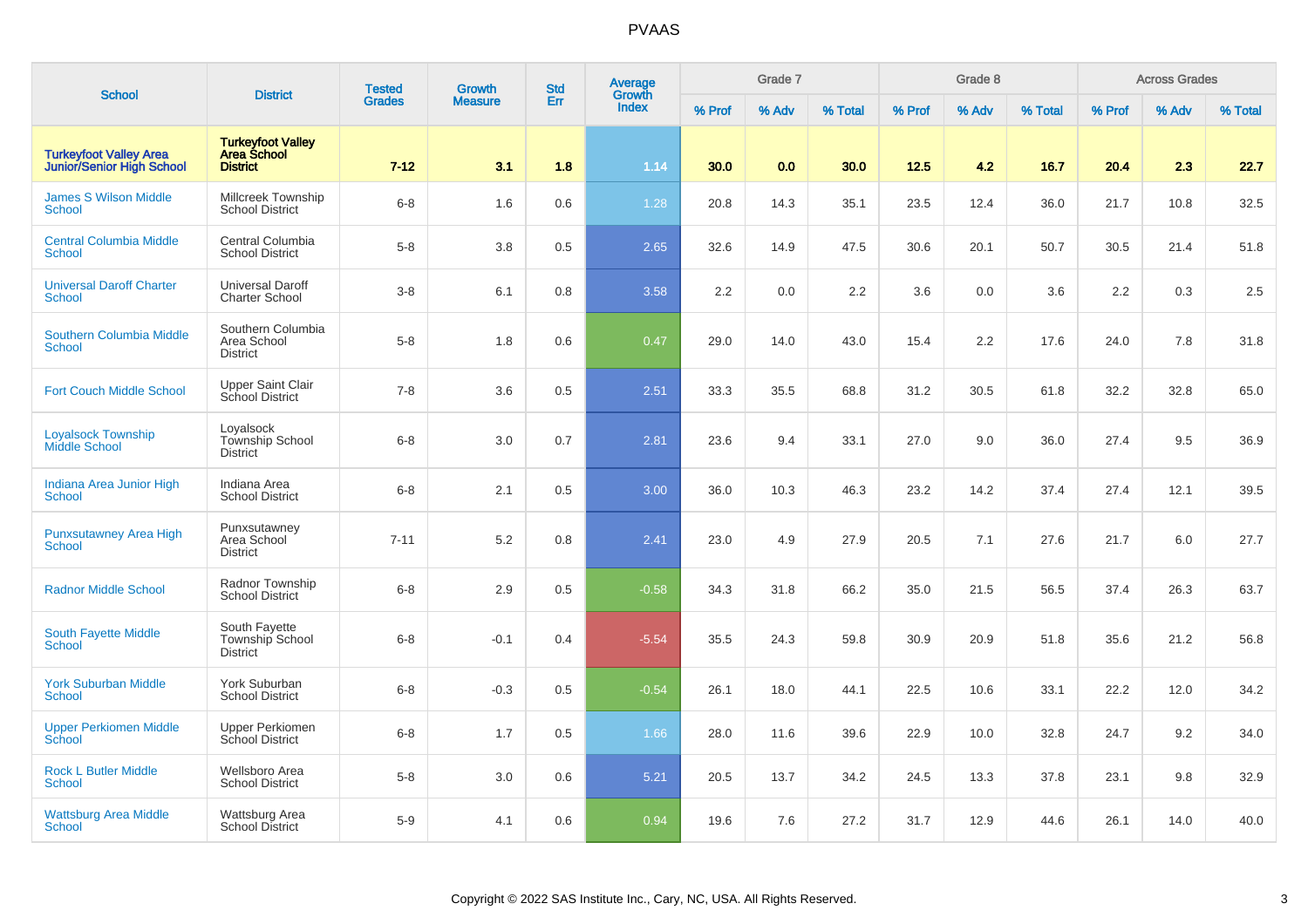| <b>School</b>                                                     | <b>District</b>                                                   | <b>Tested</b> | Growth         | <b>Std</b> | Average<br>Growth |        | Grade 7 |         |        | Grade 8 |         |        | <b>Across Grades</b> |         |
|-------------------------------------------------------------------|-------------------------------------------------------------------|---------------|----------------|------------|-------------------|--------|---------|---------|--------|---------|---------|--------|----------------------|---------|
|                                                                   |                                                                   | <b>Grades</b> | <b>Measure</b> | Err        | <b>Index</b>      | % Prof | % Adv   | % Total | % Prof | % Adv   | % Total | % Prof | % Adv                | % Total |
| <b>Turkeyfoot Valley Area</b><br><b>Junior/Senior High School</b> | <b>Turkeyfoot Valley</b><br><b>Area School</b><br><b>District</b> | $7 - 12$      | 3.1            | 1.8        | 1.14              | 30.0   | 0.0     | 30.0    | 12.5   | 4.2     | 16.7    | 20.4   | 2.3                  | 22.7    |
| <b>Midd-West Middle School</b>                                    | Midd-West School<br><b>District</b>                               | $6 - 7$       | 5.2            | 0.8        | 1.96              | 18.2   | 14.1    | 32.3    |        |         |         | 27.8   | 11.7                 | 39.6    |
| <b>Upper Dauphin Area</b><br>Middle School                        | Upper Dauphin<br>Area School<br><b>District</b>                   | $5 - 8$       | 1.0            | 0.7        | 1.37              | 18.9   | 6.8     | 25.7    | 24.3   | 7.1     | 31.4    | 18.0   | 6.9                  | 24.9    |
| <b>Conneaut Valley Middle</b><br><b>School</b>                    | <b>Conneaut School</b><br><b>District</b>                         | $5 - 8$       | 2.5            | 0.7        | 3.43              | 25.8   | 4.6     | 30.3    | 21.1   | 5.6     | 26.8    | 23.9   | 5.6                  | 29.5    |
| <b>Smethport Area</b><br>Junior/Senior High School                | Smethport Area<br>School District                                 | $7 - 12$      | 7.1            | 1.1        | 3.77              | 16.9   | 6.2     | 23.1    | 22.6   | 4.8     | 27.4    | 19.7   | 5.5                  | 25.2    |
| <b>Carbondale Area</b><br><b>Junior/Senior High School</b>        | Carbondale Area<br><b>School District</b>                         | $7 - 10$      | 5.8            | 0.9        | 3.43              | 4.8    | 3.6     | 8.4     | 14.0   | 0.0     | 14.0    | 10.0   | 1.6                  | 11.6    |
| <b>Eagle View Middle School</b>                                   | <b>Cumberland Valley</b><br><b>School District</b>                | $5-8$         | 2.8            | 0.4        | 4.83              | 30.8   | 15.0    | 45.8    | 27.0   | 9.5     | 36.5    | 28.0   | 12.1                 | 40.1    |
| <b>Indian Crest Middle School</b>                                 | Souderton Area<br><b>School District</b>                          | $6 - 8$       | $-0.4$         | 0.5        | $-0.78$           | 26.1   | 6.4     | 32.4    | 25.1   | 3.4     | 28.6    | 25.7   | 4.8                  | 30.5    |
| <b>Kane Area Middle School</b>                                    | Kane Area School<br><b>District</b>                               | $6 - 10$      | 5.0            | 0.8        | 3.35              | 29.8   | 17.9    | 47.8    | 6.1    | 1.2     | 7.3     | 16.0   | 7.0                  | 23.0    |
| <b>Manheim Central Middle</b><br><b>School</b>                    | Manheim Central<br><b>School District</b>                         | $5-8$         | 2.8            | 0.4        | $-3.41$           | 15.0   | 5.2     | 20.2    | 20.9   | 6.2     | 27.1    | 21.2   | 6.2                  | 27.4    |
| <b>Manor Middle School</b>                                        | Penn Manor<br><b>School District</b>                              | $7 - 8$       | 4.2            | 0.7        | 2.56              | 18.4   | 15.8    | 34.2    | 30.6   | 14.4    | 45.0    | 24.7   | 15.1                 | 39.7    |
| <b>Conneaut Lake Middle</b><br><b>School</b>                      | <b>Conneaut School</b><br><b>District</b>                         | $5-8$         | 4.6            | 0.7        | 1.95              | 13.4   | 9.0     | 22.4    | 14.9   | 1.4     | 16.2    | 18.0   | 7.9                  | 25.9    |
| <b>Pequea Valley</b><br>Intermediate School                       | Pequea Valley<br>School District                                  | $7 - 8$       | 4.6            | 0.8        | 2.22              | 12.0   | 2.4     | 14.4    | 13.4   | 2.1     | 15.5    | 12.6   | 2.2                  | 14.9    |
| <b>Tamaqua Area Middle</b><br>School                              | Tamaqua Area<br>School District                                   | $6 - 8$       | 1.6            | 0.6        | $-2.35$           | 19.7   | 7.2     | 27.0    | 11.4   | 2.1     | 13.5    | 16.6   | 3.8                  | 20.4    |
| <b>Bangor Area Middle School</b>                                  | Bangor Area<br>School District                                    | $7 - 8$       | 4.3            | 0.7        | 3.67              | 20.4   | 13.6    | 34.0    | 23.2   | 6.0     | 29.1    | 21.8   | 9.7                  | 31.5    |
| <b>Welsh Valley Middle</b><br><b>School</b>                       | <b>Lower Merion</b><br><b>School District</b>                     | $6 - 10$      | 2.6            | 0.4        | 2.71              | 33.3   | 31.6    | 64.9    | 29.8   | 29.1    | 59.0    | 31.6   | 31.9                 | 63.5    |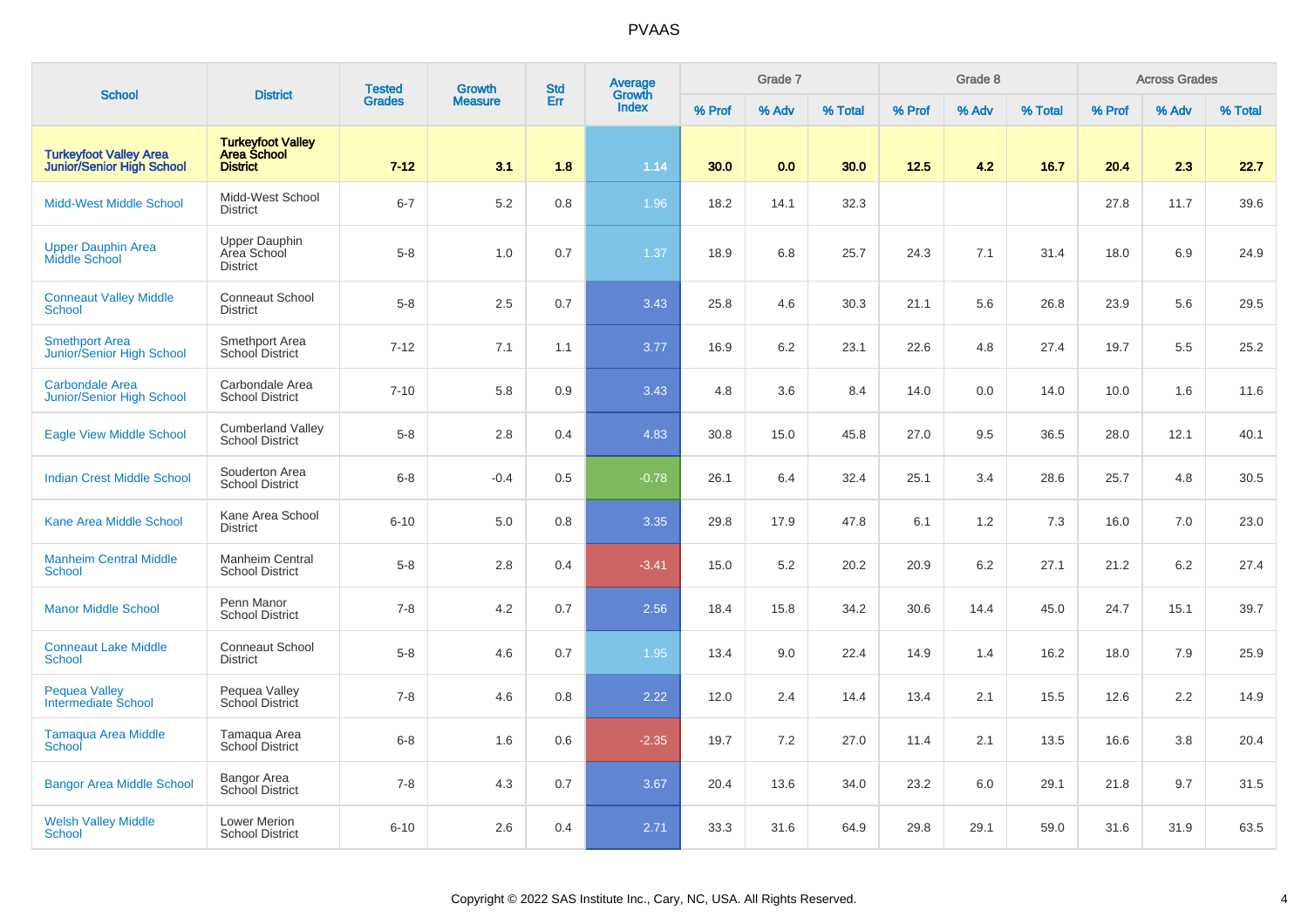| <b>School</b>                                                     | <b>District</b>                                                   | <b>Tested</b> | <b>Growth</b>  | <b>Std</b> | <b>Average</b><br>Growth |        | Grade 7 |         |        | Grade 8 |         |        | <b>Across Grades</b> |         |
|-------------------------------------------------------------------|-------------------------------------------------------------------|---------------|----------------|------------|--------------------------|--------|---------|---------|--------|---------|---------|--------|----------------------|---------|
|                                                                   |                                                                   | <b>Grades</b> | <b>Measure</b> | Err        | <b>Index</b>             | % Prof | % Adv   | % Total | % Prof | % Adv   | % Total | % Prof | % Adv                | % Total |
| <b>Turkeyfoot Valley Area</b><br><b>Junior/Senior High School</b> | <b>Turkeyfoot Valley</b><br><b>Area School</b><br><b>District</b> | $7 - 12$      | 3.1            | 1.8        | 1.14                     | 30.0   | 0.0     | 30.0    | 12.5   | 4.2     | 16.7    | 20.4   | 2.3                  | 22.7    |
| <b>Westlake Middle School</b>                                     | Millcreek Township<br><b>School District</b>                      | $6 - 8$       | 0.7            | 0.6        | $-1.92$                  | 20.7   | 11.8    | 32.6    | 15.8   | 12.7    | 28.5    | 18.4   | 10.5                 | 28.9    |
| <b>Karns City High School</b>                                     | Karns City Area<br>School District                                | $7 - 11$      | 4.9            | 0.8        | 4.17                     | 22.6   | 3.5     | 26.1    | 17.0   | 3.8     | 20.8    | 19.9   | 3.6                  | 23.5    |
| Pennsylvania Virtual<br><b>Charter School</b>                     | Pennsylvania<br>Virtual Charter<br>School                         | $3 - 11$      | 3.5            | 0.6        | 3.30                     | 10.1   | 6.1     | 16.2    | 14.8   | 5.7     | 20.4    | 18.4   | 5.2                  | 23.5    |
| <b>Forest City Regional High</b><br><b>School</b>                 | <b>Forest City</b><br>Regional School<br><b>District</b>          | $7 - 12$      | 8.0            | 1.3        | 3.91                     | 18.9   | 10.8    | 29.7    | 31.9   | 10.6    | 42.6    | 26.2   | 10.7                 | 36.9    |
| <b>Westmont Hilltop</b><br>Junior/Senior High School              | <b>Westmont Hilltop</b><br><b>School District</b>                 | $7 - 11$      | 3.4            | 0.9        | $-0.70$                  | 22.2   | 6.2     | 28.4    | 26.4   | 8.8     | 35.2    | 24.4   | 7.6                  | 32.0    |
| Penn Wood Middle School                                           | William Penn<br><b>School District</b>                            | $7 - 8$       | 2.2            | 0.7        | $-1.23$                  | 3.0    | 0.6     | 3.6     | 5.7    | 1.3     | 6.9     | 4.3    | 0.9                  | 5.2     |
| <b>Western Beaver County</b><br>Junior/Senior High School         | Western Beaver<br>County School<br><b>District</b>                | $6 - 11$      | 6.6            | 1.1        | 0.57                     | 29.2   | 4.2     | 33.3    | 27.8   | 2.8     | 30.6    | 29.9   | 6.3                  | 36.2    |
| <b>Millville Area Junior/Senior</b><br><b>High School</b>         | Millville Area<br><b>School District</b>                          | $7 - 12$      | 8.2            | 1.3        | 3.39                     | 15.9   | 9.1     | 25.0    | 18.4   | 2.6     | 21.0    | 17.1   | 6.1                  | 23.2    |
| <b>Twin Valley Middle School</b>                                  | <b>Twin Valley School</b><br><b>District</b>                      | $5 - 8$       | 1.9            | 0.4        | 4.38                     | 30.5   | 14.7    | 45.3    | 25.4   | 10.9    | 36.3    | 30.9   | 11.7                 | 42.5    |
| <b>Spring Cove Middle School</b>                                  | Spring Cove<br>School District                                    | $6 - 8$       | 0.8            | 0.6        | $-0.97$                  | 11.0   | 3.9     | 15.0    | 12.7   | 4.0     | 16.7    | 12.9   | 4.2                  | 17.2    |
| <b>Donegal Junior High</b><br>School                              | Donegal School<br><b>District</b>                                 | $7 - 8$       | 3.9            | 0.6        | 4.13                     | 12.4   | 14.8    | 27.2    | 16.6   | 9.5     | 26.0    | 14.5   | 12.1                 | 26.6    |
| <b>Chester Community</b><br><b>Charter School</b>                 | Chester<br><b>Community Charter</b><br>School                     | $3 - 8$       | 3.5            | 0.6        | 2.80                     | 3.2    | 1.1     | 4.3     | 2.6    | 0.0     | 2.6     | 2.1    | 0.4                  | 2.5     |
| <b>Bala-Cynwyd Middle</b><br>School                               | Lower Merion<br><b>School District</b>                            | $6 - 8$       | 2.5            | 0.4        | 2.13                     | 34.5   | 30.9    | 65.5    | 36.0   | 27.7    | 63.7    | 33.8   | 33.0                 | 66.8    |
| <b>Freeport Area Middle</b><br><b>School</b>                      | <b>Freeport Area</b><br>School District                           | $6 - 8$       | 2.8            | 0.6        | $-4.11$                  | 34.3   | 12.7    | 47.0    | 19.1   | 9.9     | 29.0    | 26.7   | 12.6                 | 39.3    |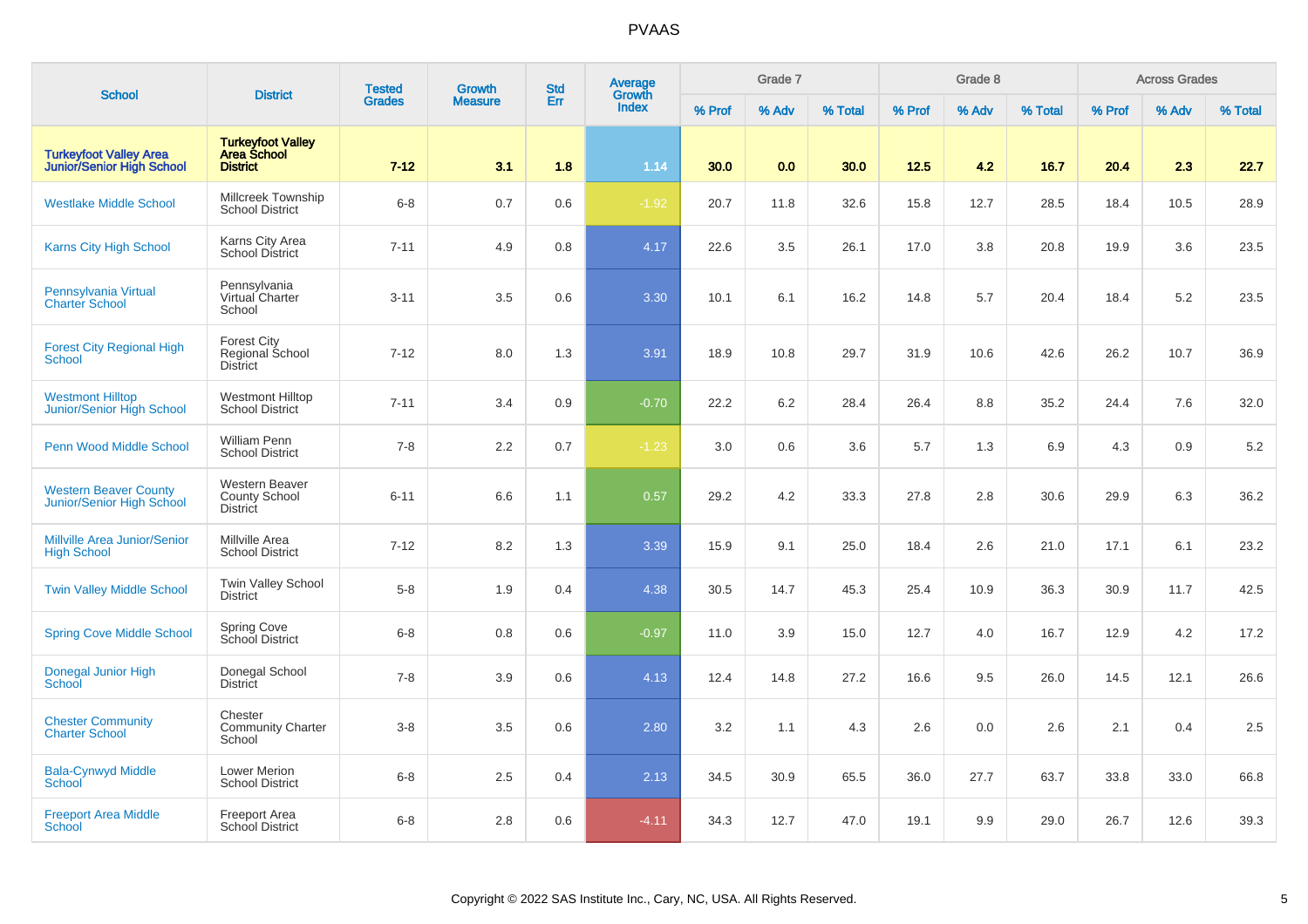| <b>School</b>                                                     |                                                                   | <b>Tested</b> | <b>Growth</b>  | <b>Std</b> | Average                |        | Grade 7 |         |        | Grade 8 |         |        | <b>Across Grades</b> |         |
|-------------------------------------------------------------------|-------------------------------------------------------------------|---------------|----------------|------------|------------------------|--------|---------|---------|--------|---------|---------|--------|----------------------|---------|
|                                                                   | <b>District</b>                                                   | <b>Grades</b> | <b>Measure</b> | Err        | Growth<br><b>Index</b> | % Prof | % Adv   | % Total | % Prof | % Adv   | % Total | % Prof | % Adv                | % Total |
| <b>Turkeyfoot Valley Area</b><br><b>Junior/Senior High School</b> | <b>Turkeyfoot Valley</b><br><b>Area School</b><br><b>District</b> | $7 - 12$      | 3.1            | 1.8        | 1.14                   | 30.0   | 0.0     | 30.0    | 12.5   | 4.2     | 16.7    | 20.4   | 2.3                  | 22.7    |
| <b>Bedford Middle School</b>                                      | <b>Bedford Area</b><br><b>School District</b>                     | $6-8$         | 3.8            | 0.6        | 1.26                   | 25.4   | 8.8     | 34.2    | 24.2   | 7.8     | 32.0    | 27.2   | 8.1                  | 35.3    |
| <b>Chestnut Ridge Senior</b><br><b>High School</b>                | <b>Chestnut Ridge</b><br><b>School District</b>                   | $8 - 12$      | 7.1            | 1.2        | 6.03                   |        |         |         | 18.4   | 10.2    | 28.6    | 18.4   | 10.2                 | 28.6    |
| <b>Dorseyville Middle School</b>                                  | Fox Chapel Area<br>School District                                | $4 - 8$       | 1.4            | 0.4        | $-1.93$                | 32.7   | 30.2    | 62.9    | 28.3   | 27.6    | 55.8    | 30.9   | 28.7                 | 59.6    |
| <b>Harlan Rowe Middle</b><br><b>School</b>                        | Athens Area<br><b>School District</b>                             | $6 - 8$       | 3.5            | 0.6        | 0.76                   | 22.2   | 5.2     | 27.4    | 19.3   | 10.7    | 30.0    | 23.2   | 7.3                  | 30.5    |
| <b>Lehighton Area Middle</b><br><b>School</b>                     | Lehighton Area<br><b>School District</b>                          | $6 - 8$       | 3.3            | 0.6        | 3.38                   | 12.1   | 5.8     | 17.8    | 14.7   | 1.8     | 16.6    | 16.7   | 3.9                  | 20.6    |
| <b>Springfield Township</b><br><b>Middle School</b>               | Springfield<br>Township School<br><b>District</b>                 | $6 - 8$       | 2.5            | 0.5        | 2.37                   | 28.4   | 21.9    | 50.3    | 31.7   | 17.2    | 49.0    | 28.9   | 16.7                 | 45.6    |
| <b>Newtown Middle School</b>                                      | <b>Council Rock</b><br><b>School District</b>                     | $7 - 8$       | 2.7            | 0.4        | 3.56                   | 29.4   | 20.0    | 49.4    | 26.6   | 22.0    | 48.6    | 28.1   | 21.0                 | 49.1    |
| <b>Independence Charter</b><br><b>School</b>                      | Independence<br><b>Charter School</b>                             | $3-8$         | 1.4            | 0.7        | 2.08                   | 21.0   | 4.9     | 25.9    | 24.1   | 8.6     | 32.8    | 19.7   | 7.2                  | 26.9    |
| <b>Mifflin County Junior High</b><br><b>School</b>                | <b>Mifflin County</b><br>School District                          | $8-9$         | 3.9            | 0.7        | 5.91                   |        |         |         | 10.7   | 1.5     | 12.2    | 10.7   | 1.5                  | 12.2    |
| <b>Otto-Eldred Junior/Senior</b><br><b>High School</b>            | Otto-Eldred School<br><b>District</b>                             | $7 - 11$      | 7.2            | 1.2        | 3.89                   | 20.0   | 15.6    | 35.6    | 25.0   | 6.2     | 31.2    | 22.6   | 10.8                 | 33.3    |
| Esperanza Academy<br><b>Charter School</b>                        | Esperanza<br><b>Academy Charter</b><br>School                     | $4 - 11$      | 2.8            | 0.5        | 2.75                   | 4.2    | 0.0     | 4.2     | 0.5    | 0.0     | 0.5     | 1.8    | 0.0                  | 1.8     |
| <b>Bellwood Antis Middle</b><br><b>School</b>                     | Bellwood-Antis<br><b>School District</b>                          | $5-8$         | 2.2            | 0.6        | $-0.86$                | 29.4   | 15.3    | 44.7    | 14.1   | 6.5     | 20.6    | 18.4   | 8.8                  | 27.1    |
| <b>North Schuylkill</b><br>Junior/Senior High School              | North Schuylkill<br><b>School District</b>                        | $7 - 11$      | 4.0            | 0.7        | 3.79                   | 5.8    | 3.9     | 9.7     | 11.8   | 6.7     | 18.5    | 8.6    | $5.2\,$              | 13.8    |
| <b>Marshall Middle School</b>                                     | North Allegheny<br><b>School District</b>                         | $6 - 8$       | 0.3            | 0.5        | $-0.29$                | 32.5   | 29.0    | 61.4    | 32.6   | 19.1    | 51.7    | 34.6   | 21.0                 | 55.7    |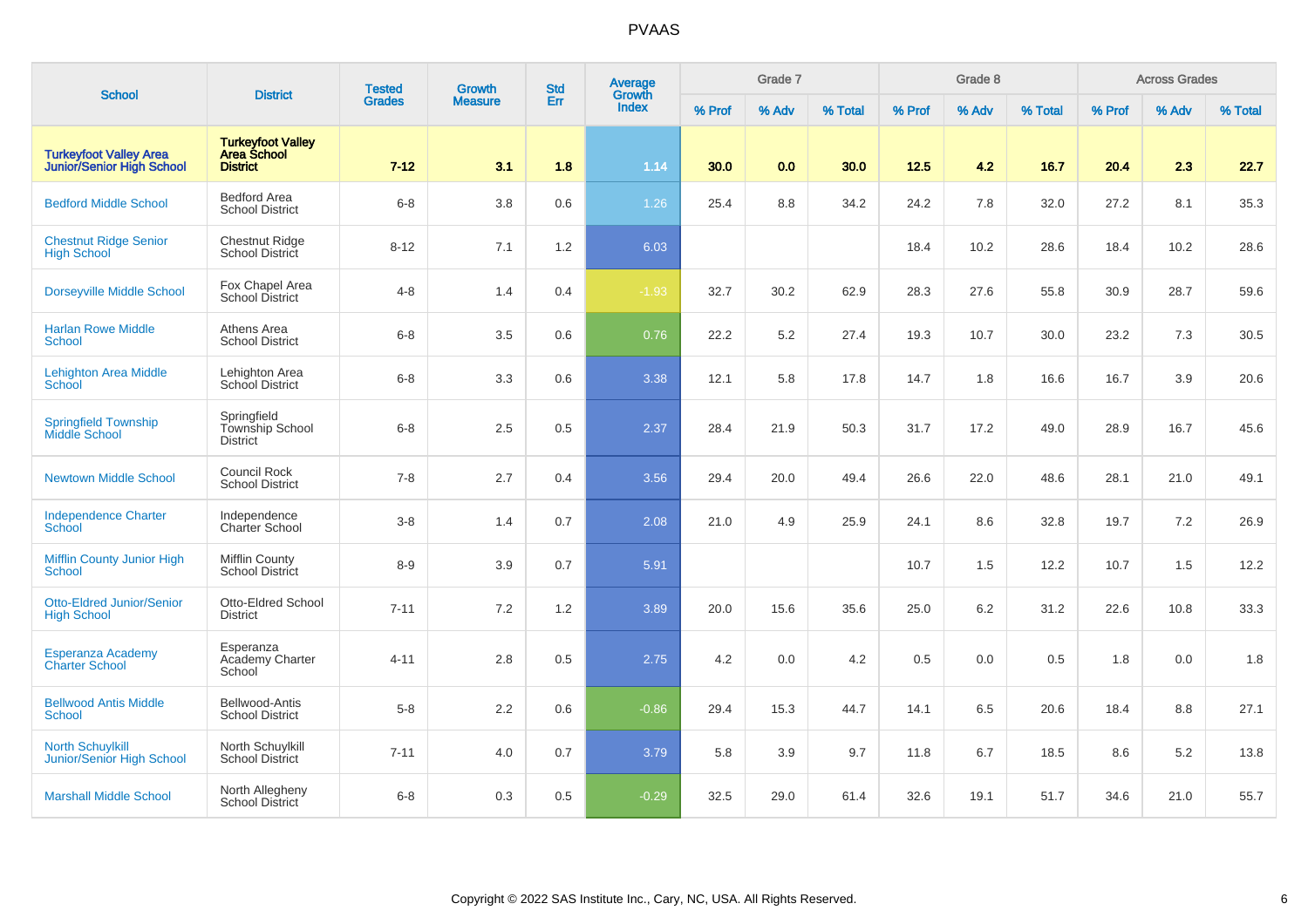| <b>School</b>                                              | <b>District</b>                                                   | <b>Tested</b> | Growth         | <b>Std</b> | Average<br>Growth |        | Grade 7 |         |        | Grade 8 |         |        | <b>Across Grades</b> |         |
|------------------------------------------------------------|-------------------------------------------------------------------|---------------|----------------|------------|-------------------|--------|---------|---------|--------|---------|---------|--------|----------------------|---------|
|                                                            |                                                                   | <b>Grades</b> | <b>Measure</b> | Err        | <b>Index</b>      | % Prof | % Adv   | % Total | % Prof | % Adv   | % Total | % Prof | % Adv                | % Total |
| <b>Turkeyfoot Valley Area</b><br>Junior/Senior High School | <b>Turkeyfoot Valley</b><br><b>Area School</b><br><b>District</b> | $7 - 12$      | 3.1            | 1.8        | 1.14              | 30.0   | 0.0     | 30.0    | 12.5   | 4.2     | 16.7    | 20.4   | 2.3                  | 22.7    |
| <b>Chambersburg Area</b><br>Middle School - South          | Chambersburg<br>Area School<br><b>District</b>                    | $6 - 8$       | $-0.2$         | 0.4        | $-2.90$           | 16.5   | 7.5     | 24.0    | 9.2    | 4.3     | 13.5    | 12.9   | 4.8                  | 17.6    |
| <b>Maple Avenue Middle</b><br>School                       | Littlestown Area<br><b>School District</b>                        | $6 - 8$       | 2.8            | 0.6        | 2.21              | 14.0   | 4.7     | 18.7    | 21.0   | 4.0     | 25.0    | 17.2   | 3.4                  | 20.6    |
| <b>Innovative Arts Academy</b><br><b>Charter School</b>    | <b>Innovative Arts</b><br>Academy Charter<br>School               | $6 - 11$      | $-1.5$         | 0.8        | $-4.99$           | 0.0    | 0.0     | 0.0     | 3.4    | 0.0     | 3.4     | 1.4    | 0.0                  | 1.4     |
| Palmyra Area Middle<br>School                              | Palmyra Area<br>School District                                   | $6 - 8$       | 0.3            | 0.4        | $-1.43$           | 25.5   | 12.2    | 37.6    | 29.8   | 12.2    | 42.0    | 27.5   | 10.8                 | 38.3    |
| <b>South Park Middle School</b>                            | South Park School<br><b>District</b>                              | $5-8$         | 3.3            | 0.6        | 0.05              | 22.0   | 17.0    | 39.0    | 24.0   | 8.6     | 32.7    | 26.4   | 12.4                 | 38.8    |
| <b>Wayne Highlands Middle</b><br>School                    | Wayne Highlands<br>School District                                | $6-8$         | 3.5            | 0.6        | 1.90              | 27.0   | 15.6    | 42.6    | 26.2   | 3.3     | 29.5    | 27.9   | 10.1                 | 37.9    |
| <b>Eisenhower M/Hs</b>                                     | <b>Warren County</b><br>School District                           | $6 - 11$      | 4.9            | 0.9        | $-1.30$           | 16.4   | 3.6     | 20.0    | 25.9   | 5.6     | 31.5    | 21.6   | 6.1                  | 27.6    |
| <b>Bear Creek Community</b><br><b>Charter School</b>       | <b>Bear Creek</b><br><b>Community Charter</b><br>School           | $3-8$         | 4.4            | 0.8        | 1.78              | 23.1   | 5.8     | 28.8    | 18.4   | 0.0     | 18.4    | 27.2   | 7.9                  | 35.1    |
| <b>Dubois Area Middle School</b>                           | Dubois Area<br><b>School District</b>                             | $5-8$         | 2.1            | 0.4        | 1.65              | 18.8   | 5.9     | 24.6    | 14.2   | 5.3     | 19.5    | 19.2   | 7.6                  | 26.8    |
| <b>Bellefonte Area Middle</b><br>School                    | <b>Bellefonte Area</b><br><b>School District</b>                  | $6-8$         | 1.8            | 0.5        | $-0.06$           | 23.4   | 5.5     | 29.0    | 14.8   | 9.9     | 24.8    | 22.9   | 7.8                  | 30.7    |
| <b>Emory H Markle Middle</b><br>School                     | South Western<br><b>School District</b>                           | $6-8$         | 2.2            | 0.4        | 0.97              | 18.0   | 6.1     | 24.1    | 19.5   | 10.3    | 29.8    | 17.8   | 9.4                  | 27.2    |
| <b>Mount Union Area Junior</b><br><b>High School</b>       | Mount Union Area<br><b>School District</b>                        | $6 - 8$       | 4.1            | 0.8        | 1.60              | 13.4   | 2.4     | 15.8    | 0.0    | 1.2     | 1.2     | 8.5    | 1.2                  | 9.8     |
| <b>Delahunty Middle School</b>                             | Hermitage School<br><b>District</b>                               | $6 - 7$       | 3.7            | 0.7        | 4.29              | 30.8   | 19.6    | 50.4    |        |         |         | 32.5   | 20.6                 | 53.2    |
| <b>Sheffield M/Hs</b>                                      | <b>Warren County</b><br>School District                           | $6 - 11$      | 5.2            | 1.2        | 1.31              | 12.1   | 0.0     | 12.1    | 6.4    | 6.4     | 12.9    | 9.9    | 3.0                  | 12.9    |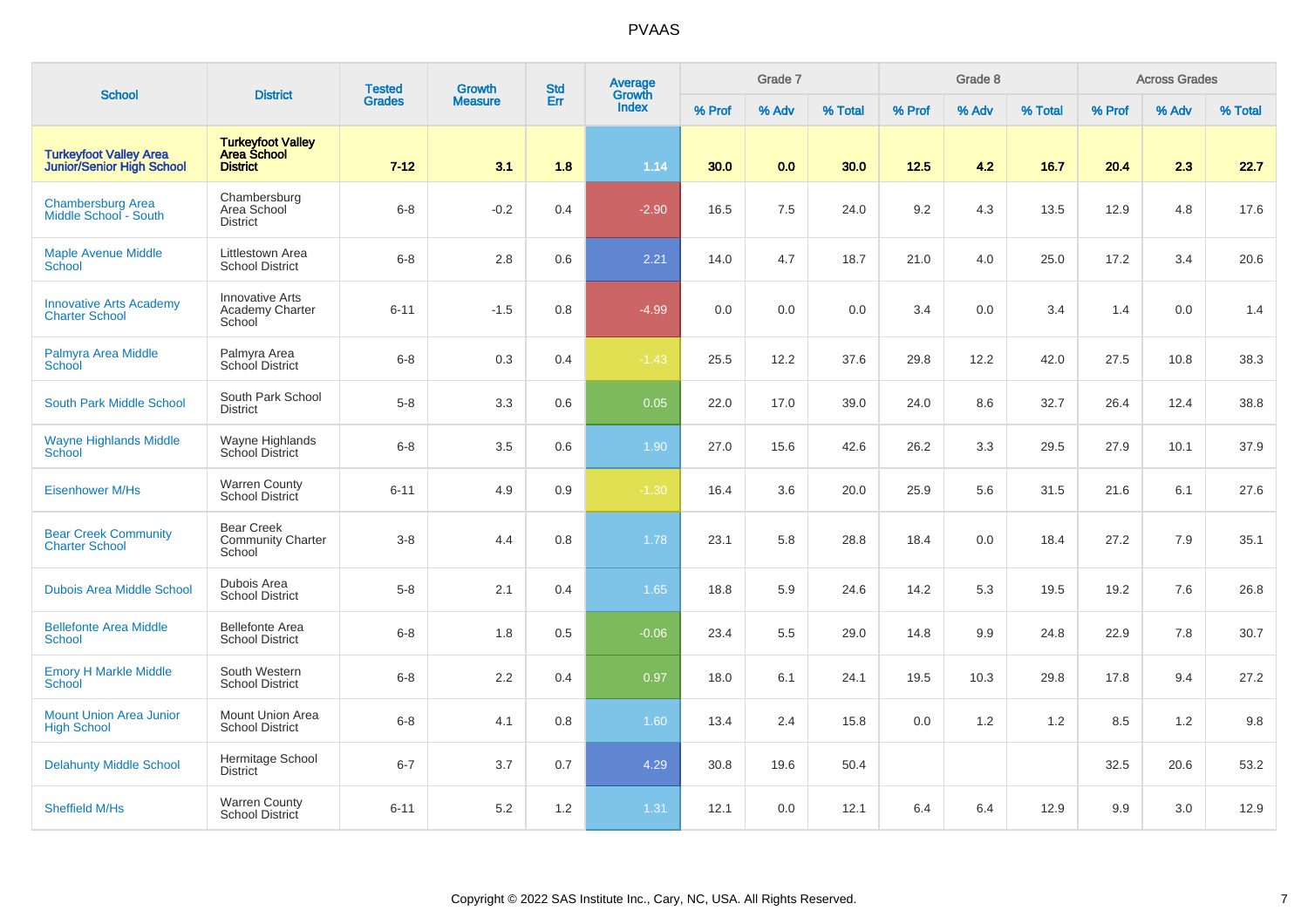| <b>School</b>                                                     | <b>District</b>                                                   | <b>Tested</b> | <b>Growth</b>  | <b>Std</b> | Average<br>Growth |        | Grade 7 |         |        | Grade 8 |         |        | <b>Across Grades</b> |         |
|-------------------------------------------------------------------|-------------------------------------------------------------------|---------------|----------------|------------|-------------------|--------|---------|---------|--------|---------|---------|--------|----------------------|---------|
|                                                                   |                                                                   | <b>Grades</b> | <b>Measure</b> | Err        | <b>Index</b>      | % Prof | % Adv   | % Total | % Prof | % Adv   | % Total | % Prof | % Adv                | % Total |
| <b>Turkeyfoot Valley Area</b><br><b>Junior/Senior High School</b> | <b>Turkeyfoot Valley</b><br><b>Area School</b><br><b>District</b> | $7 - 12$      | 3.1            | 1.8        | 1.14              | 30.0   | 0.0     | 30.0    | 12.5   | 4.2     | 16.7    | 20.4   | 2.3                  | 22.7    |
| <b>Marticville Middle School</b>                                  | Penn Manor<br><b>School District</b>                              | $7 - 8$       | 3.9            | 0.7        | 3.14              | 32.9   | 10.7    | 43.6    | 29.5   | 6.2     | 35.7    | 31.4   | 8.8                  | 40.2    |
| <b>Maplewood Junior/Senior</b><br><b>High School</b>              | <b>Penncrest School</b><br><b>District</b>                        | $7 - 11$      | 3.2            | 1.0        | $-0.64$           | 12.1   | 7.6     | 19.7    | 11.8   | 0.0     | 11.8    | 12.0   | 3.5                  | 15.5    |
| Johnsonburg Area High<br><b>School</b>                            | Johnsonburg Area<br>School District                               | $7 - 11$      | 4.4            | 1.2        | $-0.13$           | 18.6   | 7.0     | 25.6    | 15.6   | $2.2\,$ | 17.8    | 17.0   | 4.6                  | 21.6    |
| <b>Deer Lakes Middle School</b>                                   | Deer Lakes School<br><b>District</b>                              | $6 - 8$       | 3.2            | 0.6        | $-0.32$           | 25.4   | 19.2    | 44.6    | 24.8   | 4.0     | 28.7    | 24.9   | 11.9                 | 36.7    |
| Steelton-Highspire High<br>School                                 | Steelton-Highspire<br><b>School District</b>                      | $7 - 11$      | 4.5            | 0.9        | 2.70              | 0.0    | 0.0     | 0.0     | 0.0    | 0.0     | 0.0     | 0.0    | 0.0                  | 0.0     |
| <b>Cameron County</b><br><b>Junior/Senior High School</b>         | <b>Cameron County</b><br><b>School District</b>                   | $7 - 12$      | 6.7            | 1.3        | 2.95              | 7.3    | 2.4     | 9.8     | 13.5   | 0.0     | 13.5    | 10.3   | 1.3                  | 11.5    |
| <b>Riverside Junior/Senior</b><br><b>High School</b>              | Riverside School<br><b>District</b>                               | $7 - 11$      | 3.4            | 0.8        | 0.77              | 17.0   | 14.0    | 31.0    | 16.5   | 4.6     | 21.1    | 16.8   | 9.1                  | 25.8    |
| <b>Klinger Middle School</b>                                      | <b>Centennial School</b><br><b>District</b>                       | $6 - 8$       | 1.5            | 0.5        | 1.66              | 21.2   | 4.2     | 25.4    | 13.3   | 5.6     | 18.9    | 17.9   | 4.3                  | 22.2    |
| <b>Russell Byers Charter</b><br><b>School</b>                     | <b>Russell Byers</b><br>Charter School                            | $3 - 8$       | 1.5            | 0.8        | 1.85              | 0.0    | 0.0     | 0.0     | 0.0    | 0.0     | 0.0     | 3.2    | 1.9                  | 5.2     |
| <b>Greenwood Middle School</b>                                    | Greenwood School<br><b>District</b>                               | $6 - 10$      | 4.6            | 0.9        | 3.87              | 9.1    | 1.8     | 10.9    | 25.9   | 14.8    | 40.7    | 22.2   | 8.0                  | 30.2    |
| <b>Blacklick Valley</b><br>Junior/Senior High School              | <b>Blacklick Valley</b><br><b>School District</b>                 | $7 - 11$      | 6.3            | 1.3        | 3.08              | 17.0   | 0.0     | 17.0    | 14.3   | 4.8     | 19.0    | 15.7   | 2.2                  | 18.0    |
| <b>Centerville Middle School</b>                                  | <b>Hempfield School</b><br><b>District</b>                        | $7 - 8$       | 2.8            | 0.6        | 2.73              | 22.0   | 21.6    | 43.6    | 24.7   | 20.1    | 44.8    | 23.3   | 20.9                 | 44.2    |
| <b>Central Mountain Middle</b><br><b>School</b>                   | <b>Keystone Central</b><br>School District                        | $5 - 8$       | 1.9            | 0.4        | $-1.56$           | 12.4   | 3.7     | 16.0    | 10.4   | 2.4     | 12.8    | 15.4   | 5.7                  | 21.1    |
| <b>Camp Curtin Academy</b>                                        | Harrisburg City<br><b>School District</b>                         | $5 - 8$       | 2.4            | 0.6        | 3.77              | 0.8    | 0.0     | 0.8     | 0.0    | 0.0     | 0.0     | 0.4    | 0.0                  | 0.4     |
| <b>Infinity Charter School</b>                                    | <b>Infinity Charter</b><br>School                                 | $3 - 8$       | 5.9            | 1.2        | 3.22              | 41.7   | 45.8    | 87.5    | 38.1   | 19.0    | 57.1    | 38.7   | 29.6                 | 68.3    |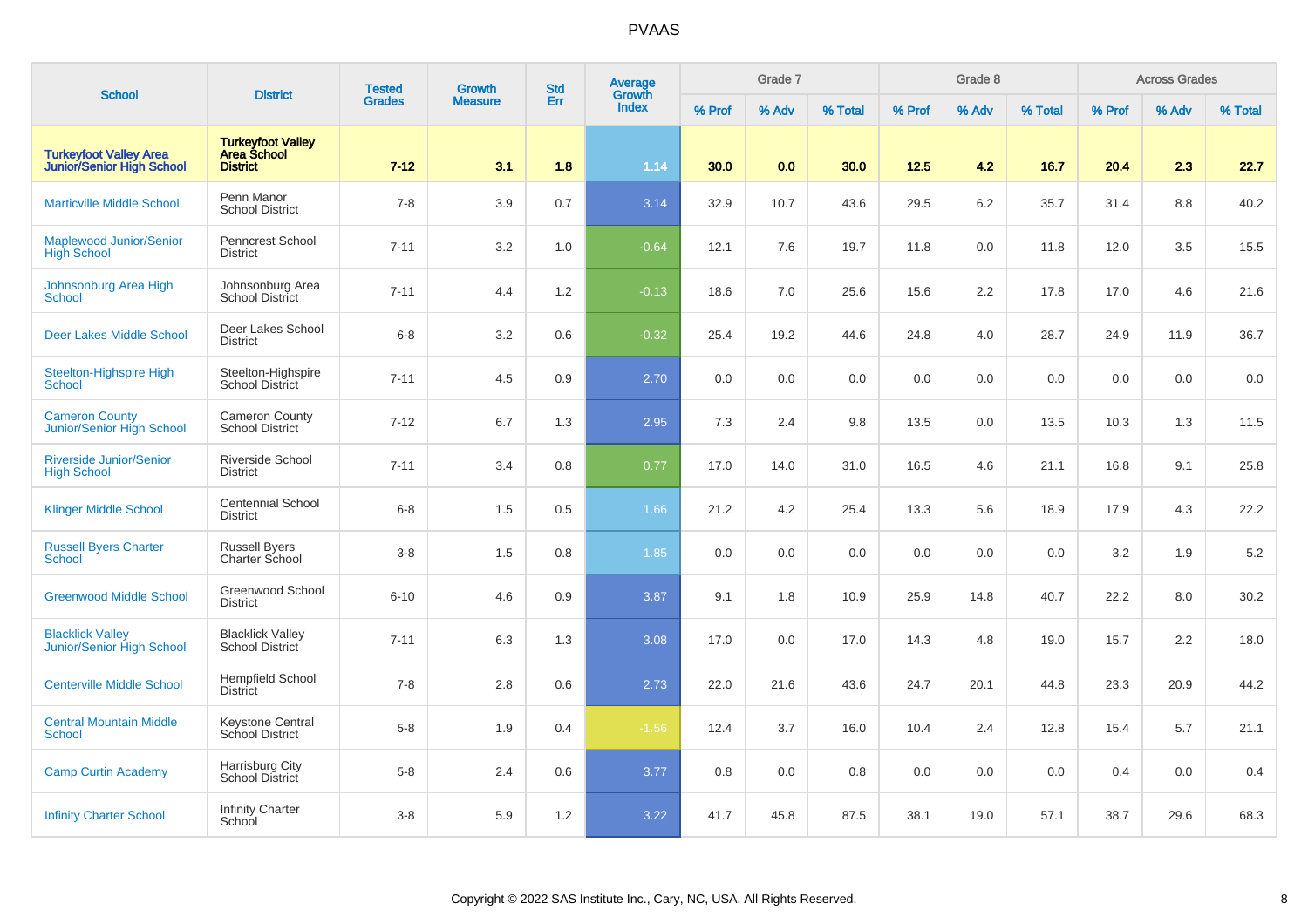| <b>School</b>                                                     | <b>District</b>                                                   | <b>Tested</b> | <b>Growth</b>  | <b>Std</b> | Average<br>Growth |        | Grade 7 |         |        | Grade 8 |         |        | <b>Across Grades</b> |         |
|-------------------------------------------------------------------|-------------------------------------------------------------------|---------------|----------------|------------|-------------------|--------|---------|---------|--------|---------|---------|--------|----------------------|---------|
|                                                                   |                                                                   | <b>Grades</b> | <b>Measure</b> | Err        | <b>Index</b>      | % Prof | % Adv   | % Total | % Prof | % Adv   | % Total | % Prof | % Adv                | % Total |
| <b>Turkeyfoot Valley Area</b><br><b>Junior/Senior High School</b> | <b>Turkeyfoot Valley</b><br><b>Area School</b><br><b>District</b> | $7 - 12$      | 3.1            | 1.8        | 1.14              | 30.0   | 0.0     | 30.0    | 12.5   | 4.2     | 16.7    | 20.4   | 2.3                  | 22.7    |
| <b>Newport Middle School</b>                                      | Newport School<br><b>District</b>                                 | $6 - 8$       | 3.7            | 0.8        | 3.09              | 15.9   | 0.0     | 15.9    | 27.4   | 4.8     | 32.3    | 22.8   | 4.1                  | 26.9    |
| Pennsylvania Cyber<br><b>Charter School</b>                       | Pennsylvania<br>Cyber Charter<br>School                           | $3 - 11$      | 1.9            | 0.5        | 3.75              | 11.7   | 3.5     | 15.2    | 6.5    | 1.6     | 8.1     | 12.6   | 4.4                  | 17.1    |
| South Side Middle School                                          | South Side Area<br><b>School District</b>                         | $6 - 8$       | $-0.6$         | 0.8        | $-3.48$           | 26.6   | 7.8     | 34.4    | 12.7   | 2.8     | 15.5    | 18.8   | 3.6                  | 22.3    |
| <b>Juniata Valley</b><br>Junior/Senior High School                | Juniata Valley<br><b>School District</b>                          | $6 - 11$      | 2.4            | 0.9        | 0.98              | 21.0   | 5.3     | 26.3    | 12.5   | 2.1     | 14.6    | 13.0   | 3.7                  | 16.8    |
| Jefferson-Morgan<br>Middle/High School                            | Jefferson-Morgan<br>School District                               | $7 - 10$      | 5.6            | 1.2        | 2.45              | 10.9   | 3.6     | 14.6    | 24.4   | 2.2     | 26.7    | 17.0   | 3.0                  | 20.0    |
| <b>Ad Prima Charter School</b>                                    | Ad Prima Charter<br>School                                        | $3-8$         | 1.5            | 0.8        | 1.75              | 8.2    | 1.6     | 9.8     | 9.8    | 1.6     | 11.5    | 10.9   | 0.7                  | 11.6    |
| <b>Palisades Middle School</b>                                    | Palisades School<br><b>District</b>                               | $6 - 8$       | $-0.3$         | 0.7        | $-0.50$           | 32.4   | 6.9     | 39.2    | 19.3   | 1.1     | 20.4    | 26.7   | 4.2                  | 30.9    |
| <b>Maple Point Middle School</b>                                  | Neshaminy School<br><b>District</b>                               | $5 - 8$       | $-0.5$         | 0.4        | $-1.23$           | 23.3   | 5.1     | 28.4    | 19.1   | 6.2     | 25.3    | 22.6   | 5.8                  | 28.4    |
| <b>Peters Township Middle</b><br>School                           | Peters Township<br><b>School District</b>                         | $6 - 8$       | 1.3            | 0.5        | $-1.25$           | 33.1   | 29.1    | 62.2    | 35.1   | 13.0    | 48.2    | 34.2   | 20.7                 | 54.8    |
| Shanksville-Stonycreek<br><b>Middle School</b>                    | Shanksville-<br>Stonycreek School<br><b>District</b>              | $6 - 8$       | 6.9            | 1.5        | 1.88              | 20.0   | 5.0     | 25.0    | 22.2   | 0.0     | 22.2    | 22.6   | 3.2                  | 25.8    |
| <b>Rowland Academy</b>                                            | <b>Harrisburg City</b><br>School District                         | $5 - 8$       | 1.4            | 0.6        | 2.46              | 0.9    | 1.8     | 2.6     | 0.9    | 0.0     | 0.9     | 1.5    | 1.3                  | 2.9     |
| <b>Upper Moreland Middle</b><br>School                            | <b>Upper Moreland</b><br>Township School<br><b>District</b>       | $6 - 8$       | $-0.2$         | $0.5\,$    | $-0.35$           | 21.7   | 10.6    | 32.3    | 18.9   | 12.1    | 31.1    | 18.8   | 11.2                 | 29.9    |
| <b>Holicong Middle School</b>                                     | <b>Central Bucks</b><br><b>School District</b>                    | $7 - 9$       | $-0.1$         | 0.5        | $-4.77$           | 34.5   | 13.3    | 47.8    | 23.8   | 8.1     | 31.8    | 29.2   | 10.7                 | 40.0    |
| <b>Steel Valley Middle School</b>                                 | Steel Valley School<br><b>District</b>                            | $5-8$         | $-2.9$         | 0.7        | $-4.26$           | 18.3   | 4.9     | 23.2    | 9.5    | 4.0     | 13.5    | 13.1   | 4.4                  | 17.4    |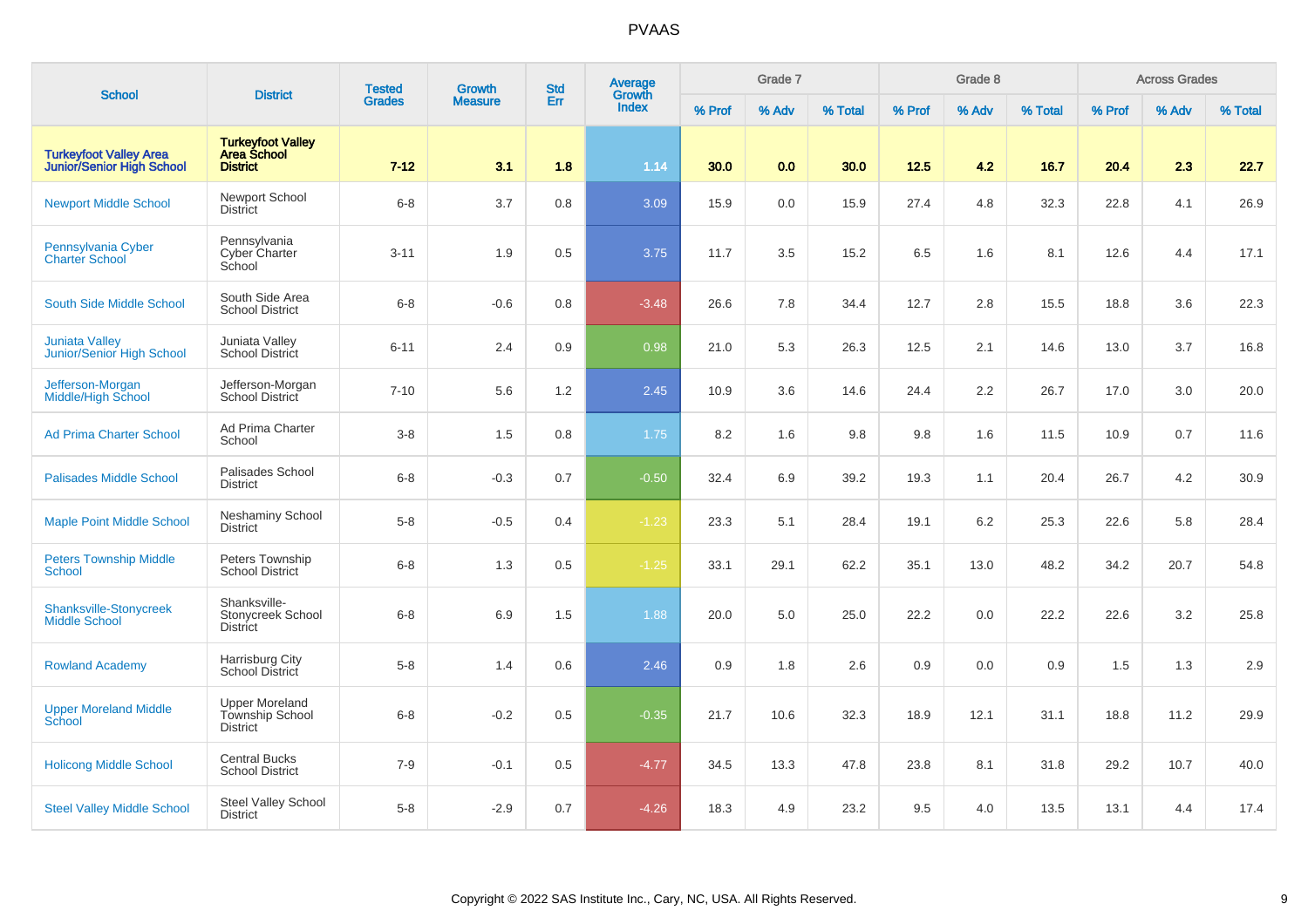| <b>School</b>                                              | <b>District</b>                                            | <b>Tested</b> | <b>Growth</b>  | <b>Std</b> | Average<br>Growth |        | Grade 7 |         |        | Grade 8 |         |        | <b>Across Grades</b> |         |
|------------------------------------------------------------|------------------------------------------------------------|---------------|----------------|------------|-------------------|--------|---------|---------|--------|---------|---------|--------|----------------------|---------|
|                                                            |                                                            | <b>Grades</b> | <b>Measure</b> | Err        | <b>Index</b>      | % Prof | % Adv   | % Total | % Prof | % Adv   | % Total | % Prof | % Adv                | % Total |
| <b>Turkeyfoot Valley Area</b><br>Junior/Senior High School | <b>Turkeyfoot Valley</b><br>Area School<br><b>District</b> | $7 - 12$      | 3.1            | 1.8        | 1.14              | 30.0   | 0.0     | 30.0    | 12.5   | 4.2     | 16.7    | 20.4   | 2.3                  | 22.7    |
| <b>New Hope-Solebury Middle</b><br>School                  | New Hope-<br>Solebury School<br><b>District</b>            | $6 - 8$       | $3.0\,$        | 0.7        | 1.17              | 25.5   | 17.0    | 42.6    | 37.6   | 19.3    | 56.9    | 35.1   | 16.1                 | 51.2    |
| Ridgway Area Middle<br>School                              | Ridgway Area<br>School District                            | $6 - 8$       | 3.6            | 0.9        | $-2.46$           | 25.0   | 13.3    | 38.3    | 28.3   | 5.0     | 33.3    | 32.0   | 12.2                 | 44.2    |
| <b>Delcroft School</b>                                     | Southeast Delco<br><b>School District</b>                  | $3-8$         | $-0.7$         | 1.1        | $-0.63$           | 5.0    | 0.0     | 5.0     | 2.5    | 0.0     | 2.5     | 4.1    | 0.5                  | 4.6     |
| <b>Avonworth Middle School</b>                             | Avonworth School<br><b>District</b>                        | $6 - 8$       | 3.4            | 0.7        | 2.87              | 31.5   | 13.8    | 45.4    | 35.8   | 14.2    | 50.0    | 33.6   | 14.0                 | 47.6    |
| <b>Shikellamy Middle School</b><br>(8372)                  | Shikellamy School<br><b>District</b>                       | $6 - 8$       | 2.2            | 0.5        | 2.03              | 18.0   | 7.7     | 25.8    | 11.5   | 7.8     | 19.3    | 16.0   | 8.0                  | 24.0    |
| Log College Middle School                                  | <b>Centennial School</b><br><b>District</b>                | $6-8$         | 2.3            | 0.5        | 3.45              | 23.5   | 6.2     | 29.6    | 12.7   | 11.0    | 23.7    | 17.7   | 6.8                  | 24.5    |
| <b>Wissahickon Charter</b><br><b>School</b>                | Wissahickon<br><b>Charter School</b>                       | $3-8$         | $-0.8$         | 0.7        | $-1.27$           | 3.7    | 0.0     | 3.7     | 1.5    | 0.0     | 1.5     | 4.0    | 0.2                  | 4.2     |
| <b>Garden Spot Middle</b><br><b>School</b>                 | Eastern Lancaster<br>County School<br><b>District</b>      | $7 - 8$       | 2.4            | 0.6        | 1.19              | 15.8   | 3.6     | 19.4    | 16.8   | 6.0     | 22.7    | 16.3   | 4.7                  | 21.0    |
| <b>Central Cambria Middle</b><br><b>School</b>             | Central Cambria<br><b>School District</b>                  | $6 - 8$       | 2.8            | 0.6        | 3.13              | 20.2   | 8.8     | 29.0    | 16.5   | 10.2    | 26.8    | 18.6   | 9.0                  | 27.7    |
| <b>Quaker Valley Middle</b><br><b>School</b>               | Quaker Valley<br>School District                           | $6 - 8$       | 1.1            | 0.6        | 0.44              | 36.4   | 11.2    | 47.6    | 26.5   | 7.6     | 34.1    | 31.9   | 12.9                 | 44.8    |
| <b>Greater Nanticoke Area</b><br><b>Educational Center</b> | <b>Greater Nanticoke</b><br>Area School<br><b>District</b> | $6 - 8$       | $-0.7$         | 0.6        | $-3.27$           | 3.6    | 0.0     | 3.6     | 4.2    | 1.7     | 5.9     | 3.5    | 0.6                  | $4.0\,$ |
| <b>Hampton Middle School</b>                               | Hampton Township<br>School District                        | $6 - 8$       | $-1.1$         | 0.5        | $-2.25$           | 33.5   | 27.0    | 60.5    | 33.0   | 21.4    | 54.3    | 32.4   | 20.6                 | 53.0    |
| <b>Tyrone Area Middle School</b>                           | Tyrone Area<br>School District                             | $5-8$         | $-0.7$         | 0.5        | $-1.32$           | 18.0   | 2.5     | 20.5    | 12.4   | 5.3     | 17.7    | 15.3   | 4.0                  | 19.3    |
| <b>Smith Middle School</b>                                 | Solanco School<br><b>District</b>                          | $6 - 8$       | 2.2            | 0.6        | 3.55              | 16.6   | 7.6     | 24.1    | 14.4   | 4.1     | 18.6    | 13.0   | 5.2                  | 18.2    |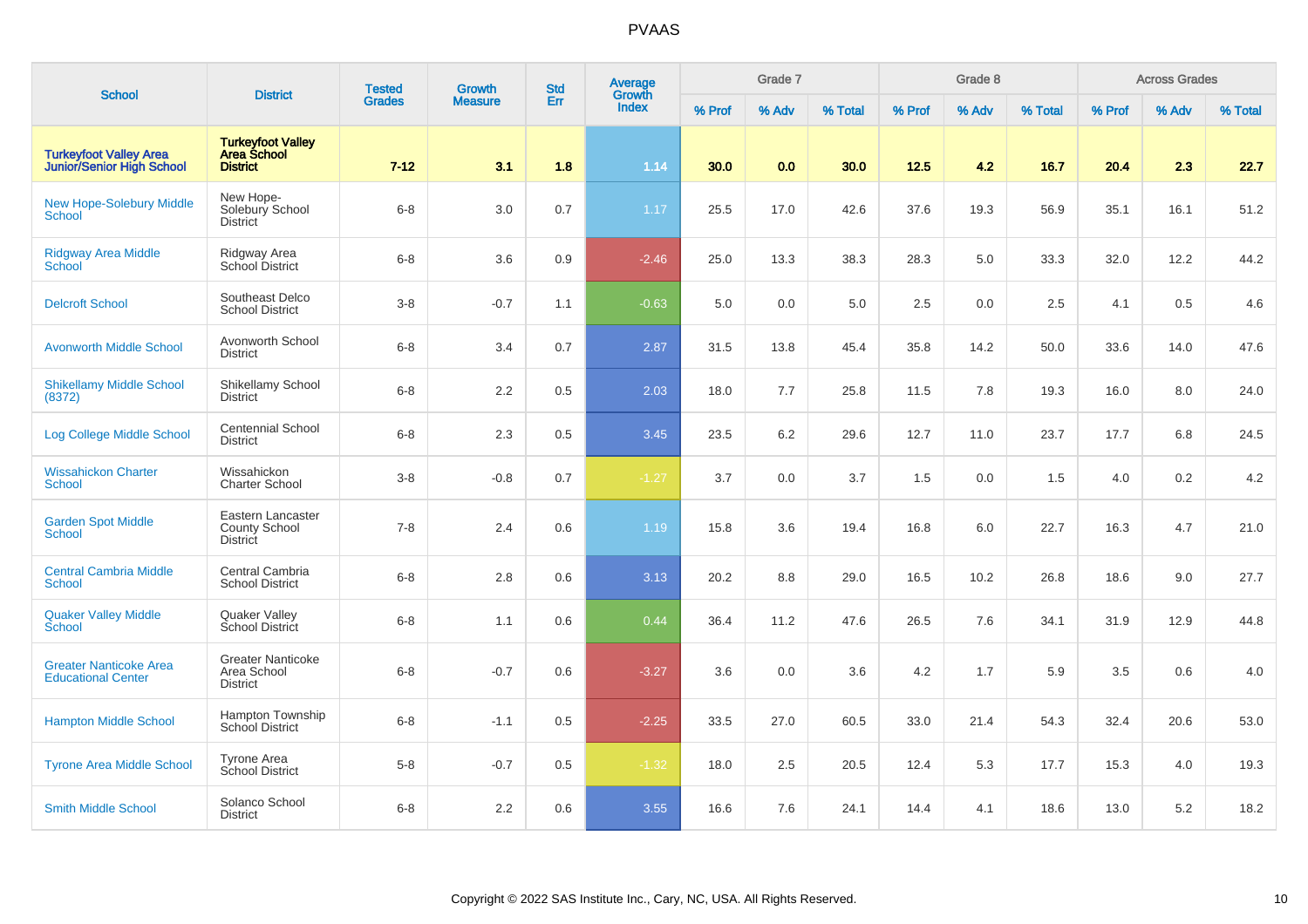| <b>School</b>                                                                    | <b>District</b>                                                              | <b>Tested</b> | <b>Growth</b>  | <b>Std</b> | Average<br>Growth |        | Grade 7 |         |        | Grade 8 |         |        | <b>Across Grades</b> |         |
|----------------------------------------------------------------------------------|------------------------------------------------------------------------------|---------------|----------------|------------|-------------------|--------|---------|---------|--------|---------|---------|--------|----------------------|---------|
|                                                                                  |                                                                              | <b>Grades</b> | <b>Measure</b> | Err        | <b>Index</b>      | % Prof | % Adv   | % Total | % Prof | % Adv   | % Total | % Prof | % Adv                | % Total |
| <b>Turkeyfoot Valley Area</b><br><b>Junior/Senior High School</b>                | <b>Turkeyfoot Valley</b><br><b>Area School</b><br><b>District</b>            | $7 - 12$      | 3.1            | 1.8        | 1.14              | 30.0   | 0.0     | 30.0    | 12.5   | 4.2     | 16.7    | 20.4   | 2.3                  | 22.7    |
| <b>Williamsburg Community</b><br><b>Junior/Senior High School</b>                | Williamsburg<br>Community School<br><b>District</b>                          | $7 - 11$      | 4.6            | 1.4        | 0.72              | 26.2   | 4.8     | 31.0    | 40.6   | 0.0     | 40.6    | 32.4   | 2.7                  | 35.1    |
| <b>Souderton Charter School</b><br>Collaborative                                 | Souderton Charter<br>School<br>Collaborative                                 | $3 - 8$       | 4.0            | 1.3        | 0.24              | 28.6   | 38.1    | 66.7    | 41.2   | 11.8    | 52.9    | 40.1   | 26.8                 | 66.9    |
| <b>Hannah Penn</b>                                                               | York City School<br><b>District</b>                                          | $3 - 8$       | 3.8            | 0.9        | 2.35              | 0.0    | 0.0     | 0.0     | 0.0    | 2.3     | 2.3     | 0.6    | 1.0                  | 1.6     |
| <b>Murray Avenue School</b>                                                      | Lower Moreland<br><b>Township School</b><br><b>District</b>                  | $6 - 8$       | 2.0            | 0.5        | $-2.71$           | 30.7   | 17.2    | 47.8    | 25.4   | 15.1    | 40.5    | 31.2   | 17.1                 | 48.3    |
| <b>Bald Eagle Area</b><br><b>Junior/Senior High School</b>                       | <b>Bald Eagle Area</b><br>School District                                    | $6 - 11$      | 2.7            | 0.6        | 0.59              | 17.0   | 6.8     | 23.7    | 15.0   | 10.6    | 25.7    | 19.0   | 8.7                  | 27.7    |
| <b>Harrold Middle School</b>                                                     | Hempfield Area<br>School District                                            | $6 - 8$       | 2.4            | 0.6        | 1.22              | 29.2   | 15.0    | 44.2    | 22.2   | 8.6     | 30.8    | 25.1   | 9.8                  | 34.9    |
| <b>Richland High School</b>                                                      | <b>Richland School</b><br><b>District</b>                                    | $7 - 11$      | 3.0            | 0.8        | 1.42              | 39.8   | 10.9    | 50.8    | 25.5   | 13.2    | 38.7    | 33.3   | 12.0                 | 45.3    |
| Claysburg-Kimmel High<br>School                                                  | Claysburg-Kimmel<br>School District                                          | $7 - 11$      | 4.6            | 1.1        | 2.62              | 21.8   | 1.8     | 23.6    | 10.5   | 1.8     | 12.3    | 16.1   | 1.8                  | 17.9    |
| <b>Boyertown Area Middle</b><br>School-East                                      | Boyertown Area<br>School District                                            | $6 - 8$       | $-2.3$         | 0.5        | $-8.55$           | 27.1   | 20.1    | 47.2    | 26.2   | 7.9     | 34.1    | 26.8   | 11.8                 | 38.7    |
| <b>Broughal Middle School</b>                                                    | Bethlehem Area<br><b>School District</b>                                     | $6 - 8$       | 3.6            | 0.9        | 2.27              | 4.8    | 0.0     | 4.8     | 3.4    | 3.4     | 6.8     | 5.6    | 1.5                  | 7.1     |
| <b>Beaty-Warren Middle</b><br><b>School</b>                                      | <b>Warren County</b><br>School District                                      | $5 - 8$       | 1.9            | 0.5        | 1.07              | 12.4   | 0.0     | 12.4    | 11.5   | 1.4     | 12.8    | 13.9   | 3.0                  | 16.8    |
| <b>Union High School</b>                                                         | <b>Union School</b><br><b>District</b>                                       | $6 - 12$      | 4.4            | 1.1        | $-1.57$           | 10.5   | 0.0     | 10.5    | 18.2   | 11.4    | 29.6    | 17.1   | 8.9                  | 26.0    |
| <b>The Philadelphia Charter</b><br>School for Arts and<br>Sciences at HR Edmunds | The Philadelphia<br>Charter School for<br>Arts and Sciences<br>at HR Edmunds | $3 - 8$       | 1.7            | 0.6        | $-3.09$           | 2.1    | 0.0     | 2.1     | 2.2    | 0.0     | 2.2     | 2.1    | 0.2                  | 2.3     |
| <b>Stroudsburg Middle School</b>                                                 | Stroudsburg Area<br><b>School District</b>                                   | $5 - 7$       | 0.3            | 0.5        | 0.75              | 21.7   | 2.7     | 24.4    |        |         |         | 19.4   | 5.6                  | 25.0    |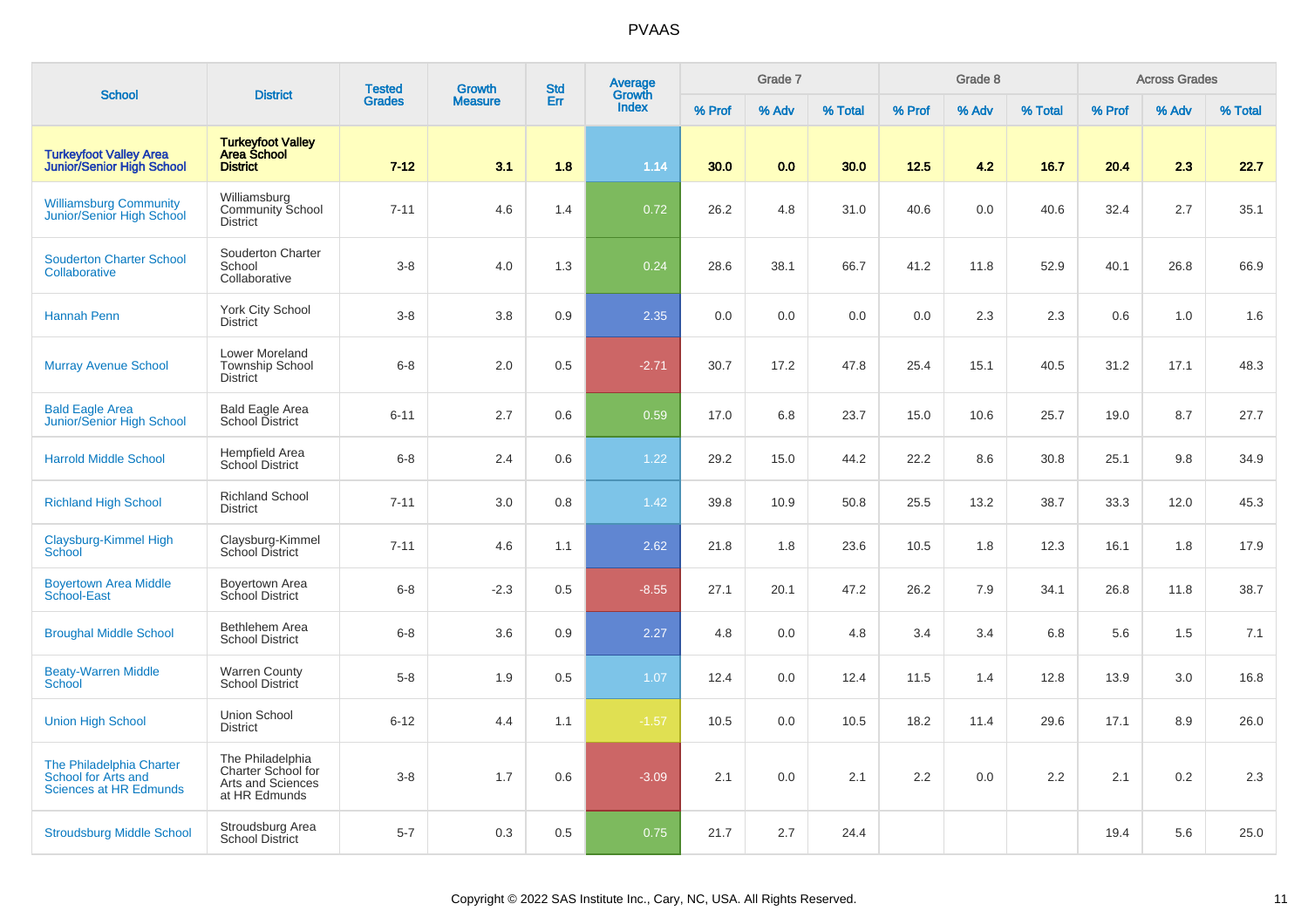| <b>School</b>                                                     | <b>District</b>                                                   | <b>Tested</b> | Growth         | <b>Std</b> | Average<br>Growth |        | Grade 7 |         |        | Grade 8 |         |        | <b>Across Grades</b> |         |
|-------------------------------------------------------------------|-------------------------------------------------------------------|---------------|----------------|------------|-------------------|--------|---------|---------|--------|---------|---------|--------|----------------------|---------|
|                                                                   |                                                                   | <b>Grades</b> | <b>Measure</b> | Err        | <b>Index</b>      | % Prof | % Adv   | % Total | % Prof | % Adv   | % Total | % Prof | % Adv                | % Total |
| <b>Turkeyfoot Valley Area</b><br><b>Junior/Senior High School</b> | <b>Turkeyfoot Valley</b><br><b>Area School</b><br><b>District</b> | $7 - 12$      | 3.1            | 1.8        | 1.14              | 30.0   | 0.0     | 30.0    | 12.5   | 4.2     | 16.7    | 20.4   | 2.3                  | 22.7    |
| <b>Northeastern Middle</b><br><b>School</b>                       | Northeastern York<br><b>School District</b>                       | $7-9$         | 1.4            | 0.5        | $-0.42$           | 21.6   | 6.0     | 27.6    | 29.3   | 15.0    | 44.3    | 25.5   | 10.7                 | 36.2    |
| <b>Childs George W School</b>                                     | Philadelphia City<br>School District                              | $3-8$         | 3.1            | 1.8        | $-1.29$           | 0.0    | 10.0    | 10.0    | 5.6    | 0.0     | 5.6     | 8.8    | 2.6                  | 11.5    |
| <b>Brentwood Middle School</b>                                    | Brentwood<br>Borough School<br><b>District</b>                    | $6 - 8$       | 0.1            | 0.8        | $-0.29$           | 9.2    | 0.0     | 9.2     | 19.7   | 1.4     | 21.1    | 12.4   | 1.4                  | 13.8    |
| Philadelphia Performing<br><b>Arts Charter School</b>             | Philadelphia<br>Performing Arts<br>Charter School                 | $3-9$         | $-0.4$         | 0.7        | $-0.57$           | 23.0   | 14.9    | 37.9    | 18.0   | 8.0     | 26.0    | 25.2   | 9.7                  | 34.9    |
| <b>North Penn-Mansfield</b><br>Junior/Senior High School          | Southern Tioga<br><b>School District</b>                          | $7 - 10$      | 2.1            | 0.9        | $-0.91$           | 7.5    | 2.2     | 9.7     | 8.6    | 2.5     | 11.1    | 8.0    | 2.3                  | 10.3    |
| <b>Slippery Rock Area Middle</b><br>School                        | Slippery Rock Area<br>School District                             | $6 - 8$       | 2.4            | 0.6        | 1.21              | 26.4   | 13.2    | 39.7    | 26.2   | 10.3    | 36.5    | 27.1   | 16.8                 | 44.0    |
| <b>Greenfield Albert M School</b>                                 | Philadelphia City<br>School District                              | $3-8$         | 4.7            | 1.2        | 2.22              | 47.8   | 17.4    | 65.2    | 18.8   | 43.8    | 62.5    | 34.6   | 26.1                 | 60.6    |
| <b>Provident Charter School</b>                                   | <b>Provident Charter</b><br>School                                | $3-8$         | 3.6            | 1.0        | 1.06              | 9.1    | 0.0     | 9.1     | 0.0    | 3.3     | 3.3     | 9.2    | 2.5                  | 11.7    |
| Hollidaysburg Area Junior<br><b>High School</b>                   | Hollidaysburg Area<br>School District                             | $7-9$         | $-0.1$         | 0.5        | $-3.92$           | 27.4   | 14.8    | 42.2    | 23.2   | 8.2     | 31.4    | 25.3   | 11.6                 | 36.9    |
| <b>Mountain View</b><br>Junior/Senior High School                 | <b>Mountain View</b><br><b>School District</b>                    | $7 - 11$      | 4.4            | 1.1        | 1.75              | 25.9   | 7.4     | 33.3    | 27.1   | 8.5     | 35.6    | 26.6   | 8.0                  | 34.5    |
| <b>Exeter Township Junior</b><br><b>High School</b>               | Exeter Township<br><b>School District</b>                         | $7 - 8$       | 0.7            | 0.6        | $-1.83$           | 24.1   | 6.9     | 31.0    | 20.2   | 8.6     | 28.8    | 22.3   | 7.7                  | 30.0    |
| <b>Robert Benjamin Wiley</b><br><b>Community Charter School</b>   | Robert Benjamin<br><b>Wiley Community</b><br>Charter School       | $3 - 8$       | 2.8            | 0.8        | 2.09              | 7.3    | 0.0     | 7.3     | 4.4    | 0.0     | 4.4     | 5.7    | 1.7                  | 7.4     |
| <b>James Buchanan Middle</b><br><b>School</b>                     | <b>Tuscarora School</b><br><b>District</b>                        | $6 - 8$       | $-3.1$         | 0.5        | $-5.98$           | 13.4   | 4.5     | 17.9    | 11.0   | 2.1     | 13.1    | 11.9   | 3.1                  | 15.0    |
| <b>Annville-Cleona Middle</b><br><b>School</b>                    | Annville-Cleona<br><b>School District</b>                         | $6 - 8$       | 2.3            | 0.8        | 0.14              | 29.4   | 11.9    | 41.3    | 27.8   | 9.3     | 37.0    | 28.6   | 10.6                 | 39.2    |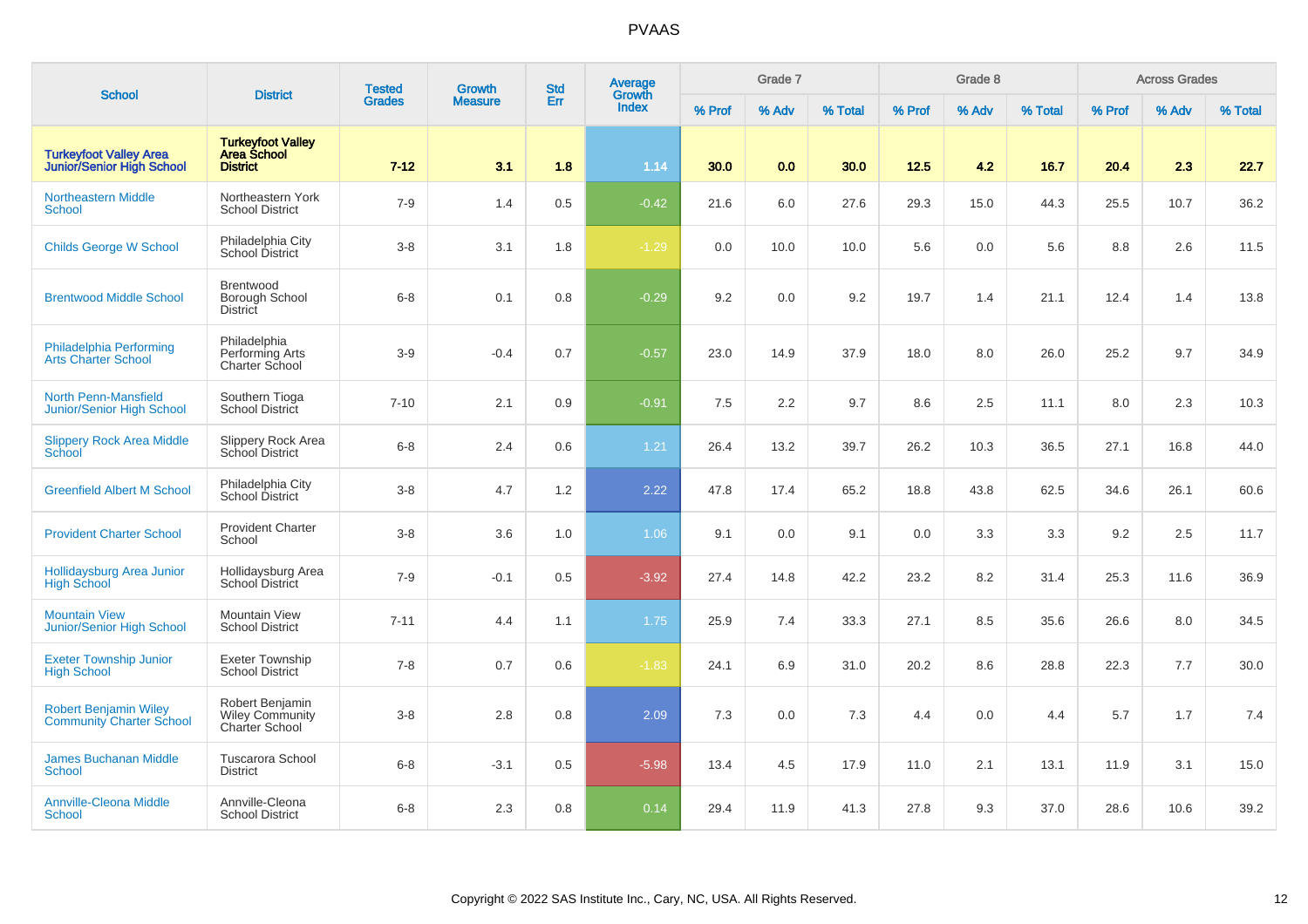| <b>School</b>                                                     | <b>District</b>                                                | <b>Tested</b> | <b>Growth</b>  | <b>Std</b> | Average<br>Growth |        | Grade 7 |         |        | Grade 8 |         |        | <b>Across Grades</b> |         |
|-------------------------------------------------------------------|----------------------------------------------------------------|---------------|----------------|------------|-------------------|--------|---------|---------|--------|---------|---------|--------|----------------------|---------|
|                                                                   |                                                                | <b>Grades</b> | <b>Measure</b> | Err        | <b>Index</b>      | % Prof | % Adv   | % Total | % Prof | % Adv   | % Total | % Prof | % Adv                | % Total |
| <b>Turkeyfoot Valley Area</b><br><b>Junior/Senior High School</b> | Turkeyfoot Valley<br>Area School<br><b>District</b>            | $7 - 12$      | 3.1            | 1.8        | 1.14              | 30.0   | 0.0     | 30.0    | 12.5   | 4.2     | 16.7    | 20.4   | 2.3                  | 22.7    |
| <b>Walnut Creek Middle</b><br>School                              | Millcreek Township<br><b>School District</b>                   | $6 - 8$       | 2.3            | 0.6        | 0.91              | 26.4   | 17.6    | 43.9    | 25.9   | 14.4    | 40.3    | 27.3   | 16.2                 | 43.5    |
| <b>Aspira Bilingual Cyber</b><br><b>Charter School</b>            | Aspira Bilingual<br>Cyber Charter<br>School                    | $3 - 11$      | 4.2            | 1.5        | 0.16              | 0.0    | 0.0     | 0.0     | 0.0    | 0.0     | 0.0     | 1.6    | 0.0                  | 1.6     |
| <b>Penns Manor Area</b><br><b>Junior/Senior High School</b>       | Penns Manor Area<br><b>School District</b>                     | $6 - 12$      | 1.6            | 0.9        | 1.78              | 18.9   | 1.9     | 20.8    | 17.0   | 8.5     | 25.4    | 16.8   | 3.6                  | 20.4    |
| <b>West York Area Middle</b><br><b>School</b>                     | West York Area<br><b>School District</b>                       | $6 - 8$       | 1.8            | 0.5        | 1.19              | 15.1   | 5.8     | 21.0    | 16.1   | 4.3     | 20.4    | 15.4   | 5.0                  | 20.4    |
| <b>Warwick Middle School</b>                                      | <b>Warwick School</b><br><b>District</b>                       | $7 - 8$       | 1.8            | 0.5        | 2.37              | 22.6   | 7.3     | 29.8    | 13.3   | 3.6     | 16.8    | 17.6   | 5.3                  | 23.0    |
| <b>Tacony Academy Charter</b><br>School                           | Tacony Academy<br>Charter School                               | $3 - 11$      | $-3.3$         | 0.8        | $-4.26$           | 6.8    | 0.0     | 6.8     | 5.7    | 2.9     | 8.6     | 5.0    | 1.0                  | 6.0     |
| <b>KIPP Philadelphia Charter</b><br><b>School</b>                 | KIPP Philadelphia<br>Charter School                            | $3 - 8$       | 0.0            | 0.9        | $-0.48$           | 2.6    | 0.0     | 2.6     | 6.8    | 0.0     | 6.8     | 3.6    | 0.0                  | 3.6     |
| Jeannette High School                                             | Jeannette City<br>School District                              | $7 - 11$      | 4.2            | 1.1        | 1.63              | 13.3   | 5.0     | 18.3    | 15.4   | 3.8     | 19.2    | 14.3   | 4.5                  | 18.8    |
| <b>Vision Academy Charter</b><br><b>School</b>                    | Vision Academy<br>Charter School                               | $3 - 8$       | 1.7            | 1.1        | 1.45              | 2.9    | 2.9     | 5.9     | 9.5    | 4.8     | 14.3    | 6.4    | 1.6                  | 8.0     |
| <b>Cougar Academy</b>                                             | Harrisburg City<br>School District                             | $3 - 10$      | 3.8            | 1.2        | 0.81              | 4.0    | 0.0     | 4.0     | 0.0    | 0.0     | 0.0     | 2.2    | 0.0                  | 2.2     |
| <b>Environmental Charter</b><br><b>School At Frick Park</b>       | Environmental<br><b>Charter School At</b><br><b>Frick Park</b> | $3-9$         | $-0.2$         | 0.7        | $-0.50$           | 16.3   | 10.9    | 27.2    | 10.0   | 4.3     | 14.3    | 22.6   | 13.4                 | 36.0    |
| <b>Fairview Middle School</b>                                     | <b>Fairview School</b><br><b>District</b>                      | $5 - 8$       | $-0.6$         | 0.5        | $-1.18$           | 29.4   | 11.6    | 41.1    | 30.8   | 12.0    | 42.9    | 29.2   | 11.9                 | 41.1    |
| <b>Devers School</b>                                              | York City School<br><b>District</b>                            | $3 - 8$       | 2.8            | 0.8        | $-0.20$           | 0.0    | 0.0     | 0.0     | 3.6    | 0.0     | 3.6     | 3.1    | 0.3                  | 3.4     |
| Nebinger George W<br><b>School</b>                                | Philadelphia City<br>School District                           | $3 - 8$       | 0.6            | 2.2        | $-3.15$           | 12.5   | 18.8    | 31.2    | 7.1    | 0.0     | 7.1     | 18.4   | 10.2                 | 28.6    |
| <b>Middle Years Alternative</b>                                   | Philadelphia City<br><b>School District</b>                    | $5 - 8$       | 4.9            | 2.3        | 2.14              | 6.7    | 0.0     | 6.7     |        |         |         | 2.4    | 0.0                  | 2.4     |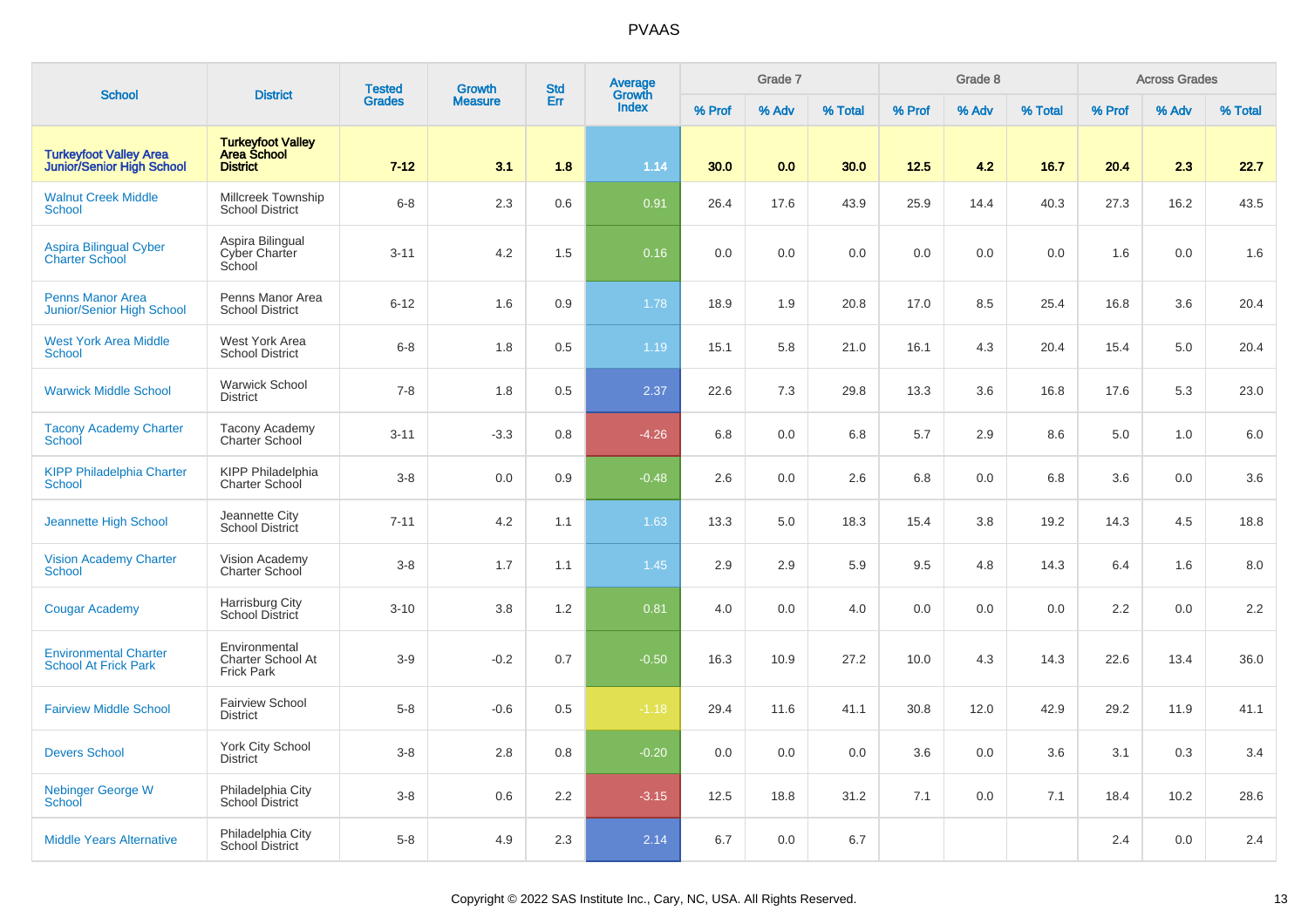| <b>School</b>                                                     | <b>District</b>                                             | <b>Tested</b> | <b>Growth</b>  | <b>Std</b> | Average<br>Growth |        | Grade 7 |         |        | Grade 8 |         |        | <b>Across Grades</b> |         |
|-------------------------------------------------------------------|-------------------------------------------------------------|---------------|----------------|------------|-------------------|--------|---------|---------|--------|---------|---------|--------|----------------------|---------|
|                                                                   |                                                             | <b>Grades</b> | <b>Measure</b> | Err        | <b>Index</b>      | % Prof | % Adv   | % Total | % Prof | % Adv   | % Total | % Prof | % Adv                | % Total |
| <b>Turkeyfoot Valley Area</b><br><b>Junior/Senior High School</b> | <b>Turkeyfoot Valley<br/>Area School</b><br><b>District</b> | $7 - 12$      | 3.1            | 1.8        | 1.14              | 30.0   | 0.0     | 30.0    | 12.5   | 4.2     | 16.7    | 20.4   | 2.3                  | 22.7    |
| <b>Agora Cyber Charter</b><br>School                              | Agora Cyber<br>Charter School                               | $3 - 11$      | $-0.3$         | 0.6        | $-0.46$           | 6.2    | 2.1     | 8.3     | 3.3    | 1.3     | 4.6     | 9.7    | 2.4                  | 12.1    |
| <b>Ferguson School</b>                                            | <b>York City School</b><br><b>District</b>                  | $3 - 8$       | 2.9            | 0.8        | 1.92              | 0.0    | 0.0     | 0.0     | 0.0    | 0.0     | 0.0     | 0.6    | 0.0                  | 0.6     |
| <b>Wilson Woodrow Middle</b><br>School                            | Philadelphia City<br>School District                        | $6 - 8$       | 3.1            | 1.3        | 0.23              | 5.6    | 2.8     | 8.3     | 0.0    | 2.8     | 2.8     | 3.2    | 3.2                  | 6.3     |
| <b>Mckinley School</b>                                            | York City School<br><b>District</b>                         | $3 - 8$       | 2.8            | 0.8        | $-0.65$           | 3.9    | 0.0     | 3.9     | 0.0    | 0.0     | 0.0     | 3.2    | 1.7                  | 4.9     |
| Young Scholars Charter<br><b>School</b>                           | Young Scholars<br>Charter School                            | $6 - 8$       | 2.6            | 0.8        | 0.61              | 4.6    | 0.0     | 4.6     | 0.0    | 0.0     | 0.0     | 2.0    | 0.0                  | 2.0     |
| <b>Mcconnellsburg Middle</b><br>School                            | <b>Central Fulton</b><br><b>School District</b>             | $6 - 8$       | 0.9            | 0.9        | 1.03              | 13.2   | 14.7    | 27.9    | 12.7   | 14.6    | 27.3    | 14.1   | 9.9                  | 24.0    |
| <b>West Perry Middle School</b>                                   | West Perry School<br><b>District</b>                        | $6 - 8$       | 1.5            | 0.5        | $-0.40$           | 14.0   | 6.7     | 20.7    | 15.2   | 8.5     | 23.6    | 16.6   | 7.0                  | 23.6    |
| <b>Freire Charter School</b>                                      | <b>Freire Charter</b><br>School                             | $5 - 11$      | $1.2$          | 0.6        | 1.92              | 3.0    | 0.0     | 3.0     | 7.6    | 0.0     | 7.6     | 3.3    | 0.0                  | 3.3     |
| <b>Halifax Area Middle School</b>                                 | Halifax Area<br><b>School District</b>                      | $6 - 8$       | $-0.0$         | 0.8        | $-1.53$           | 9.1    | 3.9     | 13.0    | 5.3    | 1.3     | 6.6     | 10.1   | 2.9                  | 13.0    |
| <b>Lionville Middle School</b>                                    | Downingtown Area<br><b>School District</b>                  | $7 - 8$       | $-0.7$         | 0.6        | $-6.41$           | 31.5   | 25.7    | 57.2    | 28.2   | 33.6    | 61.7    | 30.2   | 28.8                 | 59.0    |
| <b>Bloomsburg Area Middle</b><br><b>School</b>                    | <b>Bloomsburg Area</b><br><b>School District</b>            | $6 - 8$       | 1.3            | 0.7        | $-0.95$           | 14.8   | 4.0     | 18.8    | 16.8   | 9.9     | 26.7    | 16.1   | 5.8                  | 21.9    |
| <b>Northeast Middle School</b>                                    | Reading School<br><b>District</b>                           | $5 - 8$       | 0.6            | 0.9        | $-1.20$           | 2.0    | 0.0     | 2.0     | 8.1    | 0.0     | 8.1     | 4.5    | 0.4                  | 4.9     |
| <b>East Middle School</b>                                         | Erie City School<br><b>District</b>                         | $6 - 8$       | $-0.9$         | 0.6        | $-3.48$           | 1.5    | 0.0     | 1.5     | 0.0    | 0.0     | 0.0     | 0.6    | 0.2                  | 0.9     |
| <b>Delaware Valley Middle</b><br><b>School</b>                    | Delaware Valley<br><b>School District</b>                   | $6 - 8$       | $-0.1$         | 0.6        | $-5.78$           | 24.2   | 12.1    | 36.3    | 23.3   | 4.6     | 27.9    | 23.4   | 9.4                  | 32.8    |
| <b>Martin Meylin Middle</b><br><b>School</b>                      | Lampeter-<br>Strasburg School<br><b>District</b>            | $6 - 8$       | $-0.1$         | 0.5        | $-0.27$           | 36.2   | 7.1     | 43.4    | 22.4   | 10.7    | 33.2    | 30.2   | 7.6                  | 37.8    |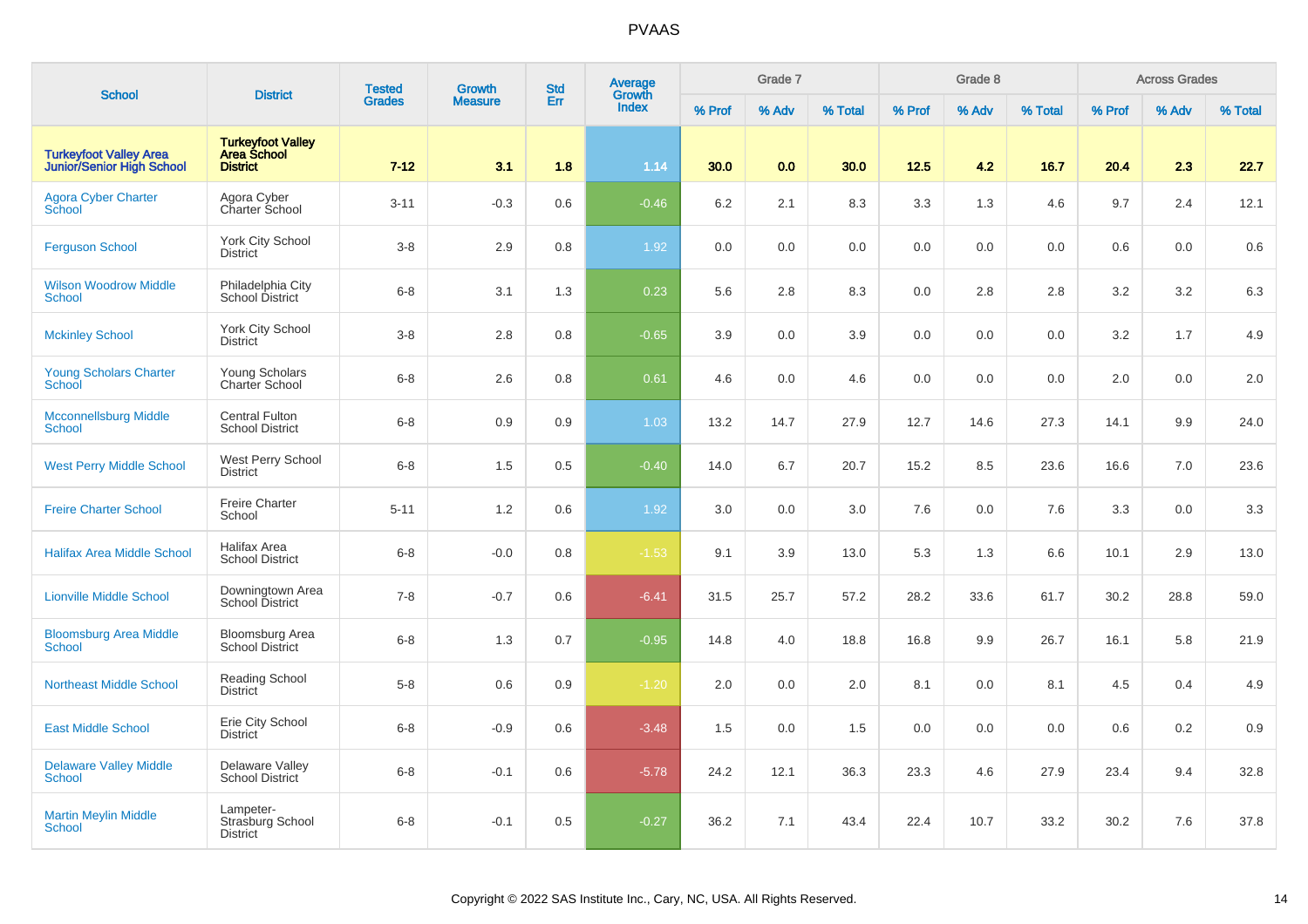| <b>School</b>                                                     | <b>District</b>                                                   | <b>Tested</b> | <b>Growth</b>  | <b>Std</b> | Average<br>Growth |        | Grade 7 |         |        | Grade 8 |         |        | <b>Across Grades</b> |         |
|-------------------------------------------------------------------|-------------------------------------------------------------------|---------------|----------------|------------|-------------------|--------|---------|---------|--------|---------|---------|--------|----------------------|---------|
|                                                                   |                                                                   | <b>Grades</b> | <b>Measure</b> | Err        | <b>Index</b>      | % Prof | % Adv   | % Total | % Prof | % Adv   | % Total | % Prof | % Adv                | % Total |
| <b>Turkeyfoot Valley Area</b><br><b>Junior/Senior High School</b> | <b>Turkeyfoot Valley</b><br><b>Area School</b><br><b>District</b> | $7 - 12$      | 3.1            | 1.8        | 1.14              | 30.0   | 0.0     | 30.0    | 12.5   | 4.2     | 16.7    | 20.4   | 2.3                  | 22.7    |
| <b>Mifflinburg Area Middle</b><br>School                          | Mifflinburg Area<br><b>School District</b>                        | $6-9$         | $0.8\,$        | 0.6        | $-2.01$           | 17.5   | 8.3     | 25.8    | 25.2   | 7.8     | 33.0    | 24.0   | 6.9                  | 30.8    |
| <b>Mahanoy Area</b><br>Junior/Senior High School                  | Mahanoy Area<br>School District                                   | $7 - 10$      | 1.6            | 1.1        | $-1.10$           | 7.8    | 0.0     | 7.8     | 4.6    | 0.0     | 4.6     | 6.0    | 0.0                  | 6.0     |
| <b>Clemente Roberto Middle</b><br><b>School</b>                   | Philadelphia City<br>School District                              | $6 - 8$       | 2.5            | 2.4        | 1.05              |        |         |         | 0.0    | 0.0     | 0.0     | 2.9    | 0.0                  | 2.9     |
| <b>Manchester Academic</b><br><b>Charter School</b>               | Manchester<br>Academic Charter<br>School                          | $3 - 8$       | 0.6            | 1.1        | 0.05              | 3.6    | 0.0     | 3.6     | 0.0    | 0.0     | 0.0     | 4.9    | 0.5                  | 5.4     |
| <b>Avon Grove Charter</b><br>School                               | Avon Grove<br><b>Charter School</b>                               | $3 - 11$      | 1.8            | 0.6        | $-1.97$           | 27.2   | 9.8     | 37.0    | 13.9   | 2.0     | 15.8    | 24.3   | 10.2                 | 34.6    |
| <b>Richard Allen Preparatory</b><br><b>Charter School</b>         | <b>Richard Allen</b><br>Preparatory<br>Charter School             | $5 - 8$       | $0.8\,$        | 0.7        | 1.20              | 1.8    | 0.9     | 2.7     | 0.9    | 0.0     | 0.9     | 1.1    | 0.3                  | 1.4     |
| <b>Schuylkill Valley Middle</b><br><b>School</b>                  | Schuylkill Valley<br>School District                              | $5 - 8$       | $-1.0$         | 0.5        | $-3.47$           | 15.3   | 9.9     | 25.2    | 8.2    | 2.7     | 10.9    | 18.7   | 6.9                  | 25.7    |
| <b>Wilson Middle School</b>                                       | Carlisle Area<br><b>School District</b>                           | $6 - 8$       | 0.6            | 0.6        | 0.61              | 18.4   | 7.6     | 26.0    | 11.8   | 6.2     | 18.1    | 15.7   | 4.7                  | 20.4    |
| <b>Central Dauphin Middle</b><br>School                           | Central Dauphin<br><b>School District</b>                         | $6 - 8$       | $-2.1$         | 0.5        | $-4.53$           | 21.5   | 12.0    | 33.5    | 19.6   | 4.5     | 24.1    | 21.2   | 6.6                  | 27.8    |
| <b>North East Middle School</b>                                   | North East School<br><b>District</b>                              | $6 - 8$       | 1.9            | 0.6        | 0.16              | 26.8   | 9.4     | 36.2    | 31.4   | 13.1    | 44.5    | 27.1   | 10.8                 | 37.9    |
| <b>Universal Vare Charter</b><br>School                           | Universal Vare<br><b>Charter School</b>                           | $6 - 8$       | 1.8            | 1.3        | $-0.14$           | 3.6    | 0.0     | 3.6     | 6.4    | 0.0     | 6.4     | 4.7    | 0.9                  | 5.7     |
| <b>Mastery Charter School-</b><br><b>Gratz Campus</b>             | <b>Mastery Charter</b><br>School - Gratz<br>Campus                | $7 - 10$      | 1.0            | 1.4        | $-1.85$           | 6.2    | 0.0     | 6.2     | 2.4    | 0.0     | 2.4     | 4.1    | 0.0                  | 4.1     |
| <b>Northern Cambria Middle</b><br>School                          | Northern Cambria<br><b>School District</b>                        | $5 - 11$      | $-0.4$         | 0.8        | $-1.51$           | 18.2   | 1.8     | 20.0    | 18.2   | 1.5     | 19.7    | 14.4   | 1.8                  | 16.2    |
| South Williamsport Area<br><b>Junior/Senior High School</b>       | South Williamsport<br>Area School<br><b>District</b>              | $7 - 10$      | 2.0            | 0.9        | 0.00              | 15.5   | 2.4     | 17.9    | 15.1   | 0.0     | 15.1    | 15.3   | 1.2                  | 16.5    |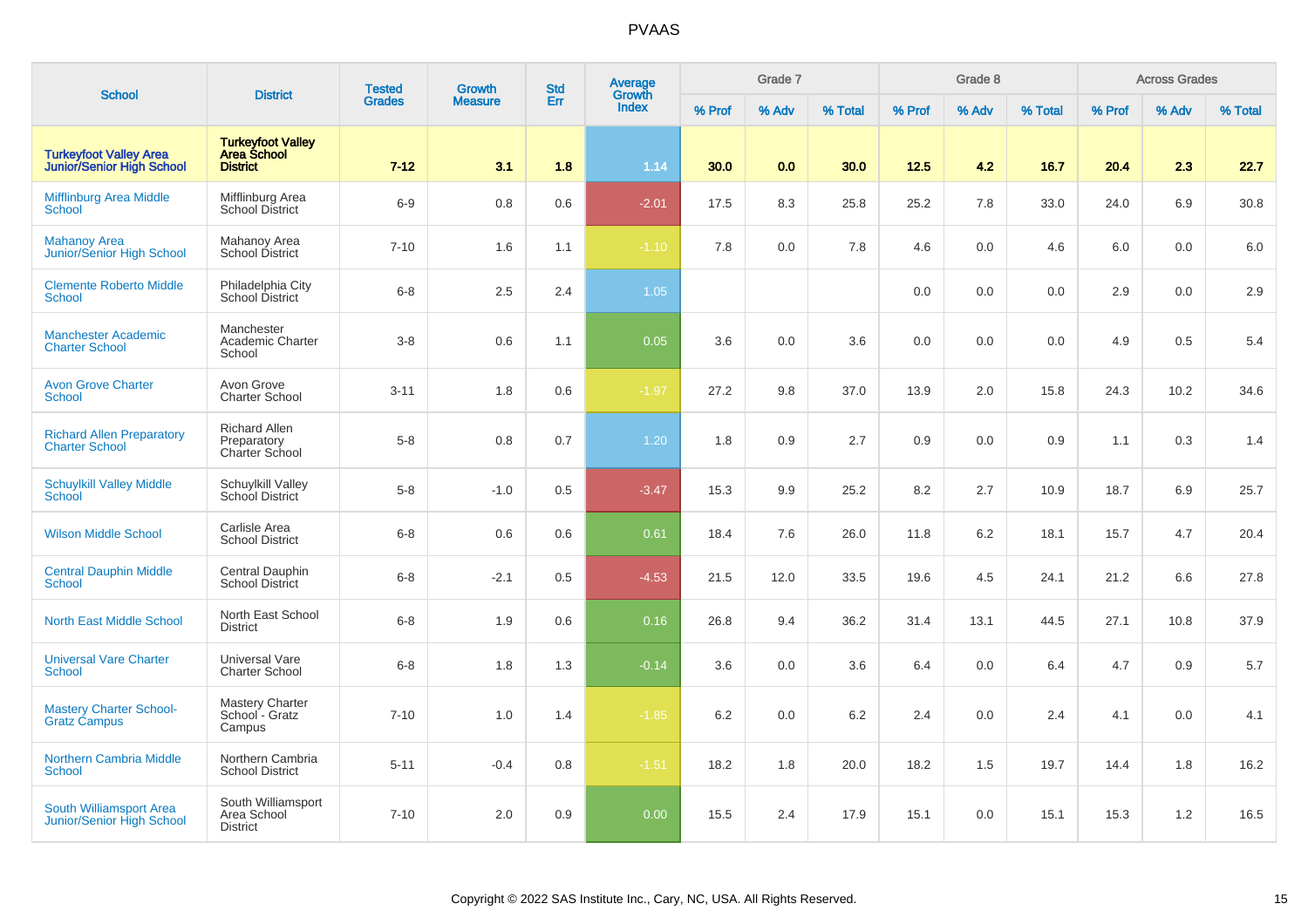| <b>School</b>                                                     | <b>District</b>                                                   | <b>Tested</b> | Growth         | <b>Std</b> | Average<br>Growth |        | Grade 7 |         |        | Grade 8 |         |        | <b>Across Grades</b> |         |
|-------------------------------------------------------------------|-------------------------------------------------------------------|---------------|----------------|------------|-------------------|--------|---------|---------|--------|---------|---------|--------|----------------------|---------|
|                                                                   |                                                                   | <b>Grades</b> | <b>Measure</b> | Err        | <b>Index</b>      | % Prof | % Adv   | % Total | % Prof | % Adv   | % Total | % Prof | % Adv                | % Total |
| <b>Turkeyfoot Valley Area</b><br><b>Junior/Senior High School</b> | <b>Turkeyfoot Valley</b><br><b>Area School</b><br><b>District</b> | $7 - 12$      | 3.1            | 1.8        | 1.14              | 30.0   | 0.0     | 30.0    | 12.5   | 4.2     | 16.7    | 20.4   | 2.3                  | 22.7    |
| <b>Tredyffrin-Easttown Middle</b><br>School                       | Tredyffrin-Easttown<br>School District                            | $5-8$         | 1.9            | 0.6        | 1.36              | 31.9   | 31.1    | 63.0    | 30.7   | 44.0    | 74.7    | 34.1   | 32.8                 | 66.8    |
| <b>Charles F Patton Middle</b><br><b>School</b>                   | Unionville-Chadds<br>Ford School<br><b>District</b>               | $6 - 8$       | $-0.6$         | 0.4        | $-3.98$           | 37.6   | 16.8    | 54.5    | 29.8   | 24.9    | 54.7    | 35.4   | 19.5                 | 54.9    |
| <b>People For People Charter</b><br>School                        | People For People<br>Charter School                               | $3 - 12$      | $-1.1$         | 1.0        | $-1.12$           | 2.4    | 0.0     | 2.4     | 0.0    | 0.0     | 0.0     | 1.3    | 0.0                  | 1.3     |
| Lake-Lehman<br><b>Junior/Senior High School</b>                   | Lake-Lehman<br><b>School District</b>                             | $7 - 11$      | 2.5            | 0.8        | 2.24              | 23.7   | 6.1     | 29.8    | 14.2   | 4.4     | 18.6    | 18.9   | 5.3                  | 24.2    |
| <b>Cocalico Middle School</b>                                     | Cocalico School<br><b>District</b>                                | $6 - 8$       | 1.5            | 0.5        | $-2.75$           | 27.4   | 4.0     | 31.4    | 22.2   | $6.2\,$ | 28.4    | 25.2   | 9.5                  | 34.7    |
| <b>Pennridge Central Middle</b><br>School                         | Pennridge School<br><b>District</b>                               | $6 - 8$       | $-3.8$         | 0.5        | $-7.07$           | 15.3   | 13.4    | 28.7    | 22.7   | 2.3     | 25.0    | 18.5   | 5.8                  | 24.3    |
| <b>Rochester Middle School</b>                                    | Rochester Area<br><b>School District</b>                          | $6 - 8$       | $-1.8$         | 1.0        | $-2.42$           | 2.0    | 0.0     | 2.0     | 15.4   | 0.0     | 15.4    | 14.3   | 1.3                  | 15.6    |
| <b>Bucktail Area Middle</b><br><b>School</b>                      | <b>Keystone Central</b><br>School District                        | $5 - 8$       | $-2.3$         | 1.1        | $-2.04$           | 0.0    | 0.0     | 0.0     | 11.1   | 0.0     | 11.1    | 11.0   | 2.8                  | 13.8    |
| <b>Austin Area Junior/Senior</b><br><b>High School</b>            | Austin Area School<br><b>District</b>                             | $7 - 11$      | 6.7            | 2.1        | 1.98              | 40.0   | 0.0     | 40.0    | 31.2   | 0.0     | 31.2    | 35.5   | 0.0                  | 35.5    |
| <b>Valley Forge Middle School</b>                                 | Tredyffrin-Easttown<br>School District                            | $5-8$         | 1.9            | 0.6        | 1.20              | 32.5   | 35.9    | 68.4    | 22.4   | 37.3    | 59.7    | 33.6   | 35.0                 | 68.6    |
| <b>Clairton Middle/High</b><br><b>School</b>                      | <b>Clairton City</b><br><b>School District</b>                    | $6 - 11$      | $-0.7$         | 0.9        | $-4.22$           | 1.6    | 0.0     | 1.6     | 0.0    | 0.0     | 0.0     | 1.1    | 0.0                  | 1.1     |
| <b>Penn Cambria Middle</b><br><b>School</b>                       | Penn Cambria<br><b>School District</b>                            | $5-8$         | $-1.7$         | 0.6        | $-3.00$           | 12.3   | 0.0     | 12.3    | 12.1   | 1.6     | 13.7    | 16.8   | 1.4                  | 18.2    |
| <b>Northern Potter</b><br><b>Junior/Senior High School</b>        | Northern Potter<br><b>School District</b>                         | $7 - 12$      | 4.9            | 1.6        | 2.01              | 29.0   | 12.9    | 41.9    | 11.5   | 0.0     | 11.5    | 21.0   | 7.0                  | 28.1    |
| <b>West Greene Junior/Senior</b><br><b>High School</b>            | <b>West Greene</b><br><b>School District</b>                      | $7 - 11$      | 3.7            | 1.2        | 2.08              | 9.3    | 11.1    | 20.4    | 12.0   | 0.0     | 12.0    | 10.6   | 5.8                  | 16.4    |
| Susquenita Middle School                                          | Susquenita School<br><b>District</b>                              | $5-8$         | 1.6            | 0.6        | 1.85              | 19.2   | 5.0     | 24.2    | 12.3   | 5.7     | 17.9    | 18.0   | 8.2                  | 26.2    |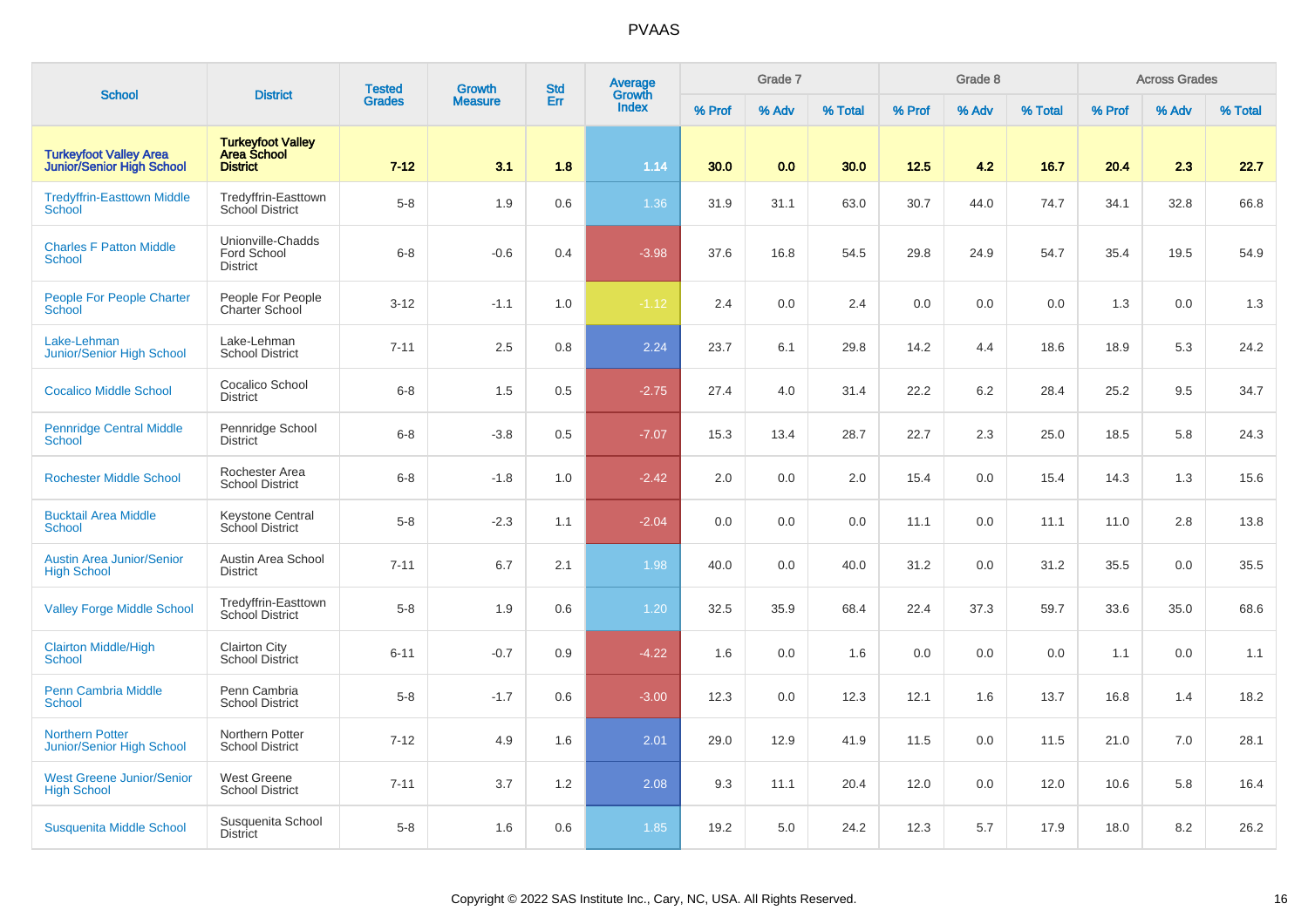| <b>School</b>                                                     | <b>District</b>                                            | <b>Tested</b> | Growth         | <b>Std</b> | Average<br>Growth |        | Grade 7 |         |        | Grade 8 |         |        | <b>Across Grades</b> |         |
|-------------------------------------------------------------------|------------------------------------------------------------|---------------|----------------|------------|-------------------|--------|---------|---------|--------|---------|---------|--------|----------------------|---------|
|                                                                   |                                                            | <b>Grades</b> | <b>Measure</b> | Err        | <b>Index</b>      | % Prof | % Adv   | % Total | % Prof | % Adv   | % Total | % Prof | % Adv                | % Total |
| <b>Turkeyfoot Valley Area</b><br><b>Junior/Senior High School</b> | <b>Turkeyfoot Valley</b><br>Area School<br><b>District</b> | $7 - 12$      | 3.1            | 1.8        | 1.14              | 30.0   | 0.0     | 30.0    | 12.5   | 4.2     | 16.7    | 20.4   | 2.3                  | 22.7    |
| Northwestern Lehigh<br><b>Middle School</b>                       | Northwestern<br>Lehigh School<br><b>District</b>           | $6 - 8$       | 0.1            | 0.5        | $-0.89$           | 25.2   | 8.4     | 33.6    | 20.4   | 15.9    | 36.3    | 24.7   | 11.3                 | 35.9    |
| <b>Hope For Hyndman</b><br><b>Charter School</b>                  | Hope For<br>Hyndman Charter<br>School                      | $3 - 11$      | 4.1            | 1.8        | 0.84              | 8.3    | 8.3     | 16.7    | 0.0    | 0.0     | 0.0     | 9.9    | 1.2                  | 11.1    |
| <b>Moshannon Valley</b><br>Junior/Senior High School              | Moshannon Valley<br><b>School District</b>                 | $7 - 10$      | 3.3            | 1.1        | 1.96              | 21.0   | 4.8     | 25.8    | 16.9   | $6.2\,$ | 23.1    | 18.9   | 5.5                  | 24.4    |
| <b>Rice Avenue Middle</b><br><b>School</b>                        | <b>Girard School</b><br><b>District</b>                    | $5-8$         | 0.0            | 0.6        | $-1.21$           | 23.2   | 21.3    | 44.4    | 15.6   | 5.5     | 21.1    | 25.1   | 13.9                 | 39.0    |
| <b>Darby Township School</b>                                      | Southeast Delco<br><b>School District</b>                  | $3-8$         | $-2.6$         | 1.0        | $-2.81$           | 3.3    | 0.0     | 3.3     | 6.4    | 0.0     | 6.4     | 6.6    | 0.9                  | 7.5     |
| Comegys Benjamin B<br>School                                      | Philadelphia City<br>School District                       | $3-8$         | 2.6            | 2.4        | 1.09              | 0.0    | 0.0     | 0.0     |        |         |         | 0.0    | 0.0                  | 0.0     |
| <b>Propel Charter School-</b><br><b>Braddock Hills</b>            | Propel Charter<br>School - Braddock<br><b>Hills</b>        | $3 - 11$      | $-2.4$         | 0.8        | $-3.18$           | 0.0    | 0.0     | 0.0     | 2.9    | 0.0     | 2.9     | 1.9    | 0.6                  | 2.5     |
| <b>Sharon Hill School</b>                                         | Southeast Delco<br><b>School District</b>                  | $3-8$         | $-1.3$         | 1.4        | $-2.21$           | 0.0    | 0.0     | 0.0     | 20.0   | 6.7     | 26.7    | 8.0    | 0.9                  | 8.9     |
| <b>Schuylkill Haven Middle</b><br><b>School</b>                   | Schuylkill Haven<br>Area School<br><b>District</b>         | $5 - 7$       | $-2.1$         | 0.7        | $-2.77$           | 20.6   | 4.4     | 25.0    |        |         |         | 13.0   | 2.0                  | 15.0    |
| <b>Discovery Charter School</b>                                   | <b>Discovery Charter</b><br>School                         | $3 - 8$       | 2.6            | 0.9        | 1.81              | 6.6    | 1.6     | 8.2     | 5.4    | 0.0     | 5.4     | 5.2    | 1.1                  | $6.2\,$ |
| Catasauqua Middle School                                          | Catasauqua Area<br>School District                         | $5-8$         | 1.2            | 0.6        | 1.72              | 9.8    | 4.9     | 14.7    | 9.1    | 3.4     | 12.5    | 13.0   | 4.5                  | 17.5    |
| <b>Pleasant Valley Middle</b><br><b>School</b>                    | Pleasant Valley<br>School District                         | $7 - 8$       | $-0.1$         | 0.6        | $-2.82$           | 23.2   | 3.6     | 26.8    | 8.4    | 3.2     | 11.6    | 16.6   | 3.4                  | 20.1    |
| <b>Sandburg Middle School</b>                                     | Neshaminy School<br><b>District</b>                        | $5-8$         | $-0.6$         | 0.5        | $-1.17$           | 13.6   | 8.8     | 22.4    | 14.6   | 4.4     | 19.0    | 16.1   | 5.7                  | 21.8    |
| Aliquippa Junior/Senior<br>High School                            | Aliquippa School<br><b>District</b>                        | $7 - 11$      | 1.0            | 1.1        | $-1.50$           | 6.9    | 0.0     | 6.9     | 0.0    | 0.0     | 0.0     | 3.7    | 0.0                  | 3.7     |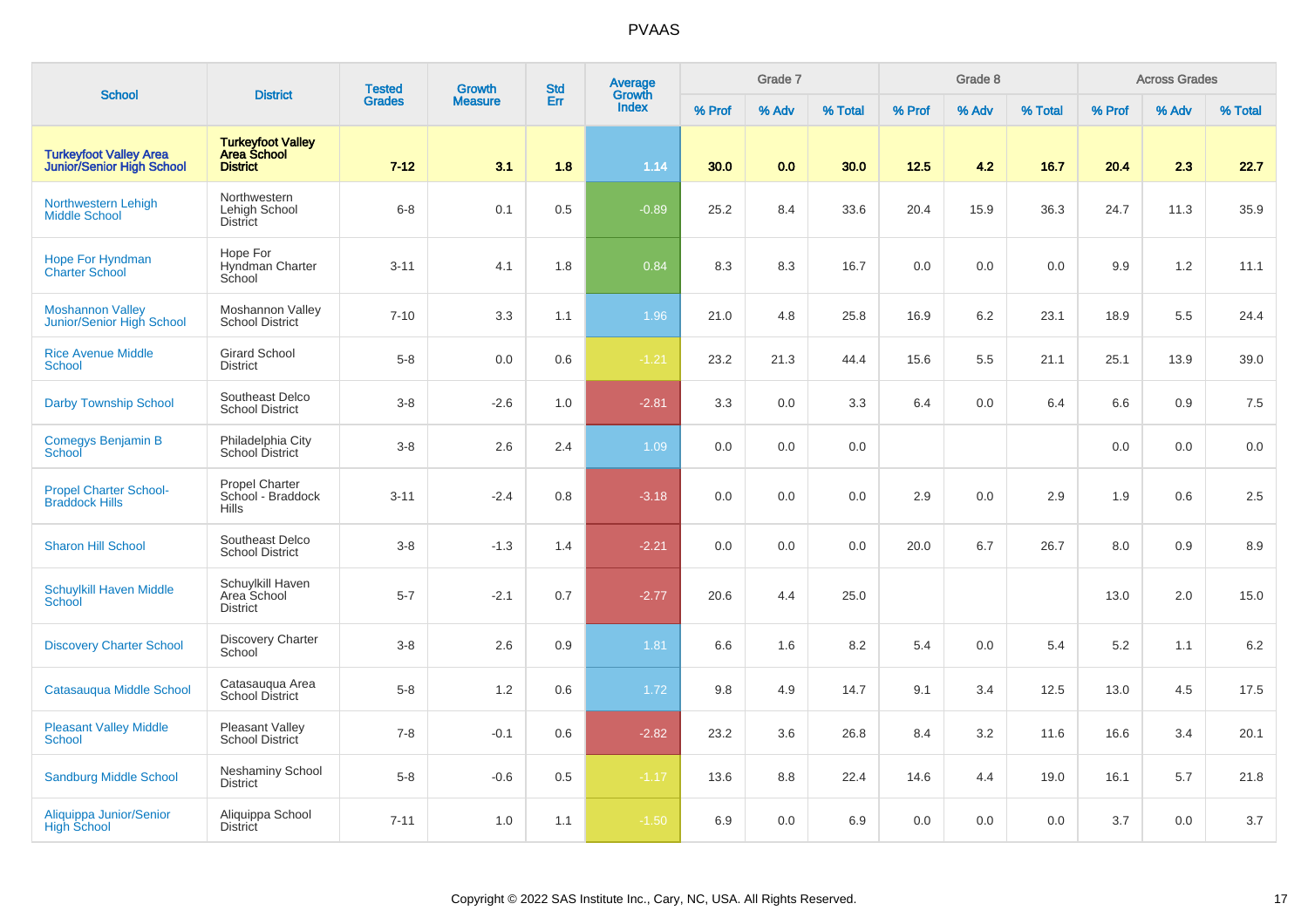| <b>School</b>                                                     | <b>District</b>                                                   | <b>Tested</b> | <b>Growth</b>  | <b>Std</b> | Average<br>Growth |        | Grade 7 |         |        | Grade 8 |         |        | <b>Across Grades</b> |         |
|-------------------------------------------------------------------|-------------------------------------------------------------------|---------------|----------------|------------|-------------------|--------|---------|---------|--------|---------|---------|--------|----------------------|---------|
|                                                                   |                                                                   | <b>Grades</b> | <b>Measure</b> | Err        | Index             | % Prof | % Adv   | % Total | % Prof | % Adv   | % Total | % Prof | % Adv                | % Total |
| <b>Turkeyfoot Valley Area</b><br><b>Junior/Senior High School</b> | <b>Turkeyfoot Valley</b><br><b>Area School</b><br><b>District</b> | $7 - 12$      | 3.1            | 1.8        | 1.14              | 30.0   | 0.0     | 30.0    | 12.5   | 4.2     | 16.7    | 20.4   | 2.3                  | 22.7    |
| <b>Harmony Area</b><br>Junior/Senior High School                  | Harmony Area<br>School District                                   | $7 - 10$      | 8.6            | 3.0        | 2.88              | 0.0    | 0.0     | 0.0     |        |         |         | 8.7    | 13.0                 | 21.7    |
| <b>Windber Area Middle</b><br><b>School</b>                       | <b>Windber Area</b><br><b>School District</b>                     | $6 - 8$       | $-2.0$         | 0.8        | $-3.71$           | 14.9   | 9.5     | 24.3    | 28.6   | 13.1    | 41.7    | 21.8   | 10.7                 | 32.4    |
| <b>Valley Elementary/Middle</b><br>School                         | <b>Hazleton Area</b><br><b>School District</b>                    | $3-8$         | 2.7            | 1.1        | 2.06              | 6.9    | 0.0     | 6.9     | 15.2   | 0.0     | 15.2    | 13.3   | 2.6                  | 15.9    |
| <b>Toby Farms Intermediate</b><br><b>School</b>                   | Chester-Upland<br><b>School District</b>                          | $5-8$         | 0.1            | 1.0        | $-0.97$           | 0.0    | 0.0     | 0.0     | 0.0    | 0.0     | 0.0     | 1.1    | 0.6                  | 1.7     |
| <b>Ingomar Middle School</b>                                      | North Allegheny<br><b>School District</b>                         | $6 - 8$       | $-0.1$         | 0.5        | $-2.11$           | 27.8   | 21.8    | 49.6    | 25.6   | 22.0    | 47.6    | 29.0   | 19.2                 | 48.1    |
| <b>Preston School</b>                                             | Wayne Highlands<br>School District                                | $3-8$         | 4.2            | 1.5        | $-0.29$           | 11.8   | 11.8    | 23.5    | 38.5   | 0.0     | 38.5    | 24.0   | 11.0                 | 35.0    |
| <b>Shawmont School</b>                                            | Philadelphia City<br>School District                              | $3-8$         | 0.4            | 1.6        | 0.23              | 15.8   | 5.3     | 21.0    |        |         |         | 16.1   | 2.2                  | 18.3    |
| <b>Central Valley Middle</b><br>School                            | <b>Central Valley</b><br><b>School District</b>                   | $6 - 8$       | $-2.8$         | 0.6        | $-4.91$           | 20.3   | 7.2     | 27.4    | 20.4   | 8.0     | 28.5    | 20.9   | 5.9                  | 26.8    |
| <b>Conrad Weiser Middle</b><br><b>School</b>                      | <b>Conrad Weiser</b><br>Area School<br><b>District</b>            | $5-8$         | $-1.9$         | 0.4        | $-4.23$           | 15.6   | 1.6     | 17.2    | 9.4    | 3.0     | 12.3    | 14.4   | 2.3                  | 16.7    |
| Youngsville Middle/High<br>School                                 | <b>Warren County</b><br>School District                           | $6 - 11$      | 2.1            | 1.0        | 0.13              | 4.0    | 0.0     | 4.0     | 12.5   | 2.5     | 15.0    | 9.9    | 0.7                  | 10.6    |
| <b>Berlin Brothersvalley</b><br><b>Middle School</b>              | <b>Berlin</b><br>Brothersvalley<br>School District                | $5-8$         | 2.2            | 0.8        | 0.70              | 30.8   | 3.8     | 34.6    | 18.8   | 8.3     | 27.1    | 26.0   | 7.3                  | 33.3    |
| <b>Fannett-Metal Middle</b><br>School                             | Fannett-Metal<br><b>School District</b>                           | $6 - 8$       | $-1.6$         | 1.1        | $-1.36$           | 9.7    | 0.0     | 9.7     | 8.9    | 2.2     | 11.1    | 9.5    | 1.0                  | 10.5    |
| <b>Harris School</b>                                              | Southeast Delco<br><b>School District</b>                         | $3-8$         | 2.7            | 1.1        | 1.57              | 2.1    | 2.1     | 4.3     | 7.1    | 0.0     | 7.1     | 4.7    | 0.5                  | 5.3     |
| Arcola Intermediate School                                        | Methacton School<br><b>District</b>                               | $5-8$         | $-0.4$         | 0.5        | $-3.99$           | 27.1   | 11.2    | 38.3    | 20.1   | 12.5    | 32.6    | 23.6   | 11.9                 | 35.4    |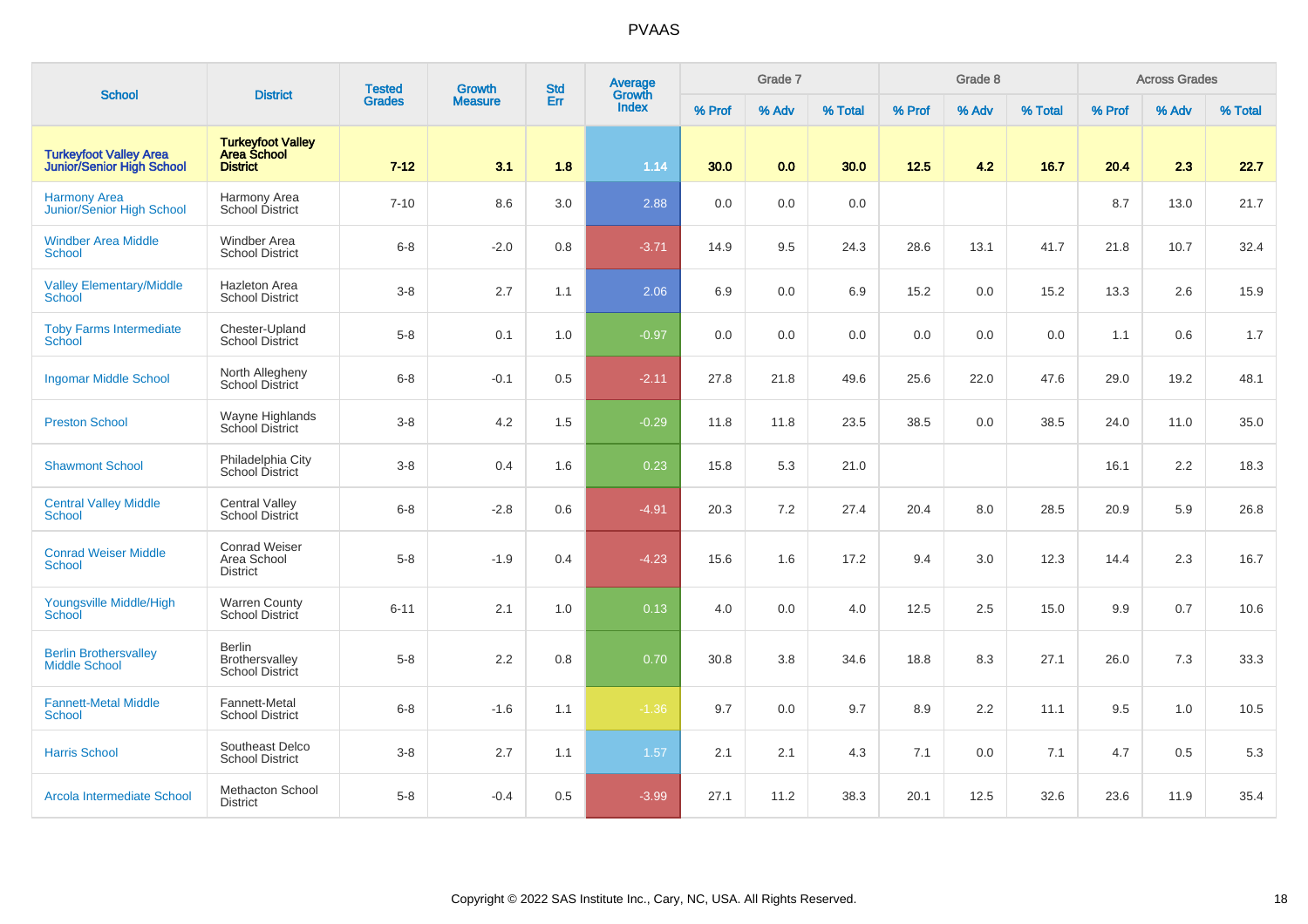| <b>School</b>                                                     | <b>District</b>                                                   | <b>Tested</b> | <b>Growth</b>  | <b>Std</b> | <b>Average</b>         |        | Grade 7 |         |        | Grade 8 |         |        | <b>Across Grades</b> |         |
|-------------------------------------------------------------------|-------------------------------------------------------------------|---------------|----------------|------------|------------------------|--------|---------|---------|--------|---------|---------|--------|----------------------|---------|
|                                                                   |                                                                   | <b>Grades</b> | <b>Measure</b> | Err        | Growth<br><b>Index</b> | % Prof | % Adv   | % Total | % Prof | % Adv   | % Total | % Prof | % Adv                | % Total |
| <b>Turkeyfoot Valley Area</b><br><b>Junior/Senior High School</b> | <b>Turkeyfoot Valley</b><br><b>Area School</b><br><b>District</b> | $7 - 12$      | 3.1            | 1.8        | 1.14                   | 30.0   | 0.0     | 30.0    | 12.5   | 4.2     | 16.7    | 20.4   | 2.3                  | 22.7    |
| <b>Alliance For Progress</b><br><b>Charter School</b>             | <b>Alliance For</b><br>Progress Charter<br>School                 | $3 - 8$       | $-5.0$         | 1.1        | $-4.56$                | 0.0    | 0.0     | 0.0     | 0.0    | 0.0     | 0.0     | 0.6    | 0.0                  | 0.6     |
| <b>Eyer Middle School</b>                                         | East Penn School<br><b>District</b>                               | $6 - 8$       | 0.3            | 0.5        | 0.67                   | 24.9   | 16.9    | 41.8    | 20.7   | 11.4    | 32.2    | 25.0   | 12.4                 | 37.4    |
| <b>Greater Johnstown Middle</b><br><b>School</b>                  | Greater Johnstown<br><b>School District</b>                       | $5 - 7$       | $-1.7$         | 0.6        | $-2.98$                | 7.4    | 0.0     | 7.4     |        |         |         | 6.1    | 0.2                  | 6.3     |
| <b>Swatara Middle School</b>                                      | Central Dauphin<br>School District                                | $6 - 8$       | $0.8\,$        | 0.5        | $-1.26$                | 9.9    | 2.9     | 12.9    | 9.3    | 2.6     | 11.9    | 10.4   | 2.3                  | 12.7    |
| <b>Widener Partnership</b><br><b>Charter School</b>               | Widener<br>Partnership<br>Charter School                          | $3 - 7$       | 2.8            | 1.0        | 2.27                   | 0.0    | 2.3     | 2.3     |        |         |         | 1.4    | 0.5                  | 1.9     |
| <b>Indian Valley Middle</b><br><b>School</b>                      | Souderton Area<br><b>School District</b>                          | $6 - 8$       | $-0.6$         | 0.5        | $-2.34$                | 34.4   | 13.7    | 48.0    | 23.3   | 5.1     | 28.4    | 30.9   | 10.7                 | 41.6    |
| <b>Jersey Shore Middle</b><br>School                              | Jersey Shore Area<br>School District                              | $6 - 8$       | 1.5            | 0.5        | $-1.98$                | 22.6   | 6.9     | 29.6    | 18.1   | 1.6     | 19.8    | 23.6   | 4.9                  | 28.5    |
| Pittsburgh King K-8                                               | Pittsburgh School<br><b>District</b>                              | $3 - 8$       | $-1.2$         | 1.1        | $-1.08$                | 3.1    | 0.0     | 3.1     | 0.0    | 0.0     | 0.0     | 1.7    | 0.0                  | 1.7     |
| <b>Miller Middle School</b>                                       | <b>Central Greene</b><br><b>School District</b>                   | $7 - 8$       | $-1.6$         | 0.8        | $-5.71$                | 12.3   | 6.1     | 18.4    | 9.4    | 0.9     | 10.4    | 10.9   | 3.6                  | 14.6    |
| Midd-West High School                                             | Midd-West School<br><b>District</b>                               | $7 - 11$      | 2.8            | 1.1        | 2.63                   |        |         |         | 21.6   | 8.0     | 29.6    | 21.6   | 8.0                  | 29.6    |
| <b>Mcguffey Middle School</b>                                     | <b>Mcguffey School</b><br><b>District</b>                         | $6-9$         | $-2.2$         | 0.6        | $-5.20$                | 4.7    | 0.0     | 4.7     | 5.6    | 3.2     | 8.9     | 7.8    | 1.8                  | 9.7     |
| <b>Pennbrook Middle School</b>                                    | North Penn School<br><b>District</b>                              | $6-9$         | $-0.8$         | 0.6        | $-4.13$                | 35.4   | 9.8     | 45.1    | 32.4   | 9.6     | 42.0    | 34.0   | 9.7                  | 43.7    |
| <b>Marshall Thurgood</b>                                          | Philadelphia City<br>School District                              | $3 - 8$       | 4.5            | 1.8        | 0.41                   | 6.2    | 0.0     | 6.2     | 4.2    | 0.0     | 4.2     | 3.7    | 0.9                  | 4.6     |
| <b>Frazier Middle School</b>                                      | <b>Frazier School</b><br><b>District</b>                          | $6 - 8$       | $-1.0$         | 0.8        | $-3.36$                | 15.1   | 10.5    | 25.6    | 4.0    | 0.0     | 4.0     | 13.4   | 5.1                  | 18.5    |
| <b>Oswayo Valley Middle</b><br><b>School</b>                      | Oswayo Valley<br><b>School District</b>                           | $6 - 8$       | 1.3            | 1.3        | 0.33                   | 23.1   | 11.5    | 34.6    | 25.8   | 16.1    | 41.9    | 25.0   | 11.9                 | 36.9    |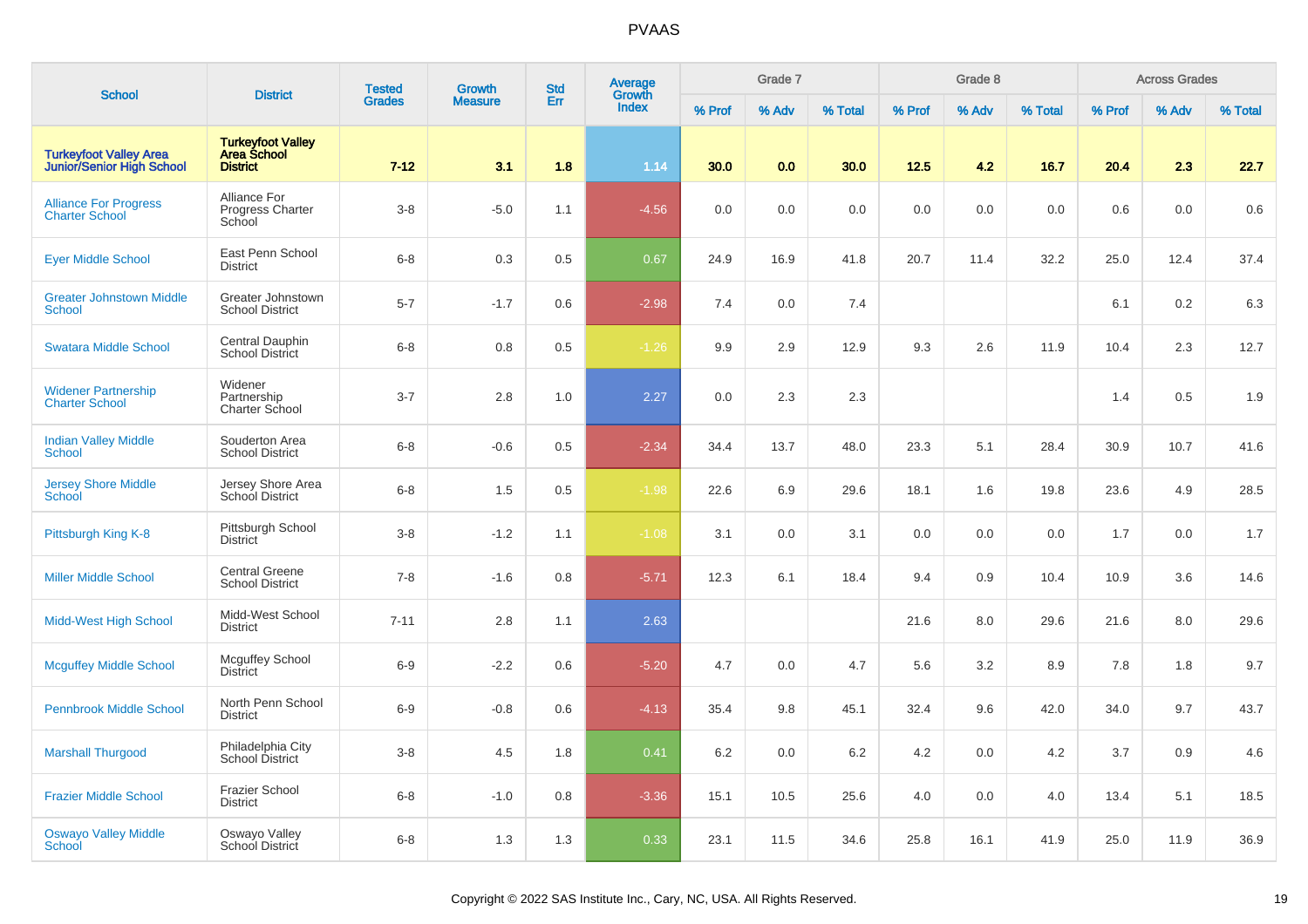| <b>School</b>                                                     | <b>District</b>                                                   | <b>Tested</b> | Growth         | <b>Std</b> | Average<br>Growth |        | Grade 7 |         |        | Grade 8 |         |        | <b>Across Grades</b> |         |
|-------------------------------------------------------------------|-------------------------------------------------------------------|---------------|----------------|------------|-------------------|--------|---------|---------|--------|---------|---------|--------|----------------------|---------|
|                                                                   |                                                                   | <b>Grades</b> | <b>Measure</b> | Err        | <b>Index</b>      | % Prof | % Adv   | % Total | % Prof | % Adv   | % Total | % Prof | % Adv                | % Total |
| <b>Turkeyfoot Valley Area</b><br><b>Junior/Senior High School</b> | <b>Turkeyfoot Valley</b><br><b>Area School</b><br><b>District</b> | $7 - 12$      | 3.1            | 1.8        | 1.14              | 30.0   | 0.0     | 30.0    | 12.5   | 4.2     | 16.7    | 20.4   | 2.3                  | 22.7    |
| <b>Avella Area Junior/Senior</b><br><b>High School</b>            | Avella Area School<br><b>District</b>                             | $7 - 12$      | 2.7            | 1.5        | 0.28              | 17.1   | 2.9     | 20.0    | 22.2   | 11.1    | 33.3    | 19.4   | 6.4                  | 25.8    |
| <b>Heights Terrace</b><br><b>Elementary/Middle School</b>         | <b>Hazleton Area</b><br><b>School District</b>                    | $3-8$         | $-1.8$         | 1.2        | $-1.46$           | 0.0    | 0.0     | 0.0     | 0.0    | 0.0     | 0.0     | 6.2    | 0.0                  | 6.2     |
| <b>Keystone Academy</b><br><b>Charter School</b>                  | Keystone Academy<br>Charter School                                | $3 - 8$       | 0.8            | 0.8        | $-0.19$           | 12.3   | 1.8     | 14.0    | 6.8    | 1.7     | 8.5     | 12.4   | 2.8                  | 15.1    |
| <b>Colonial Middle School</b>                                     | <b>Colonial School</b><br><b>District</b>                         | $6 - 8$       | $-1.5$         | 0.4        | $-7.33$           | 29.4   | 16.8    | 46.2    | 21.2   | 15.0    | 36.2    | 28.9   | 15.7                 | 44.6    |
| <b>Hershey Middle School</b>                                      | Derry Township<br>School District                                 | $6 - 8$       | 3.4            | 1.6        | 1.64              | 32.0   | 36.0    | 68.0    | 14.3   | 71.4    | 85.7    | 37.5   | 36.1                 | 73.6    |
| <b>Frederick Douglass</b><br><b>Mastery Charter School</b>        | <b>Frederick Douglass</b><br>Mastery Charter<br>School            | $3 - 8$       | $-1.0$         | 1.2        | $-1.57$           | 0.0    | 0.0     | 0.0     | 3.4    | 3.4     | 6.9     | 1.5    | 0.8                  | 2.3     |
| <b>Carson Middle School</b>                                       | North Allegheny<br><b>School District</b>                         | $6 - 8$       | $-1.5$         | 0.5        | $-2.92$           | 34.4   | 19.1    | 53.6    | 18.4   | 9.2     | 27.6    | 28.6   | 13.0                 | 41.6    |
| <b>Charleroi Area Middle</b><br><b>School</b>                     | Charleroi School<br><b>District</b>                               | $6 - 8$       | $-3.3$         | 0.7        | $-5.61$           | 8.5    | 3.8     | 12.3    | 11.6   | 1.0     | 12.6    | 11.0   | 1.7                  | 12.7    |
| <b>Allegheny-Clarion Valley</b><br><b>High School</b>             | Allegheny-Clarion<br>Valley School<br><b>District</b>             | $7 - 10$      | 1.2            | 1.3        | $-1.40$           | 4.8    | 0.0     | 4.8     | 8.6    | 0.0     | 8.6     | 6.5    | 0.0                  | 6.5     |
| <b>Poquessing Middle School</b>                                   | <b>Neshaminy School</b><br><b>District</b>                        | $5 - 8$       | $-0.5$         | 0.5        | $-1.04$           | 23.3   | 6.8     | 30.1    | 16.7   | 5.4     | 22.0    | 21.9   | 6.5                  | 28.4    |
| <b>Danville Area Middle</b><br><b>School</b>                      | Danville Area<br><b>School District</b>                           | $6 - 8$       | $-0.8$         | 0.6        | $-6.79$           | 24.5   | 14.6    | 39.1    | 19.6   | 9.8     | 29.4    | 23.4   | 10.9                 | 34.4    |
| <b>Tussey Mountain Middle</b><br>School                           | <b>Tussey Mountain</b><br>School District                         | $5-8$         | $0.2\,$        | 0.7        | 0.25              | 11.3   | 3.2     | 14.5    | 12.5   | 1.4     | 13.9    | 13.9   | 1.5                  | 15.4    |
| <b>Iroquois Junior/Senior High</b><br><b>School</b>               | Iroquois School<br><b>District</b>                                | $7 - 11$      | 1.9            | 0.8        | 0.71              | 11.5   | 9.4     | 20.8    | 21.0   | 6.0     | 27.0    | 16.3   | 7.6                  | 24.0    |
| <b>Centre Learning</b><br><b>Community Charter School</b>         | Centre Learning<br><b>Community Charter</b><br>School             | $5 - 8$       | 4.9            | 2.0        | 1.22              | 25.0   | 12.5    | 37.5    | 0.0    | 17.6    | 17.6    | 24.1   | 18.5                 | 42.6    |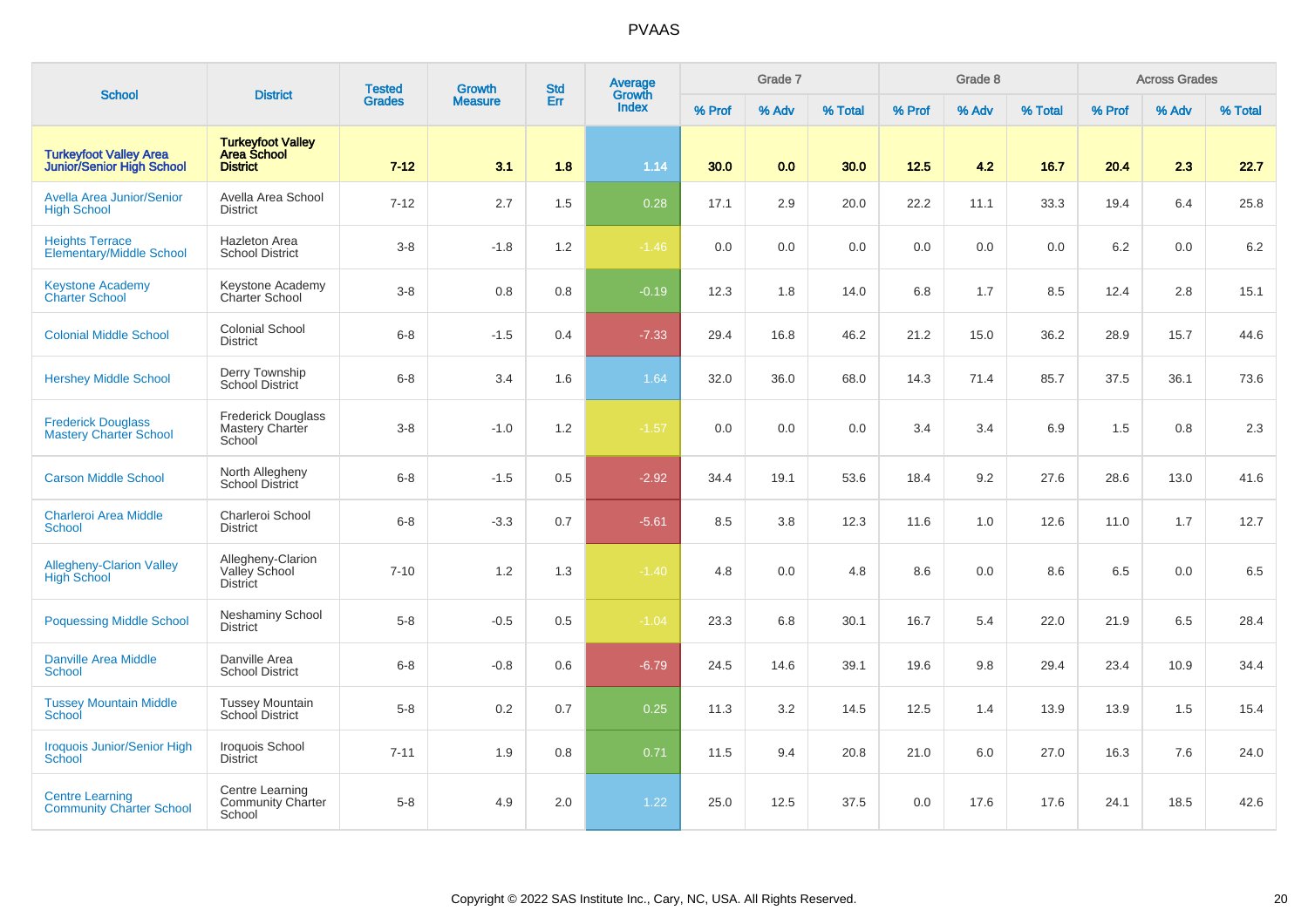| <b>School</b>                                                     |                                                                   | <b>Tested</b> | Growth         | <b>Std</b> | Average                |        | Grade 7 |         |        | Grade 8 |         |        | <b>Across Grades</b> |         |
|-------------------------------------------------------------------|-------------------------------------------------------------------|---------------|----------------|------------|------------------------|--------|---------|---------|--------|---------|---------|--------|----------------------|---------|
|                                                                   | <b>District</b>                                                   | <b>Grades</b> | <b>Measure</b> | Err        | Growth<br><b>Index</b> | % Prof | % Adv   | % Total | % Prof | % Adv   | % Total | % Prof | % Adv                | % Total |
| <b>Turkeyfoot Valley Area</b><br><b>Junior/Senior High School</b> | <b>Turkeyfoot Valley</b><br><b>Area School</b><br><b>District</b> | $7 - 12$      | 3.1            | 1.8        | 1.14                   | 30.0   | 0.0     | 30.0    | 12.5   | 4.2     | 16.7    | 20.4   | 2.3                  | 22.7    |
| <b>Sharpsville Area Middle</b><br>School                          | Sharpsville Area<br>School District                               | $6-8$         | $-0.6$         | 0.8        | $-1.06$                | 21.9   | 3.1     | 25.0    | 20.0   | 7.1     | 27.1    | 19.4   | 4.0                  | 23.4    |
| <b>Mastery Charter School-</b><br><b>Harrity Campus</b>           | <b>Mastery Charter</b><br>School - Harrity<br>Campus              | $3-8$         | $-0.7$         | 1.1        | $-0.69$                | 0.0    | 0.0     | 0.0     | 3.1    | 0.0     | 3.1     | 5.5    | 1.0                  | 6.5     |
| <b>East Hills Middle School</b>                                   | Bethlehem Area<br><b>School District</b>                          | $6 - 8$       | $-0.7$         | 0.8        | $-0.81$                | 17.4   | 11.6    | 29.1    | 25.5   | 4.3     | 29.8    | 17.7   | 6.0                  | 23.7    |
| <b>Gettysburg Area Middle</b><br>School                           | Gettysburg Area<br>School District                                | $6 - 8$       | $-0.1$         | 0.5        | $-2.95$                | 16.1   | 6.0     | 22.0    | 21.9   | 7.9     | 29.8    | 20.2   | 8.6                  | 28.7    |
| <b>Penn-Kidder Campus</b>                                         | Jim Thorpe Area<br><b>School District</b>                         | $3-8$         | $-0.6$         | 0.9        | $-0.64$                | 13.3   | 5.0     | 18.3    | 4.4    | 2.2     | 6.5     | 14.2   | 3.7                  | 18.0    |
| <b>Green Woods Charter</b><br><b>School</b>                       | Green Woods<br><b>Charter School</b>                              | $3 - 8$       | $-0.3$         | 0.8        | $-0.38$                | 16.1   | 5.4     | 21.4    | 17.3   | 3.8     | 21.2    | 21.3   | 8.3                  | 29.6    |
| <b>New Foundations Charter</b><br><b>School</b>                   | New Foundations<br><b>Charter School</b>                          | $3 - 11$      | $-1.5$         | 0.7        | $-2.10$                | 21.3   | 3.3     | 24.6    | 13.1   | 2.4     | 15.5    | 17.1   | 2.9                  | 20.0    |
| <b>Muncy Junior/Senior High</b><br><b>School</b>                  | Muncy School<br><b>District</b>                                   | $7 - 11$      | 0.5            | 1.0        | $-1.76$                | 29.0   | 15.9    | 44.9    | 23.3   | 6.7     | 30.0    | 25.8   | 10.7                 | 36.5    |
| <b>Cochranton Junior/Senior</b><br><b>High School</b>             | <b>Crawford Central</b><br><b>School District</b>                 | $7 - 11$      | 2.4            | 1.0        | 1.35                   | 22.4   | 5.2     | 27.6    | 7.0    | 5.6     | 12.7    | 14.0   | 5.4                  | 19.4    |
| <b>Mastery Charter School-</b><br><b>Pickett Campus</b>           | <b>Mastery Charter</b><br>School - Pickett<br>Campus              | $6 - 10$      | 1.2            | 1.1        | 1.12                   | 0.0    | 0.0     | 0.0     | 2.8    | 0.0     | 2.8     | 0.9    | 0.0                  | 0.9     |
| <b>Meyersdale Area Middle</b><br>School                           | Meyersdale Area<br>School District                                | $6 - 8$       | 1.4            | 0.9        | $-3.63$                | 18.9   | 0.0     | 18.9    | 11.9   | 8.5     | 20.3    | 19.3   | 8.5                  | 27.8    |
| <b>Jamestown Area</b><br><b>Junior/Senior High School</b>         | Jamestown Area<br><b>School District</b>                          | $7 - 11$      | 1.0            | 1.8        | $-1.00$                | 24.1   | 3.4     | 27.6    | 19.0   | 0.0     | 19.0    | 22.0   | 2.0                  | 24.0    |
| <b>Collegium Charter School</b>                                   | Collegium Charter<br>School                                       | $3 - 10$      | $-1.0$         | 0.4        | $-2.20$                | 8.0    | 2.3     | 10.3    | 7.6    | 2.8     | 10.3    | 14.4   | 3.4                  | 17.8    |
| <b>Tohickon Middle School</b>                                     | <b>Central Bucks</b><br><b>School District</b>                    | $7 - 9$       | 0.3            | 0.5        | $-1.63$                | 21.7   | 14.0    | 35.7    | 28.2   | 5.0     | 33.2    | 25.2   | 9.3                  | 34.4    |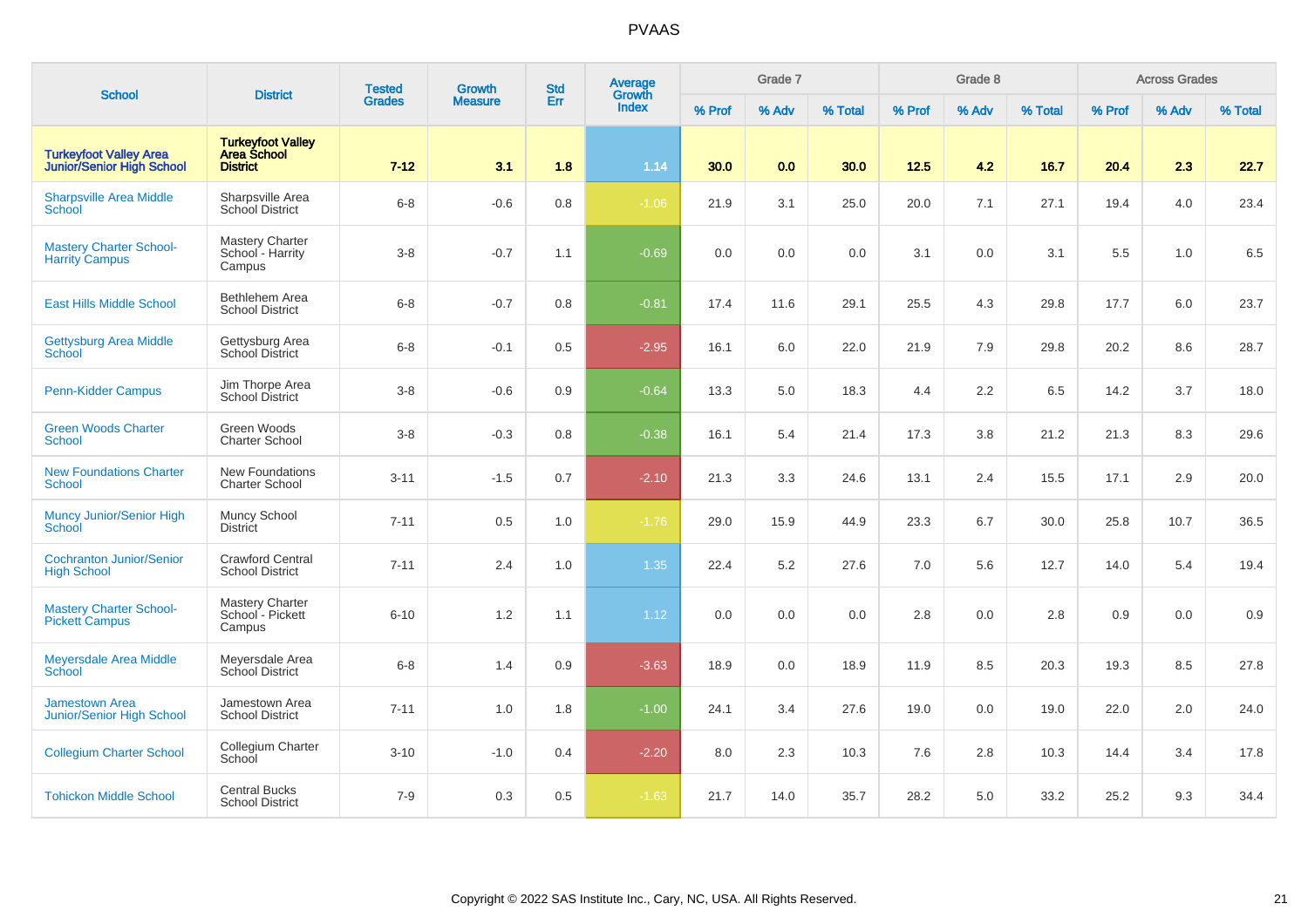| <b>School</b>                                                     | <b>District</b>                                            | <b>Tested</b> | Growth         | <b>Std</b> | Average<br>Growth |        | Grade 7 |         |        | Grade 8 |         |        | <b>Across Grades</b> |         |
|-------------------------------------------------------------------|------------------------------------------------------------|---------------|----------------|------------|-------------------|--------|---------|---------|--------|---------|---------|--------|----------------------|---------|
|                                                                   |                                                            | <b>Grades</b> | <b>Measure</b> | Err        | <b>Index</b>      | % Prof | % Adv   | % Total | % Prof | % Adv   | % Total | % Prof | % Adv                | % Total |
| <b>Turkeyfoot Valley Area</b><br><b>Junior/Senior High School</b> | <b>Turkeyfoot Valley</b><br>Area School<br><b>District</b> | $7 - 12$      | 3.1            | 1.8        | 1.14              | 30.0   | 0.0     | 30.0    | 12.5   | 4.2     | 16.7    | 20.4   | 2.3                  | 22.7    |
| Boys Latin Of Philadelphia<br><b>Charter School</b>               | Boys Latin Of<br>Philadelphia<br><b>Charter School</b>     | $6 - 12$      | 0.1            | 0.8        | $-1.69$           | 3.3    | 0.0     | 3.3     | 1.0    | 0.0     | 1.0     | 1.5    | 0.0                  | 1.5     |
| <b>Canonsburg Middle School</b>                                   | Canon-Mcmillan<br><b>School District</b>                   | $7 - 8$       | 0.4            | 0.5        | $-1.16$           | 26.1   | 10.4    | 36.5    | 27.9   | 10.7    | 38.6    | 27.0   | 10.5                 | 37.5    |
| <b>Tuscarora Middle School</b>                                    | Juniata County<br>School District                          | $6 - 8$       | 1.4            | 0.6        | 0.79              | 13.3   | 1.6     | 14.8    | 14.5   | 2.6     | 17.1    | 13.6   | 3.1                  | 16.7    |
| <b>Pan American Academy</b><br><b>Charter School</b>              | Pan American<br>Academy Charter<br>School                  | $3 - 8$       | 0.3            | 0.8        | 0.43              | 3.4    | 0.0     | 3.4     | 0.0    | 0.0     | 0.0     | 2.4    | 0.3                  | 2.7     |
| <b>Southwest Middle School</b>                                    | <b>Reading School</b><br><b>District</b>                   | $5 - 8$       | $-0.7$         | 1.0        | $-0.72$           | 4.3    | 0.0     | 4.3     | 0.0    | 0.0     | 0.0     | 1.1    | 0.6                  | 1.7     |
| <b>Clarion Area Junior/Senior</b><br><b>High School</b>           | <b>Clarion Area</b><br><b>School District</b>              | $7 - 11$      | 0.1            | 1.1        | $-2.50$           | 17.9   | 10.4    | 28.4    | 28.1   | 3.5     | 31.6    | 22.6   | 7.3                  | 29.8    |
| <b>Greenville Junior/Senior</b><br><b>High School</b>             | Greenville Area<br><b>School District</b>                  | $7 - 11$      | $-0.1$         | 0.9        | $-2.05$           | 16.7   | 5.9     | 22.6    | 10.0   | 2.5     | 12.5    | 13.7   | 4.4                  | 18.1    |
| <b>Tidioute Community</b><br><b>Charter School</b>                | Tidioute<br><b>Community Charter</b><br>School             | $3 - 11$      | $-0.3$         | 1.4        | $-2.20$           | 10.5   | 0.0     | 10.5    | 7.4    | 0.0     | 7.4     | 16.0   | 1.6                  | 17.6    |
| <b>Wendover Middle School</b>                                     | Hempfield Area<br>School District                          | $6 - 8$       | 1.2            | 0.6        | $-4.45$           | 32.9   | 15.1    | 48.0    | 30.7   | 14.3    | 45.0    | 30.2   | 18.7                 | 49.0    |
| <b>Panther Valley</b><br><b>Junior/Senior High School</b>         | Panther Valley<br><b>School District</b>                   | $7 - 12$      | $-0.8$         | 0.8        | $-3.47$           | 11.2   | 1.9     | 13.1    | 4.8    | 0.0     | 4.8     | 8.0    | 0.9                  | 9.0     |
| <b>Glendale Junior/Senior</b><br><b>High School</b>               | <b>Glendale School</b><br><b>District</b>                  | $7 - 10$      | $-2.4$         | 1.1        | $-4.61$           | 22.7   | 15.2    | 37.9    | 7.8    | 2.0     | 9.8     | 16.2   | 9.4                  | 25.6    |
| <b>Belmont Charter School</b>                                     | <b>Belmont Charter</b><br>School                           | $3 - 10$      | $-0.8$         | 0.8        | $-0.98$           | 0.0    | 0.0     | 0.0     | 5.6    | 0.0     | 5.6     | 2.8    | 0.6                  | 3.4     |
| <b>Universal Creighton</b><br><b>Charter School</b>               | Universal<br>Creighton Charter<br>School                   | $3 - 8$       | 1.1            | 0.7        | 0.56              | 7.7    | 6.2     | 13.8    | 4.7    | 4.7     | 9.4     | 8.6    | 4.4                  | 13.1    |
| Pennsylvania Leadership<br><b>Charter School</b>                  | Pennsylvania<br>Leadership Charter<br>School               | $3 - 11$      | $-1.4$         | 0.5        | $-2.93$           | 13.4   | 19.6    | 33.0    | 16.7   | 6.2     | 22.9    | 23.9   | 12.4                 | 36.4    |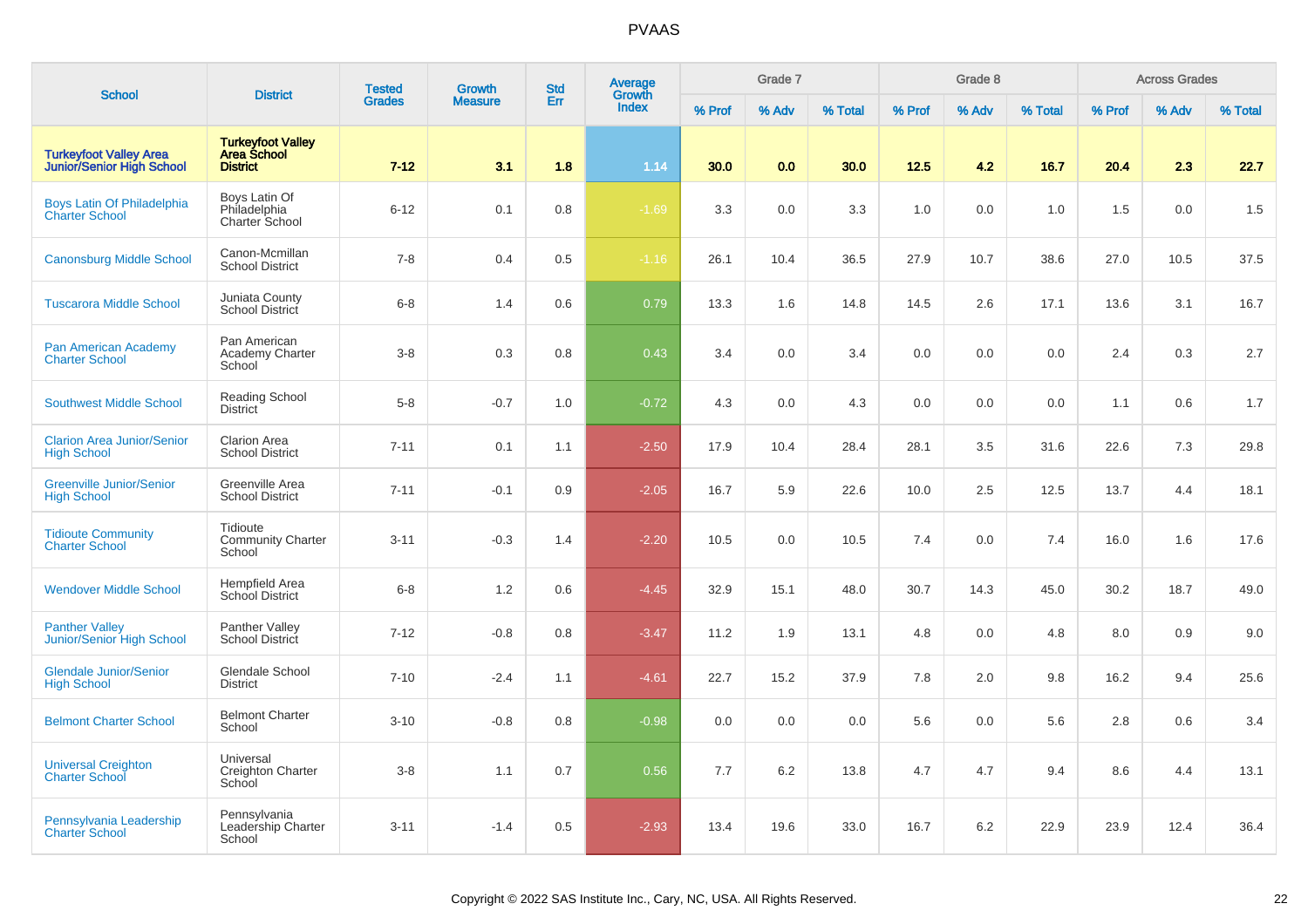| <b>School</b>                                                           | <b>District</b>                                                   | <b>Tested</b> | Growth         | <b>Std</b> | <b>Average</b><br>Growth |        | Grade 7 |         |        | Grade 8 |         |        | <b>Across Grades</b> |         |
|-------------------------------------------------------------------------|-------------------------------------------------------------------|---------------|----------------|------------|--------------------------|--------|---------|---------|--------|---------|---------|--------|----------------------|---------|
|                                                                         |                                                                   | <b>Grades</b> | <b>Measure</b> | Err        | Index                    | % Prof | % Adv   | % Total | % Prof | % Adv   | % Total | % Prof | % Adv                | % Total |
| <b>Turkeyfoot Valley Area</b><br>Junior/Senior High School              | <b>Turkeyfoot Valley</b><br><b>Area School</b><br><b>District</b> | $7 - 12$      | 3.1            | 1.8        | 1.14                     | 30.0   | 0.0     | 30.0    | 12.5   | 4.2     | 16.7    | 20.4   | 2.3                  | 22.7    |
| <b>Galeton Area School</b>                                              | Galeton Area<br><b>School District</b>                            | $3 - 11$      | 2.7            | 1.3        | $-1.76$                  | 16.0   | 0.0     | 16.0    | 0.0    | 0.0     | 0.0     | 19.4   | 7.0                  | 26.4    |
| <b>Marshall Academy</b>                                                 | Harrisburg City<br>School District                                | $5 - 8$       | 2.4            | 1.7        | $-0.72$                  | 0.0    | 0.0     | 0.0     | 0.0    | 0.0     | 0.0     | 0.0    | 0.0                  | 0.0     |
| Port Allegany Junior/Senior<br><b>High School</b>                       | Port Allegany<br>School District                                  | $7 - 11$      | 2.2            | 1.0        | 1.19                     | 17.4   | 2.9     | 20.3    | 13.1   | 9.8     | 23.0    | 15.4   | 6.2                  | 21.5    |
| Portage Area Junior/Senior<br><b>High School</b>                        | Portage Area<br>School District                                   | $7 - 10$      | $-1.1$         | 1.1        | $-3.25$                  | 25.4   | 9.5     | 34.9    | 17.0   | 7.6     | 24.5    | 21.6   | 8.6                  | 30.2    |
| <b>North Clarion County</b><br>Junior/Senior High School                | North Clarion<br><b>County School</b><br><b>District</b>          | $7 - 12$      | 2.5            | 1.3        | 0.70                     | 21.4   | 7.1     | 28.6    | 15.9   | 11.4    | 27.3    | 18.6   | 9.3                  | 27.9    |
| <b>Farrell Area High</b><br><b>School/Upper Middle</b><br><b>School</b> | <b>Farrell Area School</b><br><b>District</b>                     | $7 - 11$      | 2.2            | 1.3        | 0.34                     | 2.3    | 0.0     | 2.3     | 5.1    | 0.0     | 5.1     | 3.7    | 0.0                  | 3.7     |
| <b>Pennwood Middle School</b>                                           | Pennsbury School<br><b>District</b>                               | $6 - 8$       | $-3.1$         | 0.5        | $-6.57$                  | 18.0   | 7.2     | 25.3    | 13.0   | 8.8     | 21.9    | 19.0   | 8.8                  | 27.7    |
| <b>North Brandywine Middle</b><br><b>School</b>                         | Coatesville Area<br><b>School District</b>                        | $7 - 7$       | 1.6            | 0.8        | 2.07                     | 8.6    | 1.3     | 9.8     |        |         |         | 8.6    | 1.3                  | 9.8     |
| <b>Chichester Middle School</b>                                         | <b>Chichester School</b><br><b>District</b>                       | $5 - 8$       | $-3.8$         | 0.7        | $-5.54$                  | 5.1    | 6.3     | 11.4    | 4.4    | 0.0     | 4.4     | 5.9    | 2.6                  | 8.5     |
| <b>Erie Rise Leadership</b><br><b>Academy Charter School</b>            | Erie Rise<br>Leadership<br>Academy Charter<br>School              | $3 - 8$       | $-0.6$         | 1.1        | $-0.82$                  | 0.0    | 0.0     | 0.0     | 0.0    | 0.0     | 0.0     | 1.6    | 1.0                  | 2.6     |
| <b>Goode School</b>                                                     | <b>York City School</b><br><b>District</b>                        | $3 - 8$       | 0.3            | 0.8        | 0.40                     | 5.3    | 0.0     | 5.3     | 0.0    | 0.0     | 0.0     | 3.6    | 0.3                  | 4.0     |
| <b>Dallastown Area Middle</b><br><b>School</b>                          | Dallastown Area<br><b>School District</b>                         | $7 - 8$       | 0.3            | 0.4        | $-1.22$                  | 24.2   | 7.7     | 31.9    | 19.2   | 9.4     | 28.6    | 21.9   | 8.5                  | 30.4    |
| <b>Fairfield Area Middle</b><br><b>School</b>                           | <b>Fairfield Area</b><br><b>School District</b>                   | $5 - 8$       | $-1.2$         | 0.8        | $-1.48$                  | 18.5   | 0.0     | 18.5    | 16.7   | 3.7     | 20.4    | 21.7   | 1.7                  | 23.5    |
| <b>Franklin Regional Middle</b><br><b>School</b>                        | Franklin Regional<br><b>School District</b>                       | $6 - 8$       | $-0.2$         | 0.5        | $-1.41$                  | 27.9   | 18.3    | 46.2    | 25.8   | 8.1     | 33.9    | 29.2   | 15.6                 | 44.7    |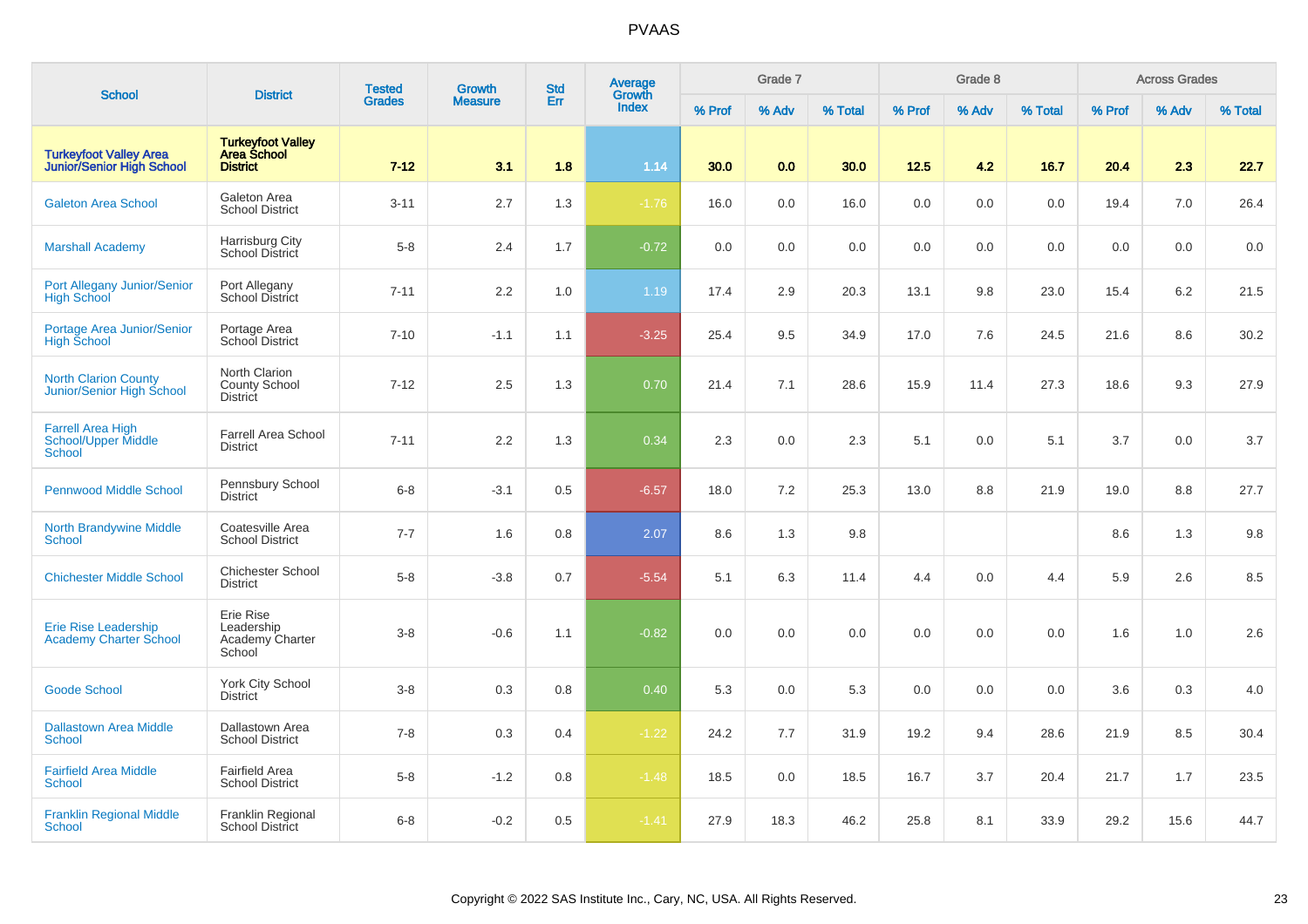| <b>School</b>                                                     | <b>District</b>                                                            | <b>Tested</b> | <b>Growth</b>  | <b>Std</b> | Average<br>Growth |        | Grade 7 |         |        | Grade 8 |         |        | <b>Across Grades</b> |         |
|-------------------------------------------------------------------|----------------------------------------------------------------------------|---------------|----------------|------------|-------------------|--------|---------|---------|--------|---------|---------|--------|----------------------|---------|
|                                                                   |                                                                            | <b>Grades</b> | <b>Measure</b> | Err        | <b>Index</b>      | % Prof | % Adv   | % Total | % Prof | % Adv   | % Total | % Prof | % Adv                | % Total |
| <b>Turkeyfoot Valley Area</b><br><b>Junior/Senior High School</b> | <b>Turkeyfoot Valley</b><br><b>Area School</b><br><b>District</b>          | $7 - 12$      | 3.1            | 1.8        | 1.14              | 30.0   | 0.0     | 30.0    | 12.5   | 4.2     | 16.7    | 20.4   | 2.3                  | 22.7    |
| <b>Park Forest Middle School</b>                                  | State College Area<br><b>School District</b>                               | $6 - 8$       | $-0.3$         | 0.6        | $-1.71$           | 32.1   | 12.4    | 44.5    | 22.8   | 9.6     | 32.5    | 27.4   | 12.7                 | 40.1    |
| <b>Dingman-Delaware Middle</b><br><b>School</b>                   | Delaware Valley<br><b>School District</b>                                  | $6 - 8$       | 1.2            | 0.6        | $-1.09$           | 19.7   | 4.6     | 24.2    | 13.7   | 2.5     | 16.2    | 16.1   | 4.2                  | 20.3    |
| <b>Linton Middle School</b>                                       | Penn Hills School<br><b>District</b>                                       | $6 - 8$       | $-3.5$         | 0.5        | $-6.59$           | 2.2    | 1.6     | 3.8     | 3.4    | 0.0     | 3.4     | 2.8    | 0.8                  | 3.6     |
| <b>Chester Charter Scholars</b><br><b>Academy Charter School</b>  | <b>Chester Charter</b><br><b>Scholars Academy</b><br><b>Charter School</b> | $3 - 12$      | $-3.3$         | $0.8\,$    | $-3.92$           | 6.2    | 0.0     | 6.2     | 0.0    | 0.0     | 0.0     | 1.8    | 0.4                  | 2.2     |
| <b>Mastery Charter School -</b><br><b>Thomas Campus</b>           | <b>Mastery Charter</b><br>School - Thomas<br>Campus                        | $3 - 10$      | 1.5            | 0.9        | $-1.26$           | 7.0    | 0.0     | 7.0     | 2.2    | 0.0     | 2.2     | 8.6    | 0.8                  | 9.4     |
| <b>Grove City Area Middle</b><br><b>School</b>                    | Grove City Area<br><b>School District</b>                                  | $6 - 8$       | $-0.3$         | 0.6        | $-0.40$           | 28.1   | 13.2    | 41.2    | 19.5   | 8.5     | 28.0    | 25.6   | 11.2                 | 36.8    |
| <b>Penn Hills Charter School</b><br>of Entrepreneurship           | Penn Hills Charter<br>School of<br>Entrepreneurship                        | $3 - 8$       | $-0.2$         | 0.9        | $-0.20$           | 15.4   | 2.6     | 18.0    | 5.3    | 0.0     | 5.3     | 17.0   | 3.8                  | 20.8    |
| <b>Union City Middle School</b>                                   | <b>Union City Area</b><br>School District                                  | $6 - 11$      | 0.2            | 0.8        | $-2.12$           | 23.4   | 3.9     | 27.3    | 10.1   | 5.6     | 15.7    | 17.1   | 6.6                  | 23.7    |
| <b>Central Middle School</b>                                      | <b>Reading School</b><br><b>District</b>                                   | $5 - 8$       | $-0.6$         | 0.5        | $-1.19$           | 2.4    | 0.0     | 2.4     | 0.0    | 0.0     | 0.0     | 1.4    | 0.5                  | 2.0     |
| <b>Eisenhower Middle School</b>                                   | Norristown Area<br><b>School District</b>                                  | $5 - 8$       | $-0.5$         | 0.7        | $-0.74$           | 8.0    | 0.0     | 8.0     | 2.7    | 2.7     | 5.3     | 6.9    | 0.6                  | 7.5     |
| <b>Lower Dauphin Middle</b><br><b>School</b>                      | Lower Dauphin<br>School District                                           | $6 - 8$       | $-2.8$         | 0.5        | $-6.22$           | 22.4   | 6.5     | 28.9    | 18.6   | 9.6     | 28.2    | 21.6   | 6.9                  | 28.5    |
| <b>Carmichaels Area Middle</b><br><b>School</b>                   | Carmichaels Area<br><b>School District</b>                                 | $6 - 8$       | $-4.1$         | 0.8        | $-5.06$           | 3.0    | 3.0     | 6.0     | 6.8    | 0.0     | 6.8     | 3.9    | 1.0                  | 4.8     |
| <b>Founders Hall Middle</b><br>School                             | Mckeesport Area<br><b>School District</b>                                  | $6 - 8$       | $-0.5$         | 0.5        | $-1.06$           | 1.0    | 0.0     | 1.0     | 1.0    | 0.0     | 1.0     | 1.8    | 0.0                  | 1.8     |
| <b>Wyoming Valley West</b><br><b>Middle School</b>                | Wyoming Valley<br>West School<br><b>District</b>                           | $6 - 8$       | 0.7            | 0.5        | 1.40              | 10.8   | 0.0     | 10.8    | 10.5   | 2.9     | 13.4    | 11.8   | 1.7                  | 13.5    |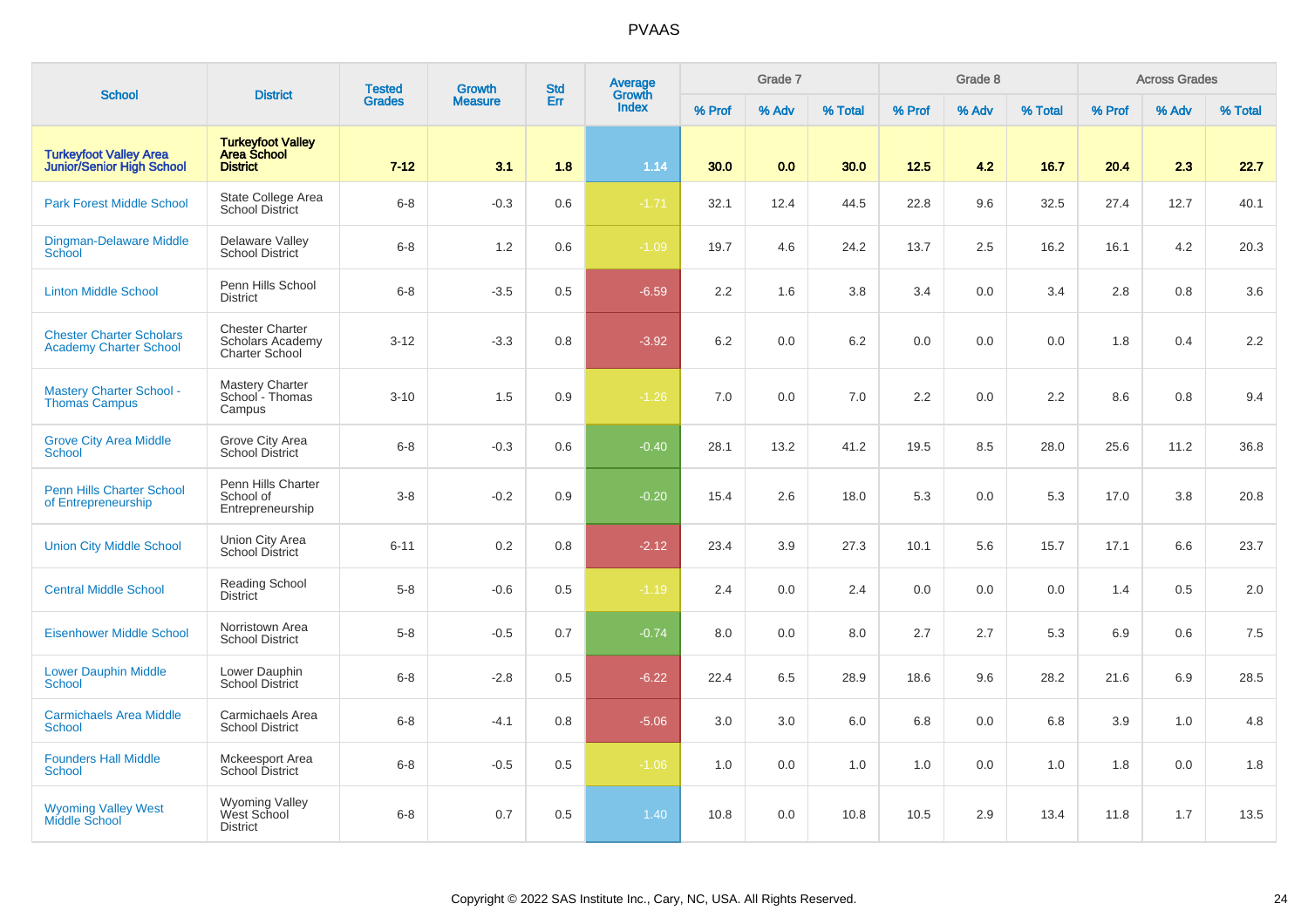| <b>School</b>                                                     | <b>District</b>                                                    | <b>Tested</b> | <b>Growth</b>  | <b>Std</b> | Average<br>Growth |        | Grade 7 |         |        | Grade 8 |         |        | <b>Across Grades</b> |         |
|-------------------------------------------------------------------|--------------------------------------------------------------------|---------------|----------------|------------|-------------------|--------|---------|---------|--------|---------|---------|--------|----------------------|---------|
|                                                                   |                                                                    | <b>Grades</b> | <b>Measure</b> | Err        | <b>Index</b>      | % Prof | % Adv   | % Total | % Prof | % Adv   | % Total | % Prof | % Adv                | % Total |
| <b>Turkeyfoot Valley Area</b><br><b>Junior/Senior High School</b> | <b>Turkeyfoot Valley</b><br><b>Area School</b><br><b>District</b>  | $7 - 12$      | 3.1            | 1.8        | 1.14              | 30.0   | 0.0     | 30.0    | 12.5   | 4.2     | 16.7    | 20.4   | 2.3                  | 22.7    |
| <b>West Branch Middle</b><br><b>School</b>                        | West Branch Area<br><b>School District</b>                         | $5-8$         | 0.5            | 0.7        | 0.63              | 19.7   | 14.5    | 34.2    | 18.8   | 6.2     | 25.0    | 15.8   | $7.5\,$              | 23.3    |
| Pittsburgh Carmalt K-8                                            | Pittsburgh School<br><b>District</b>                               | $3-8$         | $-3.3$         | 0.9        | $-3.68$           | 15.2   | 0.0     | 15.2    | 0.0    | 0.0     | 0.0     | 12.9   | 2.9                  | 15.7    |
| <b>Midland Elementary/Middle</b><br><b>School</b>                 | Midland Borough<br>School District                                 | $3-8$         | 2.3            | 1.2        | $-0.50$           | 14.3   | 0.0     | 14.3    | 9.5    | 4.8     | 14.3    | 15.7   | 2.9                  | 18.6    |
| <b>Blue Ridge Middle School</b>                                   | <b>Blue Ridge School</b><br><b>District</b>                        | $6 - 8$       | $-2.5$         | 0.8        | $-3.73$           | 25.8   | 3.2     | 29.0    | 12.9   | 4.3     | 17.1    | 17.5   | 2.4                  | 19.9    |
| <b>Hamburg Area Middle</b><br><b>School</b>                       | Hamburg Area<br>School District                                    | $6 - 8$       | 1.0            | 0.6        | 0.33              | 10.1   | 3.8     | 13.8    | 9.9    | 2.1     | 12.1    | 15.5   | 2.8                  | 18.3    |
| <b>West Hazleton</b><br><b>Elementary/Middle School</b>           | <b>Hazleton Area</b><br><b>School District</b>                     | $3-8$         | $-0.8$         | 1.2        | $-0.62$           | 4.8    | 0.0     | 4.8     | 0.0    | 0.0     | 0.0     | 4.6    | 0.6                  | $5.2\,$ |
| Pittsburgh Mifflin K-8                                            | Pittsburgh School<br><b>District</b>                               | $3-8$         | $-1.7$         | 1.2        | $-1.40$           | 0.0    | 4.8     | 4.8     | 3.7    | 0.0     | 3.7     | 4.4    | 0.7                  | 5.2     |
| <b>Towanda Area</b><br><b>Junior/Senior High School</b>           | Towanda Area<br><b>School District</b>                             | $7 - 11$      | $-1.6$         | 0.8        | $-4.76$           | 14.5   | 7.7     | 22.2    | 17.2   | 8.6     | 25.9    | 15.9   | 8.2                  | 24.0    |
| <b>Roberto Clemente Charter</b><br><b>School</b>                  | Roberto Clemente<br><b>Charter School</b>                          | $3 - 12$      | $-4.0$         | 0.9        | $-4.44$           | 0.0    | 0.0     | 0.0     | 0.0    | 0.0     | 0.0     | 3.0    | 0.0                  | 3.0     |
| <b>Riverside Middle School</b>                                    | <b>Riverside Beaver</b><br><b>County School</b><br><b>District</b> | $6 - 8$       | $-0.4$         | 0.7        | $-1.32$           | 22.8   | 10.1    | 32.9    | 25.5   | 3.2     | 28.7    | 24.1   | 5.5                  | 29.6    |
| <b>Northwest Area High</b><br><b>School</b>                       | Northwest Area<br><b>School District</b>                           | $7 - 10$      | 1.8            | 1.1        | 0.52              | 7.3    | 1.8     | 9.1     | 5.4    | 0.0     | 5.4     | 6.4    | 0.9                  | 7.3     |
| <b>West Hempfield Middle</b><br><b>School</b>                     | Hempfield Area<br>School District                                  | $6 - 8$       | 1.0            | 0.6        | 0.53              | 27.9   | 10.7    | 38.6    | 26.4   | 8.8     | 35.2    | 25.2   | 10.1                 | 35.3    |
| <b>Mount Nittany Middle</b><br>School                             | State College Area<br><b>School District</b>                       | $6-8$         | $-1.1$         | 0.6        | $-3.33$           | 26.4   | 20.0    | 46.4    | 19.7   | 8.6     | 28.2    | 25.1   | 15.2                 | 40.3    |
| <b>Marshall Math Science</b><br>Academy                           | Harrisburg City<br>School District                                 | $5-8$         | $-2.3$         | 0.7        | $-3.20$           | 12.7   | 1.6     | 14.3    | 11.8   | 1.5     | 13.2    | 9.2    | 1.8                  | 11.1    |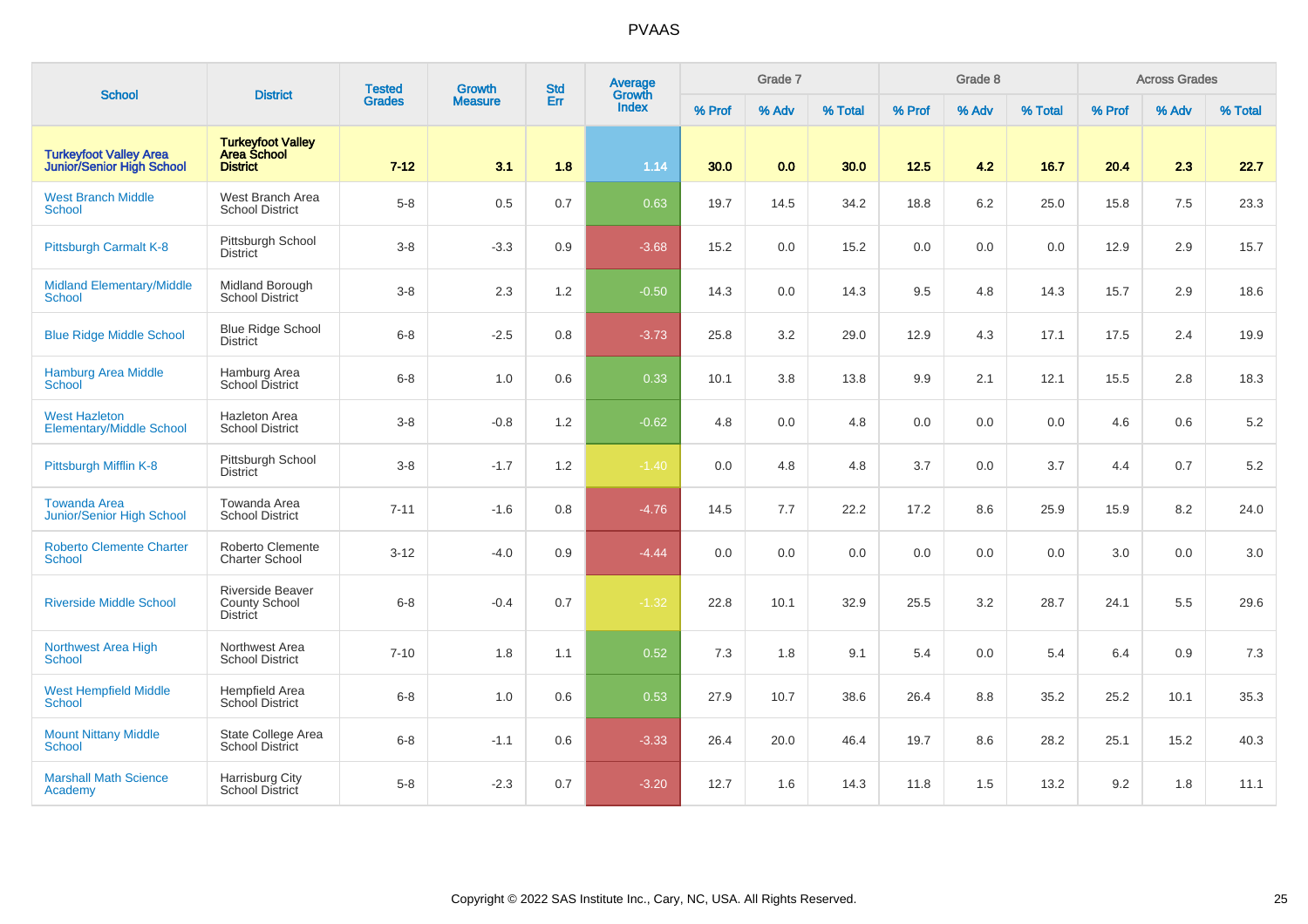| <b>School</b>                                                     | <b>District</b>                                                   | <b>Tested</b> | <b>Growth</b>  | <b>Std</b> | <b>Average</b><br>Growth |        | Grade 7 |         |        | Grade 8 |         |        | <b>Across Grades</b> |         |
|-------------------------------------------------------------------|-------------------------------------------------------------------|---------------|----------------|------------|--------------------------|--------|---------|---------|--------|---------|---------|--------|----------------------|---------|
|                                                                   |                                                                   | <b>Grades</b> | <b>Measure</b> | Err        | <b>Index</b>             | % Prof | % Adv   | % Total | % Prof | % Adv   | % Total | % Prof | % Adv                | % Total |
| <b>Turkeyfoot Valley Area</b><br><b>Junior/Senior High School</b> | <b>Turkeyfoot Valley</b><br><b>Area School</b><br><b>District</b> | $7 - 12$      | 3.1            | 1.8        | 1.14                     | 30.0   | 0.0     | 30.0    | 12.5   | 4.2     | 16.7    | 20.4   | 2.3                  | 22.7    |
| <b>Mastery Charter School -</b><br><b>Shoemaker Campus</b>        | <b>Mastery Charter</b><br>School -<br>Shoemaker<br>Campus         | $7 - 10$      | 1.9            | 1.6        | 0.13                     | 9.4    | 0.0     | 9.4     | 4.2    | 0.0     | 4.2     | 7.1    | 0.0                  | 7.1     |
| <b>Tulpehocken Junior/Senior</b><br><b>High School</b>            | Tulpehocken Area<br>School District                               | $7 - 12$      | $-2.6$         | 0.8        | $-6.30$                  | 18.4   | 5.8     | 24.3    | 14.6   | 2.7     | 17.3    | 16.4   | 4.2                  | 20.7    |
| <b>Lamberton Middle School</b>                                    | Carlisle Area<br><b>School District</b>                           | $6 - 8$       | 0.4            | 0.6        | $-0.17$                  | 19.4   | 7.6     | 27.1    | 11.2   | 4.7     | 15.9    | 18.9   | 6.7                  | 25.6    |
| <b>Turkeyfoot Valley Area</b><br><b>Junior/Senior High School</b> | <b>Turkeyfoot Valley</b><br><b>Area School</b><br><b>District</b> | $7 - 12$      | 3.1            | 1.8        | 1.14                     | 30.0   | 0.0     | 30.0    | 12.5   | 4.2     | 16.7    | 20.4   | 2.3                  | 22.7    |
| <b>Academy at Westinghouse</b>                                    | Pittsburgh School<br><b>District</b>                              | $5 - 11$      | $-1.2$         | 1.1        | $-1.63$                  | 0.0    | 0.0     | 0.0     | 0.0    | 0.0     | 0.0     | 0.0    | 0.0                  | 0.0     |
| <b>First Philadelphia</b><br><b>Preparatory Charter School</b>    | First Philadelphia<br>Preparatory<br>Charter School               | $3 - 8$       | $-2.3$         | 0.6        | $-3.62$                  | 1.3    | 0.0     | 1.3     | 4.0    | 0.0     | 4.0     | 2.4    | 0.0                  | 2.4     |
| <b>Highlands Middle School</b>                                    | <b>Highlands School</b><br><b>District</b>                        | $5-8$         | 0.4            | 0.5        | 0.71                     | 28.5   | 4.9     | 33.3    | 13.2   | 8.6     | 21.8    | 19.5   | 4.9                  | 24.5    |
| <b>Laurel Middle School</b>                                       | Laurel School<br><b>District</b>                                  | $7 - 8$       | 0.7            | 1.0        | $-0.70$                  | 29.5   | 5.1     | 34.6    | 18.8   | 8.7     | 27.5    | 24.5   | 6.8                  | 31.3    |
| <b>Executive Education</b><br><b>Academy Charter School</b>       | Executive<br>Education<br><b>Academy Charter</b><br>School        | $3 - 10$      | $-2.5$         | 1.7        | $-1.48$                  | 18.2   | 0.0     | 18.2    | 4.8    | 0.0     | 4.8     | 9.1    | 1.7                  | 10.9    |
| <b>Forest Hills Junior/Senior</b><br><b>High School</b>           | <b>Forest Hills School</b><br><b>District</b>                     | $7 - 11$      | 1.2            | 0.7        | 0.68                     | 18.6   | 5.6     | 24.2    | 10.7   | 3.3     | 13.9    | 14.6   | 4.5                  | 19.1    |
| <b>Propel Charter School-East</b>                                 | Propel Charter<br>School - East                                   | $3-8$         | $-4.2$         | 1.0        | $-4.26$                  | 9.4    | 3.1     | 12.5    | 0.0    | 0.0     | 0.0     | 9.4    | 0.5                  | 9.9     |
| <b>Lafayette Middle School</b>                                    | Uniontown Area<br><b>School District</b>                          | $6-8$         | $-0.4$         | 1.3        | $-0.33$                  | 0.0    | 0.0     | 0.0     | 0.0    | 0.0     | 0.0     | 1.3    | 0.0                  | 1.3     |
| <b>Linglestown Middle School</b>                                  | Central Dauphin<br><b>School District</b>                         | $6-8$         | $-2.2$         | 0.5        | $-4.66$                  | 17.0   | 10.2    | 27.2    | 13.8   | 7.2     | 21.0    | 14.9   | 7.2                  | 22.1    |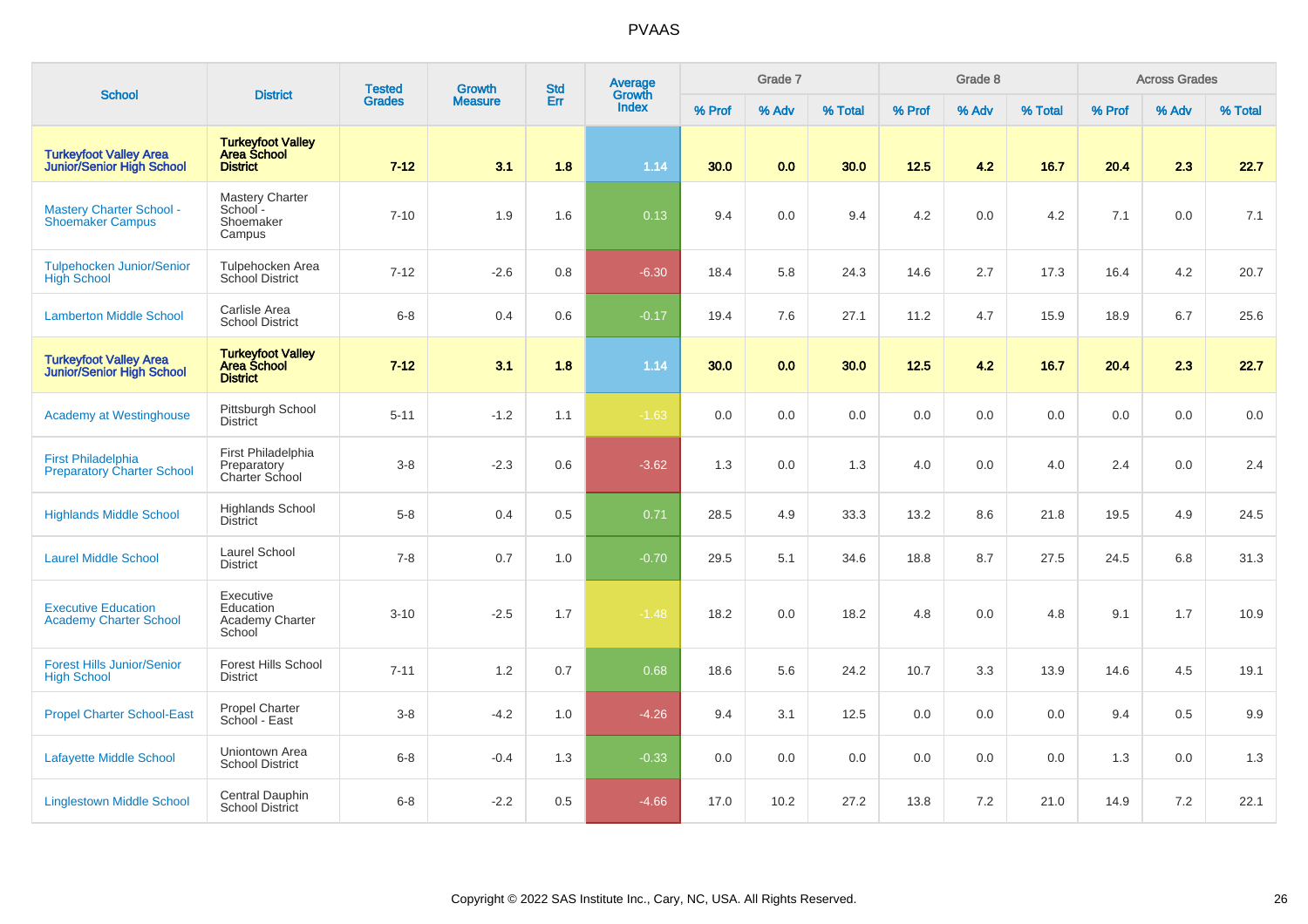| <b>School</b>                                                     | <b>District</b>                                                 | <b>Tested</b> | <b>Growth</b>  | <b>Std</b> | Average<br>Growth |        | Grade 7 |         |        | Grade 8 |         |        | <b>Across Grades</b> |         |
|-------------------------------------------------------------------|-----------------------------------------------------------------|---------------|----------------|------------|-------------------|--------|---------|---------|--------|---------|---------|--------|----------------------|---------|
|                                                                   |                                                                 | <b>Grades</b> | <b>Measure</b> | Err        | <b>Index</b>      | % Prof | % Adv   | % Total | % Prof | % Adv   | % Total | % Prof | % Adv                | % Total |
| <b>Turkeyfoot Valley Area</b><br><b>Junior/Senior High School</b> | <b>Turkeyfoot Valley<br/>Area School</b><br><b>District</b>     | $7 - 12$      | 3.1            | 1.8        | 1.14              | 30.0   | 0.0     | 30.0    | 12.5   | 4.2     | 16.7    | 20.4   | 2.3                  | 22.7    |
| <b>Manheim Township Middle</b><br><b>School</b>                   | Manheim Township<br><b>School District</b>                      | $6 - 8$       | $-0.6$         | 0.4        | $-3.39$           | 29.2   | 9.7     | 38.9    | 18.2   | 11.3    | 29.6    | 23.7   | 10.5                 | 34.2    |
| <b>Beverly Hills Middle School</b>                                | <b>Upper Darby</b><br>School District                           | $6 - 8$       | $-0.4$         | 0.5        | $-0.77$           | 3.8    | 3.8     | 7.5     | 6.1    | 0.6     | 6.7     | 4.7    | 1.8                  | 6.5     |
| <b>Southwark School</b>                                           | Philadelphia City<br>School District                            | $3 - 8$       | 1.7            | 1.2        | 0.09              | 3.4    | 3.4     | 6.9     | 0.0    | 0.0     | 0.0     | 4.3    | 2.7                  | 6.9     |
| <b>Pennridge South Middle</b><br><b>School</b>                    | Pennridge School<br><b>District</b>                             | $6 - 8$       | $-2.8$         | 0.7        | $-4.19$           | 12.8   | 4.9     | 17.6    | 20.2   | 2.9     | 23.1    | 15.8   | 4.1                  | 19.9    |
| <b>Purchase Line</b><br><b>Junior/Senior High School</b>          | Purchase Line<br><b>School District</b>                         | $7 - 12$      | $-1.2$         | 1.1        | $-3.36$           | 7.5    | 3.0     | 10.4    | 5.3    | 0.0     | 5.3     | 6.4    | 1.6                  | 8.1     |
| <b>Kutztown Area Middle</b><br>School                             | Kutztown Area<br><b>School District</b>                         | $6-9$         | $-3.6$         | 0.9        | $-3.87$           | 25.6   | 10.3    | 35.9    | 10.8   | 10.8    | 21.5    | 19.4   | 7.9                  | 27.3    |
| <b>Chartiers Valley Middle</b><br><b>School</b>                   | <b>Chartiers Valley</b><br><b>School District</b>               | $6 - 8$       | $-2.7$         | 0.5        | $-8.46$           | 15.6   | 7.4     | 23.0    | 10.8   | 4.2     | 15.1    | 14.5   | 5.7                  | 20.2    |
| <b>Norwood School</b>                                             | Interboro School<br><b>District</b>                             | $3-8$         | $-0.9$         | 0.9        | $-1.03$           | 26.4   | 7.6     | 34.0    | 10.8   | 0.0     | 10.8    | 19.7   | $3.2\,$              | 23.0    |
| <b>Dunmore Junior/Senior</b><br><b>High School</b>                | Dunmore School<br><b>District</b>                               | $7 - 11$      | $-0.5$         | 0.9        | $-2.67$           | 10.4   | 0.9     | 11.3    | 9.5    | 3.6     | 13.1    | 10.0   | 2.1                  | 12.1    |
| <b>Wind Gap Middle School</b>                                     | Pen Argyl Area<br>School District                               | $4 - 8$       | 0.7            | 0.6        | $-0.31$           | 17.1   | 5.4     | 22.5    | 14.8   | 5.9     | 20.8    | 21.7   | 7.0                  | 28.8    |
| Freeland<br><b>Elementary/Middle School</b>                       | <b>Hazleton Area</b><br><b>School District</b>                  | $3 - 8$       | $-0.3$         | 1.2        | $-0.28$           | 5.3    | 5.3     | 10.5    | 14.3   | 0.0     | 14.3    | 5.4    | 0.6                  | $6.0\,$ |
| <b>Spring Grove Area Middle</b><br>School                         | Spring Grove Area<br>School District                            | $7 - 8$       | $-1.7$         | 0.5        | $-5.90$           | 23.5   | 11.3    | 34.8    | 5.2    | 3.2     | 8.4     | 14.3   | 7.3                  | 21.6    |
| <b>Disston Hamilton School</b>                                    | Philadelphia City<br>School District                            | $3 - 8$       | 4.6            | 3.1        | 1.49              |        |         |         |        |         |         | 0.0    | 0.0                  | 0.0     |
| <b>Commonwealth Charter</b><br><b>Academy Charter School</b>      | Commonwealth<br><b>Charter Academy</b><br><b>Charter School</b> | $3 - 10$      | $-2.6$         | 0.8        | $-3.07$           | 17.2   | 3.4     | 20.7    | 14.6   | 2.1     | 16.7    | 23.9   | 5.7                  | 29.6    |
| <b>Keith Valley Middle School</b>                                 | Hatboro-Horsham<br><b>School District</b>                       | $6 - 8$       | 0.6            | 0.4        | $-0.47$           | 20.8   | 5.2     | 26.0    | 19.7   | 5.7     | 25.4    | 23.3   | 7.2                  | 30.5    |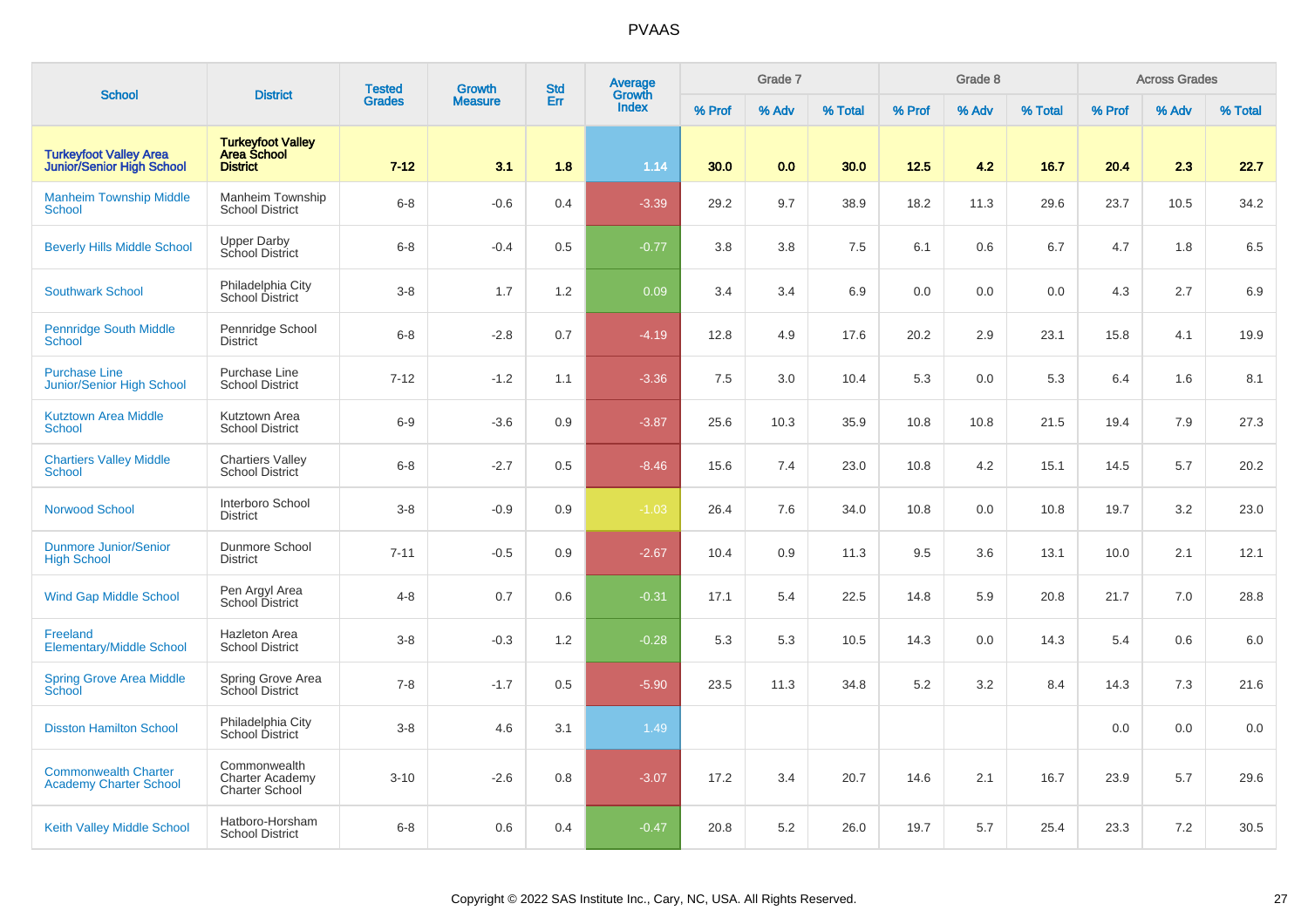| <b>School</b>                                                        | <b>District</b>                                                   | <b>Tested</b> | <b>Growth</b>  | <b>Std</b> | Average<br>Growth |        | Grade 7 |         |        | Grade 8 |         |        | <b>Across Grades</b> |         |
|----------------------------------------------------------------------|-------------------------------------------------------------------|---------------|----------------|------------|-------------------|--------|---------|---------|--------|---------|---------|--------|----------------------|---------|
|                                                                      |                                                                   | <b>Grades</b> | <b>Measure</b> | Err        | <b>Index</b>      | % Prof | % Adv   | % Total | % Prof | % Adv   | % Total | % Prof | % Adv                | % Total |
| <b>Turkeyfoot Valley Area</b><br><b>Junior/Senior High School</b>    | <b>Turkeyfoot Valley</b><br><b>Area School</b><br><b>District</b> | $7 - 12$      | 3.1            | 1.8        | 1.14              | 30.0   | 0.0     | 30.0    | 12.5   | 4.2     | 16.7    | 20.4   | 2.3                  | 22.7    |
| <b>Beaver Falls Middle School</b>                                    | <b>Big Beaver Falls</b><br>Area School<br><b>District</b>         | $6 - 8$       | $-2.9$         | 0.7        | $-4.15$           | 8.3    | 1.0     | 9.4     | 1.0    | 1.0     | 2.1     | 5.0    | 1.0                  | 6.0     |
| Saegertown Junior/Senior<br><b>High School</b>                       | <b>Penncrest School</b><br><b>District</b>                        | $7 - 11$      | 1.4            | 1.0        | 0.51              | 29.4   | 5.9     | 35.3    | 20.6   | 8.8     | 29.4    | 25.0   | 7.4                  | 32.4    |
| <b>Oley Valley Middle School</b>                                     | Oley Valley School<br><b>District</b>                             | $6 - 8$       | 1.0            | 0.7        | $-0.18$           | 19.0   | 7.8     | 26.7    | 12.8   | 2.3     | 15.1    | 21.4   | 7.4                  | 28.8    |
| <b>Rhodes E Washington</b><br><b>School</b>                          | Philadelphia City<br>School District                              | $3 - 8$       | 2.5            | 1.7        | 0.61              | 0.0    | 0.0     | 0.0     | 0.0    | 0.0     | 0.0     | 0.0    | 0.0                  | 0.0     |
| <b>West Oak Lane Charter</b><br>School                               | West Oak Lane<br><b>Charter School</b>                            | $3 - 8$       | 0.7            | 0.7        | 0.72              | 6.9    | 1.4     | 8.3     | 0.0    | 1.9     | 1.9     | 6.1    | 0.7                  | 6.8     |
| <b>Young Scholars Of Central</b><br><b>PA Charter School</b>         | Young Scholars Of<br>Central PA Charter<br>School                 | $3 - 8$       | 1.7            | 1.2        | 0.12              | 28.6   | 14.3    | 42.9    | 0.0    | 0.0     | 0.0     | 21.7   | 11.1                 | 32.8    |
| <b>Cambridge Springs</b><br>Junior/Senior High School                | Penncrest School<br><b>District</b>                               | $7 - 11$      | 1.1            | 1.1        | $-0.06$           | 10.6   | 1.5     | 12.1    | 20.8   | 1.9     | 22.6    | 15.1   | 1.7                  | 16.8    |
| <b>East Pennsboro Area</b><br><b>Middle School</b>                   | East Pennsboro<br>Area School<br><b>District</b>                  | $6 - 8$       | $-2.6$         | 0.5        | $-4.81$           | 11.8   | 2.4     | 14.1    | 10.3   | 4.2     | 14.6    | 10.7   | 3.4                  | 14.1    |
| <b>Southern Middle School</b>                                        | Reading School<br>District                                        | $5 - 8$       | 1.1            | 0.8        | 0.80              | 0.0    | 0.0     | 0.0     | 0.0    | 2.0     | 2.0     | 2.1    | 0.8                  | 2.9     |
| <b>Coudersport Area</b><br>Junior/Senior High School                 | <b>Coudersport Area</b><br><b>School District</b>                 | $7 - 11$      | 1.5            | 1.1        | 0.42              | 18.9   | 5.7     | 24.5    | 15.1   | 3.8     | 18.9    | 17.0   | 4.7                  | 21.7    |
| <b>Bentworth Middle School</b>                                       | <b>Bentworth School</b><br><b>District</b>                        | $5 - 8$       | $-1.7$         | 0.7        | $-2.47$           | 16.9   | 7.8     | 24.7    | 21.2   | 1.5     | 22.7    | 19.1   | 4.3                  | 23.4    |
| Pittsburgh Arsenal 6-8                                               | Pittsburgh School<br><b>District</b>                              | $6 - 8$       | 0.2            | 1.1        | $-0.15$           | 16.7   | 0.0     | 16.7    | 2.6    | 0.0     | 2.6     | 7.4    | 0.0                  | 7.4     |
| <b>Memphis Street Academy</b><br>Charter School @ Jp<br><b>Jones</b> | <b>Memphis Street</b><br>Academy Charter<br>School @ JP<br>Jones  | $5 - 8$       | 0.7            | 0.7        | 0.92              | 0.0    | 0.0     | 0.0     | 0.0    | 0.0     | 0.0     | 0.0    | 0.6                  | 0.6     |
| <b>Ligonier Valley Middle</b><br><b>School</b>                       | <b>Ligonier Valley</b><br>School District                         | $6 - 8$       | $-2.5$         | 0.7        | $-7.18$           | 12.3   | 0.0     | 12.3    | 6.9    | 0.0     | 6.9     | 11.8   | 0.0                  | 11.8    |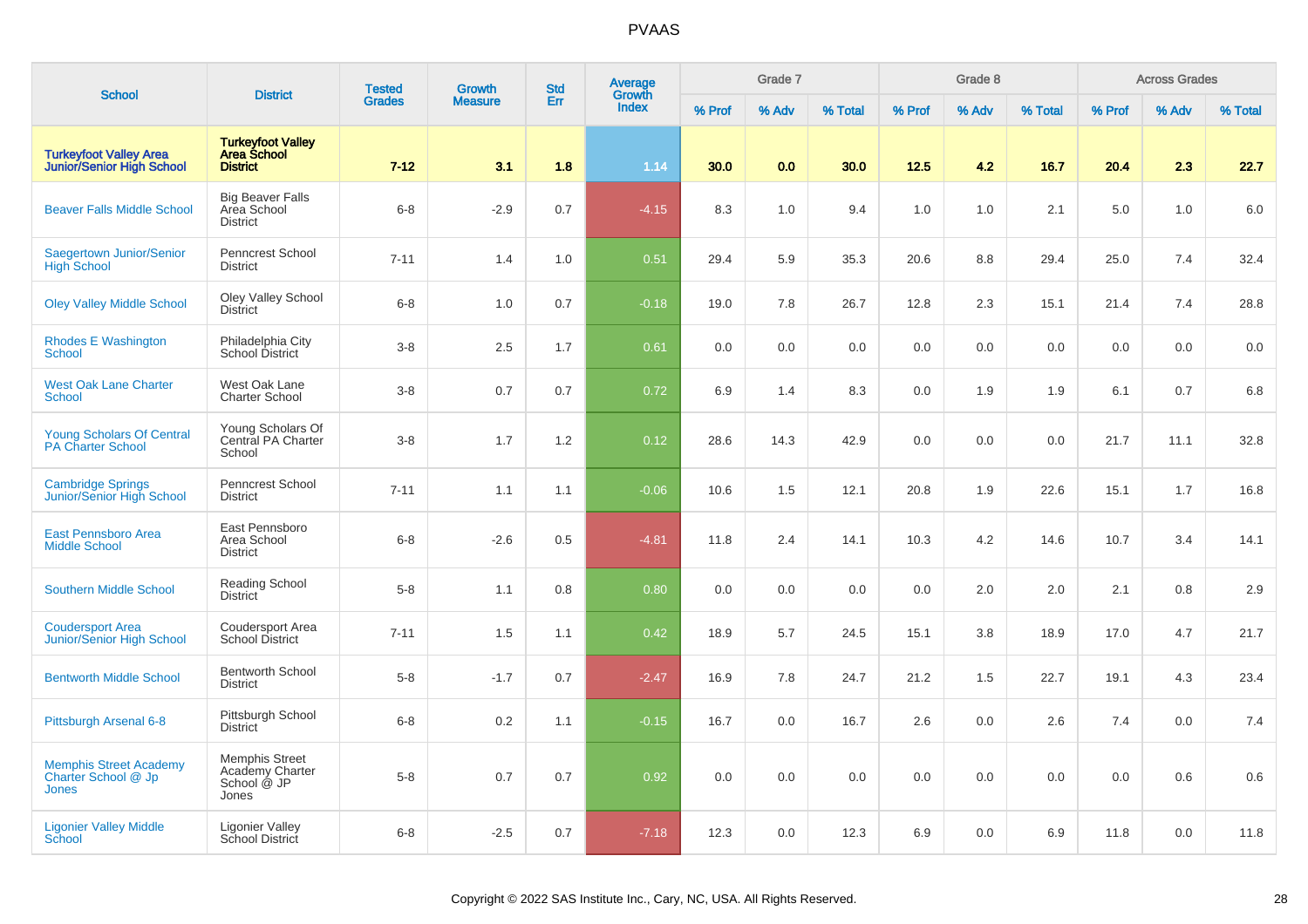| <b>School</b>                                                       | <b>District</b>                                                   | <b>Tested</b> | <b>Growth</b>  | <b>Std</b> | <b>Average</b><br>Growth |        | Grade 7 |         |        | Grade 8 |         |         | <b>Across Grades</b> |         |
|---------------------------------------------------------------------|-------------------------------------------------------------------|---------------|----------------|------------|--------------------------|--------|---------|---------|--------|---------|---------|---------|----------------------|---------|
|                                                                     |                                                                   | <b>Grades</b> | <b>Measure</b> | Err        | <b>Index</b>             | % Prof | % Adv   | % Total | % Prof | % Adv   | % Total | % Prof  | % Adv                | % Total |
| <b>Turkeyfoot Valley Area</b><br><b>Junior/Senior High School</b>   | <b>Turkeyfoot Valley</b><br><b>Area School</b><br><b>District</b> | $7 - 12$      | 3.1            | 1.8        | 1.14                     | 30.0   | 0.0     | 30.0    | $12.5$ | 4.2     | 16.7    | 20.4    | 2.3                  | 22.7    |
| <b>Mohawk Junior High</b><br><b>School</b>                          | Mohawk Area<br><b>School District</b>                             | $7 - 8$       | $-0.6$         | 0.8        | $-2.18$                  | 27.4   | 11.8    | 39.2    | 22.8   | 8.7     | 31.5    | 25.3    | 10.3                 | 35.6    |
| <b>Saint Clair Area</b><br><b>Elementary/Middle School</b>          | Saint Clair Area<br><b>School District</b>                        | $3 - 8$       | 1.1            | 0.9        | $-1.29$                  | 19.2   | 7.7     | 26.9    | 12.5   | 2.5     | 15.0    | 24.2    | 7.2                  | 31.4    |
| Mcadoo-Kelayres<br><b>Elementary/Middle School</b>                  | <b>Hazleton Area</b><br><b>School District</b>                    | $3-8$         | 1.7            | 1.2        | 0.04                     | 0.0    | 0.0     | 0.0     | 0.0    | 0.0     | 0.0     | 1.2     | 0.0                  | 1.2     |
| <b>Propel Charter School -</b><br>Hazelwood                         | <b>Propel Charter</b><br>School-Hazelwood                         | $3-8$         | $-1.6$         | 1.2        | $-1.96$                  | 0.0    | 4.8     | 4.8     | 0.0    | 0.0     | 0.0     | 0.6     | 0.6                  | 1.3     |
| <b>New Brighton Area Middle</b><br><b>School</b>                    | New Brighton Area<br>School District                              | $6 - 8$       | $-1.1$         | 0.7        | $-1.59$                  | 9.0    | $3.0\,$ | 12.0    | 4.8    | 1.0     | 5.8     | 7.2     | 1.3                  | 8.5     |
| <b>Independence Charter</b><br><b>School West</b>                   | Independence<br>Charter School<br>West                            | $3 - 7$       | $-1.0$         | 1.7        | $-0.57$                  | 5.6    | 0.0     | 5.6     |        |         |         | $6.2\,$ | 1.8                  | 8.0     |
| <b>Young Scholars of Greater</b><br><b>Allegheny Charter School</b> | Young Scholars of<br>Greater Allegheny<br>Charter School          | $3 - 8$       | $-1.4$         | 1.6        | $-0.85$                  | 10.0   | 0.0     | 10.0    |        |         |         | 6.6     | 0.0                  | 6.6     |
| <b>Taggart John H School</b>                                        | Philadelphia City<br>School District                              | $3 - 8$       | $2.6\,$        | 2.0        | 1.32                     |        |         |         |        |         |         | 5.0     | 1.0                  | 6.1     |
| <b>Lehigh Valley Dual</b><br>Language Charter School                | Lehigh Valley Dual<br>Language Charter<br>School                  | $3-8$         | 3.1            | 2.3        | 1.31                     |        |         |         |        |         |         | 4.2     | 0.0                  | 4.2     |
| <b>Mastery Charter School -</b><br><b>Hardy Williams</b>            | Mastery Charter<br>School - Hardy<br>Williams                     | $3 - 11$      | $-0.1$         | 1.2        | $-0.05$                  | 5.6    | 0.0     | 5.6     |        |         |         | 6.9     | 0.6                  | 7.5     |
| Pittsburgh Sunnyside K-8                                            | Pittsburgh School<br><b>District</b>                              | $3 - 8$       | $-2.3$         | 1.4        | $-2.57$                  | 10.0   | 0.0     | 10.0    | 5.3    | 0.0     | 5.3     | 11.1    | 0.0                  | 11.1    |
| Lackawanna Trail<br><b>Junior/Senior High School</b>                | Lackawanna Trail<br><b>School District</b>                        | $7 - 10$      | 0.4            | 1.0        | $-0.66$                  | 12.7   | 11.3    | 23.9    | 12.0   | 6.7     | 18.7    | 12.3    | 8.9                  | 21.2    |
| <b>Northwest Middle School</b>                                      | <b>Reading School</b><br><b>District</b>                          | $5 - 8$       | 0.1            | 1.0        | 0.11                     | 0.0    | 0.0     | 0.0     | 3.8    | 0.0     | 3.8     | 4.0     | 0.0                  | 4.0     |
| <b>Finletter Thomas K School</b>                                    | Philadelphia City<br>School District                              | $3 - 8$       | $-1.7$         | 1.8        | $-0.90$                  | 0.0    | 14.3    | 14.3    | 0.0    | 11.8    | 11.8    | 7.1     | 4.0                  | 11.1    |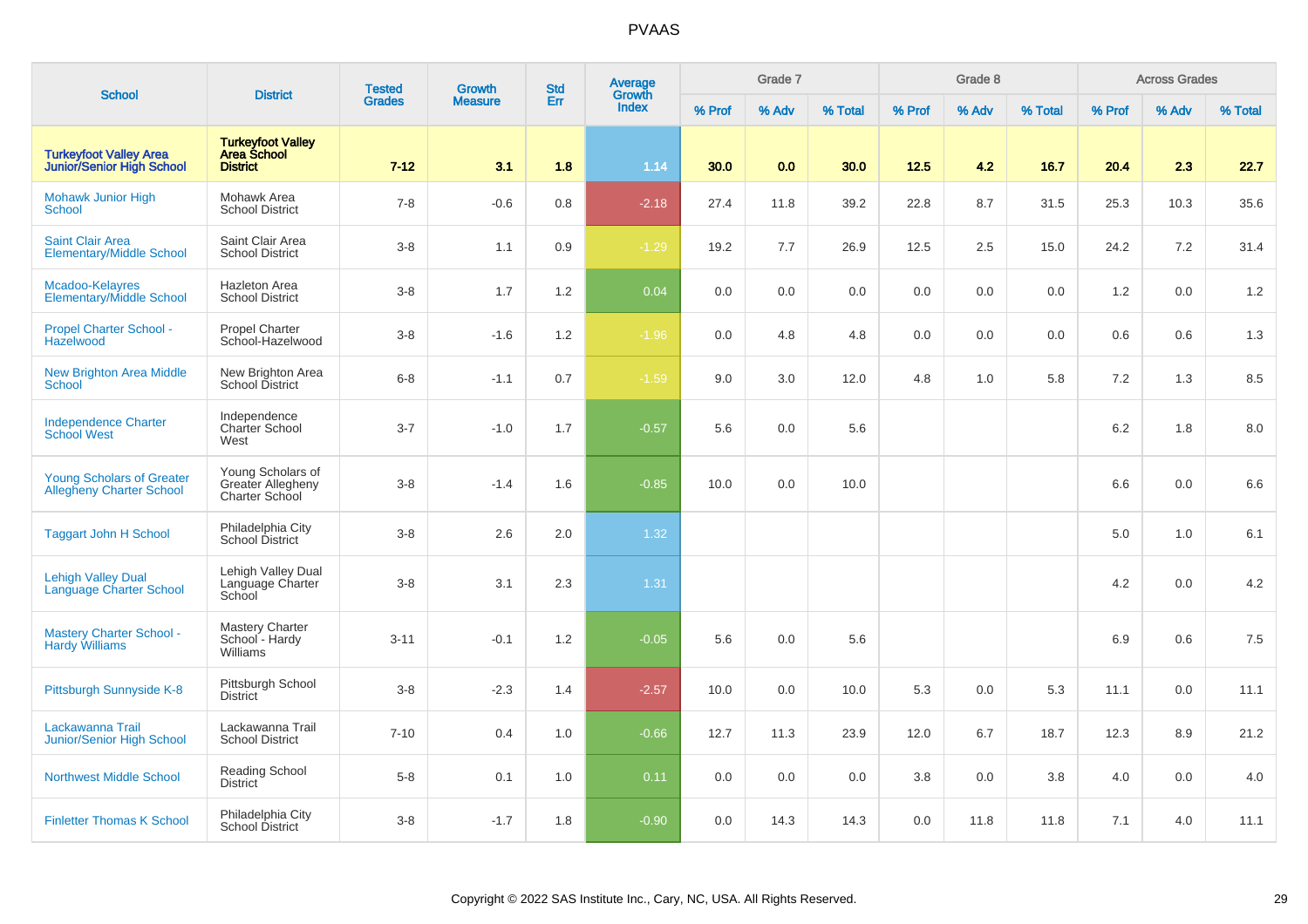| <b>School</b>                                                             | <b>District</b>                                                | <b>Tested</b> | <b>Growth</b>  | <b>Std</b> | Average<br>Growth |        | Grade 7 |         |        | Grade 8 |         |        | <b>Across Grades</b> |         |
|---------------------------------------------------------------------------|----------------------------------------------------------------|---------------|----------------|------------|-------------------|--------|---------|---------|--------|---------|---------|--------|----------------------|---------|
|                                                                           |                                                                | <b>Grades</b> | <b>Measure</b> | Err        | Index             | % Prof | % Adv   | % Total | % Prof | % Adv   | % Total | % Prof | % Adv                | % Total |
| <b>Turkeyfoot Valley Area</b><br><b>Junior/Senior High School</b>         | <b>Turkeyfoot Valley</b><br>Area School<br><b>District</b>     | $7 - 12$      | 3.1            | 1.8        | 1.14              | 30.0   | 0.0     | 30.0    | 12.5   | 4.2     | 16.7    | 20.4   | 2.3                  | 22.7    |
| <b>Penn Alexander School</b>                                              | Philadelphia City<br>School District                           | $3 - 8$       | 1.5            | 1.3        | 1.16              | 26.1   | 47.8    | 73.9    |        |         |         | 28.3   | 36.7                 | 65.0    |
| <b>Young Scholars Of</b><br>Western Pennsylvania<br><b>Charter School</b> | Young Scholars Of<br>Western<br>Pennsylvania<br>Charter School | $3 - 8$       | $-0.4$         | 1.1        | $-0.37$           | 20.7   | 3.4     | 24.1    | 8.7    | 0.0     | 8.7     | 12.3   | 4.8                  | 17.1    |
| <b>Warrior Run Middle School</b>                                          | <b>Warrior Run</b><br><b>School District</b>                   | $4 - 8$       | $-0.7$         | 0.6        | $-1.17$           | 16.8   | 11.2    | 28.0    | 15.6   | 12.2    | 27.8    | 20.9   | 9.2                  | 30.1    |
| <b>Hamilton Andrew School</b>                                             | Philadelphia City<br>School District                           | $3-8$         | 4.1            | 3.4        | 1.22              |        |         |         |        |         |         | 1.9    | 0.0                  | 1.9     |
| <b>Northeast Middle School</b>                                            | Bethlehem Area<br><b>School District</b>                       | $6-9$         | 1.3            | 1.1        | $-0.29$           | 13.9   | 2.8     | 16.7    | 2.9    | 5.7     | 8.6     | 10.6   | 3.2                  | 13.8    |
| <b>Lengel Middle School</b>                                               | Pottsville Area<br><b>School District</b>                      | $5 - 8$       | $-0.6$         | 0.5        | $-3.87$           | 14.2   | 4.3     | 18.5    | 16.2   | 2.4     | 18.6    | 17.1   | 5.6                  | 22.7    |
| <b>Edgar Fahs Smith Steam</b><br>Academy                                  | <b>York City School</b><br><b>District</b>                     | $3 - 8$       | $-0.8$         | 0.8        | $-1.00$           | 6.4    | 0.0     | 6.4     | 2.1    | 0.0     | 2.1     | 6.4    | 0.3                  | 6.7     |
| <b>Charles A Huston Middle</b><br><b>School</b>                           | <b>Burrell School</b><br><b>District</b>                       | $6 - 8$       | $-3.1$         | 0.8        | $-4.01$           | 21.5   | 7.6     | 29.1    | 17.5   | 0.0     | 17.5    | 18.2   | 4.2                  | 22.4    |
| <b>Albert Gallatin South</b><br><b>Middle School</b>                      | Albert Gallatin Area<br><b>School District</b>                 | $6 - 8$       | $-0.9$         | 0.7        | $-1.23$           | 7.8    | 3.3     | 11.1    | 20.0   | 3.5     | 23.5    | 13.8   | 3.0                  | 16.7    |
| <b>Valley View Middle School</b>                                          | Valley View School<br><b>District</b>                          | $6 - 8$       | $-3.0$         | 0.9        | $-5.50$           | 9.8    | 2.4     | 12.2    | 7.9    | 0.0     | 7.9     | 7.3    | 1.0                  | 8.4     |
| <b>Lower Macungie Middle</b><br><b>School</b>                             | East Penn School<br><b>District</b>                            | $6 - 8$       | 0.2            | 0.4        | 0.61              | 22.4   | 6.5     | 28.9    | 15.6   | 6.4     | 21.9    | 17.2   | 6.6                  | 23.8    |
| <b>Chartiers-Houston</b><br><b>Junior/Senior High School</b>              | Chartiers-Houston<br><b>School District</b>                    | $7 - 10$      | $-2.5$         | 1.0        | $-4.93$           | 21.0   | 1.3     | 22.4    | 18.8   | 5.8     | 24.6    | 20.0   | 3.4                  | 23.4    |
| <b>South Scranton</b><br><b>Intermediate School</b>                       | <b>Scranton School</b><br><b>District</b>                      | $6 - 8$       | $-0.5$         | 0.8        | $-0.61$           | 2.6    | 0.0     | 2.6     | 1.8    | 5.3     | 7.0     | 1.7    | 2.1                  | 3.8     |
| John B. Stetson Charter<br><b>School</b>                                  | John B. Stetson<br><b>Charter School</b>                       | $5 - 8$       | 0.5            | 0.6        | $-4.43$           | 0.0    | 0.0     | 0.0     | 0.0    | 0.0     | 0.0     | 0.4    | 0.0                  | 0.4     |
| <b>Rhoads James School</b>                                                | Philadelphia City<br>School District                           | $3 - 8$       | 3.8            | 3.3        | 1.14              |        |         |         |        |         |         | 1.8    | 3.5                  | 5.3     |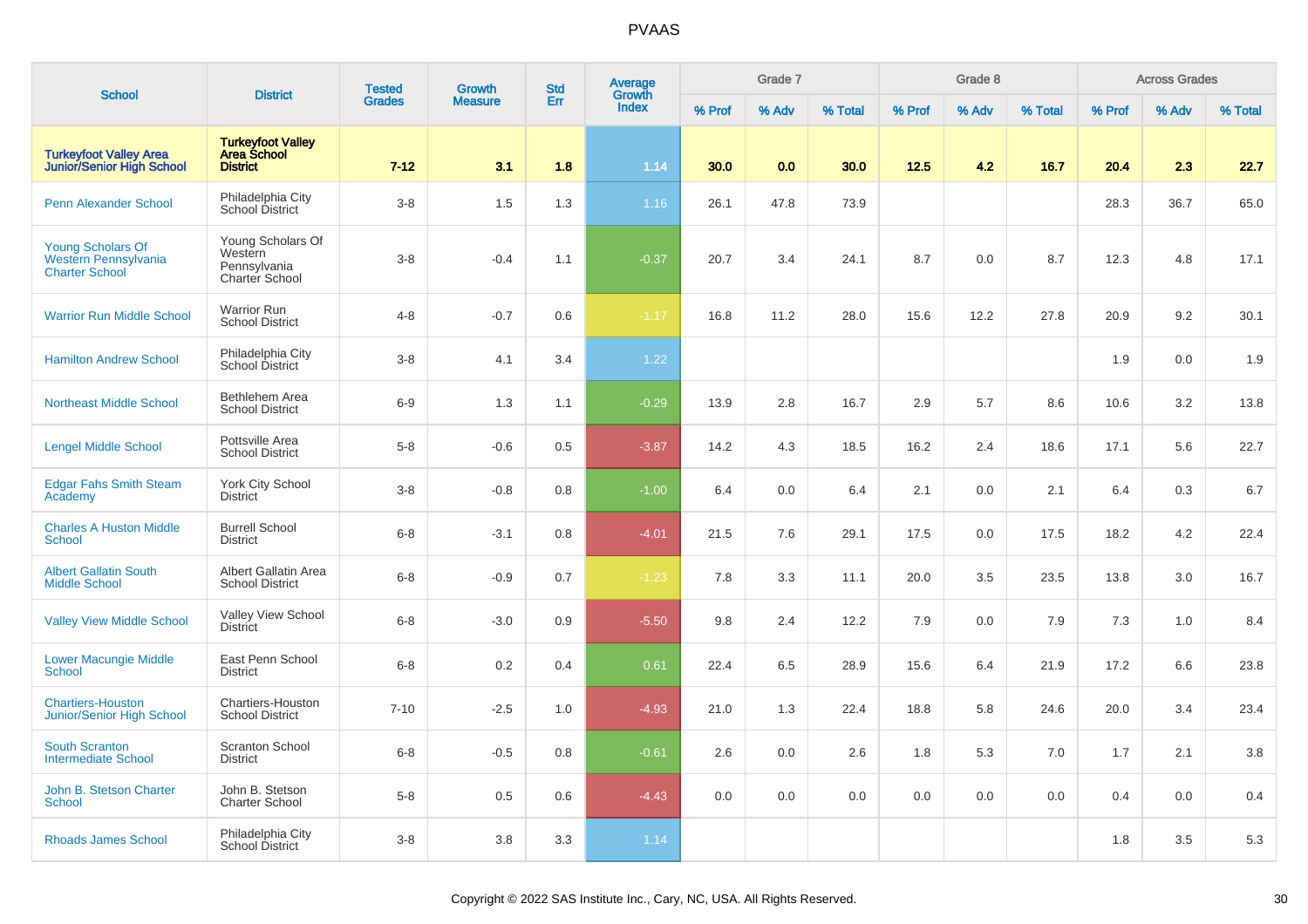| <b>School</b>                                                     | <b>District</b>                                                   | <b>Tested</b> | <b>Growth</b>  | <b>Std</b> | Average<br>Growth |        | Grade 7 |         |        | Grade 8 |         |        | <b>Across Grades</b> |         |
|-------------------------------------------------------------------|-------------------------------------------------------------------|---------------|----------------|------------|-------------------|--------|---------|---------|--------|---------|---------|--------|----------------------|---------|
|                                                                   |                                                                   | <b>Grades</b> | <b>Measure</b> | Err        | <b>Index</b>      | % Prof | % Adv   | % Total | % Prof | % Adv   | % Total | % Prof | % Adv                | % Total |
| <b>Turkeyfoot Valley Area</b><br><b>Junior/Senior High School</b> | <b>Turkeyfoot Valley</b><br><b>Area School</b><br><b>District</b> | $7 - 12$      | 3.1            | 1.8        | 1.14              | 30.0   | 0.0     | 30.0    | 12.5   | 4.2     | 16.7    | 20.4   | 2.3                  | 22.7    |
| <b>Cranberry Area</b><br>Junior/Senior High School                | <b>Cranberry Area</b><br><b>School District</b>                   | $7 - 12$      | $-0.8$         | 0.9        | $-2.01$           | 14.7   | 3.2     | 17.9    | 18.7   | 2.7     | 21.3    | 16.5   | 2.9                  | 19.4    |
| <b>Allen Middle School</b>                                        | West Shore School<br><b>District</b>                              | $6 - 8$       | 0.6            | 0.6        | 0.11              | 18.1   | 8.7     | 26.8    | 17.6   | 9.8     | 27.4    | 21.9   | 7.5                  | 29.4    |
| <b>Folk Arts-Cultural</b><br><b>Treasures Charter School</b>      | Folk Arts-Cultural<br><b>Treasures Charter</b><br>School          | $3 - 7$       | $-1.8$         | 1.0        | $-1.76$           | 20.4   | 2.3     | 22.7    |        |         |         | 28.1   | 6.2                  | 34.4    |
| <b>Maritime Academy Charter</b><br>School                         | Maritime Academy<br><b>Charter School</b>                         | $3 - 10$      | $-3.7$         | 0.6        | $-5.88$           | 7.9    | 5.6     | 13.5    | 3.3    | 0.0     | 3.3     | 4.6    | 2.1                  | 6.7     |
| <b>Ephrata Middle School</b>                                      | Ephrata Area<br><b>School District</b>                            | $6-9$         | $-0.5$         | 0.5        | $-2.55$           | 18.0   | 4.2     | 22.3    | 19.1   | 4.3     | 23.4    | 18.2   | 4.2                  | 22.3    |
| <b>Conemaugh Valley</b><br>Junior/Senior High School              | Conemaugh Valley<br><b>School District</b>                        | $7 - 12$      | 0.6            | 1.1        | $-0.33$           | 19.2   | 7.7     | 26.9    | 9.4    | 1.9     | 11.3    | 14.3   | 4.8                  | 19.0    |
| <b>York Academy Regional</b><br><b>Charter School</b>             | York Academy<br>Regional Charter<br>School                        | $3 - 11$      | $-4.4$         | 0.8        | $-5.58$           | 7.3    | 5.4     | 12.7    | 19.3   | 0.0     | 19.3    | 18.4   | 9.5                  | 27.9    |
| <b>Charles H Boehm Middle</b><br><b>School</b>                    | Pennsbury School<br><b>District</b>                               | $6 - 8$       | $-2.4$         | 0.5        | $-4.50$           | 20.0   | 5.8     | 25.8    | 19.5   | 10.7    | 30.2    | 19.2   | 8.9                  | 28.0    |
| <b>Propel Charter School-</b><br><b>Montour</b>                   | <b>Propel Charter</b><br>School-Montour                           | $3 - 10$      | $-2.8$         | 0.7        | $-3.84$           | 3.1    | 0.0     | 3.1     | 3.2    | 0.0     | 3.2     | 4.8    | 1.6                  | 6.4     |
| <b>Holland Middle School</b><br>(8447)                            | <b>Council Rock</b><br><b>School District</b>                     | $7 - 8$       | $-1.9$         | 0.4        | $-7.03$           | 25.3   | 12.3    | 37.6    | 16.5   | 5.0     | 21.5    | 21.0   | 8.6                  | 29.6    |
| <b>Knoch Middle School</b>                                        | South Butler<br>County School<br><b>District</b>                  | $6 - 8$       | $-0.3$         | 0.6        | $-0.58$           | 21.2   | 11.4    | 32.6    | 13.3   | 1.6     | 14.8    | 19.2   | 6.0                  | 25.2    |
| <b>Shaler Area Middle School</b>                                  | Shaler Area School<br><b>District</b>                             | $7 - 8$       | $-0.2$         | 0.5        | $-1.52$           | 22.2   | 5.6     | 27.8    | 19.7   | 5.2     | 24.9    | 21.0   | 5.4                  | 26.4    |
| <b>Solomon/Plains Middle</b><br><b>School</b>                     | Wilkes-Barre Area<br><b>School District</b>                       | $7 - 8$       | $-1.4$         | 0.9        | $-3.01$           | 6.2    | 0.0     | 6.2     | 2.4    | 0.0     | 2.4     | 4.3    | 0.0                  | 4.3     |
| <b>Pennridge North Middle</b><br>School                           | Pennridge School<br><b>District</b>                               | $6 - 8$       | $-2.3$         | 0.5        | $-4.27$           | 31.5   | 19.7    | 51.1    | 21.4   | 5.0     | 26.4    | 26.1   | 9.6                  | 35.7    |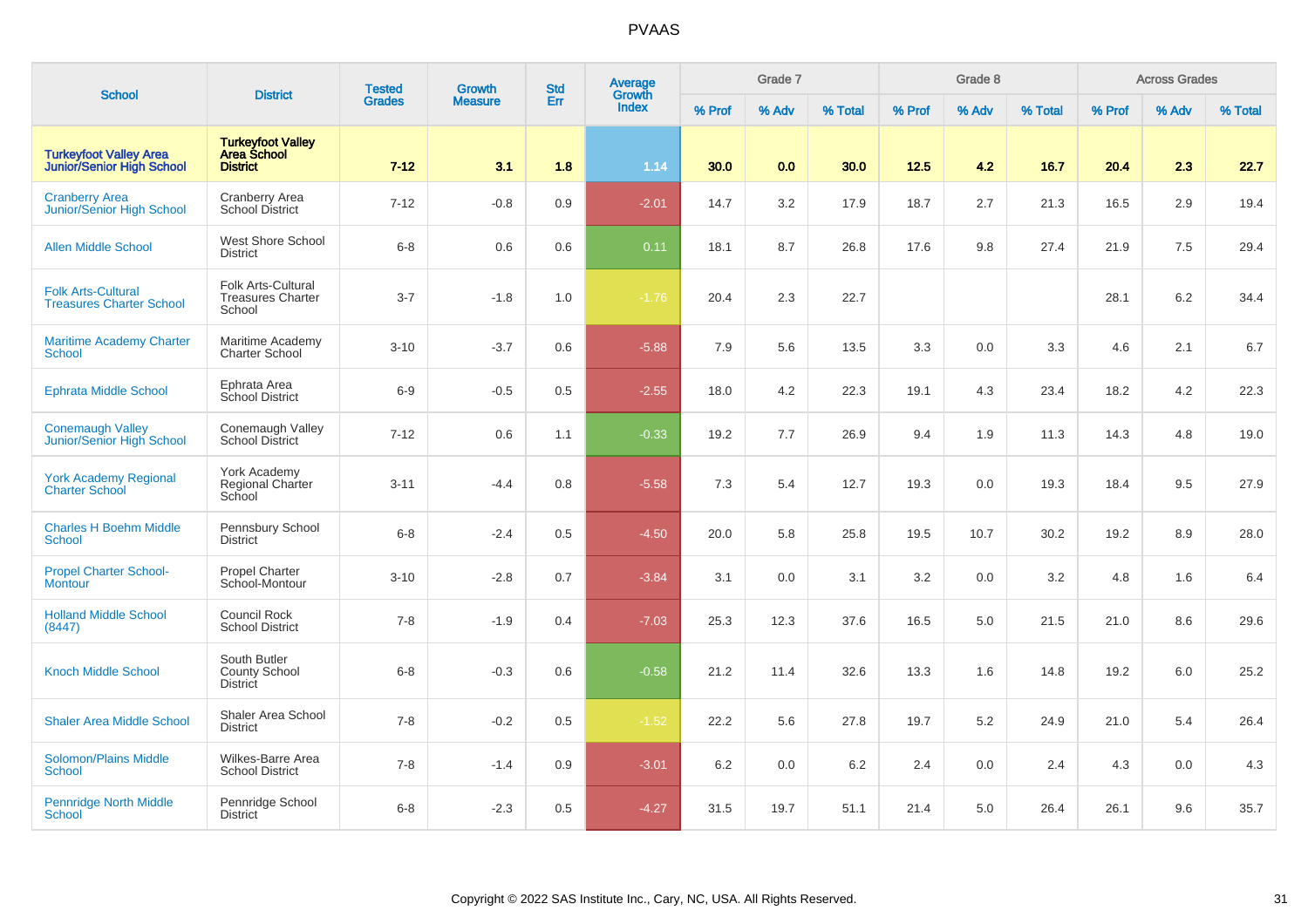|                                                                   |                                                                   | <b>Tested</b> | <b>Growth</b>  | <b>Std</b> | Average                       |        | Grade 7 |         |        | Grade 8 |         |        | <b>Across Grades</b> |         |
|-------------------------------------------------------------------|-------------------------------------------------------------------|---------------|----------------|------------|-------------------------------|--------|---------|---------|--------|---------|---------|--------|----------------------|---------|
| <b>School</b>                                                     | <b>District</b>                                                   | <b>Grades</b> | <b>Measure</b> | Err        | <b>Growth</b><br><b>Index</b> | % Prof | % Adv   | % Total | % Prof | % Adv   | % Total | % Prof | % Adv                | % Total |
| <b>Turkeyfoot Valley Area</b><br><b>Junior/Senior High School</b> | <b>Turkeyfoot Valley</b><br><b>Area School</b><br><b>District</b> | $7 - 12$      | 3.1            | 1.8        | 1.14                          | 30.0   | 0.0     | 30.0    | 12.5   | 4.2     | 16.7    | 20.4   | 2.3                  | 22.7    |
| <b>Tinicum School</b>                                             | Interboro School<br><b>District</b>                               | $3-8$         | $-2.1$         | $1.0$      | $-2.52$                       | 14.3   | 0.0     | 14.3    | 0.0    | 0.0     | 0.0     | 20.6   | 1.9                  | 22.4    |
| <b>Esperanza Cyber Charter</b><br><b>School</b>                   | Esperanza Cyber<br>Charter School                                 | $3 - 11$      | 0.4            | 1.3        | $-0.72$                       | 2.6    | 0.0     | 2.6     | 0.0    | 0.0     | 0.0     | 1.6    | 0.0                  | 1.6     |
| <b>Lincoln Leadership</b><br><b>Academy Charter School</b>        | Lincoln Leadership<br>Academy Charter<br>School                   | $3 - 12$      | $-1.2$         | 0.9        | $-1.72$                       | 4.0    | 2.0     | 6.0     | 0.0    | 0.0     | 0.0     | 3.8    | 0.7                  | 4.4     |
| <b>Western Wayne Middle</b><br><b>School</b>                      | Western Wayne<br><b>School District</b>                           | $6 - 8$       | $-2.6$         | 0.7        | $-3.70$                       | 21.6   | 2.9     | 24.5    | 14.1   | 5.4     | 19.6    | 18.3   | 3.0                  | 21.3    |
| North Penn-Liberty<br>Junior/Senior High School                   | Southern Tioga<br>School District                                 | $7 - 11$      | $-0.3$         | 1.3        | $-1.47$                       | 9.1    | 2.3     | 11.4    | 15.4   | 2.6     | 18.0    | 12.0   | 2.4                  | 14.5    |
| <b>Williamson Senior High</b><br><b>School</b>                    | Northern Tioga<br><b>School District</b>                          | $7 - 10$      | 0.3            | 0.9        | $-0.50$                       | 11.6   | 1.2     | 12.8    | 22.8   | 6.9     | 29.7    | 17.6   | 4.3                  | 21.9    |
| <b>Salisbury Middle School</b>                                    | Salisbury Township<br>School District                             | $5-8$         | $-2.3$         | 0.6        | $-4.27$                       | 13.0   | 1.1     | 14.1    | 17.2   | 3.4     | 20.7    | 14.8   | 3.8                  | 18.7    |
| <b>Brockway Area</b><br>Junior/Senior High School                 | <b>Brockway Area</b><br><b>School District</b>                    | $7 - 11$      | $-1.1$         | 0.9        | $-2.47$                       | 22.5   | 7.5     | 30.0    | 20.8   | 5.6     | 26.4    | 21.7   | 6.6                  | 28.3    |
| <b>Deburgos Bilingual Magnet</b><br><b>Middle School</b>          | Philadelphia City<br>School District                              | $3-8$         | 2.1            | 2.2        | 0.05                          |        |         |         | 5.9    | 0.0     | 5.9     | 3.3    | 1.7                  | 5.0     |
| <b>Marion Center Area Jr/Sr</b><br><b>High School</b>             | <b>Marion Center</b><br>Area School<br><b>District</b>            | $7 - 10$      | $-1.3$         | 0.9        | $-3.16$                       | 19.0   | 10.7    | 29.8    | 22.6   | 8.6     | 31.2    | 20.9   | 9.6                  | 30.5    |
| <b>Pine-Richland Middle</b><br><b>School</b>                      | Pine-Richland<br><b>School District</b>                           | $6 - 8$       | 0.0            | 0.5        | $-0.86$                       | 37.1   | 18.2    | 55.4    | 30.1   | 15.8    | 45.9    | 33.5   | 17.0                 | 50.5    |
| <b>Brookville Junior/Senior</b><br><b>High School</b>             | <b>Brookville Area</b><br><b>School District</b>                  | $7 - 11$      | $-0.3$         | 0.8        | $-1.37$                       | 13.8   | 2.4     | 16.3    | 19.4   | 9.3     | 28.7    | 16.4   | 5.6                  | 22.1    |
| <b>Penns Valley Area</b><br>Junior/Senior High School             | Penns Valley Area<br><b>School District</b>                       | $6 - 12$      | $-0.6$         | 0.8        | $-2.00$                       | 25.7   | 9.5     | 35.2    | 16.0   | 9.4     | 25.5    | 20.8   | 9.5                  | 30.3    |
| <b>Mitchell Elementary School</b>                                 | Philadelphia City<br><b>School District</b>                       | $3-8$         | 3.1            | 3.5        | 0.89                          |        |         |         | 0.0    | 0.0     | 0.0     | 0.0    | 0.0                  | 0.0     |
| <b>Southern Fulton</b><br><b>Junior/Senior High School</b>        | Southern Fulton<br><b>School District</b>                         | $7 - 11$      | $-0.9$         | 1.2        | $-1.82$                       | 12.3   | 1.8     | 14.0    | 5.9    | 3.9     | 9.8     | 9.3    | 2.8                  | 12.0    |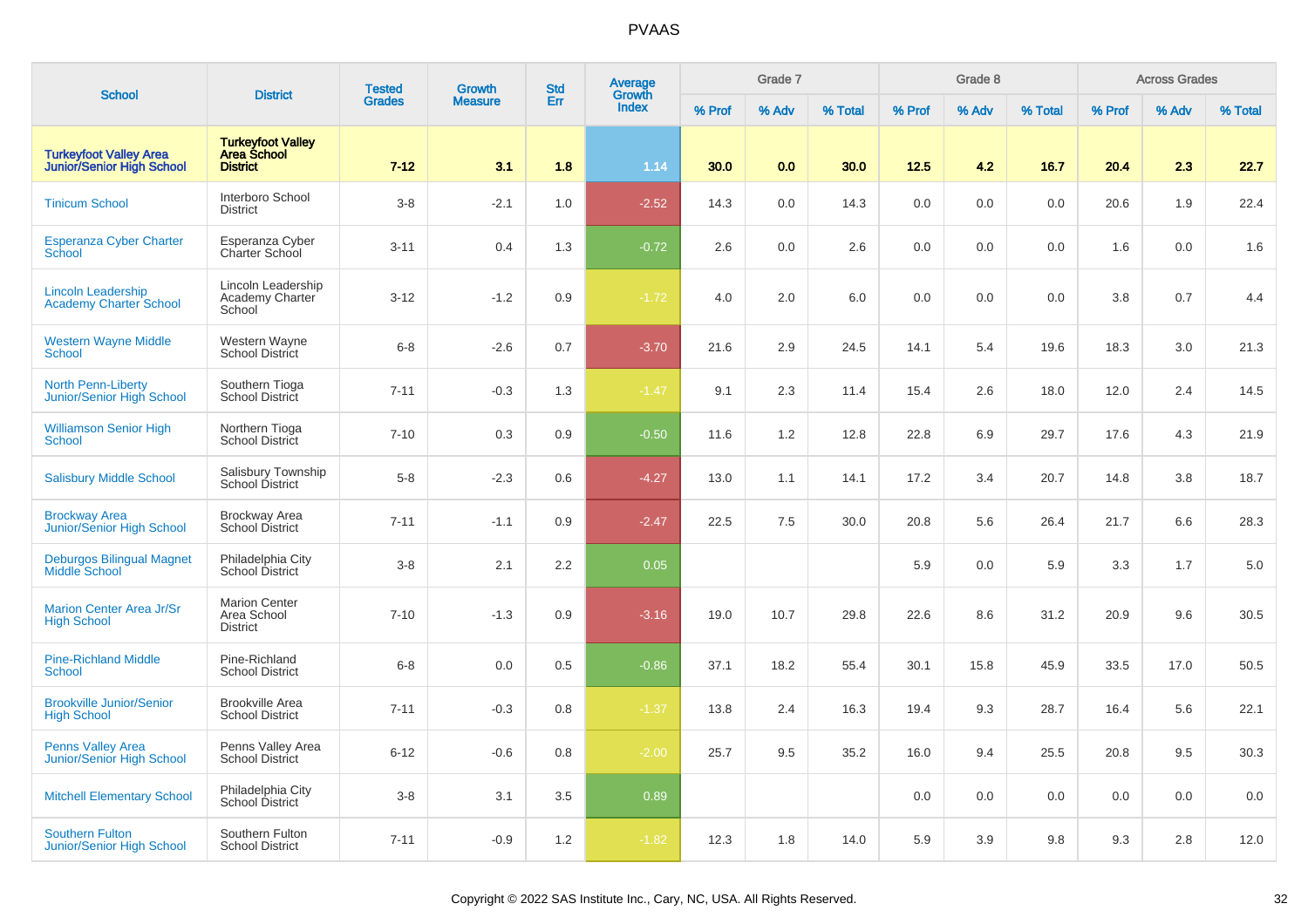| <b>School</b>                                                     | <b>District</b>                                                   | <b>Tested</b> | Growth         | <b>Std</b> | Average<br>Growth |        | Grade 7 |         |        | Grade 8 |         |        | <b>Across Grades</b> |         |
|-------------------------------------------------------------------|-------------------------------------------------------------------|---------------|----------------|------------|-------------------|--------|---------|---------|--------|---------|---------|--------|----------------------|---------|
|                                                                   |                                                                   | <b>Grades</b> | <b>Measure</b> | Err        | <b>Index</b>      | % Prof | % Adv   | % Total | % Prof | % Adv   | % Total | % Prof | % Adv                | % Total |
| <b>Turkeyfoot Valley Area</b><br><b>Junior/Senior High School</b> | <b>Turkeyfoot Valley</b><br><b>Area School</b><br><b>District</b> | $7 - 12$      | 3.1            | 1.8        | 1.14              | 30.0   | 0.0     | 30.0    | 12.5   | 4.2     | 16.7    | 20.4   | 2.3                  | 22.7    |
| <b>Stem At Showalter</b>                                          | Chester-Upland<br><b>School District</b>                          | $7 - 10$      | $-0.3$         | 2.1        | $-0.89$           | 0.0    | 0.0     | 0.0     | 0.0    | 0.0     | 0.0     | 0.0    | 0.0                  | 0.0     |
| <b>Great Valley Middle School</b>                                 | <b>Great Valley</b><br><b>School District</b>                     | $6 - 8$       | $-0.5$         | 0.4        | $-1.19$           | 26.6   | 17.4    | 44.0    | 26.7   | 17.6    | 44.3    | 30.5   | 14.4                 | 45.0    |
| <b>Maple Manor</b><br><b>Elementary/Middle School</b>             | <b>Hazleton Area</b><br><b>School District</b>                    | $3 - 8$       | $-0.1$         | 1.1        | $-0.71$           | 0.0    | 0.0     | 0.0     | 0.0    | 0.0     | 0.0     | 3.1    | 0.9                  | 4.0     |
| <b>Keystone Oaks Middle</b><br>School                             | Keystone Oaks<br>School District                                  | $6 - 8$       | $-3.4$         | 0.6        | $-6.71$           | 19.5   | 10.6    | 30.1    | 17.5   | 12.3    | 29.8    | 18.8   | 11.5                 | 30.3    |
| <b>Northern Middle School</b>                                     | Northern York<br>County School<br><b>District</b>                 | $6 - 8$       | 0.1            | 0.5        | $-2.29$           | 20.5   | 5.4     | 25.8    | 10.9   | 0.9     | 11.8    | 18.5   | 4.7                  | 23.2    |
| <b>New Cumberland Middle</b><br><b>School</b>                     | West Shore School<br><b>District</b>                              | $6 - 8$       | $-0.3$         | 0.5        | $-0.63$           | 8.6    | 4.6     | 13.2    | 12.1   | 5.4     | 17.4    | 13.4   | 4.1                  | 17.5    |
| <b>Sandy Run Middle School</b>                                    | Upper Dublin<br>School District                                   | $6 - 8$       | 0.1            | 0.5        | $-2.65$           | 30.8   | 29.7    | 60.5    | 24.1   | 14.8    | 38.9    | 31.4   | 23.1                 | 54.5    |
| <b>Bermudian Springs Middle</b><br><b>School</b>                  | Bermudian Springs<br><b>School District</b>                       | $5 - 8$       | 0.4            | 0.5        | $-1.75$           | 20.5   | 5.1     | 25.6    | 11.2   | 4.3     | 15.5    | 17.8   | 6.5                  | 24.3    |
| <b>West Middlesex Area</b><br>Junior/Senior High School           | West Middlesex<br>Area School<br><b>District</b>                  | $7 - 10$      | $-2.1$         | 1.2        | $-3.06$           | 30.0   | 2.0     | 32.0    | 7.1    | 0.0     | 7.1     | 19.6   | 1.1                  | 20.6    |
| <b>Achievement House</b><br><b>Charter School</b>                 | Achievement<br><b>House Charter</b><br>School                     | $7 - 11$      | $-0.3$         | 1.5        | $-1.19$           | 20.0   | 0.0     | 20.0    | 7.1    | 2.4     | 9.5     | 11.9   | 1.5                  | 13.4    |
| <b>Freedom Area Middle</b><br><b>School</b>                       | Freedom Area<br><b>School District</b>                            | $5-8$         | $-0.8$         | 0.6        | $-3.29$           | 18.6   | 2.9     | 21.6    | 10.7   | 1.3     | 12.0    | 16.4   | 2.6                  | 19.0    |
| <b>Central Dauphin East</b><br><b>Middle School</b>               | Central Dauphin<br><b>School District</b>                         | $6 - 8$       | $-0.2$         | 0.5        | $-0.86$           | 10.1   | 2.4     | 12.6    | 6.4    | 2.1     | 8.6     | 8.9    | 1.9                  | 10.7    |
| Coatesville Intermediate<br><b>High School</b>                    | Coatesville Area<br><b>School District</b>                        | $8 - 9$       | $0.6\,$        | 0.8        | 0.77              |        |         |         | 7.0    | 0.5     | 7.5     | 7.0    | 0.5                  | 7.5     |
| Red Lion Area Junior High<br>School                               | Red Lion Area<br><b>School District</b>                           | $7 - 8$       | $-0.1$         | 0.5        | $-1.25$           | 16.8   | 9.2     | 26.0    | 14.5   | 6.6     | 21.2    | 15.8   | 8.0                  | 23.7    |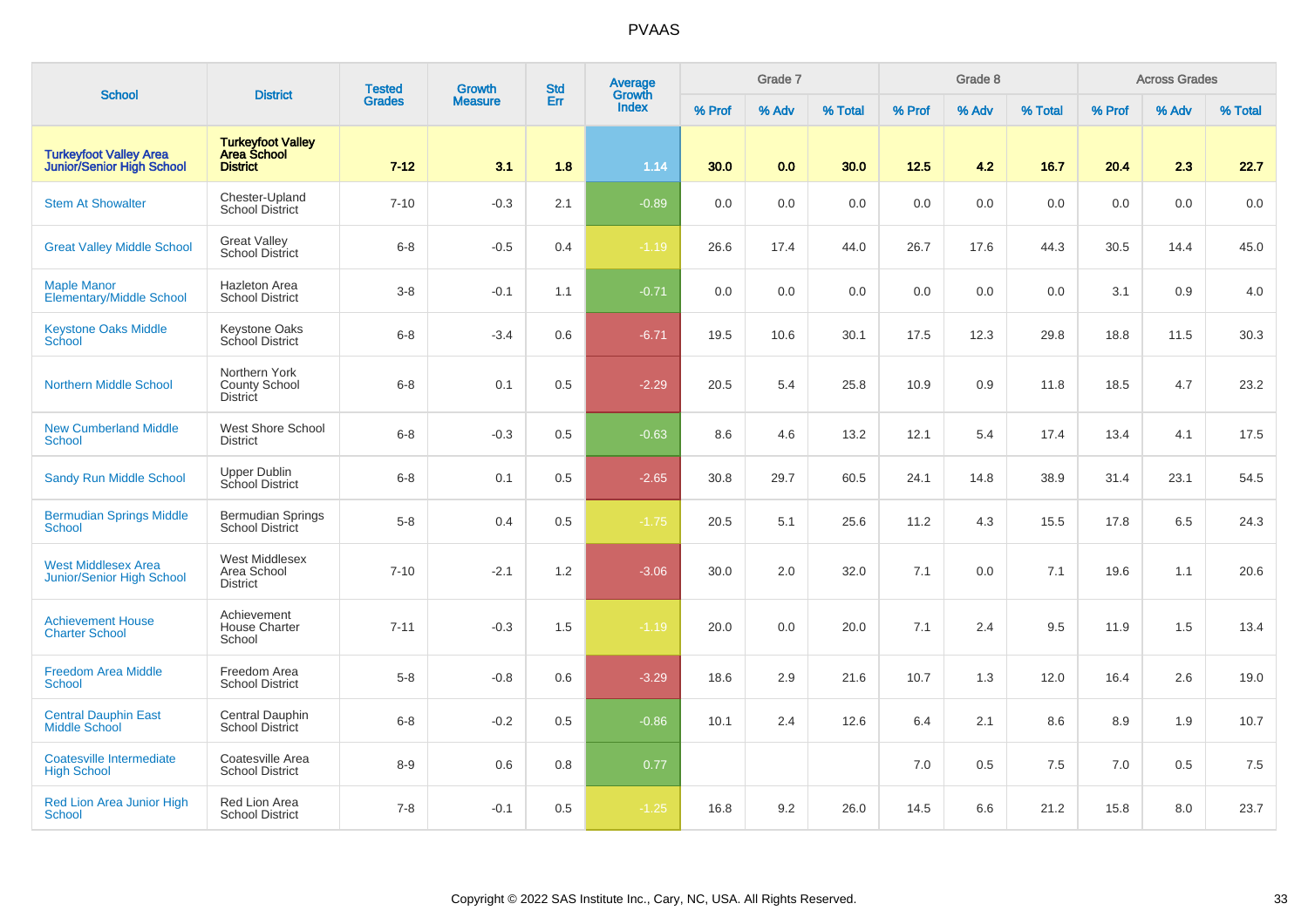| <b>School</b>                                                     | <b>District</b>                                                   | <b>Tested</b> | <b>Growth</b>  | <b>Std</b> | Average<br>Growth |        | Grade 7 |         |        | Grade 8 |         |        | <b>Across Grades</b> |         |
|-------------------------------------------------------------------|-------------------------------------------------------------------|---------------|----------------|------------|-------------------|--------|---------|---------|--------|---------|---------|--------|----------------------|---------|
|                                                                   |                                                                   | <b>Grades</b> | <b>Measure</b> | Err        | <b>Index</b>      | % Prof | % Adv   | % Total | % Prof | % Adv   | % Total | % Prof | % Adv                | % Total |
| <b>Turkeyfoot Valley Area</b><br><b>Junior/Senior High School</b> | <b>Turkeyfoot Valley</b><br><b>Area School</b><br><b>District</b> | $7 - 12$      | 3.1            | 1.8        | 1.14              | 30.0   | 0.0     | 30.0    | 12.5   | 4.2     | 16.7    | 20.4   | 2.3                  | 22.7    |
| Nitschmann Middle School                                          | Bethlehem Area<br><b>School District</b>                          | $6 - 8$       | $-2.4$         | 0.7        | $-5.69$           | 19.2   | 4.2     | 23.3    | 10.5   | 4.0     | 14.5    | 15.9   | 4.6                  | 20.4    |
| <b>Mayfair School</b>                                             | Philadelphia City<br>School District                              | $3 - 8$       | $-1.9$         | 1.1        | $-1.69$           | 2.4    | 0.0     | 2.4     | 0.0    | 6.7     | 6.7     | 3.1    | 1.0                  | 4.2     |
| <b>Oil City Area Middle School</b>                                | Oil City Area<br>School District                                  | $5 - 8$       | $-3.7$         | 0.5        | $-7.13$           | 10.3   | 2.4     | 12.7    | 3.8    | 0.0     | 3.8     | 9.5    | 1.5                  | 11.0    |
| <b>Ridley Middle School</b>                                       | Ridley School<br><b>District</b>                                  | $6 - 8$       | $-2.1$         | 0.4        | $-5.32$           | 11.2   | 6.6     | 17.8    | 12.6   | 6.5     | 19.1    | 13.4   | 5.2                  | 18.5    |
| Pittsburgh Greenfield K-8                                         | Pittsburgh School<br><b>District</b>                              | $3 - 8$       | $-8.7$         | 1.1        | $-8.03$           | 26.3   | 0.0     | 26.3    | 0.0    | 0.0     | 0.0     | 22.9   | 6.5                  | 29.4    |
| <b>New Day Charter School</b>                                     | New Day Charter<br>School                                         | $7 - 11$      | 2.2            | 3.1        | 0.71              |        |         |         | 0.0    | 0.0     | 0.0     | 0.0    | 0.0                  | $0.0\,$ |
| <b>Independence Middle</b><br><b>School</b>                       | <b>Bethel Park School</b><br><b>District</b>                      | $5 - 8$       | $0.0\,$        | 0.5        | $-0.58$           | 29.8   | 13.1    | 42.9    | 27.1   | 8.9     | 36.0    | 28.6   | 11.2                 | 39.8    |
| <b>Southwest Leadership</b><br><b>Academy Charter School</b>      | Southwest<br>Leadership<br>Academy Charter<br>School              | $3 - 8$       | 0.7            | 1.0        | $-1.34$           | 5.1    | 0.0     | 5.1     | 0.0    | 0.0     | 0.0     | 5.7    | 1.5                  | $7.2\,$ |
| <b>Ferndale Area</b><br>Junior/Senior High School                 | Ferndale Area<br><b>School District</b>                           | $7 - 10$      | $-0.0$         | 1.3        | $-0.70$           | 31.6   | 2.6     | 34.2    | 11.1   | 8.9     | 20.0    | 20.5   | 6.0                  | 26.5    |
| <b>Yellow Breeches Middle</b><br>School                           | South Middleton<br><b>School District</b>                         | $6 - 8$       | $-2.5$         | 0.6        | $-4.27$           | 20.7   | 7.1     | 27.8    | 16.8   | 9.2     | 26.0    | 20.4   | 6.8                  | 27.2    |
| <b>Eugenio Maria De Hostos</b><br><b>Charter School</b>           | Eugenio Maria De<br>Hostos Charter<br>School                      | $3 - 8$       | $-1.0$         | 1.4        | $-0.70$           | 4.4    | 8.7     | 13.0    | 28.6   | 7.1     | 35.7    | 9.3    | 3.4                  | 12.7    |
| <b>Davis School</b>                                               | York City School<br><b>District</b>                               | $3 - 8$       | 0.6            | 1.0        | $-1.20$           | 0.0    | 0.0     | 0.0     | 2.4    | 0.0     | 2.4     | 3.4    | 0.0                  | 3.4     |
| <b>Hughesville Junior/Senior</b><br><b>High School</b>            | East Lycoming<br>School District                                  | $7 - 11$      | $-0.2$         | 0.7        | $-1.10$           | 26.4   | 20.7    | 47.1    | 27.9   | 14.8    | 42.6    | 27.2   | 17.7                 | 44.9    |
| <b>Cecelia Snyder Middle</b><br><b>School</b>                     | <b>Bensalem</b><br>Township School<br><b>District</b>             | $7 - 8$       | $-0.5$         | 0.7        | $-1.51$           | 9.8    | 3.0     | 12.8    | 7.9    | 0.0     | 7.9     | 8.9    | 1.5                  | 10.4    |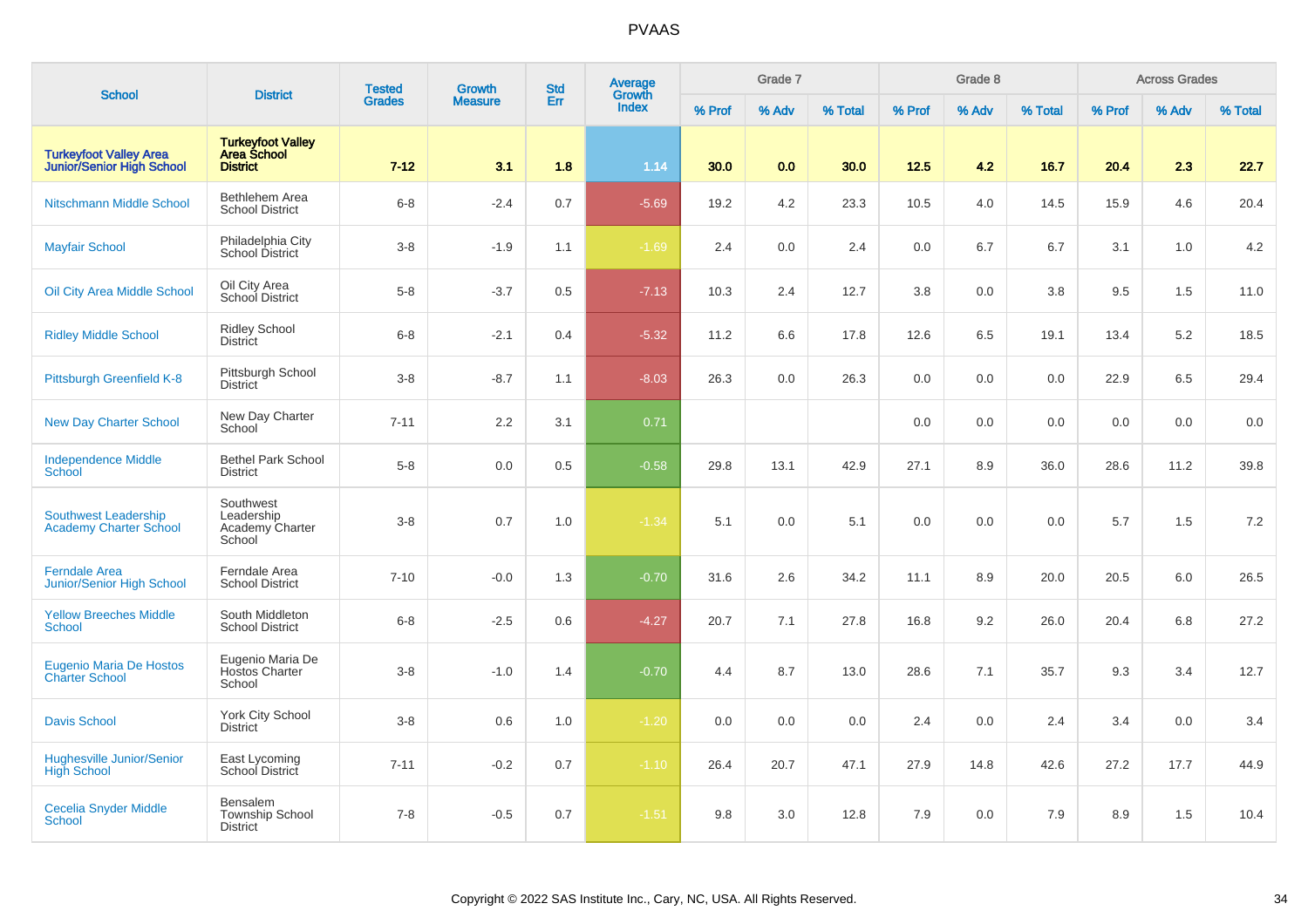| <b>School</b>                                                                  | <b>District</b>                                                     | <b>Tested</b> | Growth         | <b>Std</b> | Average<br>Growth |        | Grade 7 |         |        | Grade 8 |         |        | <b>Across Grades</b> |         |
|--------------------------------------------------------------------------------|---------------------------------------------------------------------|---------------|----------------|------------|-------------------|--------|---------|---------|--------|---------|---------|--------|----------------------|---------|
|                                                                                |                                                                     | <b>Grades</b> | <b>Measure</b> | Err        | <b>Index</b>      | % Prof | % Adv   | % Total | % Prof | % Adv   | % Total | % Prof | % Adv                | % Total |
| <b>Turkeyfoot Valley Area</b><br><b>Junior/Senior High School</b>              | <b>Turkeyfoot Valley<br/>Area School</b><br><b>District</b>         | $7 - 12$      | 3.1            | 1.8        | 1.14              | 30.0   | 0.0     | 30.0    | 12.5   | 4.2     | 16.7    | 20.4   | 2.3                  | 22.7    |
| <b>Amy At Martin</b>                                                           | Philadelphia City<br>School District                                | $6 - 8$       | 0.0            | 1.7        | $-0.38$           | 0.0    | 0.0     | 0.0     | 0.0    | 0.0     | 0.0     | 2.0    | 4.1                  | 6.1     |
| <b>Landisville Middle School</b>                                               | <b>Hempfield School</b><br><b>District</b>                          | $7 - 8$       | $0.3\,$        | 0.6        | $-0.09$           | 23.3   | 14.8    | 38.1    | 23.9   | 17.0    | 40.9    | 23.6   | 15.8                 | 39.4    |
| <b>Pine Grove Area Middle</b><br>School                                        | Pine Grove Area<br><b>School District</b>                           | $5-8$         | $-2.2$         | 0.5        | $-4.03$           | 17.1   | 0.8     | 17.9    | 20.9   | 0.8     | 21.7    | 20.0   | 2.2                  | 22.2    |
| <b>Jackson School</b>                                                          | <b>York City School</b><br><b>District</b>                          | $3-8$         | 0.3            | 1.0        | $-0.44$           | 5.3    | 5.3     | 10.5    | 2.6    | 0.0     | 2.6     | 1.5    | 0.7                  | 2.2     |
| <b>Mccall Gen George A</b><br><b>School</b>                                    | Philadelphia City<br>School District                                | $3-8$         | 1.7            | 2.9        | 0.59              |        |         |         |        |         |         | 31.2   | 30.1                 | 61.3    |
| <b>Commodore Perry</b><br>Junior/Senior High School                            | Commodore Perry<br><b>School District</b>                           | $7 - 11$      | $-0.7$         | 1.5        | $-1.03$           | 8.1    | 2.7     | 10.8    | 20.0   | 8.0     | 28.0    | 12.9   | 4.8                  | 17.7    |
| <b>Mars Area Middle School</b>                                                 | Mars Area School<br><b>District</b>                                 | $7 - 8$       | $-0.9$         | 0.6        | $-2.52$           | 24.0   | 16.6    | 40.6    | 24.5   | 6.4     | 30.8    | 24.2   | 11.8                 | 36.0    |
| <b>Lakeland Junior/Senior</b><br><b>High School</b>                            | <b>Lakeland School</b><br><b>District</b>                           | $7 - 11$      | $-3.6$         | 0.8        | $-6.19$           | 26.9   | 4.8     | 31.7    | 5.7    | 0.0     | 5.7     | 17.2   | 2.6                  | 19.8    |
| <b>Global Leadership</b><br><b>Academy Charter School</b><br>Southwest at Huey | Global Leadership<br>Academy Charter<br>School Southwest<br>at Huey | $3 - 8$       | 1.0            | 1.7        | $-0.18$           |        |         |         | 0.0    | 0.0     | 0.0     | 0.0    | 0.0                  | 0.0     |
| <b>Franklin Area Junior/Senior</b><br><b>High School</b>                       | Franklin Area<br><b>School District</b>                             | $7 - 11$      | $-1.3$         | 0.7        | $-3.14$           | 10.1   | 4.2     | 14.3    | 8.3    | 0.8     | 9.0     | 9.1    | 2.4                  | 11.5    |
| <b>Stetson Middle School</b>                                                   | West Chester Area<br><b>School District</b>                         | $6 - 8$       | $-3.4$         | 0.6        | $-7.15$           | 23.9   | 6.5     | 30.4    | 17.9   | 13.7    | 31.6    | 27.0   | 9.0                  | 36.0    |
| <b>Highland Middle School</b>                                                  | <b>Blackhawk School</b><br><b>District</b>                          | $5-8$         | $-1.6$         | 0.5        | $-8.94$           | 27.5   | 7.5     | 35.0    | 13.5   | 1.7     | 15.2    | 26.0   | 6.5                  | 32.5    |
| <b>Fell Charter School</b>                                                     | <b>Fell Charter School</b>                                          | $3 - 8$       | 1.1            | 2.2        | 0.51              |        |         |         |        |         |         | 17.1   | 4.0                  | 21.0    |
| <b>Cedar Crest Middle School</b>                                               | Cornwall-Lebanon<br><b>School District</b>                          | $6 - 8$       | $-1.2$         | 0.4        | $-4.33$           | 16.1   | 4.9     | 21.0    | 16.4   | 9.4     | 25.8    | 17.0   | 6.8                  | 23.8    |
| Feltonville School Of Arts &<br><b>Sciences</b>                                | Philadelphia City<br><b>School District</b>                         | $6 - 8$       | 1.5            | 3.1        | 0.49              |        |         |         |        |         |         | 2.6    | 0.0                  | 2.6     |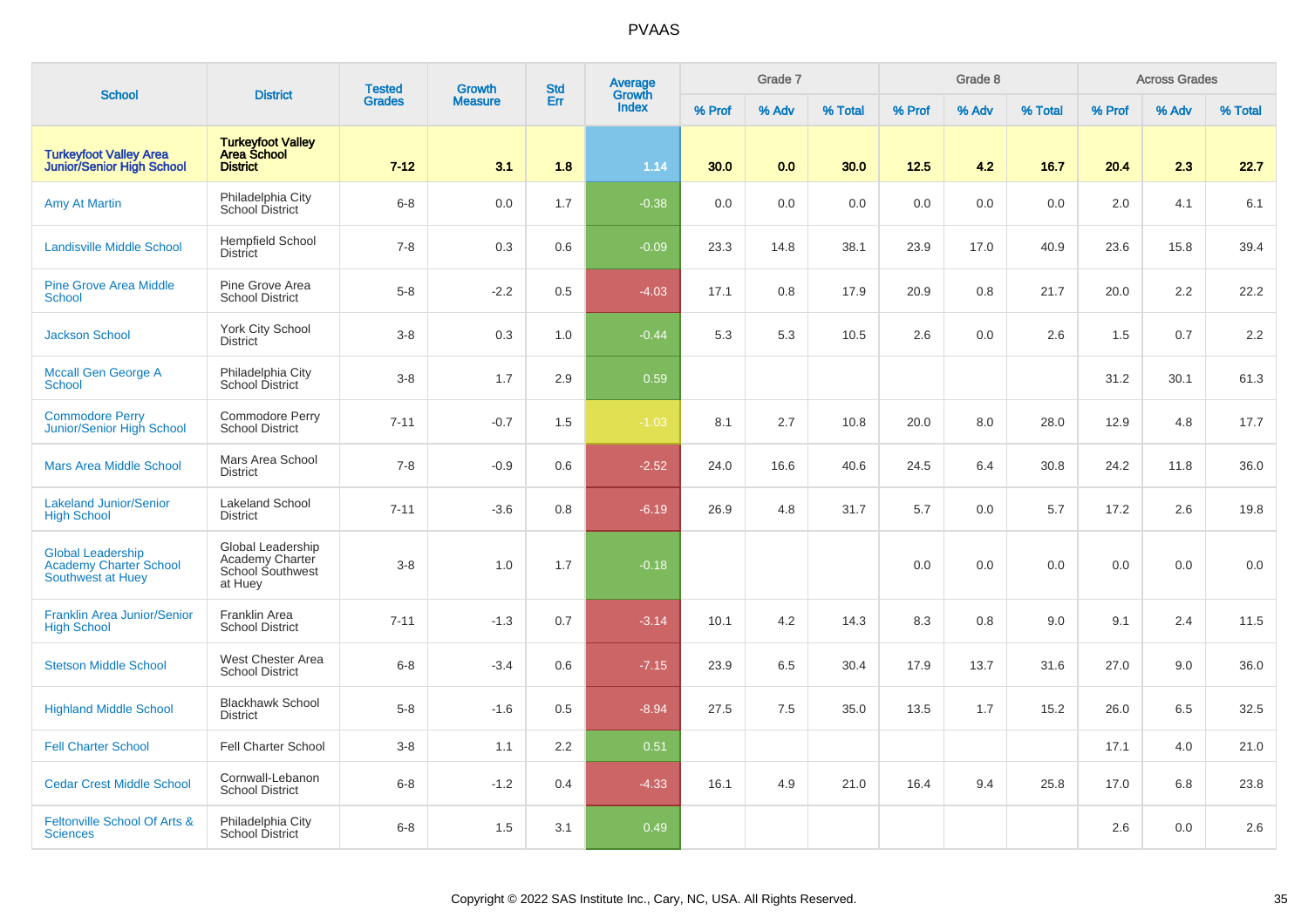|                                                                   | <b>District</b>                                              | <b>Tested</b> | <b>Growth</b>  | <b>Std</b> | Average                |        | Grade 7 |         |        | Grade 8 |         |        | <b>Across Grades</b> |         |
|-------------------------------------------------------------------|--------------------------------------------------------------|---------------|----------------|------------|------------------------|--------|---------|---------|--------|---------|---------|--------|----------------------|---------|
| <b>School</b>                                                     |                                                              | <b>Grades</b> | <b>Measure</b> | Err        | Growth<br><b>Index</b> | % Prof | % Adv   | % Total | % Prof | % Adv   | % Total | % Prof | % Adv                | % Total |
| <b>Turkeyfoot Valley Area</b><br><b>Junior/Senior High School</b> | <b>Turkeyfoot Valley<br/>Area School</b><br><b>District</b>  | $7 - 12$      | 3.1            | 1.8        | 1.14                   | 30.0   | 0.0     | 30.0    | 12.5   | 4.2     | 16.7    | 20.4   | 2.3                  | 22.7    |
| <b>School Lane Charter</b><br><b>School</b>                       | School Lane<br><b>Charter School</b>                         | $3 - 11$      | $-4.8$         | 0.7        | $-6.68$                | 7.0    | 2.8     | 9.9     | 18.8   | 3.1     | 21.9    | 21.0   | 6.5                  | 27.5    |
| <b>Pennfield Middle School</b>                                    | North Penn School<br><b>District</b>                         | $6-9$         | $-1.4$         | 0.5        | $-4.19$                | 28.0   | 9.2     | 37.2    | 25.0   | 6.8     | 31.8    | 26.4   | 7.9                  | 34.3    |
| <b>Penndale Middle School</b>                                     | North Penn School<br><b>District</b>                         | $7-9$         | $-2.6$         | 0.5        | $-7.40$                | 26.6   | 8.0     | 34.7    | 21.6   | 7.3     | 29.0    | 24.5   | 7.7                  | 32.2    |
| <b>Decatur Stephen School</b>                                     | Philadelphia City<br>School District                         | $3-8$         | 0.4            | 1.0        | $-0.43$                | 11.1   | 2.8     | 13.9    | 3.2    | 9.7     | 12.9    | 16.2   | 6.7                  | 22.9    |
| <b>Meehan Austin Middle</b><br><b>School</b>                      | Philadelphia City<br>School District                         | $7 - 8$       | $-4.2$         | 1.6        | $-4.02$                | 12.9   | 0.0     | 12.9    | 3.2    | 3.2     | 6.4     | 8.1    | 1.6                  | 9.7     |
| <b>Trov Area Junior/Senior</b><br><b>High School</b>              | <b>Troy Area School</b><br><b>District</b>                   | $7 - 10$      | $-1.6$         | 0.8        | $-3.28$                | 14.1   | 0.0     | 14.1    | 6.8    | 0.8     | 7.7     | 10.0   | 0.5                  | 10.5    |
| <b>Norwin Middle School</b>                                       | Norwin School<br><b>District</b>                             | $7 - 8$       | $-1.6$         | 0.5        | $-5.29$                | 42.7   | 14.9    | 57.6    | 32.5   | 5.4     | 37.8    | 37.7   | 10.2                 | 47.9    |
| <b>Blue Mountain Middle</b><br><b>School</b>                      | <b>Blue Mountain</b><br><b>School District</b>               | $6 - 8$       | $-0.9$         | 0.5        | $-3.49$                | 16.3   | 10.1    | 26.4    | 20.3   | 6.1     | 26.4    | 20.2   | 5.7                  | 25.9    |
| <b>Lindley Academy Charter</b><br>School At Birney                | <b>Lindley Academy</b><br>Charter School At<br><b>Birney</b> | $3 - 8$       | $-3.0$         | 0.7        | $-4.25$                | 0.0    | 0.0     | 0.0     | 0.0    | 1.6     | 1.6     | 1.0    | 0.3                  | 1.3     |
| <b>Hickory High School</b>                                        | Hermitage School<br><b>District</b>                          | $7 - 12$      | 0.4            | 1.0        | 0.41                   |        |         |         | 26.2   | 4.1     | 30.3    | 26.2   | 4.1                  | 30.3    |
| <b>Perkiomen Valley Middle</b><br><b>School-West</b>              | Perkiomen Valley<br><b>School District</b>                   | $6 - 8$       | $-1.4$         | 0.5        | $-2.54$                | 26.2   | 18.6    | 44.8    | 16.3   | 4.6     | 20.9    | 21.1   | 10.9                 | 32.0    |
| <b>Meadville Middle School</b>                                    | <b>Crawford Central</b><br><b>School District</b>            | $7 - 8$       | $-0.6$         | 0.6        | $-1.79$                | 15.1   | 3.5     | 18.6    | 10.0   | 1.6     | 11.6    | 12.4   | 2.5                  | 14.9    |
| Pennsylvania Distance<br><b>Learning Charter School</b>           | Pennsylvania<br><b>Distance Learning</b><br>Charter School   | $3 - 12$      | $-1.7$         | 0.7        | $-2.55$                | 4.6    | 1.2     | 5.8     | 2.3    | 0.0     | 2.3     | 5.4    | 0.4                  | 5.8     |
| <b>Nazareth Area Middle</b><br><b>School</b>                      | Nazareth Area<br><b>School District</b>                      | $7 - 8$       | $-3.8$         | 0.5        | $-10.49$               | 28.1   | 6.8     | 35.0    | 17.3   | 3.5     | 20.9    | 22.8   | 5.2                  | 28.0    |
| <b>Wissahickon Middle School</b>                                  | Wissahickon<br><b>School District</b>                        | $6 - 8$       | $-1.7$         | 0.4        | $-4.63$                | 31.3   | 19.5    | 50.8    | 20.1   | 18.0    | 38.1    | 28.7   | 17.9                 | 46.6    |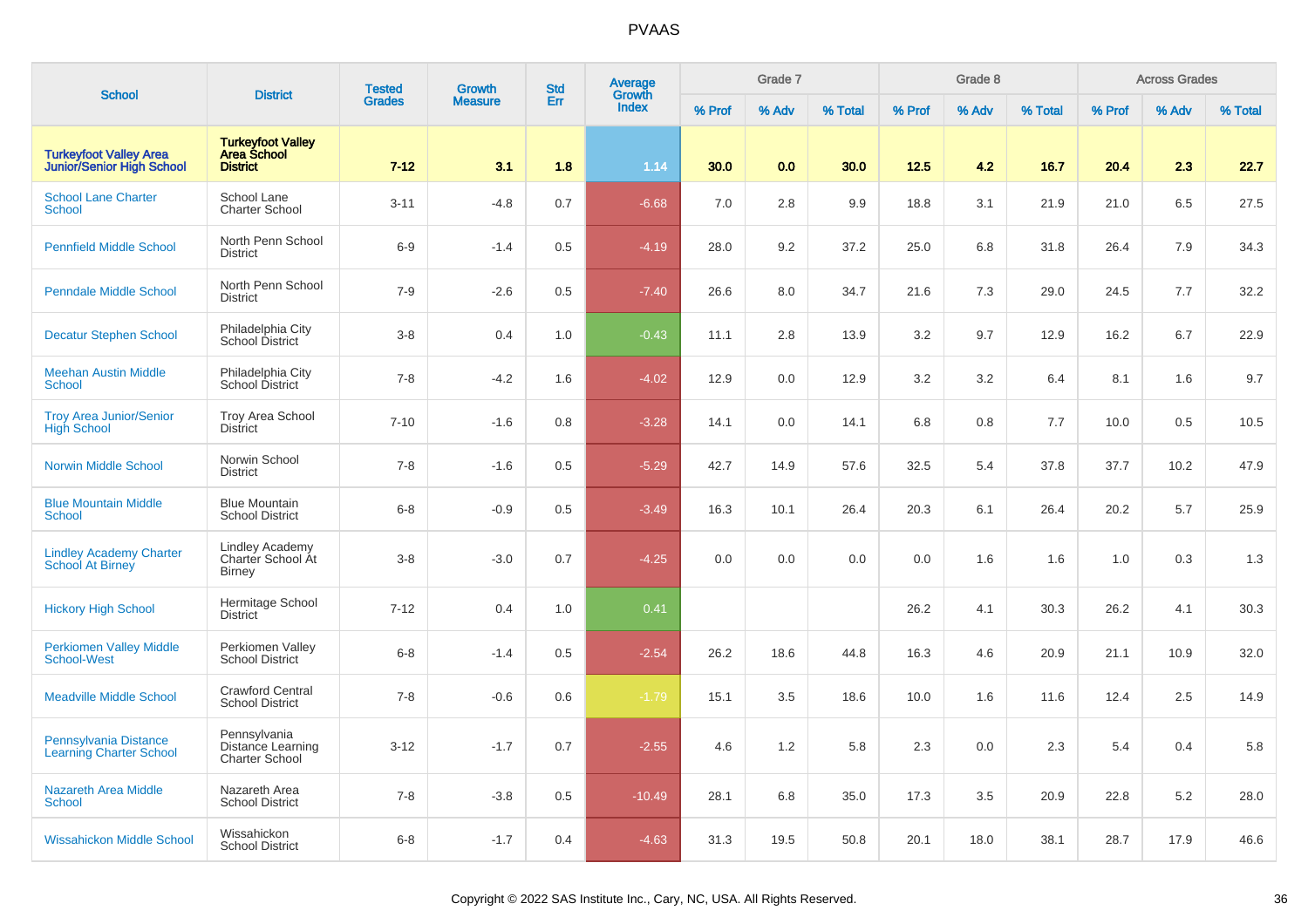|                                                            |                                                             | <b>Tested</b> | <b>Growth</b>  | <b>Std</b> | Average                |        | Grade 7 |         |        | Grade 8 |         |        | <b>Across Grades</b> |         |
|------------------------------------------------------------|-------------------------------------------------------------|---------------|----------------|------------|------------------------|--------|---------|---------|--------|---------|---------|--------|----------------------|---------|
| <b>School</b>                                              | <b>District</b>                                             | <b>Grades</b> | <b>Measure</b> | Err        | Growth<br><b>Index</b> | % Prof | % Adv   | % Total | % Prof | % Adv   | % Total | % Prof | % Adv                | % Total |
| <b>Turkeyfoot Valley Area</b><br>Junior/Senior High School | <b>Turkeyfoot Valley<br/>Area School</b><br><b>District</b> | $7 - 12$      | 3.1            | 1.8        | 1.14                   | 30.0   | 0.0     | 30.0    | 12.5   | 4.2     | 16.7    | 20.4   | 2.3                  | 22.7    |
| Old Forge Junior/Senior<br><b>High School</b>              | Old Forge School<br><b>District</b>                         | $7 - 12$      | $-1.6$         | 1.1        | $-2.36$                | 19.0   | 4.8     | 23.8    | 5.9    | 0.0     | 5.9     | 13.2   | 2.6                  | 15.8    |
| <b>Sto-Rox Junior/Senior High</b><br><b>School</b>         | Sto-Rox School<br><b>District</b>                           | $7 - 10$      | $-2.3$         | 1.5        | $-2.36$                | 0.0    | 0.0     | 0.0     | 0.0    | 0.0     | 0.0     | 0.0    | 0.0                  | 0.0     |
| Amy NW                                                     | Philadelphia City<br>School District                        | $6-8$         | $-2.2$         | 1.4        | $-1.53$                | 4.0    | 0.0     | 4.0     | 0.0    | 0.0     | 0.0     | 1.4    | 0.0                  | 1.4     |
| <b>Reynolds Junior/Senior</b><br><b>High School</b>        | <b>Revnolds School</b><br><b>District</b>                   | $7 - 10$      | $-1.2$         | 1.1        | $-1.74$                | 14.3   | 10.2    | 24.5    | 11.8   | 1.5     | 13.2    | 12.8   | 5.1                  | 18.0    |
| <b>Elmer L Meyers</b><br><b>Junior/Senior High School</b>  | Wilkes-Barre Area<br><b>School District</b>                 | $7 - 11$      | $-0.2$         | 1.5        | $-0.65$                | 8.2    | 6.1     | 14.3    | 10.0   | 6.7     | 16.7    | 8.9    | 6.3                  | 15.2    |
| <b>Strath Haven Middle</b><br><b>School</b>                | Wallingford-<br>Swarthmore<br><b>School District</b>        | $6 - 8$       | $-1.6$         | 0.5        | $-3.29$                | 27.6   | 17.6    | 45.3    | 29.4   | 14.7    | 44.2    | 29.1   | 17.8                 | 46.9    |
| <b>Kearny Gen Philip School</b>                            | Philadelphia City<br>School District                        | $3 - 8$       | 1.0            | 3.4        | 0.30                   | 0.0    | 0.0     | 0.0     |        |         |         | 0.0    | 0.0                  | 0.0     |
| <b>West Forest Junior/Senior</b><br><b>High School</b>     | Forest Area School<br><b>District</b>                       | $7 - 11$      | $-1.3$         | 1.8        | $-1.21$                | 13.6   | 0.0     | 13.6    | 5.0    | 0.0     | 5.0     | 9.5    | 0.0                  | 9.5     |
| <b>KIPP West Philadelphia</b><br><b>Charter School</b>     | <b>KIPP West</b><br>Philadelphia<br>Charter School          | $3-8$         | $-2.0$         | 1.2        | $-1.75$                | 0.0    | 0.0     | 0.0     | 0.0    | 0.0     | 0.0     | 2.6    | 0.0                  | 2.6     |
| Pittsburgh Allegheny 6-8                                   | Pittsburgh School<br><b>District</b>                        | $6 - 8$       | $-3.6$         | 1.0        | $-3.53$                | 1.9    | 0.0     | 1.9     | 0.0    | 0.0     | 0.0     | 0.8    | 0.0                  | 0.8     |
| <b>Mount Carmel Area JH</b>                                | Mount Carmel Area<br><b>School District</b>                 | $7 - 8$       | $-0.1$         | 0.8        | $-0.44$                | 13.6   | 3.6     | 17.3    | 8.8    | 2.6     | 11.5    | 11.2   | 3.1                  | 14.4    |
| <b>Universal Alcorn Charter</b><br><b>School</b>           | Universal Alcorn<br>Charter School                          | $3-8$         | $-0.7$         | 0.8        | $-2.71$                | 8.8    | 0.0     | 8.8     | 5.1    | 0.0     | 5.1     | 6.4    | 1.7                  | 8.1     |
| <b>Meredith William M School</b>                           | Philadelphia City<br>School District                        | $3 - 8$       | $-7.8$         | 1.3        | $-5.90$                | 19.0   | 14.3    | 33.3    | 38.5   | 7.7     | 46.2    | 29.6   | 25.1                 | 54.8    |
| <b>Albert Gallatin North</b><br><b>Middle School</b>       | Albert Gallatin Area<br><b>School District</b>              | $6 - 8$       | $-2.3$         | 0.8        | $-3.76$                | 17.8   | 2.2     | 20.0    | 7.9    | 0.0     | 7.9     | 17.6   | 1.2                  | 18.8    |
| <b>Line Mountain Middle</b><br><b>School</b>               | Line Mountain<br><b>School District</b>                     | $5 - 8$       | $-0.5$         | 0.7        | $-0.65$                | 13.3   | 6.1     | 19.4    | 9.9    | 2.8     | 12.7    | 14.3   | 5.9                  | 20.2    |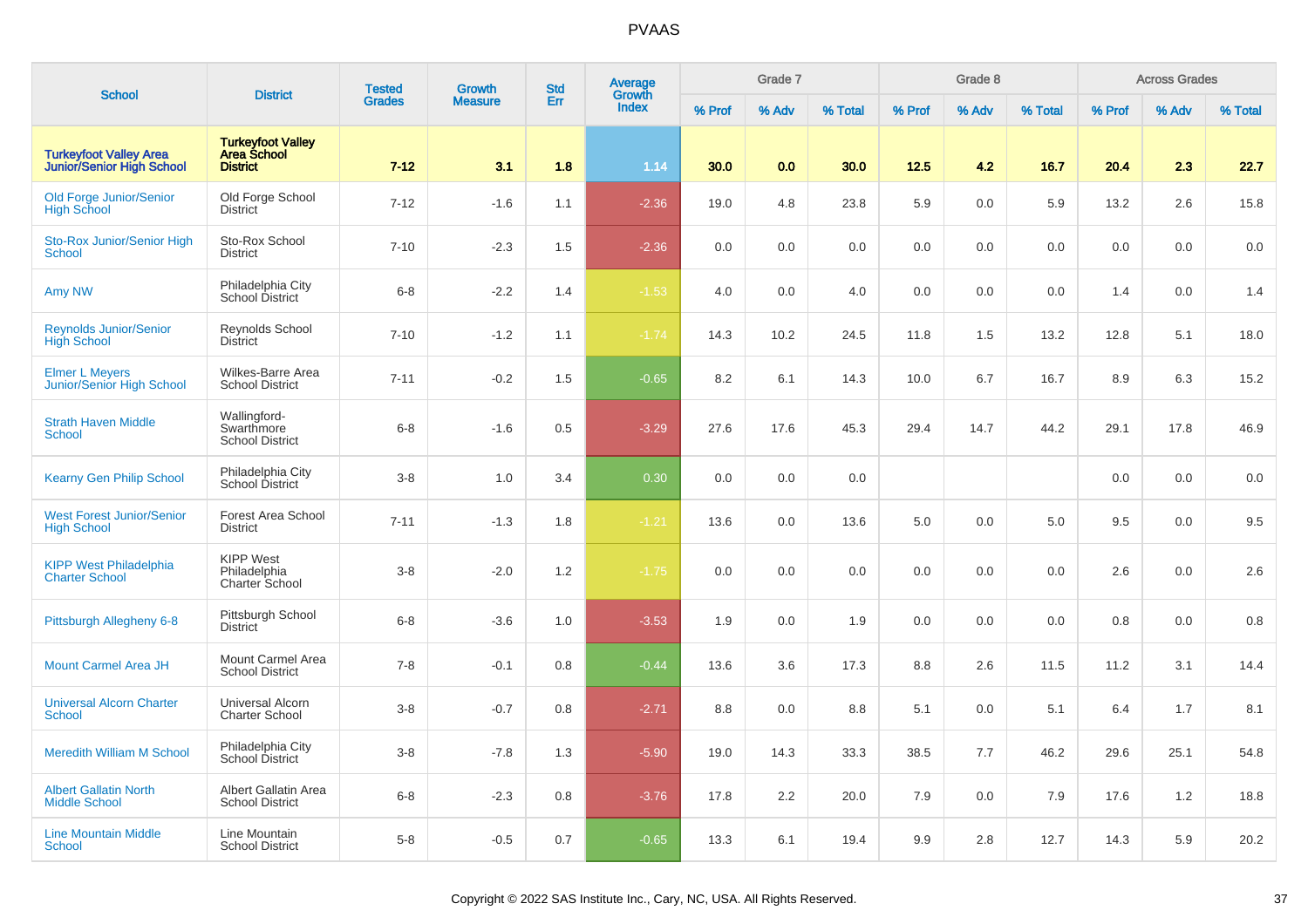| <b>School</b>                                                        | <b>District</b>                                                        | <b>Tested</b> | <b>Growth</b>  | <b>Std</b> | <b>Average</b><br>Growth |        | Grade 7 |         |        | Grade 8 |         |        | <b>Across Grades</b> |         |
|----------------------------------------------------------------------|------------------------------------------------------------------------|---------------|----------------|------------|--------------------------|--------|---------|---------|--------|---------|---------|--------|----------------------|---------|
|                                                                      |                                                                        | <b>Grades</b> | <b>Measure</b> | Err        | <b>Index</b>             | % Prof | % Adv   | % Total | % Prof | % Adv   | % Total | % Prof | % Adv                | % Total |
| <b>Turkeyfoot Valley Area</b><br><b>Junior/Senior High School</b>    | <b>Turkeyfoot Valley</b><br>Area School<br><b>District</b>             | $7 - 12$      | 3.1            | 1.8        | 1.14                     | 30.0   | 0.0     | 30.0    | 12.5   | 4.2     | 16.7    | 20.4   | 2.3                  | 22.7    |
| <b>Bridesburg School</b>                                             | Philadelphia City<br>School District                                   | $3-8$         | $-3.6$         | 1.4        | $-2.94$                  | 8.3    | 4.2     | 12.5    | 3.2    | 3.2     | 6.4     | 7.8    | 2.3                  | 10.2    |
| <b>Mastery Charter School-</b><br>Francis D. Pastorius<br>Elementary | <b>Mastery Charter</b><br>School-Francis D.<br>Pastorius<br>Elementary | $3-8$         | 0.3            | 1.3        | $-0.07$                  | 0.0    | 0.0     | 0.0     | 0.0    | 0.0     | 0.0     | 3.1    | 0.0                  | 3.1     |
| Sayre Area High School                                               | Sayre Area School<br><b>District</b>                                   | $7 - 11$      | $-1.9$         | 1.0        | $-2.82$                  | 21.7   | 3.6     | 25.3    | 13.4   | 0.0     | 13.4    | 17.6   | 1.8                  | 19.4    |
| <b>Cowanesque Valley</b><br>Junior/Senior High School                | Northern Tioga<br>School District                                      | $7 - 12$      | $-0.4$         | 1.3        | $-0.55$                  | 23.2   | 4.4     | 27.5    | 27.6   | 3.4     | 31.0    | 24.5   | 4.1                  | 28.6    |
| Pittsburgh Schiller 6-8                                              | Pittsburgh School<br><b>District</b>                                   | $6 - 8$       | $-4.3$         | 0.9        | $-4.93$                  | 6.4    | 6.4     | 12.8    | 7.0    | 2.3     | 9.3     | 8.3    | 3.6                  | 11.9    |
| <b>Sharon Middle School</b>                                          | Sharon City School<br><b>District</b>                                  | $7 - 8$       | $-1.7$         | 0.7        | $-3.41$                  | 6.0    | 1.7     | 7.8     | 5.9    | 1.5     | 7.4     | 6.0    | 1.6                  | 7.6     |
| <b>Mastery Charter School -</b><br><b>Cleveland Elementary</b>       | Mastery Charter<br>School-Cleveland<br>Elementary                      | $3 - 8$       | $-1.3$         | 1.2        | $-1.89$                  | 3.6    | 0.0     | 3.6     | 3.8    | 3.8     | 7.7     | 2.4    | 1.8                  | 4.3     |
| <b>Hazleton</b><br><b>Elementary/Middle School</b>                   | <b>Hazleton Area</b><br><b>School District</b>                         | $3-8$         | $-0.1$         | 1.2        | $-2.40$                  | 0.0    | 0.0     | 0.0     | 0.0    | 3.3     | 3.3     | 1.5    | 0.5                  | 2.0     |
| <b>South Eastern Middle</b><br><b>School</b>                         | South Eastern<br><b>School District</b>                                | $7 - 8$       | $-0.6$         | 0.6        | $-1.35$                  | 21.1   | 4.0     | 25.1    | 20.6   | 5.3     | 25.9    | 20.9   | 4.6                  | 25.5    |
| <b>Kennett Middle School</b>                                         | Kennett<br>Consolidated<br><b>School District</b>                      | $6 - 8$       | 0.1            | 0.4        | $-0.64$                  | 20.3   | 11.6    | 32.0    | 10.9   | 6.9     | 17.8    | 17.6   | 9.2                  | 26.8    |
| <b>Dover Area Middle School</b>                                      | Dover Area School<br><b>District</b>                                   | $6 - 8$       | $-1.2$         | 0.4        | $-2.74$                  | 22.7   | 9.2     | 31.9    | 14.4   | 6.3     | 20.6    | 20.9   | 6.4                  | 27.3    |
| <b>Salisbury-Elk Lick</b><br>Junior/Senior High School               | Salisbury-Elk Lick<br>School District                                  | $7 - 11$      | $-1.4$         | 1.8        | $-1.27$                  | 15.8   | 0.0     | 15.8    | 14.3   | 4.8     | 19.0    | 15.0   | 2.5                  | 17.5    |
| <b>Universal Institute Charter</b><br><b>School</b>                  | Universal Institute<br><b>Charter School</b>                           | $3-8$         | $-2.3$         | 0.7        | $-3.43$                  | 0.0    | 0.0     | 0.0     | 2.3    | 0.0     | 2.3     | 1.7    | 0.2                  | 2.0     |
| <b>Laboratory Charter School</b>                                     | <b>Laboratory Charter</b><br>School                                    | $3-8$         | $-0.7$         | 1.1        | $-0.61$                  | 6.4    | 0.0     | 6.4     | 5.0    | 0.0     | 5.0     | 5.3    | 0.0                  | 5.3     |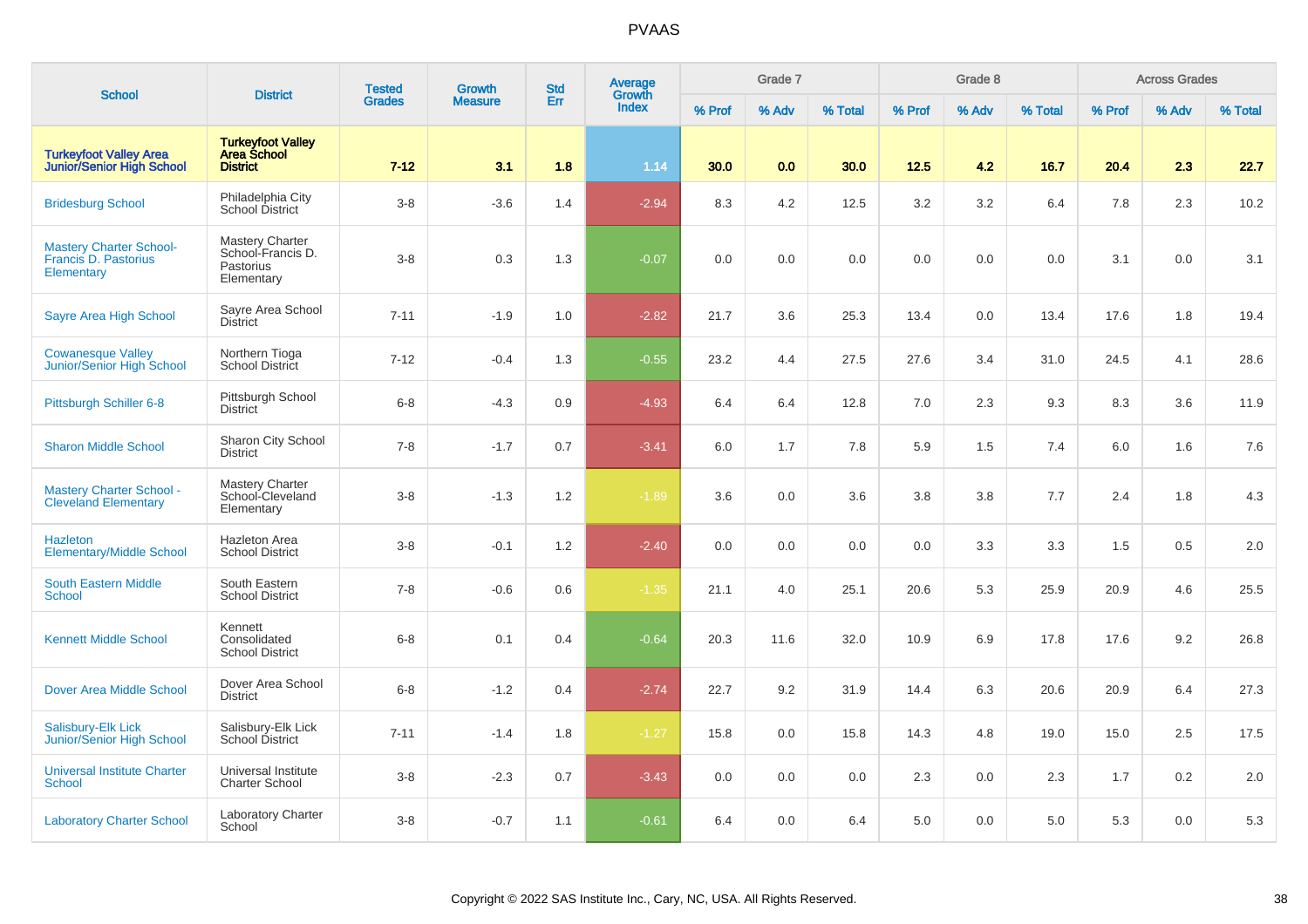| <b>School</b>                                                 | <b>District</b>                                                   | <b>Tested</b> | <b>Growth</b>  | <b>Std</b> | Average<br>Growth |        | Grade 7 |         |        | Grade 8 |         |        | <b>Across Grades</b> |         |
|---------------------------------------------------------------|-------------------------------------------------------------------|---------------|----------------|------------|-------------------|--------|---------|---------|--------|---------|---------|--------|----------------------|---------|
|                                                               |                                                                   | <b>Grades</b> | <b>Measure</b> | Err        | <b>Index</b>      | % Prof | % Adv   | % Total | % Prof | % Adv   | % Total | % Prof | % Adv                | % Total |
| <b>Turkeyfoot Valley Area</b><br>Junior/Senior High School    | <b>Turkeyfoot Valley</b><br><b>Area School</b><br><b>District</b> | $7 - 12$      | 3.1            | 1.8        | 1.14              | 30.0   | 0.0     | 30.0    | 12.5   | 4.2     | 16.7    | 20.4   | 2.3                  | 22.7    |
| <b>Palmerton Area Junior</b><br><b>High School</b>            | Palmerton Area<br><b>School District</b>                          | $7 - 8$       | $-1.0$         | 0.8        | $-1.89$           | 20.9   | 6.2     | 27.1    | 17.9   | 4.7     | 22.6    | 19.6   | 5.5                  | 25.1    |
| <b>Tunkhannock High School</b>                                | Tunkhannock Area<br><b>School District</b>                        | $8 - 11$      | 0.1            | 1.0        | 0.10              |        |         |         | 14.7   | 1.4     | 16.1    | 14.7   | 1.4                  | 16.1    |
| <b>Pittston Area Middle</b><br><b>School</b>                  | <b>Pittston Area</b><br><b>School District</b>                    | $5 - 8$       | $-8.4$         | 0.7        | $-11.51$          | 4.8    | 3.2     | 7.9     | 7.1    | 1.8     | 8.9     | 5.3    | 1.1                  | 6.4     |
| <b>Middletown Area Middle</b><br><b>School</b>                | Middletown Area<br><b>School District</b>                         | $6 - 8$       | $-2.0$         | 0.6        | $-3.24$           | 16.1   | 9.8     | 25.9    | 11.8   | 2.0     | 13.7    | 11.4   | 4.5                  | 16.0    |
| <b>North Pocono Middle</b><br><b>School</b>                   | North Pocono<br><b>School District</b>                            | $6 - 8$       | $-3.4$         | 0.6        | $-5.41$           | 24.2   | 8.3     | 32.5    | 19.5   | 8.0     | 27.4    | 19.0   | 6.1                  | 25.2    |
| <b>Corry Area Middle School</b>                               | Corry Area School<br><b>District</b>                              | $6 - 8$       | $-0.7$         | 0.6        | $-2.10$           | 17.4   | 5.1     | 22.5    | 15.8   | 1.4     | 17.1    | 19.0   | 3.3                  | 22.3    |
| New Castle Junior High<br><b>School</b>                       | New Castle Area<br><b>School District</b>                         | $6 - 8$       | $-1.4$         | 0.5        | $-3.00$           | 7.8    | 1.5     | 9.3     | 3.4    | 1.0     | 4.4     | 4.8    | 1.4                  | 6.3     |
| <b>Sugar Valley Rural Charter</b><br>School                   | <b>Sugar Valley Rural</b><br>Charter School                       | $3 - 11$      | $-0.5$         | 1.0        | $-0.55$           | 5.1    | 2.6     | 7.7     | 2.8    | 0.0     | 2.8     | 16.0   | 2.8                  | 18.9    |
| <b>Martin School</b>                                          | Lancaster School<br><b>District</b>                               | $3 - 8$       | $-2.8$         | 0.9        | $-3.35$           | 9.1    | 1.5     | 10.6    | 0.0    | 2.4     | 2.4     | 8.3    | 2.3                  | 10.6    |
| Philipsburg-Osceola Area<br><b>Middle School</b>              | Philipsburg-<br>Osceola Area<br><b>School District</b>            | $6 - 8$       | $-3.4$         | 0.7        | $-5.15$           | 23.0   | 3.2     | 26.2    | 15.8   | 5.3     | 21.0    | 22.5   | 5.2                  | 27.7    |
| <b>Fitzpatrick Aloysius L</b><br><b>School</b>                | Philadelphia City<br>School District                              | $3 - 8$       | 0.1            | 2.9        | 0.03              |        |         |         |        |         |         | 13.3   | 0.0                  | 13.3    |
| <b>Northeast Bradford</b><br><b>Junior/Senior High School</b> | Northeast Bradford<br><b>School District</b>                      | $7 - 10$      | $-1.6$         | 1.1        | $-2.08$           | 24.0   | 2.0     | 26.0    | 12.3   | 5.3     | 17.5    | 17.8   | 3.7                  | 21.5    |
| <b>Saltsburg Middle/High</b><br><b>School</b>                 | Blairsville-<br>Saltsburg School<br><b>District</b>               | $6 - 11$      | $-2.2$         | 1.2        | $-1.88$           | 21.9   | 12.5    | 34.4    | 23.3   | 10.0    | 33.3    | 20.0   | 14.0                 | 34.0    |
| Pittsburgh Milliones 6-12                                     | Pittsburgh School<br><b>District</b>                              | $6 - 11$      | $-4.2$         | 1.5        | $-2.79$           | 0.0    | 0.0     | 0.0     | 0.0    | 0.0     | 0.0     | 0.0    | 0.0                  | 0.0     |
| Vare-Washington<br><b>Elementary School</b>                   | Philadelphia City<br><b>School District</b>                       | $3 - 8$       | $-0.2$         | 3.1        | $-0.07$           |        |         |         | 11.8   | 11.8    | 23.5    | 11.9   | 11.9                 | 23.9    |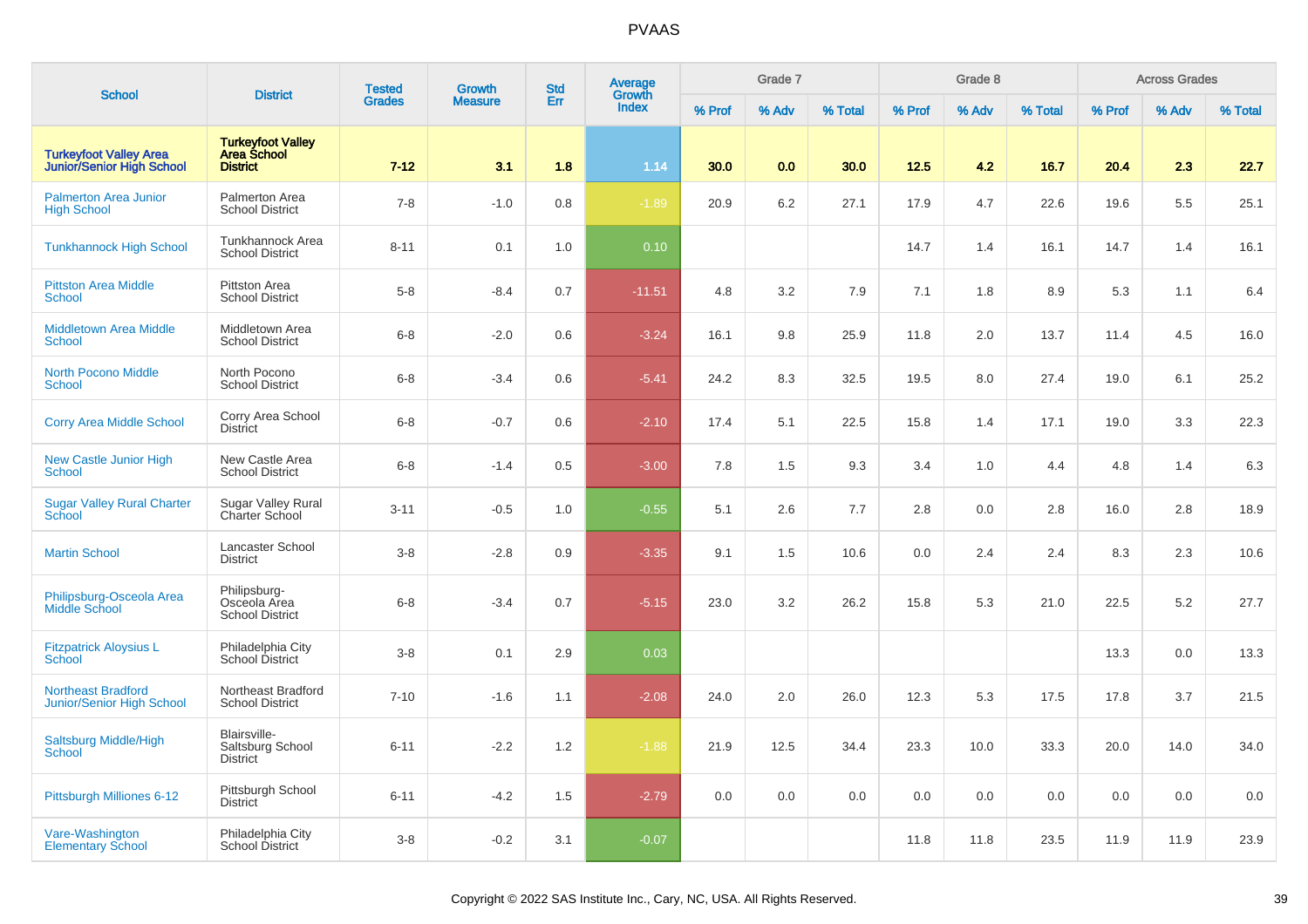| <b>School</b>                                                     | <b>District</b>                                                   | <b>Tested</b> | <b>Growth</b>  | <b>Std</b> | Average<br>Growth |        | Grade 7 |         |        | Grade 8 |         |        | <b>Across Grades</b> |         |
|-------------------------------------------------------------------|-------------------------------------------------------------------|---------------|----------------|------------|-------------------|--------|---------|---------|--------|---------|---------|--------|----------------------|---------|
|                                                                   |                                                                   | <b>Grades</b> | <b>Measure</b> | Err        | <b>Index</b>      | % Prof | % Adv   | % Total | % Prof | % Adv   | % Total | % Prof | % Adv                | % Total |
| <b>Turkeyfoot Valley Area</b><br><b>Junior/Senior High School</b> | <b>Turkeyfoot Valley</b><br><b>Area School</b><br><b>District</b> | $7 - 12$      | 3.1            | 1.8        | 1.14              | 30.0   | 0.0     | 30.0    | 12.5   | 4.2     | 16.7    | 20.4   | 2.3                  | 22.7    |
| <b>Glenolden School</b>                                           | Interboro School<br><b>District</b>                               | $3 - 8$       | $-3.9$         | 0.7        | $-5.29$           | 12.9   | 1.6     | 14.5    | 14.1   | 1.6     | 15.6    | 14.1   | 2.7                  | 16.8    |
| <b>Damascus Area School</b>                                       | Wayne Highlands<br>School District                                | $3-8$         | $-0.6$         | 1.1        | $-0.50$           | 25.7   | 11.4    | 37.1    | 28.6   | 14.3    | 42.9    | 33.5   | 24.1                 | 57.6    |
| <b>Brownsville Area Middle</b><br><b>School</b>                   | <b>Brownsville Area</b><br><b>School District</b>                 | $6 - 8$       | $-1.6$         | 0.8        | $-2.03$           | 6.4    | 1.3     | 7.7     | 4.2    | 1.4     | 5.6     | 6.0    | 1.3                  | 7.3     |
| <b>Washington Junior High</b><br><b>School</b>                    | <b>Washington School</b><br><b>District</b>                       | $7 - 8$       | $-1.1$         | 1.0        | $-1.41$           | 15.0   | 1.2     | 16.2    | 0.0    | 1.5     | 1.5     | 8.3    | 1.4                  | 9.7     |
| Masterman Julia R Sec<br><b>School</b>                            | Philadelphia City<br>School District                              | $5 - 10$      | $-7.7$         | 1.3        | $-5.99$           | 54.6   | 45.4    | 100.0   | 40.0   | 36.0    | 76.0    | 49.1   | 40.0                 | 89.1    |
| <b>C E Mccall Middle School</b>                                   | Montoursville Area<br><b>School District</b>                      | $5-8$         | $-1.9$         | 0.5        | $-3.70$           | 25.4   | 6.7     | 32.1    | 19.9   | 8.5     | 28.4    | 26.2   | 9.0                  | 35.2    |
| Gamp                                                              | Philadelphia City<br>School District                              | $5 - 10$      | $-4.0$         | 1.7        | $-2.36$           | 40.0   | 6.7     | 46.7    |        |         |         | 35.3   | 11.8                 | 47.1    |
| Southern Huntingdon<br><b>County HS/MS</b>                        | Southern<br>Huntingdon County<br>School District                  | $6 - 11$      | $-3.0$         | 0.7        | $-4.96$           | 10.1   | 1.1     | 11.2    | 6.1    | 0.0     | 6.1     | 8.4    | 0.8                  | 9.2     |
| <b>Milton Area Middle School</b>                                  | Milton Area School<br><b>District</b>                             | $6 - 11$      | $-0.6$         | 0.6        | $-1.70$           | 20.2   | 7.5     | 27.6    | 19.8   | 12.7    | 32.5    | 19.1   | 7.8                  | 26.9    |
| Pittsburgh Classical 6-8                                          | Pittsburgh School<br><b>District</b>                              | $6 - 8$       | $-3.2$         | 0.9        | $-3.71$           | 9.2    | 0.0     | 9.2     | 0.0    | 0.0     | 0.0     | 4.0    | 0.0                  | 4.0     |
| <b>Propel Charter School-</b><br>Homestead                        | Propel Charter<br>School-Homestead                                | $3 - 11$      | $-2.7$         | 1.0        | $-2.78$           | 2.9    | 0.0     | 2.9     | 0.0    | 0.0     | 0.0     | 2.7    | 1.4                  | 4.1     |
| <b>Upper Adams Middle</b><br>School                               | <b>Upper Adams</b><br>School District                             | $7 - 8$       | $-0.7$         | 0.8        | $-0.99$           | 18.3   | 1.9     | 20.2    | 11.4   | 3.8     | 15.3    | 14.5   | 3.0                  | 17.4    |
| <b>North Star East Middle</b><br><b>School</b>                    | North Star School<br><b>District</b>                              | $5 - 8$       | $-2.8$         | 0.7        | $-4.12$           | 11.1   | 1.4     | 12.5    | 14.1   | 2.2     | 16.3    | 15.0   | 4.6                  | 19.6    |
| <b>Lebanon Middle School</b>                                      | Lebanon School<br><b>District</b>                                 | $6 - 8$       | $-1.0$         | 0.4        | $-2.57$           | 3.4    | 0.6     | 4.1     | 4.5    | 0.8     | 5.4     | 4.5    | 1.0                  | 5.5     |
| <b>Science Leadership</b><br><b>Academy Middle School</b>         | Philadelphia City<br>School District                              | $5 - 8$       | $-7.1$         | 1.4        | $-5.15$           | 5.6    | 0.0     | 5.6     | 0.0    | 0.0     | 0.0     | 5.0    | 1.2                  | $6.2\,$ |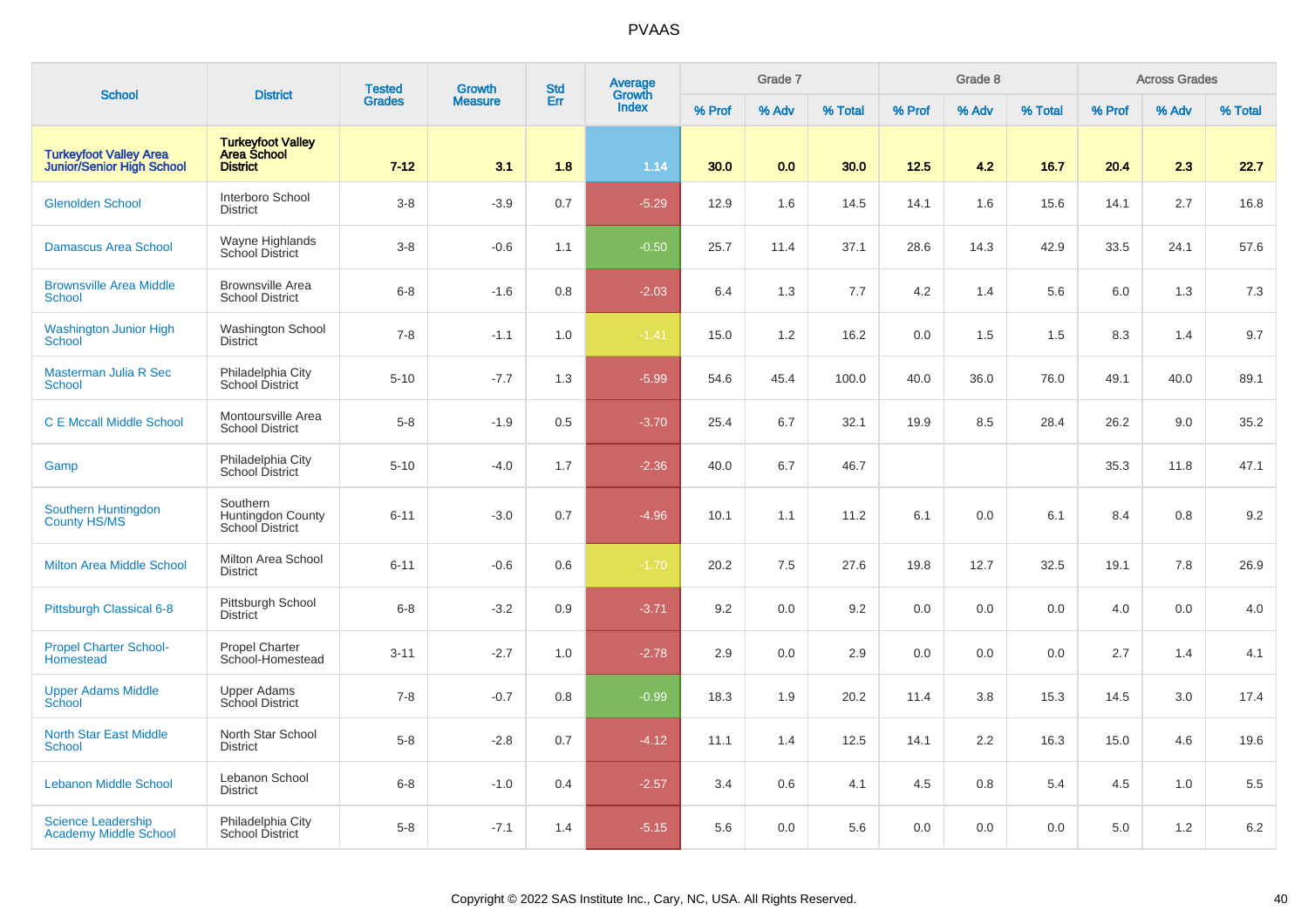| <b>School</b>                                                     | <b>District</b>                                                         | <b>Tested</b> | <b>Growth</b>  | <b>Std</b> | <b>Average</b><br>Growth |        | Grade 7 |         |        | Grade 8 |         |        | <b>Across Grades</b> |         |
|-------------------------------------------------------------------|-------------------------------------------------------------------------|---------------|----------------|------------|--------------------------|--------|---------|---------|--------|---------|---------|--------|----------------------|---------|
|                                                                   |                                                                         | <b>Grades</b> | <b>Measure</b> | Err        | <b>Index</b>             | % Prof | % Adv   | % Total | % Prof | % Adv   | % Total | % Prof | % Adv                | % Total |
| <b>Turkeyfoot Valley Area</b><br><b>Junior/Senior High School</b> | <b>Turkeyfoot Valley</b><br>Area School<br><b>District</b>              | $7 - 12$      | 3.1            | 1.8        | 1.14                     | 30.0   | 0.0     | 30.0    | 12.5   | 4.2     | 16.7    | 20.4   | 2.3                  | 22.7    |
| <b>G A R Middle School</b>                                        | Wilkes-Barre Area<br><b>School District</b>                             | $7 - 11$      | $-0.4$         | 1.3        | $-0.33$                  | 2.9    | 0.0     | 2.9     | 0.0    | 0.0     | 0.0     | 1.2    | 0.0                  | 1.2     |
| <b>Berwick Area Middle</b><br><b>School</b>                       | <b>Berwick Area</b><br><b>School District</b>                           | $5-8$         | $-3.7$         | 0.5        | $-7.82$                  | 18.5   | 3.8     | 22.3    | 12.8   | 2.3     | 15.1    | 17.1   | 4.1                  | 21.2    |
| <b>Center For Student Lrng</b><br><b>Charter School Pennsbury</b> | <b>Center For Student</b><br>Learning Charter<br>School At<br>Pennsbury | $6 - 12$      | $-0.6$         | 3.1        | $-0.20$                  |        |         |         | 0.0    | 0.0     | 0.0     | 3.4    | 0.0                  | 3.4     |
| <b>Hanover Middle School</b>                                      | <b>Hanover Public</b><br><b>School District</b>                         | $5-8$         | $-2.3$         | 0.5        | $-4.57$                  | 18.1   | 5.5     | 23.6    | 11.5   | 4.9     | 16.4    | 18.6   | 4.3                  | 22.9    |
| <b>Munoz-Marin Luis</b>                                           | Philadelphia City<br>School District                                    | $3-8$         | $-0.8$         | 3.4        | $-0.23$                  |        |         |         |        |         |         | 1.6    | 1.6                  | 3.3     |
| <b>Shenango High School</b>                                       | Shenango Area<br>School District                                        | $7 - 11$      | $-2.4$         | 0.9        | $-3.48$                  | 16.5   | 1.0     | 17.5    | 14.4   | 1.1     | 15.6    | 15.5   | 1.1                  | 16.6    |
| <b>Springton Lake Middle</b><br>School                            | Rose Tree Media<br><b>School District</b>                               | $6 - 8$       | $-1.2$         | 0.4        | $-2.59$                  | 31.6   | 20.9    | 52.4    | 18.4   | 13.9    | 32.3    | 27.4   | 16.6                 | 44.0    |
| <b>Drums Elementary/Middle</b><br><b>School</b>                   | <b>Hazleton Area</b><br><b>School District</b>                          | $3-8$         | $-3.3$         | 1.0        | $-3.22$                  | 5.7    | 0.0     | 5.7     | 14.3   | 0.0     | 14.3    | 12.8   | 3.7                  | 16.5    |
| <b>Mechanicsburg Middle</b><br><b>School</b>                      | Mechanicsburg<br>Area School<br><b>District</b>                         | $6 - 8$       | $-2.2$         | 0.4        | $-5.33$                  | 20.3   | 5.4     | 25.8    | 14.5   | 4.6     | 19.1    | 17.3   | 4.4                  | 21.7    |
| <b>Propel Charter School-</b><br><b>Northside</b>                 | <b>Propel Charter</b><br>School-Northside                               | $3-8$         | $-1.6$         | 0.9        | $-1.74$                  | 0.0    | 0.0     | 0.0     | 0.0    | 0.0     | 0.0     | 0.4    | 0.0                  | 0.4     |
| <b>Haverford Middle School</b>                                    | Haverford<br><b>Township School</b><br><b>District</b>                  | $6 - 8$       | $-0.7$         | 0.3        | $-3.36$                  | 28.5   | 12.8    | 41.3    | 33.9   | 15.2    | 49.1    | 29.2   | 14.3                 | 43.5    |
| <b>Montgomery Junior/Senior</b><br><b>High School</b>             | <b>Montgomery Area</b><br>School District                               | $7 - 11$      | $-2.7$         | 1.0        | $-3.15$                  | 33.3   | 6.9     | 40.3    | 17.2   | 1.7     | 19.0    | 26.2   | 4.6                  | 30.8    |
| Pittsburgh Manchester K-8                                         | Pittsburgh School<br><b>District</b>                                    | $3 - 8$       | $-4.9$         | 2.2        | $-2.27$                  | 0.0    | 0.0     | 0.0     |        |         |         | 4.0    | 5.9                  | 9.9     |
| <b>Stanton Edwin M School</b>                                     | Philadelphia City<br>School District                                    | $3 - 7$       | $-1.2$         | 2.2        | $-0.52$                  | 0.0    | 0.0     | 0.0     |        |         |         | 3.1    | 3.1                  | 6.2     |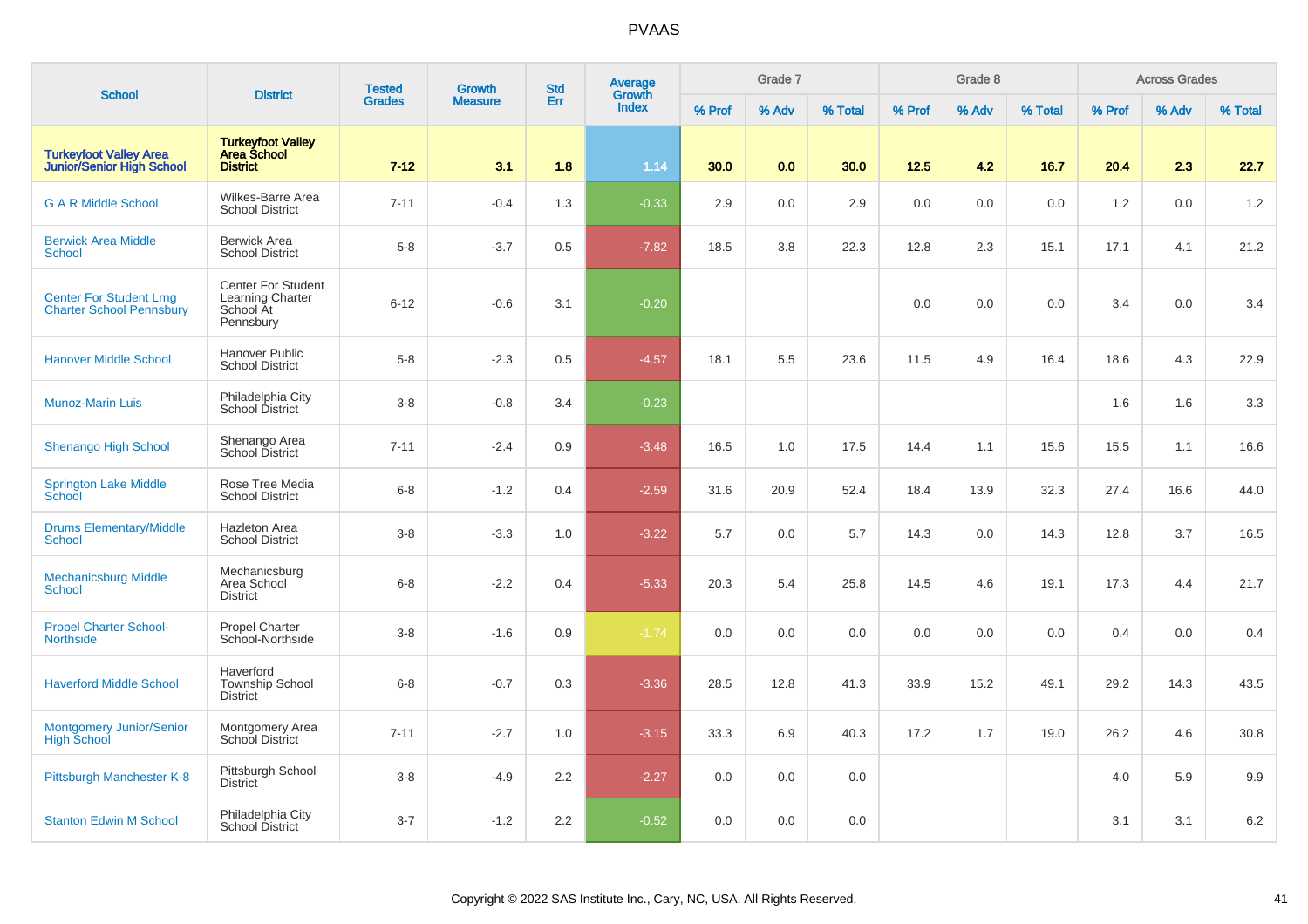| <b>School</b>                                                     | <b>District</b>                                                   | <b>Tested</b> | Growth         | <b>Std</b> | Average<br>Growth |        | Grade 7 |         |        | Grade 8 |         |        | <b>Across Grades</b> |         |
|-------------------------------------------------------------------|-------------------------------------------------------------------|---------------|----------------|------------|-------------------|--------|---------|---------|--------|---------|---------|--------|----------------------|---------|
|                                                                   |                                                                   | <b>Grades</b> | <b>Measure</b> | Err        | <b>Index</b>      | % Prof | % Adv   | % Total | % Prof | % Adv   | % Total | % Prof | % Adv                | % Total |
| <b>Turkeyfoot Valley Area</b><br><b>Junior/Senior High School</b> | <b>Turkeyfoot Valley</b><br><b>Area School</b><br><b>District</b> | $7 - 12$      | 3.1            | 1.8        | 1.14              | 30.0   | 0.0     | 30.0    | 12.5   | 4.2     | 16.7    | 20.4   | 2.3                  | 22.7    |
| <b>Monessen Middle School</b>                                     | Monessen City<br>School District                                  | $6 - 8$       | $-1.5$         | 1.3        | $-1.20$           | 0.0    | 0.0     | 0.0     | 0.0    | 0.0     | 0.0     | 1.1    | 0.0                  | 1.1     |
| <b>Eastern York Middle</b><br><b>School</b>                       | Eastern York<br><b>School District</b>                            | $6 - 8$       | $-0.6$         | 0.5        | $-1.06$           | 21.9   | 14.2    | 36.1    | 17.6   | 9.9     | 27.5    | 20.6   | 10.2                 | 30.9    |
| <b>Sullivan County</b><br>Junior/Senior High School               | <b>Sullivan County</b><br>School District                         | $7 - 10$      | $-4.4$         | 1.5        | $-3.73$           | 18.8   | 0.0     | 18.8    | 9.1    | 0.0     | 9.1     | 13.8   | 0.0                  | 13.8    |
| <b>Stewart Middle School</b>                                      | Norristown Area<br><b>School District</b>                         | $5 - 8$       | $-3.4$         | 0.7        | $-4.80$           | 5.4    | 0.0     | 5.4     | 7.6    | 1.5     | 9.1     | 5.2    | 0.7                  | 5.9     |
| <b>Community Academy Of</b><br>Philadelphia Charter<br>School     | Community<br>Academy Of<br>Philadelphia<br>Charter School         | $3 - 11$      | $-5.7$         | 0.9        | $-6.09$           | 0.0    | 0.0     | 0.0     | 0.0    | 0.0     | 0.0     | 2.4    | 1.0                  | 3.5     |
| <b>Mid Valley Secondary</b><br>Center                             | Mid Valley School<br><b>District</b>                              | $7 - 10$      | $-2.9$         | 0.7        | $-5.47$           | 15.3   | 0.0     | 15.3    | 6.7    | 0.7     | 7.4     | 10.6   | 0.4                  | 11.0    |
| Somerset Area Jr-Sr High<br>School                                | Somerset Area<br><b>School District</b>                           | $6 - 11$      | $-0.2$         | 0.6        | $-3.87$           | 20.4   | 9.5     | 29.9    | 24.5   | 4.9     | 29.4    | 24.3   | 7.8                  | 32.1    |
| <b>Washington Martha School</b>                                   | Philadelphia City<br>School District                              | $3 - 8$       | $-1.3$         | 3.3        | $-0.39$           |        |         |         | 0.0    | 0.0     | 0.0     | 9.3    | 2.3                  | 11.6    |
| <b>Fred S Engle Middle</b><br><b>School</b>                       | Avon Grove School<br><b>District</b>                              | $7 - 8$       | $-1.8$         | 0.5        | $-4.41$           | 35.5   | 20.3    | 55.9    | 28.1   | 14.4    | 42.6    | 32.0   | 17.6                 | 49.6    |
| <b>Williams Valley</b><br>Junior/Senior High School               | <b>Williams Valley</b><br>School District                         | $7 - 11$      | $-3.8$         | 1.0        | $-5.29$           | 8.1    | 1.4     | 9.5     | 9.5    | 1.6     | 11.1    | 8.8    | 1.5                  | 10.2    |
| <b>Canton Junior/Senior High</b><br>School                        | Canton Area<br><b>School District</b>                             | $7 - 11$      | $-3.3$         | 1.1        | $-3.86$           | 9.1    | 1.8     | 10.9    | 4.8    | 0.0     | 4.8     | 6.8    | 0.8                  | 7.7     |
| <b>Welsh John School</b>                                          | Philadelphia City<br>School District                              | $3 - 7$       | $-1.3$         | 3.2        | $-0.41$           |        |         |         |        |         |         | 0.0    | 0.0                  | 0.0     |
| <b>Harding Warren G Middle</b><br>School                          | Philadelphia City<br>School District                              | $6 - 8$       | $-0.7$         | 1.5        | $-0.49$           | 10.0   | 0.0     | 10.0    | 5.6    | 2.8     | 8.3     | 6.3    | 2.7                  | 9.0     |
| J T Lambert Intermediate<br><b>School</b>                         | East Stroudsburg<br>Area School<br><b>District</b>                | $6 - 8$       | $-3.9$         | 0.7        | $-5.34$           | 11.6   | 2.9     | 14.6    | 6.6    | 1.3     | 7.9     | 8.8    | 2.0                  | 10.8    |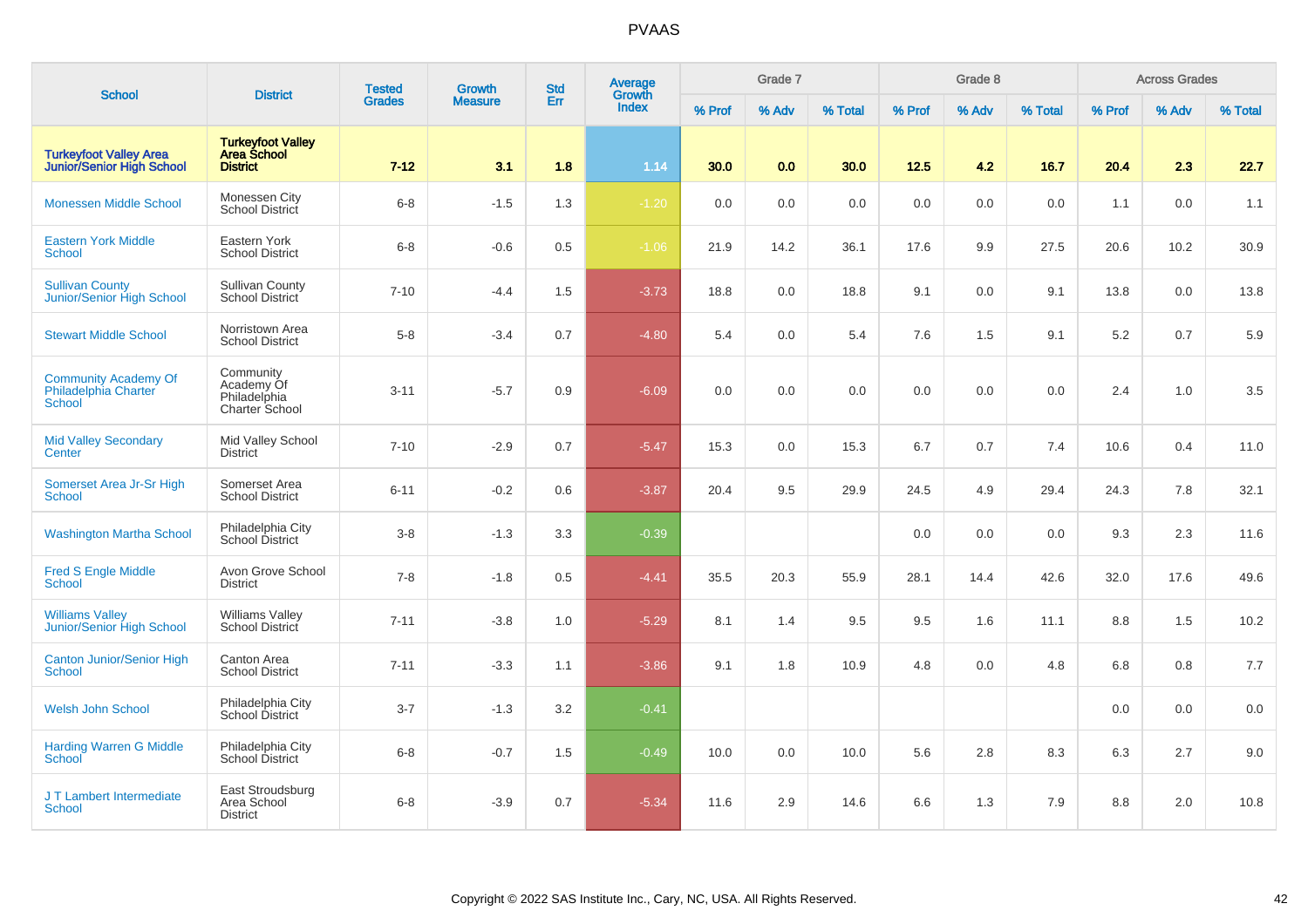| <b>School</b>                                                     | <b>District</b>                                                   | <b>Tested</b> | <b>Growth</b>  | <b>Std</b> | Average<br>Growth |        | Grade 7 |         |        | Grade 8 |         |        | <b>Across Grades</b> |         |
|-------------------------------------------------------------------|-------------------------------------------------------------------|---------------|----------------|------------|-------------------|--------|---------|---------|--------|---------|---------|--------|----------------------|---------|
|                                                                   |                                                                   | <b>Grades</b> | <b>Measure</b> | Err        | <b>Index</b>      | % Prof | % Adv   | % Total | % Prof | % Adv   | % Total | % Prof | % Adv                | % Total |
| <b>Turkeyfoot Valley Area</b><br><b>Junior/Senior High School</b> | <b>Turkeyfoot Valley</b><br><b>Area School</b><br><b>District</b> | $7 - 12$      | 3.1            | 1.8        | 1.14              | 30.0   | 0.0     | 30.0    | 12.5   | 4.2     | 16.7    | 20.4   | 2.3                  | 22.7    |
| <b>Montrose Area</b><br>Junior/Senior High School                 | Montrose Area<br><b>School District</b>                           | $7 - 10$      | $-0.9$         | 1.0        | $-0.94$           | 25.0   | 4.4     | 29.4    | 14.5   | 2.4     | 16.9    | 19.2   | 3.3                  | 22.5    |
| <b>Wheatland Middle School</b>                                    | <b>Lancaster School</b><br><b>District</b>                        | $6 - 8$       | $-3.0$         | 0.6        | $-4.94$           | 6.4    | 1.4     | 7.8     | 0.0    | 1.0     | 1.0     | 3.2    | 1.0                  | 4.2     |
| <b>Pittsburgh Science And</b><br><b>Technology Academy 6-12</b>   | Pittsburgh School<br><b>District</b>                              | $6 - 11$      | $-3.4$         | 1.0        | $-3.53$           | 17.0   | 17.0    | 34.0    | 20.6   | 9.6     | 30.1    | 22.5   | 10.6                 | 33.1    |
| <b>Lincoln Park Performing</b><br><b>Arts Charter School</b>      | Lincoln Park<br>Performing Arts<br>Charter School                 | $7 - 11$      | $-4.4$         | 1.0        | $-6.06$           | 33.9   | 5.4     | 39.3    | 11.5   | 3.4     | 14.9    | 20.3   | 4.2                  | 24.5    |
| <b>Reach Cyber Charter</b><br><b>School</b>                       | Reach Cyber<br>Charter School                                     | $3 - 11$      | $-2.4$         | 0.9        | $-2.71$           | 17.0   | 3.8     | 20.8    | 17.5   | 5.3     | 22.8    | 21.3   | 4.7                  | 26.0    |
| <b>Benton Area Middle School</b>                                  | <b>Benton Area</b><br><b>School District</b>                      | $7 - 8$       | $-0.9$         | $1.2$      | $-0.75$           | 13.6   | 3.4     | 17.0    | 10.3   | 2.6     | 12.8    | 12.2   | 3.1                  | 15.3    |
| <b>Cook-Wissahickon School</b>                                    | Philadelphia City<br>School District                              | $3-8$         | $-1.5$         | 3.0        | $-0.49$           |        |         |         |        |         |         | 14.9   | 5.3                  | 20.2    |
| <b>Reynolds Middle School</b>                                     | <b>Lancaster School</b><br><b>District</b>                        | $6-8$         | $-3.4$         | 0.7        | $-5.67$           | 5.4    | 0.0     | 5.4     | 5.6    | 1.4     | 7.0     | 5.8    | 1.3                  | 7.0     |
| <b>Jackson Middle School</b>                                      | Lancaster School<br><b>District</b>                               | $6 - 8$       | $-1.3$         | 0.6        | $-1.99$           | 0.8    | 0.0     | 0.8     | 1.0    | 0.0     | 1.0     | 1.2    | 0.0                  | 1.2     |
| <b>New Oxford Middle School</b>                                   | Conewago Valley<br><b>School District</b>                         | $7 - 8$       | $-2.1$         | 0.5        | $-5.26$           | 20.1   | 3.8     | 23.9    | 17.4   | 1.1     | 18.4    | 18.7   | 2.4                  | 21.2    |
| <b>Minersville Area</b><br><b>Junior/Senior High School</b>       | Minersville Area<br><b>School District</b>                        | $7 - 11$      | $-1.9$         | 1.0        | $-2.17$           | 10.4   | 0.0     | 10.4    | 2.7    | 1.3     | 4.0     | 6.3    | 0.7                  | 7.0     |
| <b>Strayer Middle School</b>                                      | Quakertown<br><b>Community School</b><br><b>District</b>          | $6 - 8$       | $-1.3$         | 0.4        | $-3.53$           | 17.8   | 8.4     | 26.2    | 21.0   | 9.1     | 30.1    | 19.3   | 8.7                  | 28.1    |
| <b>Shade Junior/Senior High</b><br><b>School</b>                  | Shade-Central City<br><b>School District</b>                      | $7 - 11$      | $-1.8$         | 1.8        | $-0.95$           | 20.0   | 10.0    | 30.0    | 34.8   | 0.0     | 34.8    | 27.9   | 4.6                  | 32.6    |
| <b>Chambersburg Area</b><br>Middle School - North                 | Chambersburg<br>Area School<br><b>District</b>                    | $6 - 8$       | $-1.2$         | 0.4        | $-3.04$           | 14.1   | 2.4     | 16.5    | 13.9   | 4.9     | 18.7    | 14.4   | 4.1                  | 18.5    |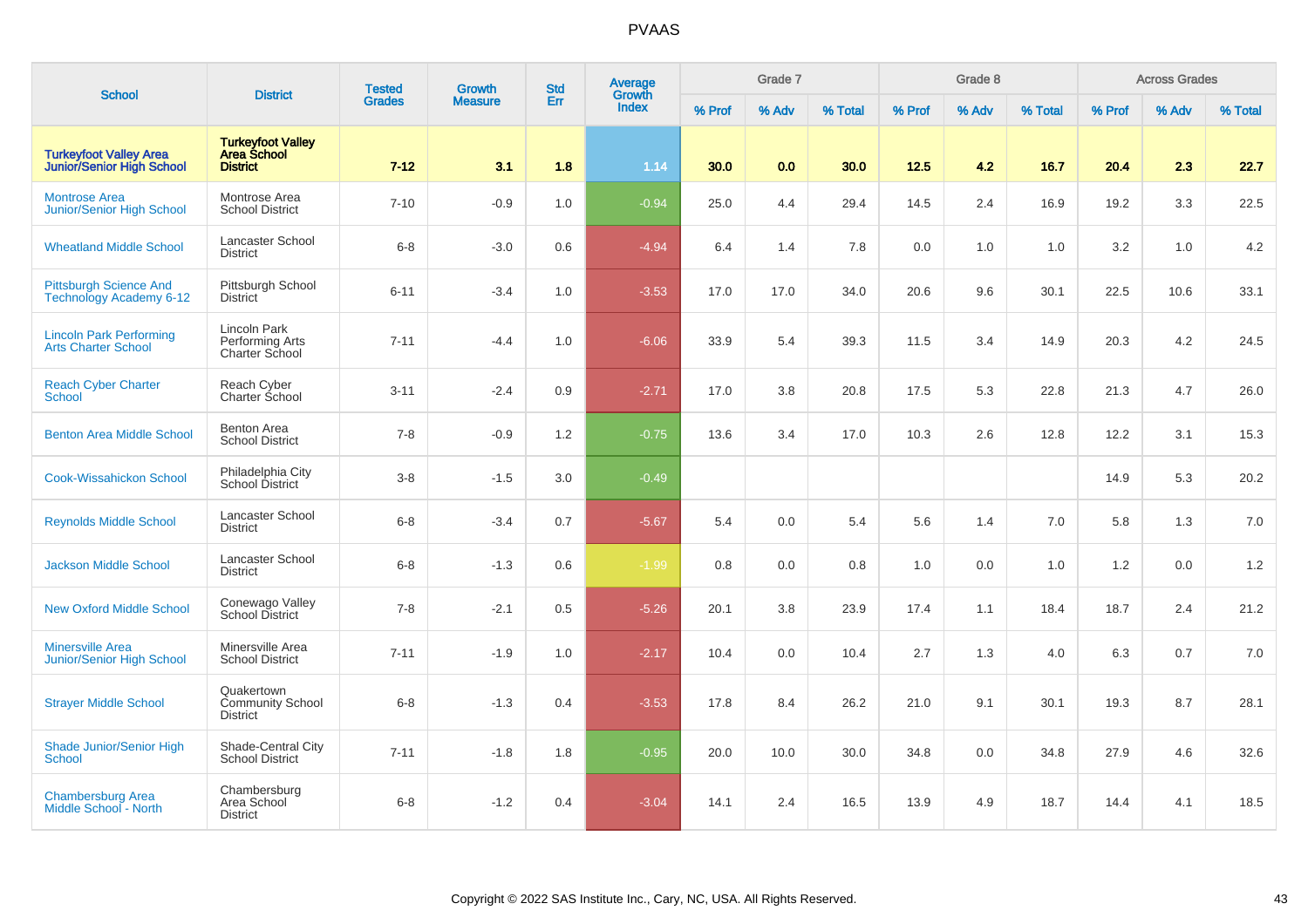| <b>School</b>                                              | <b>District</b>                                                   | <b>Tested</b> | <b>Growth</b>  | <b>Std</b> | Average<br>Growth |        | Grade 7 |         |        | Grade 8 |         |        | <b>Across Grades</b> |         |
|------------------------------------------------------------|-------------------------------------------------------------------|---------------|----------------|------------|-------------------|--------|---------|---------|--------|---------|---------|--------|----------------------|---------|
|                                                            |                                                                   | <b>Grades</b> | <b>Measure</b> | Err        | <b>Index</b>      | % Prof | % Adv   | % Total | % Prof | % Adv   | % Total | % Prof | % Adv                | % Total |
| <b>Turkeyfoot Valley Area</b><br>Junior/Senior High School | <b>Turkeyfoot Valley</b><br><b>Area School</b><br><b>District</b> | $7 - 12$      | 3.1            | 1.8        | 1.14              | 30.0   | 0.0     | 30.0    | 12.5   | 4.2     | 16.7    | 20.4   | 2.3                  | 22.7    |
| <b>Big Spring Middle School</b>                            | <b>Big Spring School</b><br>District                              | $6 - 8$       | $-1.9$         | 0.5        | $-3.53$           | 20.9   | 6.7     | 27.6    | 10.9   | 3.3     | 14.1    | 17.7   | 4.4                  | 22.0    |
| <b>Tamanend Middle School</b>                              | <b>Central Bucks</b><br><b>School District</b>                    | $7 - 9$       | $-1.2$         | 0.6        | $-2.15$           | 28.6   | 12.6    | 41.2    | 22.5   | 8.3     | 30.8    | 26.0   | 10.8                 | 36.9    |
| <b>Tilden William T Middle</b><br><b>School</b>            | Philadelphia City<br>School District                              | $6 - 8$       | $-2.1$         | 3.5        | $-0.61$           |        |         |         | 7.1    | 0.0     | 7.1     | 9.7    | 0.0                  | 9.7     |
| <b>Carver High School</b>                                  | Philadelphia City<br>School District                              | $7 - 11$      | $-2.0$         | 3.2        | $-0.61$           | 35.3   | 11.8    | 47.1    |        |         |         | 33.3   | 8.3                  | 41.7    |
| <b>L B Morris Elementary</b><br><b>School</b>              | Jim Thorpe Area<br><b>School District</b>                         | $3 - 8$       | $-3.6$         | 0.7        | $-4.91$           | 5.2    | 11.7    | 16.9    | 14.1   | 1.4     | 15.5    | 15.9   | 4.3                  | 20.2    |
| <b>Union Area Middle School</b>                            | Union Area School<br><b>District</b>                              | $6 - 8$       | $-1.7$         | 0.9        | $-1.83$           | 26.8   | 3.6     | 30.4    | 17.8   | 0.0     | 17.8    | 26.4   | 3.1                  | 29.6    |
| <b>John Hancock</b><br><b>Demonstration School</b>         | Philadelphia City<br>School District                              | $3-8$         | $-5.2$         | 1.3        | $-4.03$           | 19.4   | 3.2     | 22.6    | 3.1    | 0.0     | 3.1     | 14.5   | 4.6                  | 19.1    |
| <b>Northwood Academy</b><br><b>Charter School</b>          | Northwood<br>Academy Charter<br>School                            | $3-8$         | $-3.7$         | 0.7        | $-5.33$           | 8.7    | 1.4     | 10.1    | 10.7   | 1.8     | 12.5    | 6.3    | 0.9                  | 7.2     |
| <b>Armstrong Junior/Senior</b><br><b>High School</b>       | Armstrong School<br><b>District</b>                               | $6 - 11$      | $-1.1$         | 0.5        | $-2.24$           | 21.5   | 5.2     | 26.6    | 24.3   | 4.5     | 28.8    | 23.0   | 4.8                  | 27.8    |
| <b>Eastern Lebanon County</b><br><b>Middle School</b>      | Eastern Lebanon<br>County School<br><b>District</b>               | $6 - 8$       | $-5.0$         | 0.5        | $-9.43$           | 13.1   | 3.1     | 16.2    | 8.9    | 1.8     | 10.6    | 10.3   | 1.8                  | 12.1    |
| <b>Cambria Heights Middle</b><br>School                    | Cambria Heights<br>School District                                | $6 - 8$       | $-2.0$         | 0.7        | $-2.95$           | 13.5   | 1.0     | 14.6    | 4.4    | 0.9     | 5.3     | 11.3   | 0.6                  | 12.0    |
| Lehman Intermediate<br><b>School</b>                       | East Stroudsburg<br>Area School<br><b>District</b>                | $5 - 8$       | $-4.8$         | 0.8        | $-5.77$           | 6.8    | 3.4     | 10.2    | 8.9    | 2.5     | 11.4    | 8.9    | 2.3                  | 11.2    |
| <b>E N Peirce Middle School</b>                            | West Chester Area<br><b>School District</b>                       | $6 - 8$       | $-2.0$         | 0.5        | $-4.29$           | 29.2   | 13.2    | 42.4    | 23.6   | 12.0    | 35.6    | 26.3   | 11.0                 | 37.3    |
| <b>Neil A Armstrong Middle</b><br><b>School</b>            | <b>Bristol Township</b><br><b>School District</b>                 | $6 - 8$       | $-4.5$         | 0.6        | $-7.10$           | 8.1    | 1.6     | 9.8     | 5.2    | 0.0     | 5.2     | 5.2    | 0.5                  | 5.7     |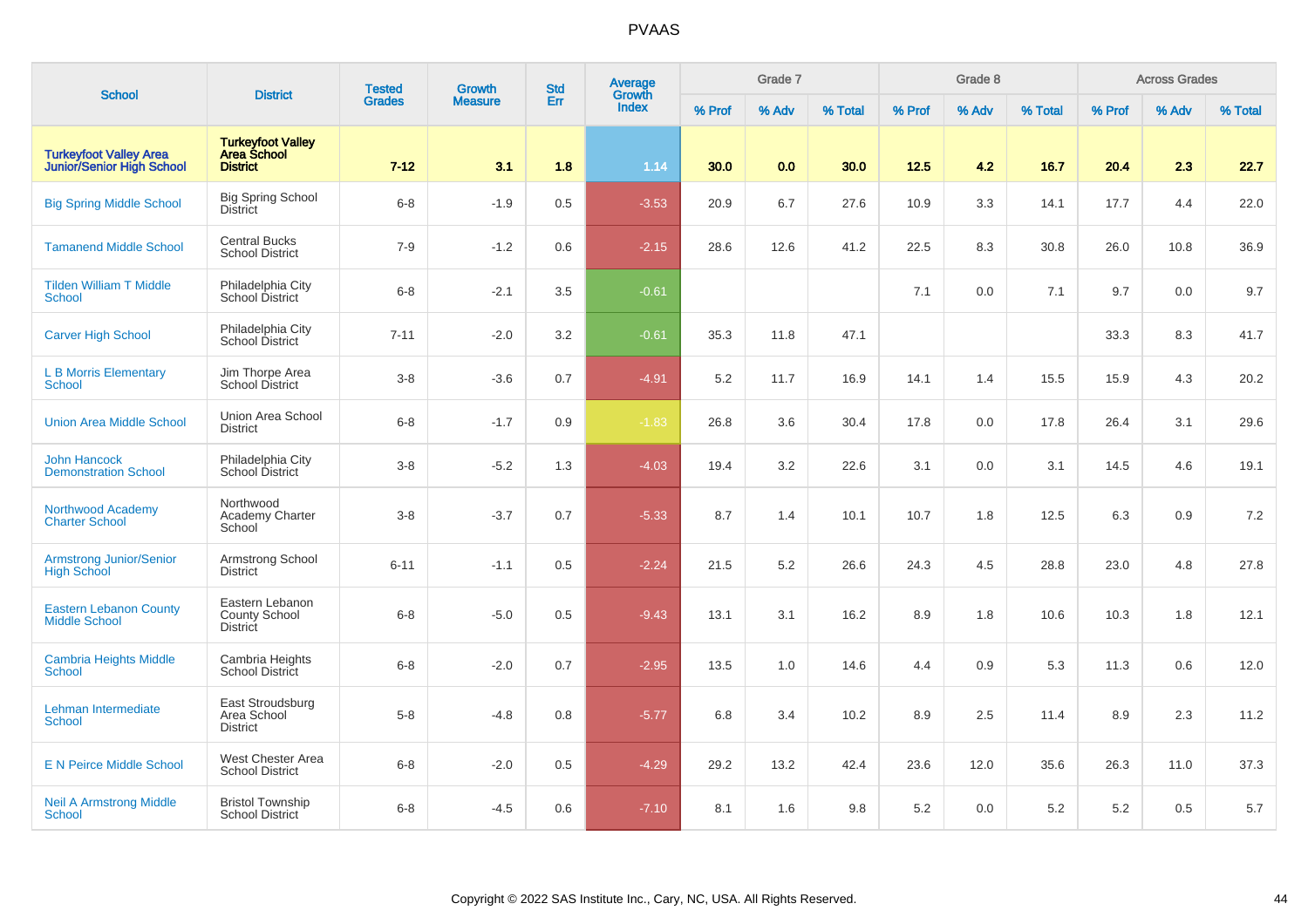| <b>School</b>                                                     | <b>District</b>                                                   | <b>Tested</b> | <b>Growth</b>  | <b>Std</b> | Average                |        | Grade 7 |         |        | Grade 8 |         |        | <b>Across Grades</b> |         |
|-------------------------------------------------------------------|-------------------------------------------------------------------|---------------|----------------|------------|------------------------|--------|---------|---------|--------|---------|---------|--------|----------------------|---------|
|                                                                   |                                                                   | <b>Grades</b> | <b>Measure</b> | Err        | Growth<br><b>Index</b> | % Prof | % Adv   | % Total | % Prof | % Adv   | % Total | % Prof | % Adv                | % Total |
| <b>Turkeyfoot Valley Area</b><br><b>Junior/Senior High School</b> | <b>Turkeyfoot Valley</b><br><b>Area School</b><br><b>District</b> | $7 - 12$      | 3.1            | 1.8        | 1.14                   | 30.0   | 0.0     | 30.0    | 12.5   | 4.2     | 16.7    | 20.4   | 2.3                  | 22.7    |
| Pittsburgh South Hills 6-8                                        | Pittsburgh School<br><b>District</b>                              | $6-8$         | $-2.0$         | 0.7        | $-2.75$                | 7.2    | 1.0     | 8.2     | 0.0    | 1.0     | 1.0     | 3.7    | 0.7                  | 4.4     |
| <b>Carlynton Junior/Senior</b><br><b>High School</b>              | <b>Carlynton School</b><br><b>District</b>                        | $7 - 11$      | $-2.3$         | 0.9        | $-2.62$                | 9.5    | 3.8     | 13.3    | 11.7   | 0.0     | 11.7    | 10.4   | $2.2\,$              | 12.6    |
| <b>Keystone Junior/Senior</b><br><b>High School</b>               | Keystone School<br><b>District</b>                                | $7 - 11$      | $-2.6$         | 1.0        | $-2.73$                | 12.3   | 1.4     | 13.7    | 6.4    | 0.0     | 6.4     | 9.6    | 0.7                  | 10.4    |
| <b>Apollo-Ridge Middle</b><br>School                              | Apollo-Ridge<br>School District                                   | $6 - 8$       | $-1.7$         | 0.7        | $-2.33$                | 8.5    | 1.2     | 9.8     | 10.4   | 2.6     | 13.0    | 10.3   | 1.6                  | 12.0    |
| <b>Connellsville Area Middle</b><br>School                        | Connellsville Area<br><b>School District</b>                      | $6 - 8$       | $-3.7$         | 0.4        | $-8.82$                | 9.5    | 2.4     | 11.9    | 9.4    | 2.2     | 11.6    | 9.9    | 2.7                  | 12.6    |
| <b>Daniel Boone Area Middle</b><br><b>School</b>                  | Daniel Boone Area<br><b>School District</b>                       | $6 - 8$       | $-1.2$         | 0.5        | $-6.73$                | 18.6   | 7.8     | 26.4    | 13.8   | 2.4     | 16.2    | 20.5   | 5.7                  | 26.2    |
| <b>Global Leadership</b><br><b>Academy Charter School</b>         | Global Leadership<br>Academy Charter<br>School                    | $3-8$         | $-3.1$         | 1.9        | $-1.63$                | 0.0    | 0.0     | 0.0     | 9.1    | 0.0     | 9.1     | 2.5    | 0.0                  | 2.5     |
| Urban Pathways 6-12<br><b>Charter School</b>                      | Urban Pathways 6-<br>12 Charter School                            | $6 - 11$      | $-1.8$         | 1.6        | $-1.26$                | 0.0    | 0.0     | 0.0     | 0.0    | 0.0     | 0.0     | 0.0    | 0.0                  | 0.0     |
| <b>Abington Heights Middle</b><br>School                          | Abington Heights<br>School District                               | $5 - 11$      | $-1.7$         | 0.4        | $-3.90$                | 31.5   | 7.9     | 39.4    |        |         |         | 27.4   | 9.1                  | 36.5    |
| <b>Forbes Road Junior/Senior</b><br><b>High School</b>            | Forbes Road<br><b>School District</b>                             | $7 - 11$      | $-4.7$         | 1.9        | $-2.71$                | 44.4   | 0.0     | 44.4    | 15.0   | 0.0     | 15.0    | 29.0   | 0.0                  | 29.0    |
| <b>East Norriton Middle</b><br><b>School</b>                      | Norristown Area<br><b>School District</b>                         | $5-8$         | $-3.1$         | 0.6        | $-5.03$                | 14.1   | 3.5     | 17.6    | 11.9   | 4.8     | 16.7    | 14.4   | 2.8                  | 17.2    |
| <b>Pocono Mountain East</b><br><b>Junior High School</b>          | Pocono Mountain<br><b>School District</b>                         | $7 - 8$       | $-2.0$         | 1.3        | $-1.52$                | 11.1   | 5.6     | 16.7    | 17.8   | 2.2     | 20.0    | 14.1   | 4.0                  | 18.2    |
| <b>Ryan Gloyer Middle School</b>                                  | Seneca Valley<br>School District                                  | $7 - 8$       | $-3.7$         | 0.4        | $-12.40$               | 26.6   | 12.0    | 38.6    | 18.7   | 6.1     | 24.8    | 22.8   | 9.2                  | 32.0    |
| <b>Bethlehem-Center Middle</b><br><b>School</b>                   | Bethlehem-Center<br><b>School District</b>                        | $6 - 8$       | $-5.9$         | 0.8        | $-7.12$                | 4.0    | 0.0     | 4.0     | 3.2    | 1.6     | 4.8     | 2.5    | 0.5                  | 3.0     |
| <b>Perkiomen Valley Middle</b><br><b>School-East</b>              | Perkiomen Valley<br><b>School District</b>                        | $6-8$         | $-2.1$         | 0.5        | $-5.56$                | 28.1   | 15.7    | 43.8    | 26.1   | 9.4     | 35.6    | 25.4   | 12.7                 | 38.1    |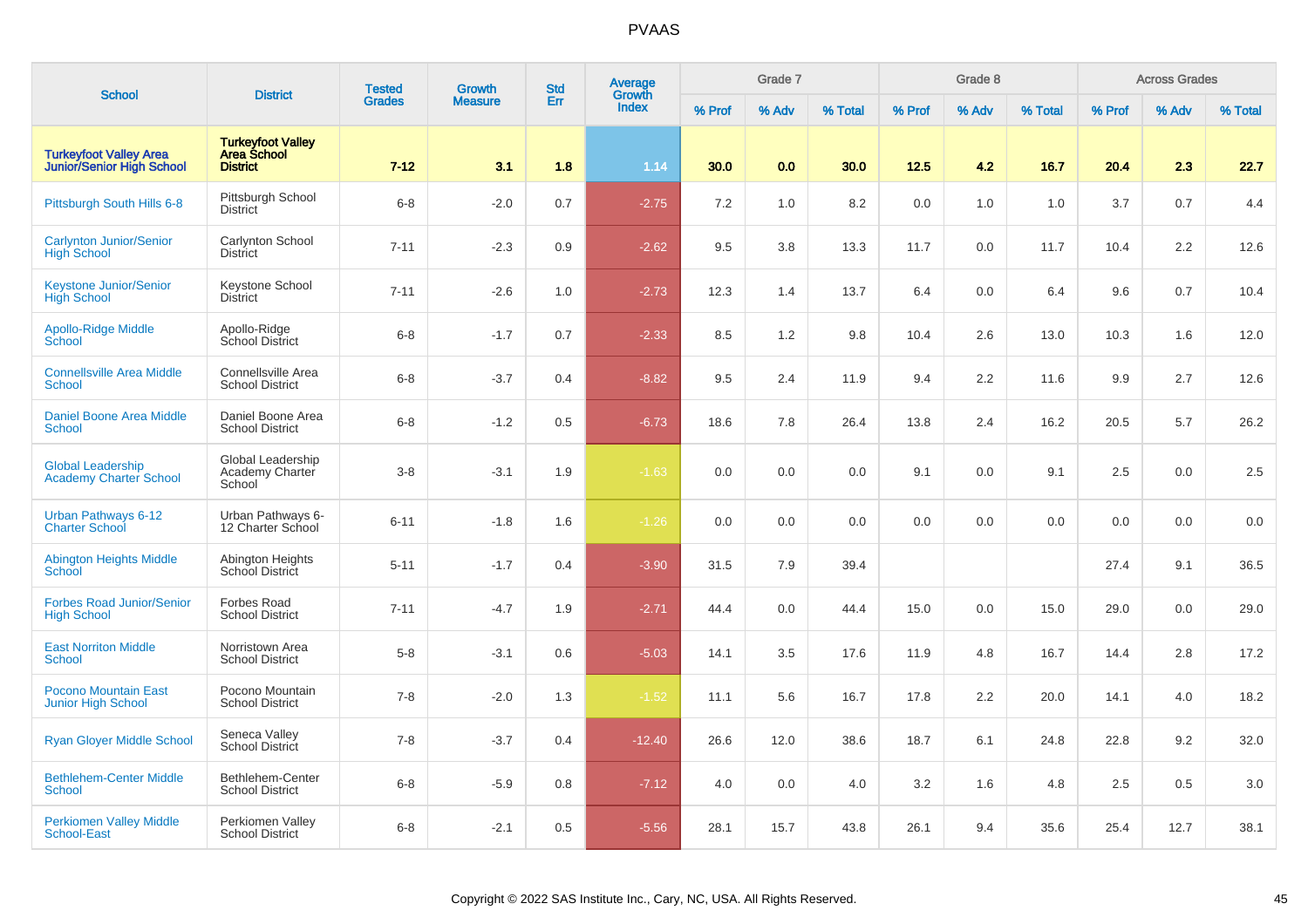| <b>School</b>                                              | <b>District</b>                                                   | <b>Tested</b> | <b>Growth</b>  | <b>Std</b> | Average<br>Growth |        | Grade 7 |         |        | Grade 8 |         |        | <b>Across Grades</b> |         |
|------------------------------------------------------------|-------------------------------------------------------------------|---------------|----------------|------------|-------------------|--------|---------|---------|--------|---------|---------|--------|----------------------|---------|
|                                                            |                                                                   | <b>Grades</b> | <b>Measure</b> | Err        | <b>Index</b>      | % Prof | % Adv   | % Total | % Prof | % Adv   | % Total | % Prof | % Adv                | % Total |
| <b>Turkeyfoot Valley Area</b><br>Junior/Senior High School | <b>Turkeyfoot Valley</b><br><b>Area School</b><br><b>District</b> | $7 - 12$      | 3.1            | 1.8        | 1.14              | 30.0   | 0.0     | 30.0    | 12.5   | 4.2     | 16.7    | 20.4   | 2.3                  | 22.7    |
| La Academia Partnership<br><b>Charter School</b>           | La Academia<br>Partnership<br>Charter School                      | $6 - 11$      | $-5.6$         | 1.8        | $-3.97$           | 0.0    | 0.0     | 0.0     | 0.0    | 0.0     | 0.0     | 0.0    | 0.0                  | 0.0     |
| <b>Hopewell Junior High</b><br>School                      | <b>Hopewell Area</b><br><b>School District</b>                    | $5 - 8$       | $-1.7$         | 0.5        | $-8.98$           | 19.2   | 4.6     | 23.8    | 12.8   | 2.6     | 15.4    | 23.2   | 6.8                  | 30.1    |
| <b>Juniata Park Academy</b>                                | Philadelphia City<br>School District                              | $3-8$         | $-2.7$         | 2.8        | $-0.96$           |        |         |         |        |         |         | 6.2    | 1.6                  | 7.8     |
| <b>Crestwood Secondary</b><br>Campus                       | Crestwood School<br><b>District</b>                               | $7 - 11$      | $-2.6$         | 0.7        | $-4.03$           | 21.8   | 9.0     | 30.8    | 19.7   | 6.8     | 26.5    | 20.8   | 7.9                  | 28.7    |
| Southern Lehigh Middle<br><b>School</b>                    | Southern Lehigh<br>School District                                | $7 - 8$       | $-1.0$         | 0.6        | $-1.59$           | 40.4   | 12.7    | 53.0    | 32.2   | 12.8    | 45.0    | 36.6   | 12.7                 | 49.4    |
| <b>Wilmington Area Middle</b><br>School                    | <b>Wilmington Area</b><br>School District                         | $5-8$         | $-0.8$         | 0.8        | $-1.87$           | 29.4   | 3.9     | 33.3    | 13.6   | 3.4     | 17.0    | 22.6   | 4.8                  | 27.4    |
| <b>Mount Pleasant Area</b><br><b>Junior High School</b>    | <b>Mount Pleasant</b><br>Area School<br><b>District</b>           | $7 - 8$       | $-4.1$         | 0.7        | $-6.57$           | 12.7   | 2.8     | 15.5    | 7.4    | 0.8     | 8.3     | 10.3   | 1.9                  | 12.2    |
| Pittsburgh Colfax K-8                                      | Pittsburgh School<br><b>District</b>                              | $3-8$         | $-4.8$         | 0.7        | $-6.48$           | 17.6   | 22.1    | 39.7    | 23.8   | 4.8     | 28.6    | 27.7   | 18.6                 | 46.3    |
| <b>Greencastle-Antrim Middle</b><br>School                 | Greencastle-Antrim<br><b>School District</b>                      | $6-8$         | $-0.5$         | 0.4        | $-2.46$           | 24.8   | 7.8     | 32.6    | 18.7   | 5.6     | 24.4    | 24.9   | 7.2                  | 32.1    |
| <b>Elizabeth Forward Middle</b><br><b>School</b>           | <b>Elizabeth Forward</b><br><b>School District</b>                | $6-8$         | $-0.8$         | 0.5        | $-4.39$           | 21.6   | 5.2     | 26.8    | 16.8   | 2.9     | 19.6    | 22.5   | 6.2                  | 28.7    |
| Susquehanna Township<br><b>Middle School</b>               | Susquehanna<br><b>Township School</b><br><b>District</b>          | $6 - 8$       | $-4.6$         | 0.5        | $-8.99$           | 6.4    | 2.3     | 8.7     | 10.0   | 0.5     | 10.5    | 6.6    | 1.1                  | 7.6     |
| <b>Baldi C C A Middle School</b>                           | Philadelphia City<br>School District                              | $6 - 8$       | $-4.3$         | 1.3        | $-3.20$           | 25.9   | 10.3    | 36.2    |        |         |         | 23.3   | 7.8                  | 31.1    |
| <b>Fleetwood Middle School</b>                             | Fleetwood Area<br><b>School District</b>                          | $5-8$         | $-1.9$         | 0.5        | $-3.85$           | 21.0   | 4.9     | 25.9    | 21.5   | 2.5     | 24.0    | 21.1   | 3.8                  | 24.8    |
| Insight PA Cyber Charter<br><b>School</b>                  | Insight PA Cyber<br><b>Charter School</b>                         | $3 - 11$      | $-6.7$         | 1.5        | $-4.37$           | 3.7    | 3.7     | 7.4     | 11.1   | 3.7     | 14.8    | 9.0    | 3.7                  | 12.7    |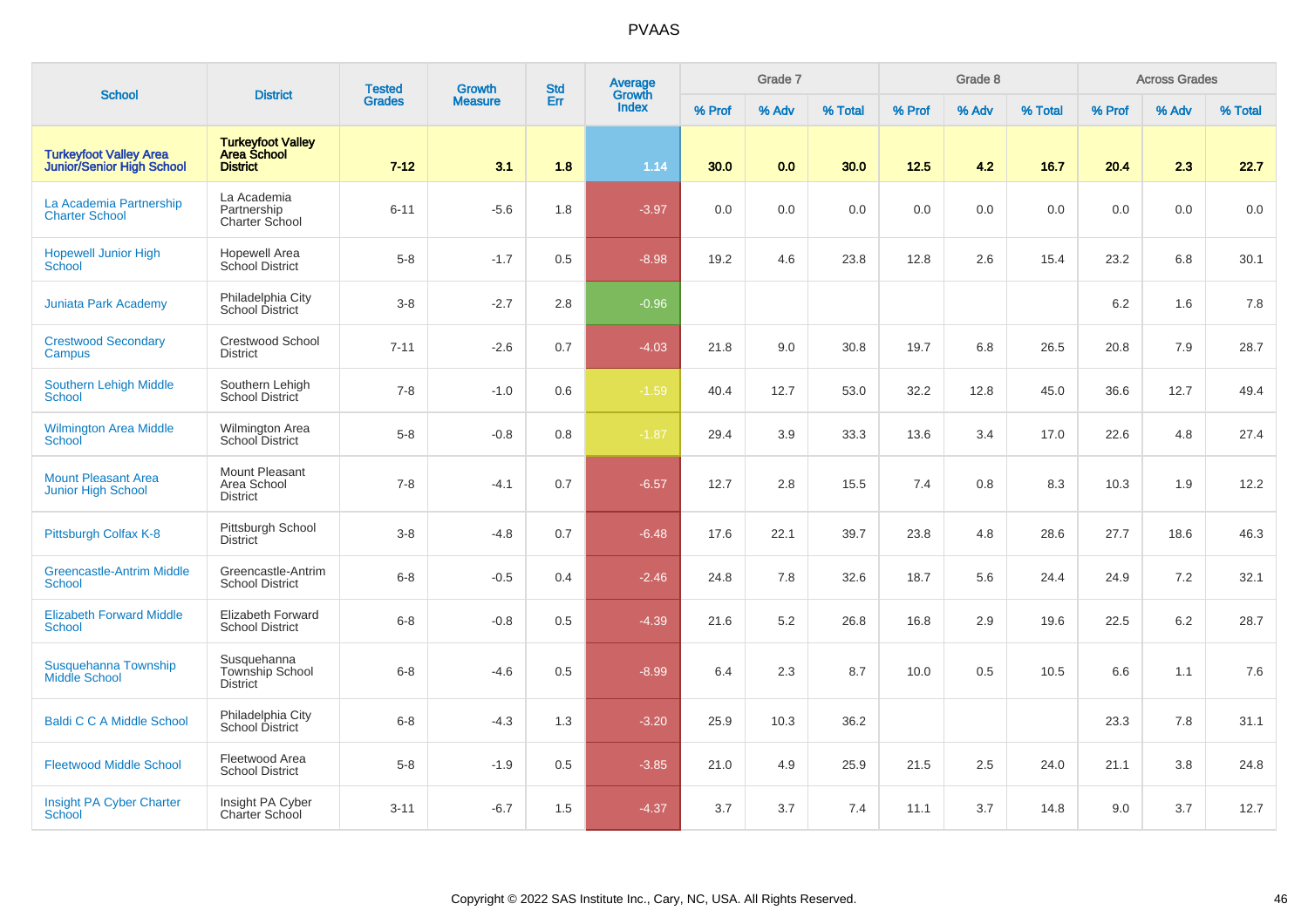| <b>School</b>                                                     | <b>District</b>                                                   | <b>Tested</b> | <b>Growth</b>  | <b>Std</b> | <b>Average</b><br>Growth |        | Grade 7 |         |        | Grade 8 |         |        | <b>Across Grades</b> |         |
|-------------------------------------------------------------------|-------------------------------------------------------------------|---------------|----------------|------------|--------------------------|--------|---------|---------|--------|---------|---------|--------|----------------------|---------|
|                                                                   |                                                                   | <b>Grades</b> | <b>Measure</b> | Err        | <b>Index</b>             | % Prof | % Adv   | % Total | % Prof | % Adv   | % Total | % Prof | % Adv                | % Total |
| <b>Turkeyfoot Valley Area</b><br><b>Junior/Senior High School</b> | <b>Turkeyfoot Valley</b><br><b>Area School</b><br><b>District</b> | $7 - 12$      | 3.1            | 1.8        | 1.14                     | 30.0   | 0.0     | 30.0    | 12.5   | 4.2     | 16.7    | 20.4   | 2.3                  | 22.7    |
| <b>Pittsburgh Sterrett 6-8</b>                                    | Pittsburgh School<br><b>District</b>                              | $5-8$         | $-3.4$         | 0.8        | $-4.32$                  | 1.2    | 2.3     | 3.4     | 3.1    | 1.5     | 4.6     | 3.5    | 1.3                  | 4.8     |
| <b>Wagner Gen Louis Middle</b><br><b>School</b>                   | Philadelphia City<br>School District                              | $6 - 8$       | $-3.6$         | 3.2        | $-1.10$                  | 0.0    | 0.0     | 0.0     |        |         |         | 0.0    | 0.0                  | $0.0\,$ |
| <b>Shamokin Area Middle</b><br><b>School</b>                      | Shamokin Area<br><b>School District</b>                           | $7 - 8$       | $-2.3$         | 0.7        | $-3.48$                  | 10.3   | 0.7     | 11.0    | 8.4    | 3.9     | 12.3    | 9.3    | 2.4                  | 11.7    |
| <b>Northgate Middle School</b><br><b>High School</b>              | Northgate School<br><b>District</b>                               | $7 - 11$      | $-4.2$         | 1.1        | $-4.06$                  | 10.2   | 0.0     | 10.2    | 12.5   | 4.2     | 16.7    | 11.2   | 1.9                  | 13.1    |
| <b>Kiski Area Ihs</b>                                             | Kiski Area School<br><b>District</b>                              | $7 - 8$       | $-1.1$         | 0.6        | $-1.70$                  | 23.0   | 5.1     | 28.1    | 9.6    | 2.8     | 12.4    | 16.3   | 3.9                  | 20.3    |
| <b>Derry Area Middle School</b>                                   | Derry Area School<br><b>District</b>                              | $6 - 8$       | $-2.3$         | 0.6        | $-7.05$                  | 11.9   | 6.8     | 18.6    | 10.2   | 6.5     | 16.7    | 18.7   | 8.9                  | 27.7    |
| <b>Governor Mifflin Middle</b><br><b>School</b>                   | Governor Mifflin<br><b>School District</b>                        | $7 - 8$       | $-3.7$         | 0.5        | $-8.82$                  | 20.6   | 3.2     | 23.7    | 11.2   | 2.2     | 13.4    | 15.4   | 2.7                  | 18.1    |
| <b>Fort Leboeuf Middle</b><br><b>School</b>                       | Fort Leboeuf<br><b>School District</b>                            | $6 - 8$       | $-1.5$         | 0.5        | $-4.39$                  | 21.7   | 14.4    | 36.1    | 22.6   | 11.6    | 34.2    | 23.2   | 14.9                 | 38.1    |
| Tri-Valley Junior/Senior<br><b>High School</b>                    | Tri-Valley School<br><b>District</b>                              | $7 - 10$      | $-4.6$         | 1.2        | $-4.64$                  | 7.3    | 0.0     | 7.3     | 2.4    | 7.3     | 9.8     | 5.2    | 3.1                  | 8.3     |
| <b>West Scranton</b><br><b>Intermediate School</b>                | <b>Scranton School</b><br><b>District</b>                         | $6 - 8$       | $-4.0$         | 0.9        | $-4.53$                  | 3.6    | 0.0     | 3.6     | 3.4    | 0.0     | 3.4     | 3.3    | 0.6                  | 3.8     |
| <b>Cedarbrook Middle School</b>                                   | Cheltenham<br><b>School District</b>                              | $7 - 8$       | $-2.5$         | 0.8        | $-3.70$                  | 26.9   | 11.0    | 37.9    | 12.1   | 3.3     | 15.4    | 21.1   | 8.0                  | 29.1    |
| <b>Olney Elementary School</b>                                    | Philadelphia City<br>School District                              | $3-8$         | $-5.9$         | 1.7        | $-3.41$                  |        |         |         | 4.6    | 0.0     | 4.6     | 2.1    | 0.0                  | 2.1     |
| <b>Hill Freedman World</b><br>Academy                             | Philadelphia City<br>School District                              | $6 - 10$      | $-2.9$         | 2.4        | $-1.21$                  |        |         |         |        |         |         | 6.5    | 0.0                  | 6.5     |
| <b>Northampton Area Middle</b><br><b>School</b>                   | Northampton Area<br><b>School District</b>                        | $6 - 8$       | $-4.2$         | 0.8        | $-5.40$                  | 17.8   | 5.5     | 23.3    | 14.0   | 1.8     | 15.8    | 19.8   | 4.5                  | 24.3    |
| <b>Pittsburgh Morrow K-8</b>                                      | Pittsburgh School<br><b>District</b>                              | $3-8$         | $-4.4$         | 0.9        | $-4.75$                  | 0.0    | 1.9     | 1.9     | 6.9    | 0.0     | 6.9     | 1.9    | 2.2                  | 4.1     |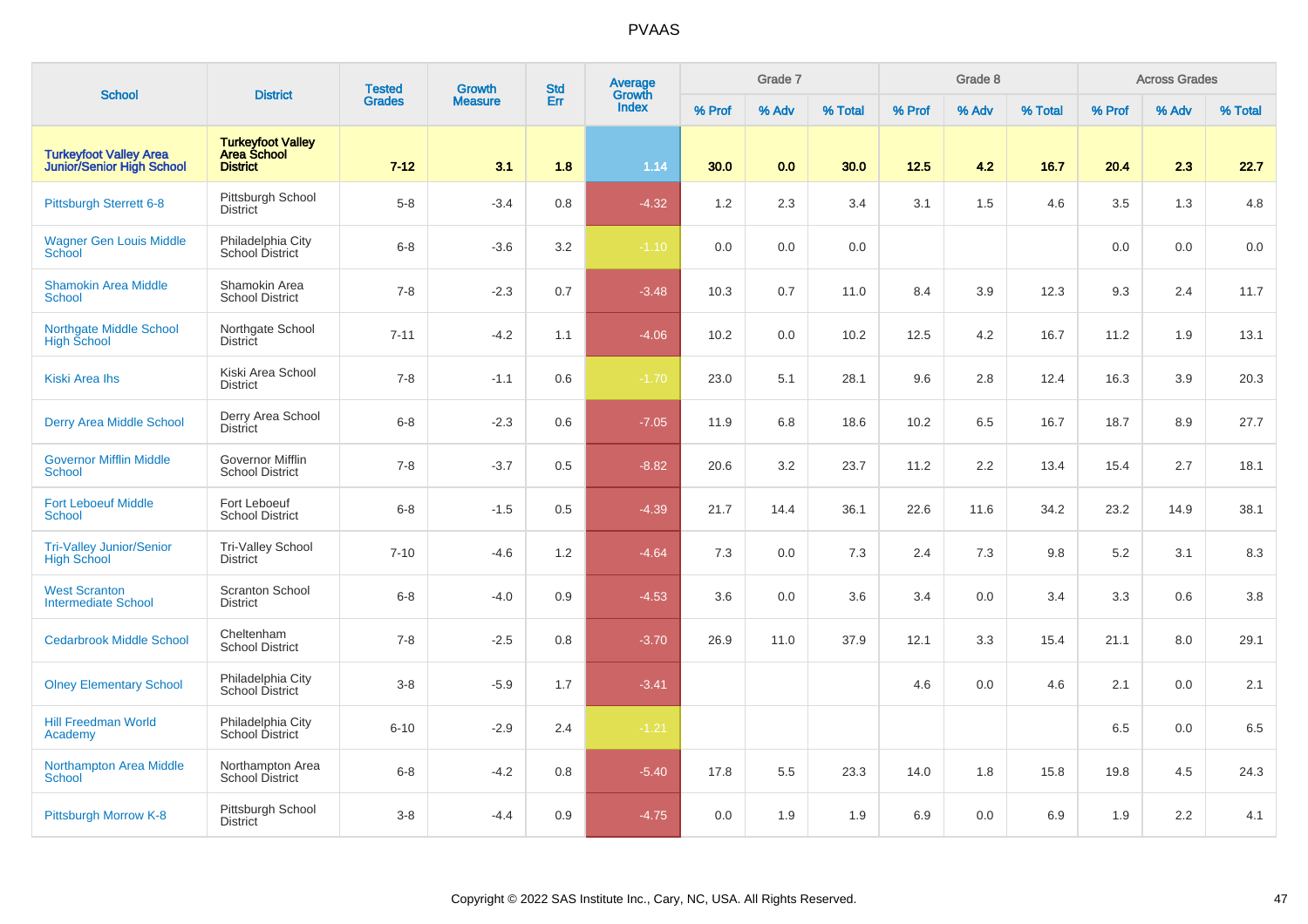| <b>School</b>                                                     | <b>District</b>                                                   | <b>Tested</b> | <b>Growth</b>  | <b>Std</b> | Average<br>Growth |        | Grade 7 |         |        | Grade 8 |         |        | <b>Across Grades</b> |         |
|-------------------------------------------------------------------|-------------------------------------------------------------------|---------------|----------------|------------|-------------------|--------|---------|---------|--------|---------|---------|--------|----------------------|---------|
|                                                                   |                                                                   | <b>Grades</b> | <b>Measure</b> | Err        | <b>Index</b>      | % Prof | % Adv   | % Total | % Prof | % Adv   | % Total | % Prof | % Adv                | % Total |
| <b>Turkeyfoot Valley Area</b><br><b>Junior/Senior High School</b> | <b>Turkeyfoot Valley</b><br><b>Area School</b><br><b>District</b> | $7 - 12$      | 3.1            | 1.8        | 1.14              | 30.0   | 0.0     | 30.0    | 12.5   | 4.2     | 16.7    | 20.4   | 2.3                  | 22.7    |
| <b>Susquehanna Community</b><br>Junior/Senior High School         | Susquehanna<br><b>Community School</b><br><b>District</b>         | $7 - 11$      | $-2.6$         | 1.2        | $-2.17$           | 13.3   | 11.1    | 24.4    | 2.0    | 2.0     | 4.1     | 7.4    | 6.4                  | 13.8    |
| <b>Oblock Junior High School</b>                                  | Plum Borough<br>School District                                   | $7 - 8$       | $-4.5$         | 0.6        | $-9.46$           | 22.7   | 12.7    | 35.4    | 17.7   | 4.3     | 22.0    | 20.5   | 8.9                  | 29.4    |
| <b>Propel Charter School-</b><br><b>Mckeesport</b>                | <b>Propel Charter</b><br>School-Mckeesport                        | $3 - 8$       | $-3.2$         | 1.0        | $-4.03$           | 5.3    | 7.9     | 13.2    | 2.7    | 2.7     | 5.4     | 5.4    | 2.3                  | 7.7     |
| <b>Curwensville Area</b><br>Junior/Senior High School             | Curwensville Area<br><b>School District</b>                       | $7 - 11$      | $-2.4$         | 1.0        | $-2.47$           | 27.5   | 4.4     | 31.9    | 21.7   | 2.9     | 24.6    | 24.6   | 3.6                  | 28.3    |
| Springdale Junior/Senior<br><b>High School</b>                    | <b>Allegheny Valley</b><br>School District                        | $7 - 11$      | $-1.9$         | 1.0        | $-1.82$           | 16.2   | 7.4     | 23.5    | 13.1   | 8.2     | 21.3    | 14.7   | 7.8                  | 22.5    |
| <b>Moniteau Junior/Senior</b><br><b>High School</b>               | Moniteau School<br><b>District</b>                                | $7 - 11$      | $-4.5$         | 0.9        | $-5.77$           | 11.0   | 2.4     | 13.4    | 11.1   | 0.0     | 11.1    | 11.0   | 1.3                  | 12.3    |
| Northeast Intermediate<br><b>School</b>                           | Scranton School<br><b>District</b>                                | $6 - 8$       | $-3.3$         | 0.9        | $-3.62$           | 5.6    | 3.7     | 9.3     | 5.2    | 1.7     | 6.9     | 4.6    | 1.7                  | 6.3     |
| Philadelphia Academy<br><b>Charter School</b>                     | Philadelphia<br>Academy Charter<br>School                         | $3 - 11$      | $-2.5$         | 0.7        | $-3.55$           | 13.2   | 19.1    | 32.4    | 22.2   | 16.7    | 38.9    | 24.3   | 9.8                  | 34.2    |
| <b>Easton Area Middle School</b>                                  | Easton Area<br><b>School District</b>                             | $6 - 8$       | $-1.0$         | 0.4        | $-2.52$           | 11.2   | 7.0     | 18.3    | 10.3   | 2.2     | 12.4    | 12.2   | 4.3                  | 16.4    |
| <b>Hanover Area</b><br>Junior/Senior High School                  | Hanover Area<br><b>School District</b>                            | $7 - 11$      | $-2.5$         | 1.3        | $-1.95$           | 5.3    | 1.8     | 7.0     | 0.0    | 0.0     | 0.0     | 3.3    | 1.1                  | 4.4     |
| Antonia Pantoja<br><b>Community Charter School</b>                | Antonia Pantoja<br>Community Charter<br>School                    | $3 - 8$       | $-3.9$         | 0.8        | $-4.62$           | 4.6    | 2.3     | 7.0     | 5.6    | 0.0     | 5.6     | 1.8    | 0.9                  | 2.8     |
| <b>Perseus House Charter</b><br><b>School Of Excellence</b>       | Perseus House<br>Charter School Of<br>Excellence                  | $6 - 11$      | $-4.8$         | 1.1        | $-4.24$           | 1.8    | 0.0     | 1.8     | 1.5    | 0.0     | 1.5     | 1.4    | 0.0                  | 1.4     |
| <b>Unami Middle School</b>                                        | <b>Central Bucks</b><br><b>School District</b>                    | $7 - 9$       | $-4.3$         | 0.6        | $-9.51$           | 32.4   | 15.0    | 47.3    | 16.6   | 9.2     | 25.8    | 24.3   | 12.0                 | 36.3    |
| Leechburg Area Middle<br><b>School</b>                            | Leechburg Area<br><b>School District</b>                          | $6 - 8$       | $-2.9$         | 1.0        | $-3.07$           | 8.0    | 0.0     | 8.0     | 23.8   | 7.1     | 31.0    | 15.5   | 3.9                  | 19.4    |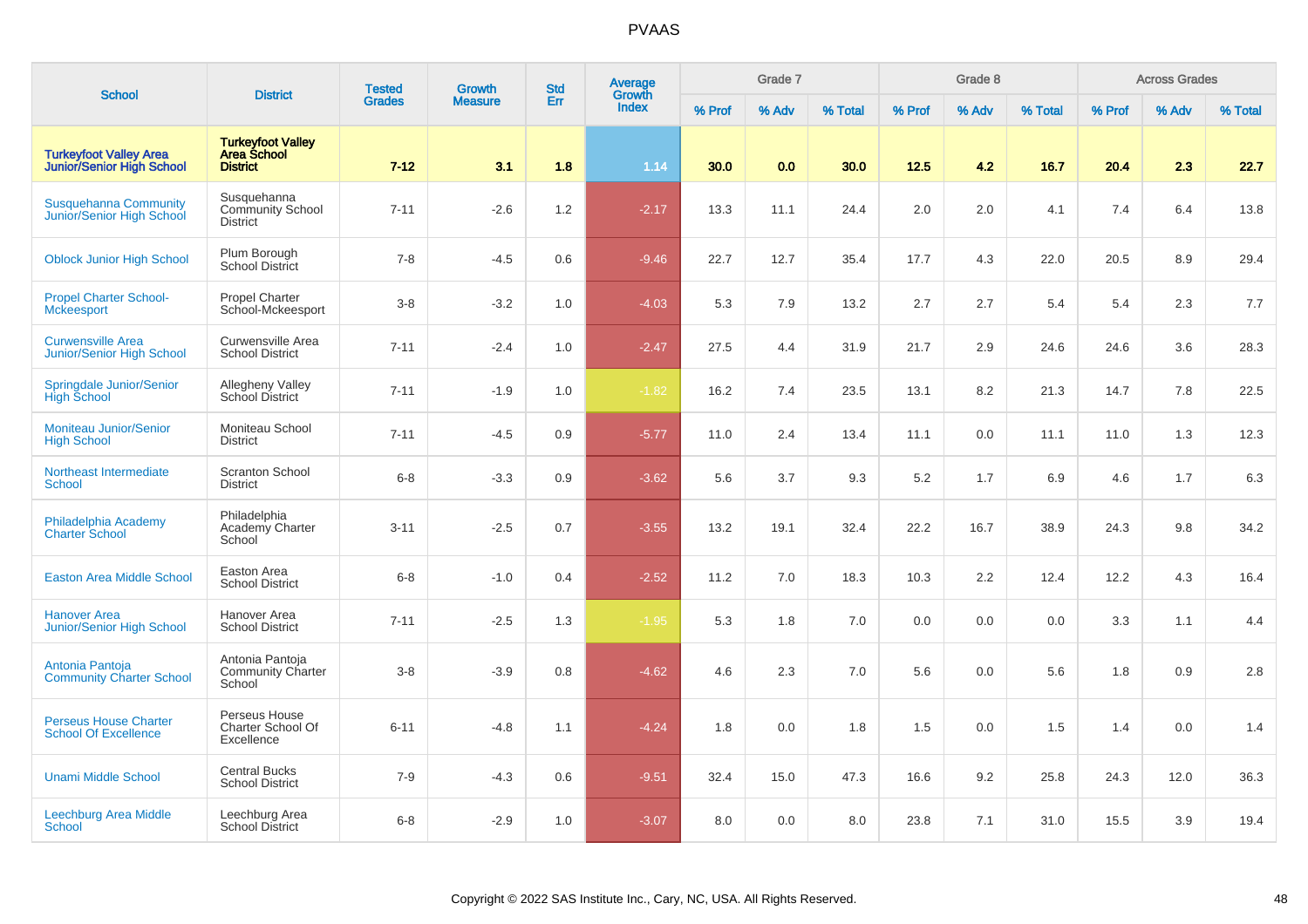|                                                            |                                                              | <b>Tested</b> | <b>Growth</b>  | <b>Std</b> | Average                |        | Grade 7 |         |        | Grade 8 |         |        | <b>Across Grades</b> |         |
|------------------------------------------------------------|--------------------------------------------------------------|---------------|----------------|------------|------------------------|--------|---------|---------|--------|---------|---------|--------|----------------------|---------|
| <b>School</b>                                              | <b>District</b>                                              | <b>Grades</b> | <b>Measure</b> | Err        | Growth<br><b>Index</b> | % Prof | % Adv   | % Total | % Prof | % Adv   | % Total | % Prof | % Adv                | % Total |
| <b>Turkeyfoot Valley Area</b><br>Junior/Senior High School | <b>Turkeyfoot Valley<br/>Area School</b><br><b>District</b>  | $7 - 12$      | 3.1            | 1.8        | 1.14                   | 30.0   | 0.0     | 30.0    | 12.5   | 4.2     | 16.7    | 20.4   | 2.3                  | 22.7    |
| <b>Wilson West Middle School</b>                           | Wilson School<br><b>District</b>                             | $6 - 8$       | $-2.8$         | 0.8        | $-3.36$                | 19.8   | 7.6     | 27.4    | 20.0   | 17.1    | 37.1    | 22.1   | 7.5                  | 29.6    |
| <b>Waynesboro Area Middle</b><br><b>School</b>             | Waynesboro Area<br><b>School District</b>                    | $6 - 8$       | $-0.6$         | 0.4        | $-2.74$                | 19.3   | 6.0     | 25.3    | 20.1   | 4.8     | 24.8    | 19.9   | 7.1                  | 27.0    |
| Pittsburgh Arlington K-8                                   | Pittsburgh School<br><b>District</b>                         | $3 - 8$       | $-5.1$         | 1.2        | $-4.29$                | 0.0    | 0.0     | 0.0     | 0.0    | 0.0     | 0.0     | 1.7    | 0.0                  | 1.7     |
| J R Fugett Middle School                                   | <b>West Chester Area</b><br><b>School District</b>           | $6 - 8$       | $-3.3$         | 0.6        | $-5.29$                | 27.2   | 14.9    | 42.1    | 24.1   | 13.9    | 38.0    | 26.8   | 13.5                 | 40.3    |
| <b>Belle Vernon Area Middle</b><br><b>School</b>           | Belle Vernon Area<br><b>School District</b>                  | $7 - 8$       | $-2.0$         | 0.9        | $-2.35$                | 11.2   | 0.9     | 12.2    | 10.6   | 2.4     | 12.9    | 10.9   | 1.6                  | 12.5    |
| <b>Camp Hill Middle School</b>                             | Camp Hill School<br><b>District</b>                          | $6 - 8$       | $-2.5$         | 0.7        | $-3.54$                | 17.6   | 9.9     | 27.5    | 22.0   | 3.7     | 25.7    | 21.1   | 5.8                  | 26.9    |
| <b>Mellon Middle School</b>                                | Mt Lebanon School<br><b>District</b>                         | $6 - 8$       | $-3.2$         | 0.6        | $-6.22$                | 32.4   | 19.2    | 51.7    | 26.9   | 20.9    | 47.8    | 33.6   | 18.8                 | 52.4    |
| <b>Tunkhannock Stem</b><br>Academy                         | Tunkhannock Area<br><b>School District</b>                   | $7 - 7$       | $-1.6$         | 1.0        | $-1.49$                | 12.6   | 5.5     | 18.1    |        |         |         | 12.6   | 5.5                  | 18.1    |
| <b>Swift Middle School</b>                                 | Solanco School<br><b>District</b>                            | $6 - 8$       | $-1.2$         | 0.7        | $-2.19$                | 18.1   | 7.2     | 25.3    | 9.9    | 1.8     | 11.7    | 15.3   | 5.6                  | 20.9    |
| <b>Keystone Education Center</b><br><b>Charter School</b>  | Keystone<br><b>Education Center</b><br><b>Charter School</b> | $3 - 12$      | $-4.8$         | 3.2        | $-1.50$                |        |         |         | 0.0    | 0.0     | 0.0     | 0.0    | 0.0                  | 0.0     |
| Mariana Bracetti Academy<br><b>Charter School</b>          | Mariana Bracetti<br>Academy Charter<br>School                | $3 - 10$      | $-3.1$         | 0.9        | $-3.58$                | 7.3    | 0.0     | 7.3     | 0.0    | 0.0     | 0.0     | 4.4    | 0.0                  | 4.4     |
| Jenkintown Middle/High<br><b>School</b>                    | Jenkintown School<br><b>District</b>                         | $6 - 11$      | $-7.5$         | 1.6        | $-5.20$                | 16.0   | 0.0     | 16.0    | 8.0    | 4.0     | 12.0    | 12.0   | 2.0                  | 14.0    |
| <b>Boyertown Area Middle</b><br>School-West                | Boyertown Area<br>School District                            | $6 - 8$       | $-3.0$         | 0.6        | $-5.14$                | 30.0   | 6.4     | 36.4    | 23.6   | 3.8     | 27.4    | 25.2   | 4.8                  | 30.0    |
| <b>Rocky Grove Junior/Senior</b><br><b>High School</b>     | <b>Valley Grove</b><br><b>School District</b>                | $7 - 10$      | $-2.5$         | 1.1        | $-2.23$                | 18.5   | 5.6     | 24.1    | 15.1   | 1.9     | 17.0    | 16.8   | 3.7                  | 20.6    |
| <b>21st Century Cyber</b><br><b>Charter School</b>         | 21st Century Cyber<br><b>Charter School</b>                  | $6 - 12$      | $-3.4$         | 0.7        | $-5.20$                | 21.6   | 6.0     | 27.6    | 11.3   | 3.3     | 14.7    | 17.0   | 5.8                  | 22.8    |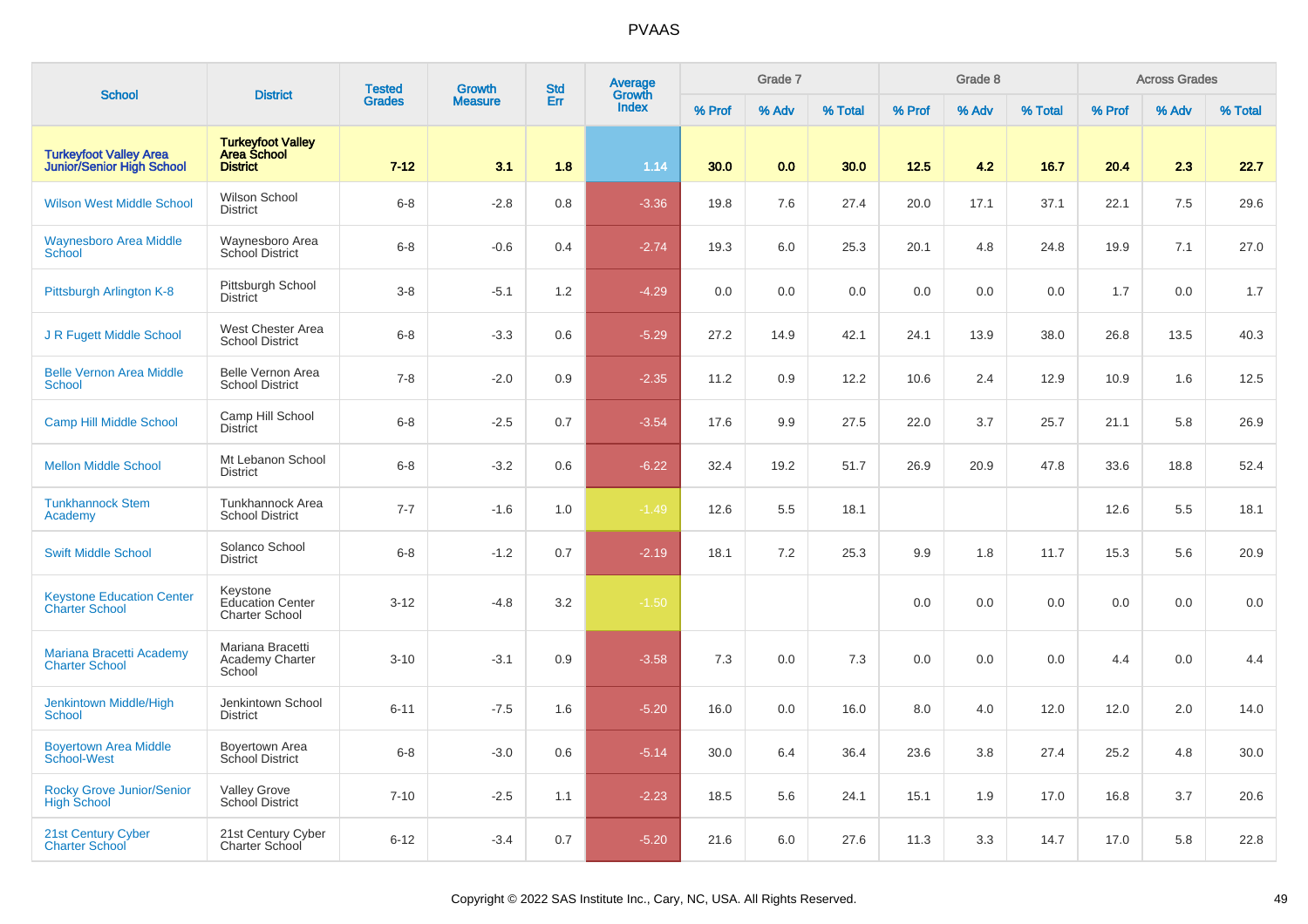| <b>School</b>                                                        | <b>District</b>                                                     | <b>Tested</b> | <b>Growth</b>  | <b>Std</b> | Average<br>Growth |        | Grade 7 |         |        | Grade 8 |         |        | <b>Across Grades</b> |         |
|----------------------------------------------------------------------|---------------------------------------------------------------------|---------------|----------------|------------|-------------------|--------|---------|---------|--------|---------|---------|--------|----------------------|---------|
|                                                                      |                                                                     | <b>Grades</b> | <b>Measure</b> | Err        | <b>Index</b>      | % Prof | % Adv   | % Total | % Prof | % Adv   | % Total | % Prof | % Adv                | % Total |
| <b>Turkeyfoot Valley Area</b><br><b>Junior/Senior High School</b>    | <b>Turkeyfoot Valley<br/>Area School</b><br><b>District</b>         | $7 - 12$      | 3.1            | 1.8        | 1.14              | 30.0   | 0.0     | 30.0    | 12.5   | 4.2     | 16.7    | 20.4   | 2.3                  | 22.7    |
| <b>Gillingham Charter School</b>                                     | Gillingham Charter<br>School                                        | $3 - 11$      | $-5.9$         | 2.0        | $-3.00$           |        |         |         | 0.0    | 0.0     | 0.0     | 4.4    | 1.4                  | 5.8     |
| East Juniata Junior/Senior<br><b>High School</b>                     | Juniata County<br>School District                                   | $7 - 12$      | $-4.6$         | 1.1        | $-4.18$           | 12.7   | 3.6     | 16.4    | 5.9    | 0.0     | 5.9     | 9.4    | 1.9                  | 11.3    |
| A J Mcmullen School                                                  | Uniontown Area<br><b>School District</b>                            | $6 - 8$       | $-3.3$         | 1.3        | $-2.48$           | 5.9    | 2.9     | 8.8     | 0.0    | 0.0     | 0.0     | 6.7    | 1.1                  | 7.8     |
| <b>Anderson Add B School</b>                                         | Philadelphia City<br>School District                                | $3 - 8$       | $-4.4$         | 1.7        | $-2.53$           |        |         |         | 0.0    | 0.0     | 0.0     | 1.4    | 0.0                  | 1.4     |
| <b>William Penn Middle</b><br><b>School</b>                          | Pennsbury School<br><b>District</b>                                 | $6 - 8$       | $-3.3$         | 0.5        | $-6.97$           | 20.5   | 7.9     | 28.4    | 16.2   | 10.5    | 26.7    | 20.7   | 10.3                 | 30.9    |
| <b>Drexel Hill Middle School</b>                                     | Upper Darby<br>School District                                      | $6 - 8$       | $-2.5$         | 0.5        | $-5.28$           | 7.3    | 2.3     | 9.6     | 9.0    | 2.1     | 11.2    | 8.4    | 1.7                  | 10.1    |
| <b>Gateway Middle School</b>                                         | Gateway School<br><b>District</b>                                   | $7 - 8$       | $-2.9$         | 0.6        | $-5.42$           | 14.8   | 4.3     | 19.0    | 16.3   | 7.0     | 23.3    | 15.5   | 5.6                  | 21.2    |
| <b>Columbia Middle School</b>                                        | Columbia Borough<br><b>School District</b>                          | $5 - 8$       | $-4.8$         | 0.7        | $-6.57$           | 6.2    | 1.5     | 7.7     | 0.0    | 0.0     | 0.0     | 5.6    | 0.7                  | 6.4     |
| <b>Lincoln Junior/Senior High</b><br><b>School</b>                   | Ellwood City Area<br><b>School District</b>                         | $7 - 11$      | $-2.6$         | 0.8        | $-3.36$           | 21.8   | 2.5     | 24.4    | 5.5    | 2.8     | 8.3     | 14.0   | 2.6                  | 16.7    |
| <b>Howard Gardner Multiple</b><br><b>Intelligence Charter School</b> | <b>Howard Gardner</b><br>Multiple<br>Intelligence Charter<br>School | $3 - 8$       | $-3.7$         | 1.1        | $-3.28$           | 9.1    | 0.0     | 9.1     | 7.4    | 11.1    | 18.5    | 14.7   | 3.5                  | 18.2    |
| <b>Cornell High School</b>                                           | Cornell School<br><b>District</b>                                   | $7 - 11$      | $-7.6$         | 1.4        | $-5.86$           | 7.7    | $0.0\,$ | 7.7     | 0.0    | 0.0     | 0.0     | 4.0    | 0.0                  | 4.0     |
| Pittsburgh South Brook 6-8                                           | Pittsburgh School<br><b>District</b>                                | $6 - 8$       | $-5.3$         | 0.8        | $-6.90$           | 12.2   | 1.0     | 13.3    | 3.2    | 1.6     | 4.8     | 8.0    | 0.8                  | 8.9     |
| <b>United Junior/Senior High</b><br><b>School</b>                    | <b>United School</b><br><b>District</b>                             | $7 - 11$      | $-3.4$         | 1.0        | $-3.38$           | 29.2   | 10.8    | 40.0    | 20.9   | 9.0     | 29.8    | 25.0   | 9.8                  | 34.8    |
| <b>Woodrow Wilson Middle</b><br><b>School</b>                        | Erie City School<br><b>District</b>                                 | $6 - 8$       | $-2.2$         | 0.5        | $-4.34$           | 4.4    | 1.1     | 5.5     | 5.4    | 1.1     | 6.5     | 4.7    | 0.7                  | 5.4     |
| <b>Northern Lebanon Middle</b><br><b>School</b>                      | Northern Lebanon<br><b>School District</b>                          | $6 - 8$       | -4.4           | 0.6        | $-8.58$           | 8.1    | 2.7     | 10.8    | 7.2    | 0.7     | 7.9     | 9.2    | 1.4                  | 10.6    |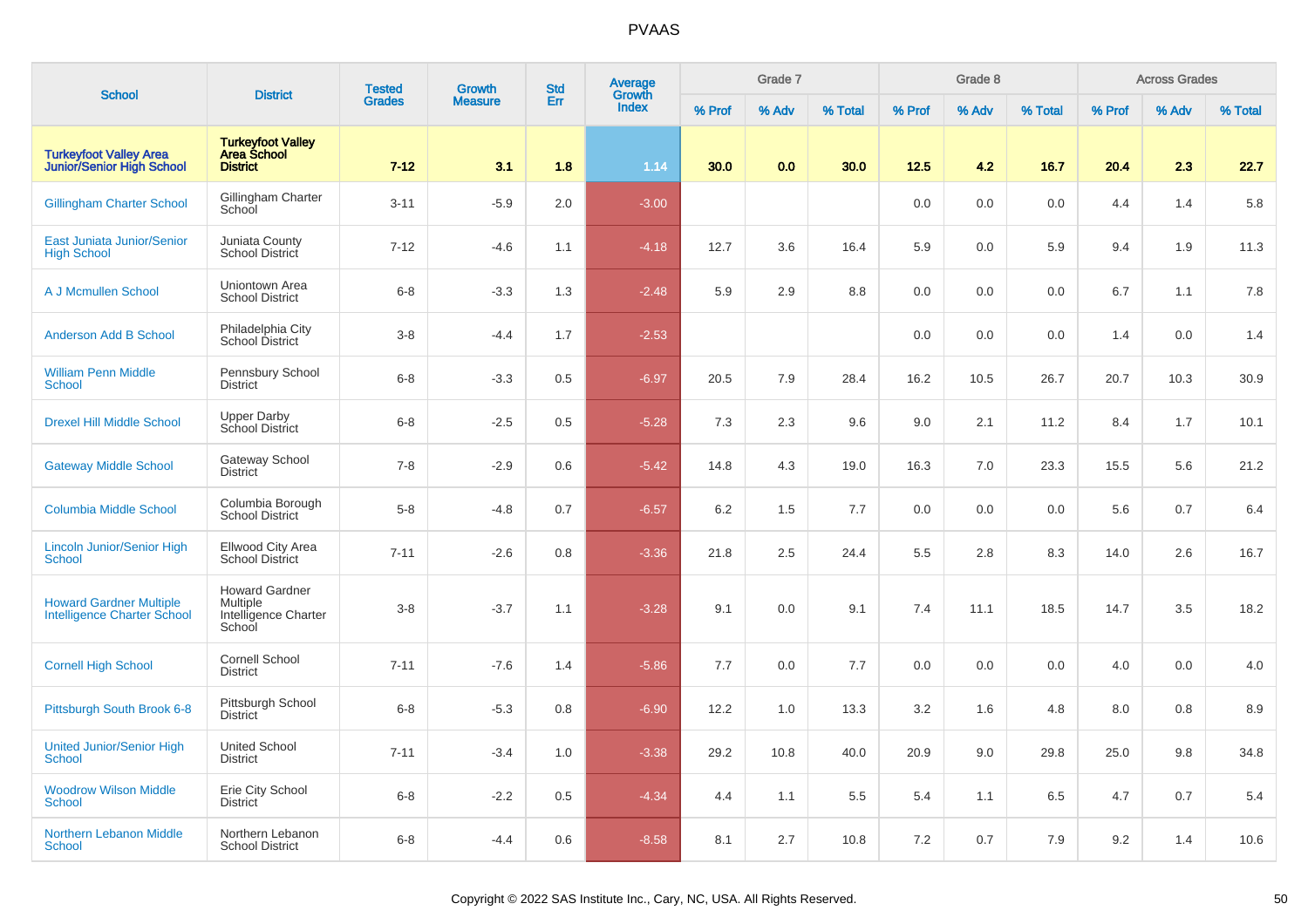| <b>School</b>                                                     | <b>District</b>                                                   | <b>Tested</b> | <b>Growth</b>  | <b>Std</b> | Average                |        | Grade 7 |         |        | Grade 8 |         |        | <b>Across Grades</b> |         |
|-------------------------------------------------------------------|-------------------------------------------------------------------|---------------|----------------|------------|------------------------|--------|---------|---------|--------|---------|---------|--------|----------------------|---------|
|                                                                   |                                                                   | <b>Grades</b> | <b>Measure</b> | Err        | Growth<br><b>Index</b> | % Prof | % Adv   | % Total | % Prof | % Adv   | % Total | % Prof | % Adv                | % Total |
| <b>Turkeyfoot Valley Area</b><br><b>Junior/Senior High School</b> | <b>Turkeyfoot Valley</b><br><b>Area School</b><br><b>District</b> | $7 - 12$      | 3.1            | 1.8        | 1.14                   | 30.0   | 0.0     | 30.0    | 12.5   | 4.2     | 16.7    | 20.4   | 2.3                  | 22.7    |
| <b>Lenape Middle School</b>                                       | <b>Central Bucks</b><br><b>School District</b>                    | $7-9$         | $-4.0$         | 0.6        | $-8.06$                | 29.7   | 12.6    | 42.3    | 23.6   | 7.1     | 30.7    | 26.7   | 9.9                  | 36.6    |
| <b>Lehigh Valley Academy</b><br><b>Regional Charter School</b>    | Lehigh Valley<br>Academy Regional<br>Charter School               | $3 - 11$      | $-3.0$         | 0.5        | $-5.67$                | 7.4    | 1.8     | 9.3     | 5.5    | 0.9     | 6.4     | 17.4   | 4.4                  | 21.8    |
| <b>Greensburg-Salem Middle</b><br><b>School</b>                   | Greensburg Salem<br><b>School District</b>                        | $6 - 8$       | $-4.4$         | 0.5        | $-8.62$                | 16.5   | 3.8     | 20.3    | 17.6   | 4.6     | 22.2    | 15.5   | 3.2                  | 18.7    |
| Altoona Area Jr High<br><b>School</b>                             | Altoona Area<br><b>School District</b>                            | $6 - 8$       | $-1.0$         | 0.3        | $-4.95$                | 15.0   | 5.2     | 20.2    | 16.2   | 4.4     | 20.6    | 16.4   | 5.0                  | 21.4    |
| <b>Everett Area Middle School</b>                                 | Everett Area<br><b>School District</b>                            | $6 - 11$      | $-1.4$         | 0.7        | $-2.66$                | 13.9   | 1.0     | 14.8    | 10.7   | 6.7     | 17.3    | 14.9   | 3.0                  | 17.9    |
| South Allegheny Middle<br><b>School</b>                           | South Allegheny<br>School District                                | $6 - 8$       | $-3.9$         | 1.0        | $-3.74$                | 7.9    | 2.6     | 10.5    | 12.5   | 2.5     | 15.0    | 7.1    | 2.4                  | 9.5     |
| Antietam Middle/High<br><b>School</b>                             | Antietam School<br><b>District</b>                                | $7 - 10$      | $-4.2$         | 1.2        | $-3.52$                | 5.6    | 0.0     | 5.6     | 5.8    | 0.0     | 5.8     | 5.7    | 0.0                  | $5.7\,$ |
| <b>California Area Middle</b><br><b>School</b>                    | California Area<br><b>School District</b>                         | $7 - 9$       | $-3.2$         | 1.1        | $-2.87$                | 25.0   | 1.8     | 26.8    | 20.4   | 5.6     | 25.9    | 22.7   | 3.6                  | 26.4    |
| Pittsburgh Langley K-8                                            | Pittsburgh School<br><b>District</b>                              | $3 - 8$       | $-1.9$         | 1.0        | $-2.33$                | 3.8    | 0.0     | 3.8     | 0.0    | 0.0     | 0.0     | 2.8    | 1.2                  | 4.0     |
| <b>Hopkinson Francis School</b>                                   | Philadelphia City<br>School District                              | $3 - 8$       | $-6.7$         | 3.5        | $-1.93$                |        |         |         |        |         |         | 4.4    | 0.0                  | 4.4     |
| <b>Weatherly Area Middle</b><br><b>School</b>                     | <b>Weatherly Area</b><br><b>School District</b>                   | $6 - 8$       | $-8.2$         | 1.2        | $-6.91$                | 7.1    | 0.0     | 7.1     | 5.6    | 0.0     | 5.6     | 8.2    | 0.0                  | 8.2     |
| <b>Southern Middle School</b>                                     | Southern York<br>County School<br>District                        | $7 - 8$       | $-3.3$         | 0.6        | $-5.75$                | 18.8   | 5.4     | 24.3    | 11.6   | 3.0     | 14.6    | 15.2   | 4.2                  | 19.4    |
| <b>Prospect Park School</b>                                       | Interboro School<br><b>District</b>                               | $3 - 8$       | $-4.4$         | 0.8        | $-5.48$                | 5.6    | 3.7     | 9.3     | 13.7   | 5.9     | 19.6    | 13.4   | 4.6                  | 18.0    |
| <b>Roosevelt Middle School</b>                                    | <b>Bristol Township</b><br><b>School District</b>                 | $6 - 8$       | $-4.8$         | 0.5        | $-9.09$                | 7.0    | 0.6     | 7.6     | 2.9    | 0.6     | 3.5     | 4.3    | 0.8                  | 5.1     |
| <b>Laurel Highlands Middle</b><br>School                          | Laurel Highlands<br><b>School District</b>                        | $6 - 8$       | $-4.2$         | 0.6        | $-8.67$                | 11.1   | 4.0     | 15.1    | 12.6   | 4.8     | 17.5    | 11.2   | 5.4                  | 16.6    |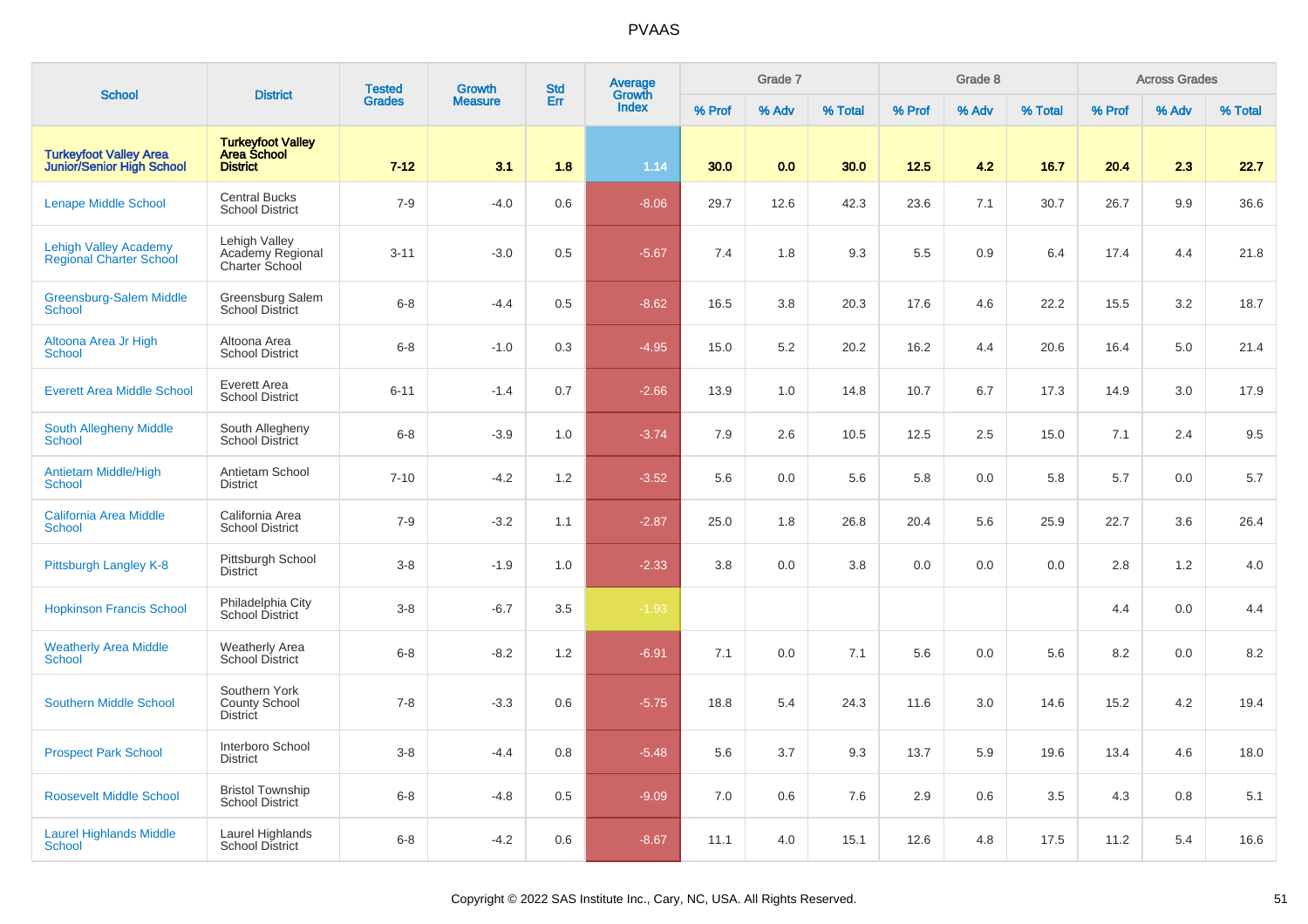| <b>School</b>                                              | <b>District</b>                                                   | <b>Tested</b> | <b>Growth</b>  | <b>Std</b> | <b>Average</b><br>Growth |        | Grade 7 |         |        | Grade 8 |         |        | <b>Across Grades</b> |         |
|------------------------------------------------------------|-------------------------------------------------------------------|---------------|----------------|------------|--------------------------|--------|---------|---------|--------|---------|---------|--------|----------------------|---------|
|                                                            |                                                                   | <b>Grades</b> | <b>Measure</b> | Err        | Index                    | % Prof | % Adv   | % Total | % Prof | % Adv   | % Total | % Prof | % Adv                | % Total |
| <b>Turkeyfoot Valley Area</b><br>Junior/Senior High School | <b>Turkeyfoot Valley</b><br><b>Area School</b><br><b>District</b> | $7 - 12$      | 3.1            | 1.8        | 1.14                     | 30.0   | 0.0     | 30.0    | 12.5   | 4.2     | 16.7    | 20.4   | 2.3                  | 22.7    |
| <b>Bethune Mary Mcleod</b><br><b>School</b>                | Philadelphia City<br>School District                              | $3 - 8$       | $-4.5$         | 2.2        | $-2.03$                  |        |         |         |        |         |         | 0.0    | 0.0                  | 0.0     |
| Pittsburgh Obama 6-12                                      | Pittsburgh School<br><b>District</b>                              | $6 - 11$      | $-4.6$         | 0.7        | $-6.96$                  | 4.6    | 0.9     | 5.5     | 7.3    | $0.0\,$ | 7.3     | 6.9    | 1.3                  | 8.2     |
| <b>Propel Charter School-</b><br>Pitcairn                  | <b>Propel Charter</b><br>School-Pitcairn                          | $3 - 8$       | $-5.7$         | 1.1        | $-5.23$                  | 0.0    | 0.0     | 0.0     | 0.0    | 0.0     | 0.0     | 5.5    | 0.0                  | 5.5     |
| <b>Dobson James School</b>                                 | Philadelphia City<br>School District                              | $3-8$         | $-6.4$         | 3.1        | $-2.08$                  |        |         |         |        |         |         | 20.5   | 15.4                 | 35.9    |
| Kirkbride Eliza B School                                   | Philadelphia City<br>School District                              | $3 - 8$       | $-7.8$         | 2.2        | $-3.53$                  | 7.7    | 0.0     | 7.7     |        |         |         | 10.6   | 1.2                  | 11.8    |
| <b>Greater Johnstown Senior</b><br><b>High School</b>      | Greater Johnstown<br><b>School District</b>                       | $8 - 11$      | $-2.0$         | 1.0        | $-2.09$                  |        |         |         | 0.6    | 0.6     | 1.3     | 0.6    | 0.6                  | 1.3     |
| <b>Fanny Jackson Coppin</b><br>School                      | Philadelphia City<br>School District                              | $3 - 8$       | $-5.7$         | 2.7        | $-2.10$                  |        |         |         |        |         |         | 20.3   | 3.1                  | 23.4    |
| <b>Springhouse Middle School</b>                           | Parkland School<br><b>District</b>                                | $6 - 8$       | $-2.3$         | 0.4        | $-5.84$                  | 28.7   | 22.8    | 51.5    | 28.2   | 15.4    | 43.6    | 31.0   | 19.6                 | 50.7    |
| <b>Blaine James G School</b>                               | Philadelphia City<br>School District                              | $3 - 8$       | $-5.0$         | 2.3        | $-2.21$                  |        |         |         |        |         |         | 1.4    | 0.0                  | 1.4     |
| Pittsburgh Capa 6-12                                       | Pittsburgh School<br><b>District</b>                              | $6 - 11$      | $-5.7$         | 0.7        | $-8.34$                  | 28.3   | 8.8     | 37.2    | 18.6   | 10.8    | 29.4    | 24.2   | 8.1                  | 32.3    |
| Fort Cherry Junior/Senior<br><b>High School</b>            | Fort Cherry School<br><b>District</b>                             | $7 - 10$      | $-4.7$         | 1.0        | $-4.70$                  | 14.3   | 5.4     | 19.6    | 9.3    | 4.6     | 14.0    | 11.3   | 4.9                  | 16.2    |
| Downingtown Middle<br><b>School</b>                        | Downingtown Area<br>School District                               | $7 - 8$       | $-5.6$         | 1.0        | $-6.89$                  | 31.1   | 12.6    | 43.7    | 24.5   | 15.1    | 39.6    | 29.1   | 13.4                 | 42.4    |
| <b>Northern Lehigh Middle</b><br><b>School</b>             | Northern Lehigh<br>School District                                | $7 - 8$       | $-3.3$         | 0.9        | $-3.72$                  | 15.1   | 1.7     | 16.8    | 12.9   | 0.0     | 12.9    | 14.3   | 1.1                  | 15.3    |
| <b>Franklin Towne Charter</b><br><b>Elementary School</b>  | <b>Franklin Towne</b><br><b>Charter Elementary</b><br>School      | $3 - 8$       | $-6.2$         | 1.2        | $-5.29$                  | 14.3   | 3.6     | 17.9    | 4.6    | 0.0     | 4.6     | 24.3   | 9.6                  | 33.9    |
| <b>Northern Bedford County</b><br><b>Middle School</b>     | Northern Bedford<br><b>County School</b><br><b>District</b>       | $6 - 8$       | $-2.4$         | 0.9        | $-3.70$                  | 19.0   | 1.7     | 20.7    | 9.4    | 3.1     | 12.5    | 19.3   | 2.2                  | 21.6    |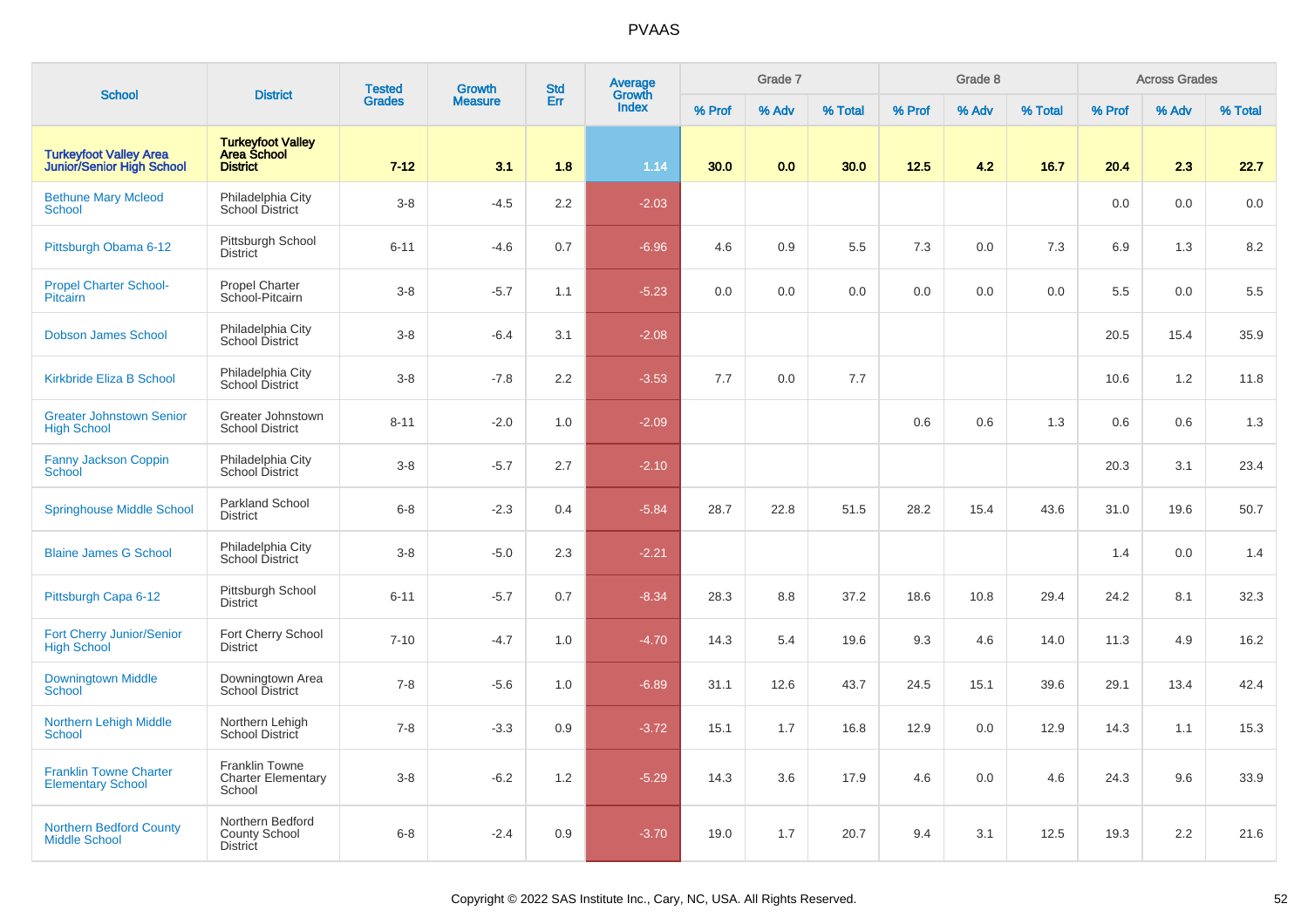| <b>School</b>                                                     | <b>District</b>                                                   | <b>Tested</b> | Growth         | <b>Std</b> | Average<br>Growth |        | Grade 7 |         |        | Grade 8 |         |        | <b>Across Grades</b> |         |
|-------------------------------------------------------------------|-------------------------------------------------------------------|---------------|----------------|------------|-------------------|--------|---------|---------|--------|---------|---------|--------|----------------------|---------|
|                                                                   |                                                                   | <b>Grades</b> | <b>Measure</b> | Err        | <b>Index</b>      | % Prof | % Adv   | % Total | % Prof | % Adv   | % Total | % Prof | % Adv                | % Total |
| <b>Turkeyfoot Valley Area</b><br><b>Junior/Senior High School</b> | <b>Turkeyfoot Valley</b><br><b>Area School</b><br><b>District</b> | $7 - 12$      | 3.1            | 1.8        | 1.14              | 30.0   | 0.0     | 30.0    | 12.5   | 4.2     | 16.7    | 20.4   | 2.3                  | 22.7    |
| <b>Valley Junior/Senior High</b><br><b>School</b>                 | New Kensington-<br>Arnold School<br><b>District</b>               | $7 - 11$      | $-5.4$         | 0.9        | $-6.05$           | 4.4    | 0.0     | 4.4     | 1.2    | 0.0     | 1.2     | 2.8    | 0.0                  | 2.8     |
| <b>Bristol Middle School</b>                                      | <b>Bristol Borough</b><br><b>School District</b>                  | $7 - 8$       | $-4.3$         | 0.9        | $-4.50$           | 15.2   | 1.3     | 16.5    | 7.6    | 1.3     | 8.9     | 11.4   | 1.3                  | 12.7    |
| <b>West Allegheny Middle</b><br><b>School</b>                     | West Allegheny<br>School District                                 | $6 - 8$       | $-1.6$         | 0.5        | $-6.11$           | 27.5   | 20.6    | 48.1    | 23.4   | 11.2    | 34.6    | 28.3   | 18.0                 | 46.3    |
| Penn's Grove School                                               | Oxford Area<br><b>School District</b>                             | $7 - 8$       | $-3.0$         | 0.6        | $-5.15$           | 20.2   | 9.9     | 30.0    | 11.5   | 5.5     | 17.0    | 16.0   | 7.8                  | 23.7    |
| <b>Pottstown Middle School</b>                                    | Pottstown School<br><b>District</b>                               | $5-8$         | $-5.0$         | 0.5        | $-10.19$          | 5.3    | 0.7     | 5.9     | 5.6    | 0.0     | 5.6     | 4.8    | 1.2                  | 6.0     |
| <b>Fell D Newlin School</b>                                       | Philadelphia City<br>School District                              | $3-8$         | $-7.7$         | 3.2        | $-2.40$           |        |         |         |        |         |         | 3.4    | 3.4                  | 6.9     |
| <b>Robert K Shafer Middle</b><br><b>School</b>                    | Bensalem<br><b>Township School</b><br><b>District</b>             | $6 - 8$       | $-4.3$         | 0.6        | $-7.41$           | 9.8    | 5.7     | 15.5    | 8.4    | 3.1     | 11.5    | 9.1    | 4.4                  | 13.5    |
| <b>Southmoreland Middle</b><br><b>School</b>                      | Southmoreland<br><b>School District</b>                           | $6 - 8$       | $-2.2$         | 0.7        | $-6.84$           | 11.1   | 2.8     | 13.9    | 10.5   | 1.0     | 11.4    | 12.4   | 2.5                  | 14.9    |
| Conemaugh Township<br>Area Middle/Senior High<br>School           | Conemaugh<br>Township Area<br><b>School District</b>              | $6 - 12$      | $-3.5$         | 0.8        | $-4.28$           | 29.2   | 20.8    | 50.0    | 28.8   | 5.5     | 34.2    | 27.2   | 14.1                 | 41.3    |
| <b>St Marys Area Middle</b><br>School                             | Saint Marys Area<br><b>School District</b>                        | $5-8$         | $-3.2$         | 0.6        | $-5.37$           | 10.0   | 5.4     | 15.4    | 13.3   | 1.3     | 14.7    | 14.8   | 2.7                  | 17.6    |
| Ambridge Area Middle<br><b>School</b>                             | Ambridge Area<br>School District                                  | $6 - 8$       | $-4.4$         | 0.6        | $-6.98$           | 11.3   | 0.8     | 12.1    | 11.2   | 0.9     | 12.1    | 11.9   | 0.9                  | 12.8    |
| <b>Stroudsburg Junior High</b><br><b>School</b>                   | Stroudsburg Area<br><b>School District</b>                        | $8-9$         | $-2.0$         | 0.8        | $-2.50$           |        |         |         | 15.4   | 1.8     | 17.1    | 15.4   | 1.8                  | 17.1    |
| <b>Dickson Prep STEAM</b><br>Academy                              | <b>Woodland Hills</b><br><b>School District</b>                   | $6 - 8$       | $-5.6$         | 0.6        | $-9.59$           | 8.9    | 3.0     | 11.8    | 2.3    | 2.3     | 4.6     | 5.4    | 2.2                  | 7.6     |
| <b>Harrison-Morton Middle</b><br>School                           | <b>Allentown City</b><br><b>School District</b>                   | $6 - 8$       | $-3.5$         | 0.8        | $-4.63$           | 0.8    | 0.8     | 1.5     |        |         |         | 2.7    | 0.4                  | 3.1     |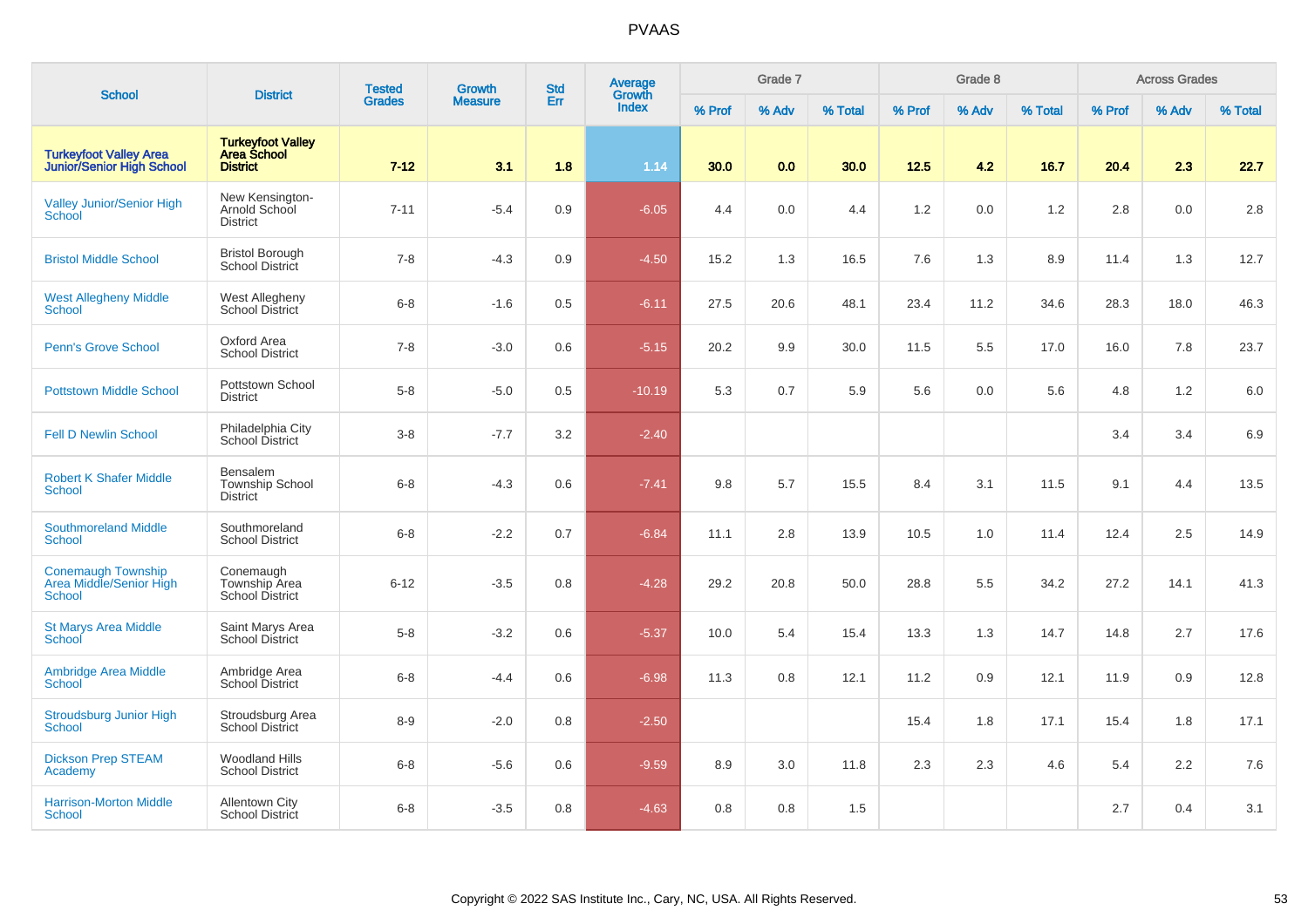| <b>School</b>                                                     | <b>District</b>                                             | <b>Tested</b> | Growth         | <b>Std</b> | <b>Average</b><br>Growth |        | Grade 7 |         |        | Grade 8 |         |        | <b>Across Grades</b> |         |
|-------------------------------------------------------------------|-------------------------------------------------------------|---------------|----------------|------------|--------------------------|--------|---------|---------|--------|---------|---------|--------|----------------------|---------|
|                                                                   |                                                             | <b>Grades</b> | <b>Measure</b> | Err        | <b>Index</b>             | % Prof | % Adv   | % Total | % Prof | % Adv   | % Total | % Prof | % Adv                | % Total |
| <b>Turkeyfoot Valley Area</b><br><b>Junior/Senior High School</b> | <b>Turkeyfoot Valley<br/>Area School</b><br><b>District</b> | $7 - 12$      | 3.1            | 1.8        | 1.14                     | 30.0   | 0.0     | 30.0    | 12.5   | 4.2     | 16.7    | 20.4   | 2.3                  | 22.7    |
| <b>West Mifflin Area Middle</b><br><b>School</b>                  | West Mifflin Area<br><b>School District</b>                 | $4 - 11$      | $-8.5$         | 0.5        | $-18.36$                 | 6.8    | 0.0     | 6.8     | 5.5    | 0.0     | 5.5     | 9.5    | 2.0                  | 11.6    |
| <b>Bregy F Amedee School</b>                                      | Philadelphia City<br>School District                        | $3-8$         | $-9.1$         | 3.6        | $-2.55$                  |        |         |         | 7.1    | 0.0     | 7.1     | 9.3    | 3.7                  | 13.0    |
| <b>Trafford Middle School</b>                                     | Penn-Trafford<br><b>School District</b>                     | $6 - 8$       | $-2.4$         | 0.7        | $-4.63$                  | 35.9   | 14.1    | 50.0    | 28.9   | 2.1     | 30.9    | 33.7   | 10.6                 | 44.3    |
| <b>Clearfield Area</b><br>Junior/Senior High School               | <b>Clearfield Area</b><br><b>School District</b>            | $7 - 10$      | $-2.8$         | 0.7        | $-3.89$                  | 9.3    | 0.8     | 10.1    | 6.3    | 3.5     | 9.8     | 7.7    | 2.2                  | 9.9     |
| <b>Turkeyfoot Valley Area</b><br><b>Elementary School</b>         | <b>Turkeyfoot Valley</b><br>Area School<br><b>District</b>  | $3 - 11$      | $-4.7$         | 1.8        | $-2.62$                  |        |         |         |        |         |         | 19.7   | 2.8                  | 22.5    |
| <b>Garnet Valley Middle</b><br><b>School</b>                      | <b>Garnet Valley</b><br>School District                     | $6 - 8$       | $-2.0$         | 0.4        | $-4.82$                  | 28.0   | 20.7    | 48.7    | 21.5   | 10.3    | 31.8    | 26.9   | 16.7                 | 43.6    |
| <b>Whitehall-Coplay Middle</b><br><b>School</b>                   | Whitehall-Coplay<br><b>School District</b>                  | $6 - 8$       | $-3.6$         | 0.4        | $-8.82$                  | 11.1   | 2.5     | 13.6    | 10.5   | 3.2     | 13.7    | 11.4   | 2.6                  | 14.0    |
| <b>Redbank Valley High</b><br><b>School</b>                       | <b>Redbank Valley</b><br><b>School District</b>             | $6 - 11$      | $-4.3$         | 0.8        | $-5.43$                  | 19.5   | 9.2     | 28.7    | 9.5    | 0.0     | 9.5     | 14.4   | 3.5                  | 17.9    |
| <b>Clarion-Limestone Area</b><br><b>Junior/Senior High School</b> | Clarion-Limestone<br>Area School<br><b>District</b>         | $7 - 12$      | $-6.7$         | 1.3        | $-5.38$                  | 27.9   | 11.6    | 39.5    | 7.8    | 3.9     | 11.8    | 17.0   | 7.4                  | 24.5    |
| Pittsburgh Brookline K-8                                          | Pittsburgh School<br><b>District</b>                        | $3 - 8$       | $-6.4$         | 1.0        | $-6.38$                  | 9.1    | 3.0     | 12.1    | 3.4    | 0.0     | 3.4     | 16.9   | 2.7                  | 19.6    |
| <b>Trexler Middle School</b>                                      | <b>Allentown City</b><br>School District                    | $6 - 8$       | $-2.7$         | 0.7        | $-3.89$                  | 2.7    | 0.0     | 2.7     |        |         |         | 1.7    | 0.7                  | 2.4     |
| <b>Hartranft John F School</b>                                    | Philadelphia City<br>School District                        | $3-8$         | $-9.7$         | 3.5        | $-2.77$                  |        |         |         |        |         |         | 3.1    | 0.0                  | 3.1     |
| <b>Elk Lake Junior/Senior</b><br><b>High School</b>               | Elk Lake School<br><b>District</b>                          | $7 - 11$      | $-3.7$         | 0.9        | $-4.15$                  | 11.4   | 3.4     | 14.8    | 8.5    | 4.9     | 13.4    | 10.0   | 4.1                  | 14.1    |
| <b>Wilson Southern Middle</b><br><b>School</b>                    | Wilson School<br><b>District</b>                            | $6 - 8$       | $-5.6$         | 0.8        | $-6.71$                  | 21.0   | 6.4     | 27.4    | 8.9    | 5.4     | 14.3    | 19.4   | 4.8                  | 24.3    |
| <b>Upper Merion Middle</b><br>School                              | <b>Upper Merion Area</b><br><b>School District</b>          | $5 - 8$       | $-1.3$         | 0.4        | $-5.74$                  | 26.4   | 7.1     | 33.5    | 11.7   | 7.8     | 19.4    | 25.3   | 10.7                 | 36.0    |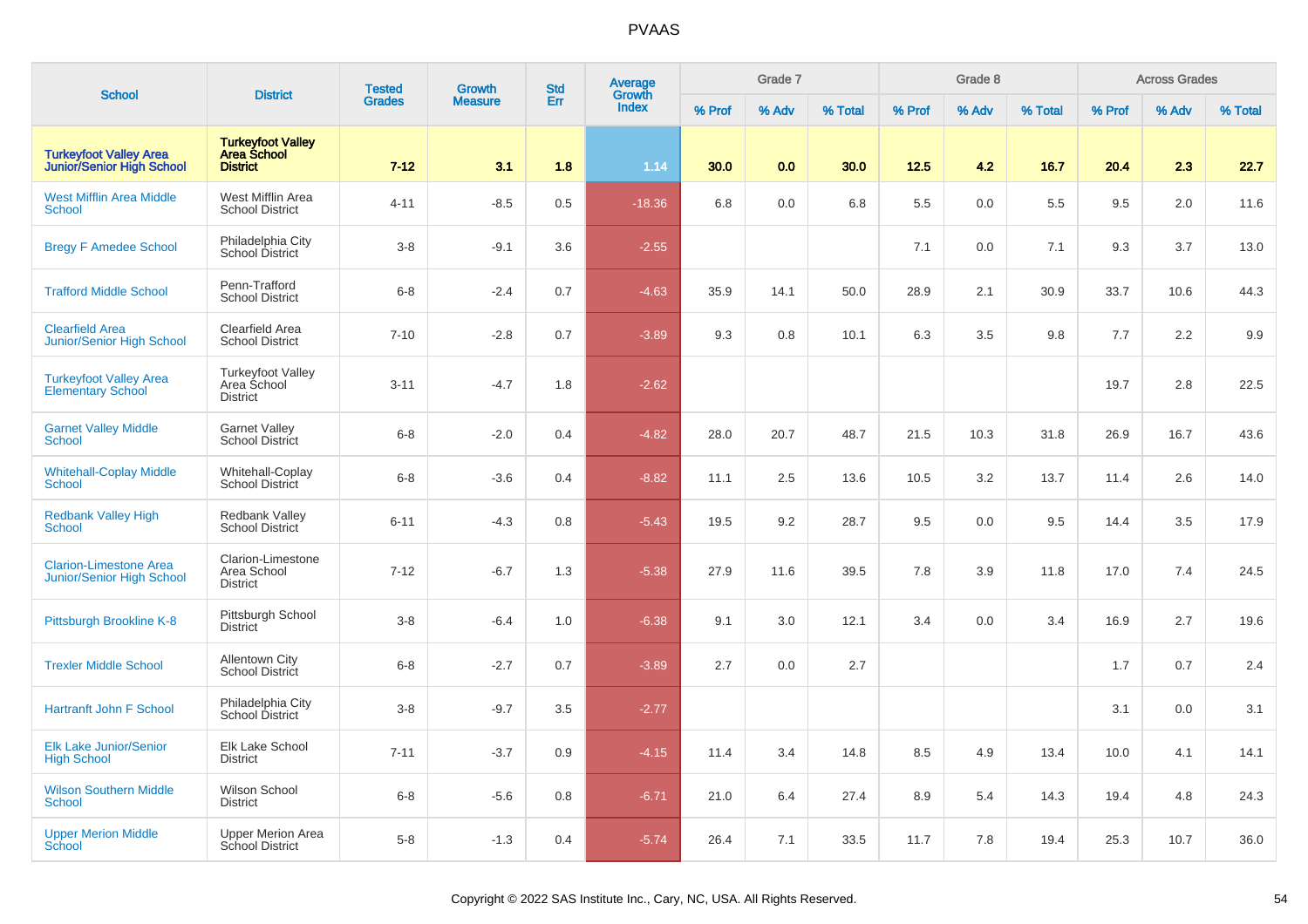|                                                            |                                                             | <b>Tested</b> | <b>Growth</b>  | <b>Std</b> | <b>Average</b>         |        | Grade 7 |         |        | Grade 8 |         |        | <b>Across Grades</b> |         |
|------------------------------------------------------------|-------------------------------------------------------------|---------------|----------------|------------|------------------------|--------|---------|---------|--------|---------|---------|--------|----------------------|---------|
| <b>School</b>                                              | <b>District</b>                                             | <b>Grades</b> | <b>Measure</b> | Err        | Growth<br><b>Index</b> | % Prof | % Adv   | % Total | % Prof | % Adv   | % Total | % Prof | % Adv                | % Total |
| <b>Turkeyfoot Valley Area</b><br>Junior/Senior High School | <b>Turkeyfoot Valley<br/>Area School</b><br><b>District</b> | $7 - 12$      | 3.1            | 1.8        | 1.14                   | 30.0   | 0.0     | 30.0    | 12.5   | 4.2     | 16.7    | 20.4   | 2.3                  | 22.7    |
| <b>Morrisville High School</b><br>(8381)                   | Morrisville Borough<br><b>School District</b>               | $6 - 11$      | $-4.6$         | 1.0        | $-4.62$                | 3.9    | 0.0     | 3.9     | 0.0    | 0.0     | 0.0     | 2.0    | 0.0                  | 2.0     |
| <b>Titusville Middle School</b>                            | <b>Titusville Area</b><br><b>School District</b>            | $6 - 8$       | $-2.4$         | 0.6        | $-4.04$                | 18.0   | 3.9     | 21.9    | 8.0    | 3.6     | 11.7    | 15.0   | 3.9                  | 18.9    |
| <b>Mercer Area Middle School</b>                           | Mercer Area<br><b>School District</b>                       | $7 - 10$      | $-5.0$         | 1.0        | $-5.03$                | 25.0   | 11.8    | 36.8    | 18.7   | 4.0     | 22.7    | 21.8   | 8.0                  | 29.8    |
| <b>Mapletown Junior/Senior</b><br><b>High School</b>       | Southeastern<br>Greene School<br><b>District</b>            | $7 - 10$      | $-10.2$        | 1.2        | $-8.85$                | 8.2    | 4.1     | 12.2    | 25.6   | 2.3     | 27.9    | 16.3   | 3.3                  | 19.6    |
| <b>Moon Area Upper Middle</b><br>School                    | Moon Area School<br><b>District</b>                         | $7 - 8$       | $-3.0$         | 0.5        | $-5.89$                | 28.0   | 11.5    | 39.4    | 20.6   | 10.9    | 31.5    | 24.3   | 11.2                 | 35.5    |
| <b>Arts Academy Charter</b><br><b>School</b>               | Arts Academy<br>Charter School                              | $5 - 8$       | $-7.7$         | 1.1        | $-6.85$                | 8.3    | 0.0     | 8.3     | 0.0    | 0.0     | 0.0     | 4.4    | 0.0                  | 4.4     |
| <b>Blairsville Middle School</b>                           | Blairsville-<br>Saltsburg School<br><b>District</b>         | $6 - 8$       | $-5.6$         | 0.9        | $-6.16$                | 18.2   | 6.1     | 24.2    | 16.4   | 7.3     | 23.6    | 16.8   | 5.8                  | 22.5    |
| <b>Pocono Mountain West</b><br><b>Junior High School</b>   | Pocono Mountain<br><b>School District</b>                   | $7 - 8$       | $-6.5$         | 1.2        | $-5.61$                | 10.5   | 1.8     | 12.3    | 0.0    | 3.8     | 3.8     | 5.4    | 2.7                  | 8.2     |
| <b>Bache-Martin School</b>                                 | Philadelphia City<br>School District                        | $3 - 8$       | $-8.3$         | 2.5        | $-3.47$                |        |         |         | 7.7    | 0.0     | 7.7     | 16.7   | 19.6                 | 36.3    |
| <b>Penrose School</b>                                      | Philadelphia City<br>School District                        | $3 - 8$       | $-10.3$        | 3.1        | $-3.35$                |        |         |         |        |         |         | 0.0    | 1.7                  | 1.7     |
| <b>Burgettstown Middle/High</b><br>School                  | <b>Burgettstown Area</b><br>School District                 | $6 - 11$      | $-5.3$         | 0.8        | $-6.74$                | 3.6    | 2.4     | 6.0     | 9.3    | 4.0     | 13.3    | 8.9    | 2.2                  | 11.2    |
| <b>Strong Vincent Middle</b><br>School                     | Erie City School<br><b>District</b>                         | $6 - 8$       | $-3.9$         | 0.5        | $-8.04$                | 9.7    | 3.2     | 13.0    | 8.9    | 0.0     | 8.9     | 7.5    | 1.4                  | 9.0     |
| Shippensburg Area Middle<br><b>School</b>                  | Shippensburg Area<br>School District                        | $6 - 8$       | $-5.1$         | 0.4        | $-11.47$               | 13.5   | 2.4     | 15.9    | 13.8   | 4.0     | 17.8    | 13.5   | 3.5                  | 17.0    |
| <b>Mifflin County Middle</b><br><b>School</b>              | <b>Mifflin County</b><br><b>School District</b>             | $6 - 7$       | $-1.6$         | 0.4        | $-5.98$                | 10.3   | 3.8     | 14.1    |        |         |         | 12.0   | 4.2                  | 16.2    |
| <b>East Allegheny</b><br>Junior/Senior High School         | East Allegheny<br>School District                           | $7 - 11$      | $-4.8$         | 0.9        | $-5.23$                | 13.8   | 0.0     | 13.8    | 5.8    | 0.0     | 5.8     | 9.6    | 0.0                  | 9.6     |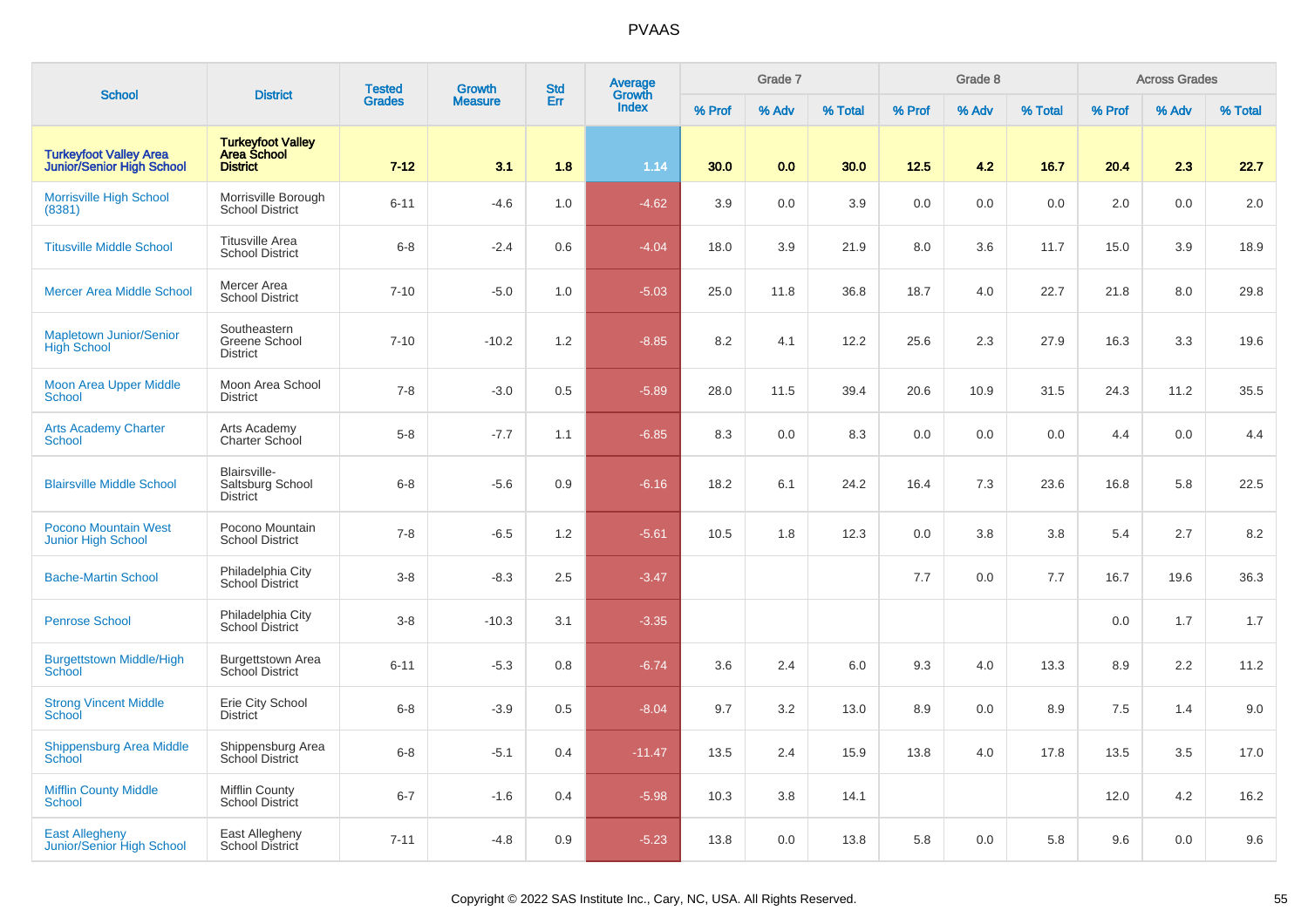| <b>School</b>                                                     | <b>District</b>                                     | <b>Tested</b> | <b>Growth</b>  | <b>Std</b> | <b>Average</b><br>Growth |        | Grade 7 |         |        | Grade 8 |         |        | <b>Across Grades</b> |         |
|-------------------------------------------------------------------|-----------------------------------------------------|---------------|----------------|------------|--------------------------|--------|---------|---------|--------|---------|---------|--------|----------------------|---------|
|                                                                   |                                                     | <b>Grades</b> | <b>Measure</b> | Err        | <b>Index</b>             | % Prof | % Adv   | % Total | % Prof | % Adv   | % Total | % Prof | % Adv                | % Total |
| <b>Turkeyfoot Valley Area</b><br><b>Junior/Senior High School</b> | Turkeyfoot Valley<br>Area School<br><b>District</b> | $7 - 12$      | 3.1            | 1.8        | 1.14                     | 30.0   | 0.0     | 30.0    | 12.5   | 4.2     | 16.7    | 20.4   | 2.3                  | 22.7    |
| <b>Shenandoah Valley</b><br><b>Junior/Senior High School</b>      | Shenandoah Valley<br><b>School District</b>         | $7 - 11$      | $-7.7$         | 1.1        | $-6.92$                  | 1.7    | 3.4     | 5.1     | 3.6    | 0.0     | 3.6     | 2.6    | 1.7                  | 4.4     |
| <b>West Shamokin</b><br>Junior/Senior High School                 | Armstrong School<br><b>District</b>                 | $7 - 10$      | $-7.1$         | 0.8        | $-8.81$                  | 21.2   | 2.6     | 23.9    | 10.7   | 1.9     | 12.6    | 16.2   | 2.3                  | 18.5    |
| <b>Ben Franklin School</b>                                        | Uniontown Area<br><b>School District</b>            | $3-8$         | $-5.5$         | 1.1        | $-10.14$                 | 12.5   | 0.0     | 12.5    | 0.0    | 0.0     | 0.0     | 14.7   | 3.8                  | 18.5    |
| <b>Lakeview Middle-High</b><br><b>School</b>                      | Lakeview School<br><b>District</b>                  | $6 - 11$      | $-4.2$         | 0.8        | $-5.34$                  | 22.2   | 1.6     | 23.8    | 21.0   | 1.6     | 22.6    | 24.6   | 3.6                  | 28.2    |
| <b>MaST Community Charter</b><br><b>School</b>                    | <b>MaST Community</b><br><b>Charter School</b>      | $3 - 10$      | $-8.7$         | 0.6        | $-15.16$                 | 24.3   | 3.9     | 28.2    | 17.5   | 1.9     | 19.4    | 23.1   | 3.6                  | 26.7    |
| <b>Paxon Hollow Middle</b><br><b>School</b>                       | Marple Newtown<br>School District                   | $6 - 8$       | $-3.2$         | 0.5        | $-6.31$                  | 27.4   | 8.4     | 35.8    | 21.1   | 6.2     | 27.3    | 27.2   | 12.2                 | 39.4    |
| <b>Crossroads Middle School</b>                                   | West Shore School<br><b>District</b>                | $6 - 8$       | $-4.2$         | 0.5        | $-8.72$                  | 14.5   | 8.9     | 23.4    | 17.9   | 6.6     | 24.5    | 18.8   | 7.2                  | 26.0    |
| <b>Northwestern Middle</b><br>School                              | Northwestern<br><b>School District</b>              | $6 - 8$       | $-7.2$         | 0.7        | $-10.61$                 | 17.0   | 7.6     | 24.5    | 9.1    | 1.8     | 10.9    | 15.5   | 3.6                  | 19.1    |
| <b>Greenberg Joseph School</b>                                    | Philadelphia City<br>School District                | $3-8$         | $-7.7$         | 1.7        | $-4.50$                  | 35.0   | 15.0    | 50.0    |        |         |         | 30.6   | 12.4                 | 43.0    |
| <b>Schuylkill Haven Senior</b><br><b>High School</b>              | Schuylkill Haven<br>Area School<br><b>District</b>  | $8 - 11$      | $-5.2$         | 1.3        | $-3.96$                  |        |         |         | 5.8    | 0.0     | 5.8     | 5.8    | 0.0                  | 5.8     |
| <b>Harbor Creek Junior High</b><br><b>School</b>                  | <b>Harbor Creek</b><br><b>School District</b>       | $7 - 8$       | $-4.6$         | 0.7        | $-6.72$                  | 25.9   | 13.3    | 39.2    | 20.8   | 7.1     | 27.9    | 23.2   | 10.1                 | 33.3    |
| <b>Spruance Gilbert School</b>                                    | Philadelphia City<br>School District                | $3-8$         | $-11.7$        | 2.9        | $-4.03$                  |        |         |         |        |         |         | 4.5    | 0.0                  | 4.5     |
| <b>Ringgold Middle School</b>                                     | Ringgold School<br><b>District</b>                  | $5-8$         | $-4.9$         | 0.4        | $-10.85$                 | 8.3    | 1.2     | 9.5     | 6.4    | 0.5     | 6.9     | 8.3    | 0.9                  | 9.2     |
| <b>Francis D Raub Middle</b><br>School                            | Allentown City<br><b>School District</b>            | $6 - 8$       | $-4.5$         | 0.6        | $-6.98$                  | 2.8    | 0.0     | 2.8     |        |         |         | 2.4    | 0.0                  | 2.4     |
| Elizabethtown Area Middle<br><b>School</b>                        | Elizabethtown Area<br><b>School District</b>        | $7 - 8$       | $-4.2$         | 0.6        | $-7.45$                  | 20.8   | 2.8     | 23.7    | 20.8   | 3.3     | 24.1    | 20.8   | 3.1                  | 23.9    |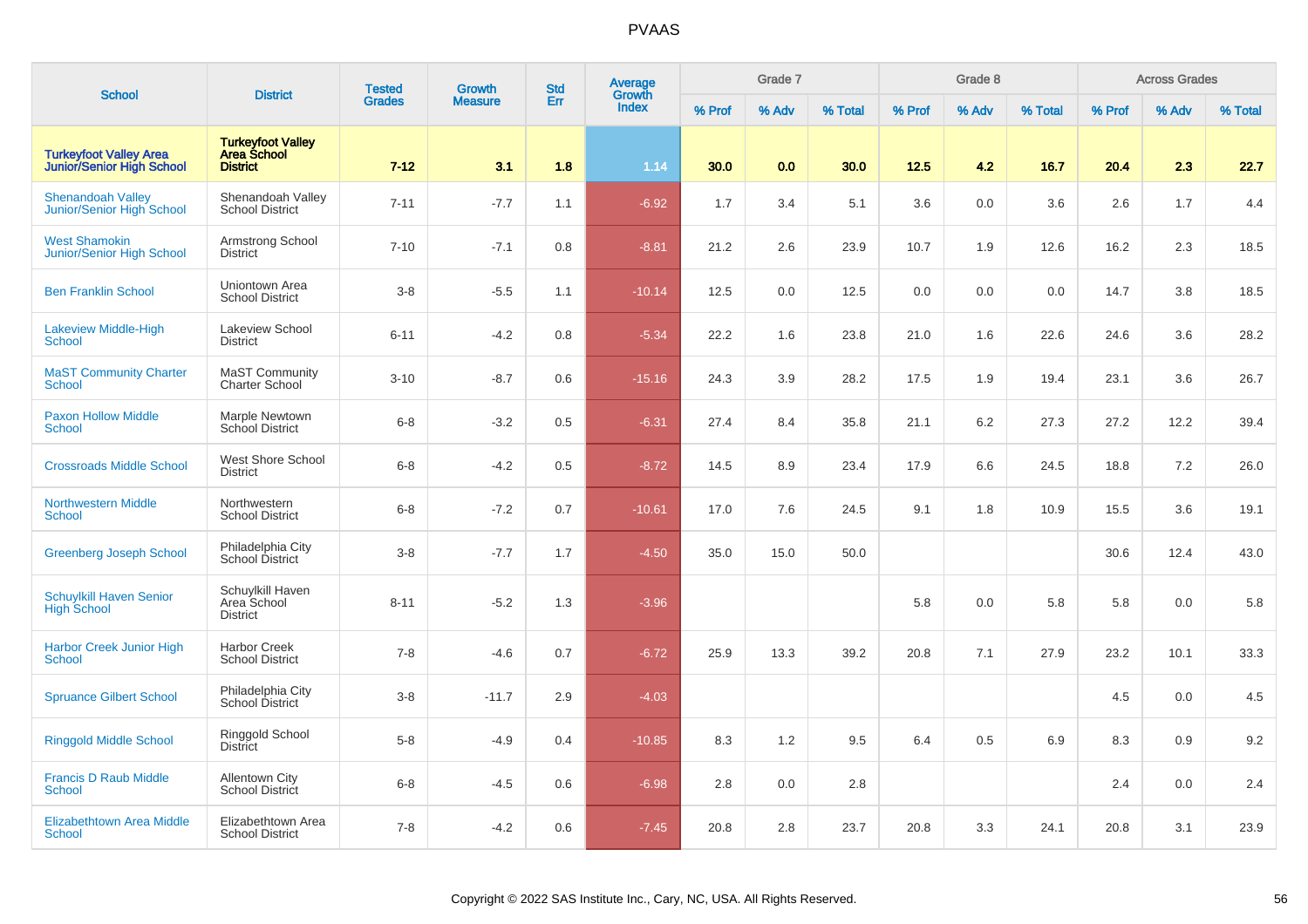| <b>School</b>                                                     | <b>District</b>                                                   | <b>Tested</b> | <b>Growth</b>  | <b>Std</b> | <b>Average</b><br>Growth |        | Grade 7 |         |        | Grade 8 |         |        | <b>Across Grades</b> |         |
|-------------------------------------------------------------------|-------------------------------------------------------------------|---------------|----------------|------------|--------------------------|--------|---------|---------|--------|---------|---------|--------|----------------------|---------|
|                                                                   |                                                                   | <b>Grades</b> | <b>Measure</b> | Err        | <b>Index</b>             | % Prof | % Adv   | % Total | % Prof | % Adv   | % Total | % Prof | % Adv                | % Total |
| <b>Turkeyfoot Valley Area</b><br><b>Junior/Senior High School</b> | <b>Turkeyfoot Valley</b><br><b>Area School</b><br><b>District</b> | $7 - 12$      | 3.1            | 1.8        | 1.14                     | 30.0   | 0.0     | 30.0    | 12.5   | 4.2     | 16.7    | 20.4   | 2.3                  | 22.7    |
| Yough Intermediate/Middle<br>School                               | Yough School<br><b>District</b>                                   | $5-8$         | $-4.9$         | 0.5        | $-9.11$                  | 16.5   | 1.0     | 17.5    | 6.6    | 0.8     | 7.4     | 15.1   | 3.3                  | 18.4    |
| <b>Wyomissing Area</b><br>Junior/Senior High School               | <b>Wyomissing Area</b><br>School District                         | $7 - 12$      | $-6.2$         | 0.8        | $-8.02$                  | 12.3   | 6.6     | 18.8    | 13.8   | 6.4     | 20.2    | 13.0   | 6.5                  | 19.5    |
| <b>Riverview Junior/Senior</b><br><b>High School</b>              | <b>Riverview School</b><br><b>District</b>                        | $7 - 11$      | $-7.5$         | 1.0        | $-7.34$                  | 22.0   | 3.4     | 25.4    | 13.2   | 5.3     | 18.4    | 17.0   | 4.4                  | 21.5    |
| <b>Rockwood Area</b><br><b>Junior/Senior High School</b>          | Rockwood Area<br><b>School District</b>                           | $7 - 11$      | $-7.6$         | 1.1        | $-6.74$                  | 15.6   | 2.2     | 17.8    | 12.7   | 7.9     | 20.6    | 13.9   | 5.6                  | 19.4    |
| <b>Millersburg Area Middle</b><br><b>School</b>                   | Millersburg Area<br><b>School District</b>                        | $6-9$         | $-5.1$         | 0.9        | $-6.20$                  | 18.8   | 1.6     | 20.3    | 8.1    | 1.6     | 9.7     | 14.0   | 2.2                  | 16.3    |
| <b>Pottsgrove Middle School</b>                                   | Pottsgrove School<br><b>District</b>                              | $6 - 8$       | $-4.4$         | 0.5        | $-8.78$                  | 21.6   | 4.1     | 25.7    | 9.8    | 1.6     | 11.4    | 13.7   | 3.7                  | 17.4    |
| <b>Renaissance Academy</b><br><b>Charter School</b>               | Renaissance<br>Academy Charter<br>School                          | $3 - 11$      | $-5.7$         | 0.7        | $-8.29$                  | 20.0   | 1.3     | 21.3    | 10.1   | 7.2     | 17.4    | 18.7   | 5.7                  | 24.4    |
| <b>Pleasant Hills Middle</b><br><b>School</b>                     | West Jefferson<br><b>Hills School District</b>                    | $6 - 8$       | $-2.4$         | 0.5        | $-6.21$                  | 22.8   | 6.3     | 29.1    | 21.8   | 4.5     | 26.2    | 23.2   | 4.8                  | 27.9    |
| <b>MaST Community Charter</b><br>School II                        | <b>MaST Community</b><br>Charter School II                        | $3 - 10$      | $-8.4$         | 0.7        | $-12.33$                 | 8.9    | 2.0     | 10.9    |        |         |         | 12.6   | 3.2                  | 15.8    |
| <b>Northley Middle School</b>                                     | Penn-Delco School<br><b>District</b>                              | $6 - 8$       | $-5.5$         | 0.5        | $-11.25$                 | 22.0   | 6.8     | 28.8    | 11.0   | 1.6     | 12.6    | 17.8   | 5.0                  | 22.8    |
| <b>Octorara Area</b><br>Junior/Senior High School                 | Octorara Area<br><b>School District</b>                           | $7 - 11$      | $-6.7$         | 0.7        | $-8.89$                  | 14.0   | 0.0     | 14.0    | 10.2   | 0.0     | 10.2    | 12.2   | 0.0                  | 12.2    |
| <b>Baldwin Senior High</b><br><b>School</b>                       | <b>Baldwin-Whitehall</b><br><b>School District</b>                | $7 - 11$      | $-6.9$         | 0.5        | $-13.26$                 | 16.0   | 1.6     | 17.7    | 11.5   | 2.1     | 13.6    | 13.8   | 1.9                  | 15.7    |
| <b>Richardson Middle School</b>                                   | Springfield School<br><b>District</b>                             | $6 - 8$       | $-3.6$         | 0.4        | $-8.92$                  | 35.8   | 10.7    | 46.5    | 26.0   | 12.6    | 38.6    | 31.0   | 10.2                 | 41.2    |
| Jefferson Middle School                                           | Mt Lebanon School<br><b>District</b>                              | $6 - 8$       | $-4.7$         | 0.6        | $-7.87$                  | 32.8   | 22.7    | 55.5    | 36.4   | 14.3    | 50.7    | 38.1   | 16.8                 | 55.0    |
| <b>Butler Area lhs</b>                                            | <b>Butler Area School</b><br><b>District</b>                      | $7-9$         | $-3.2$         | 0.4        | $-8.05$                  | 15.4   | 9.1     | 24.6    | 16.7   | 9.1     | 25.8    | 16.1   | 9.1                  | 25.2    |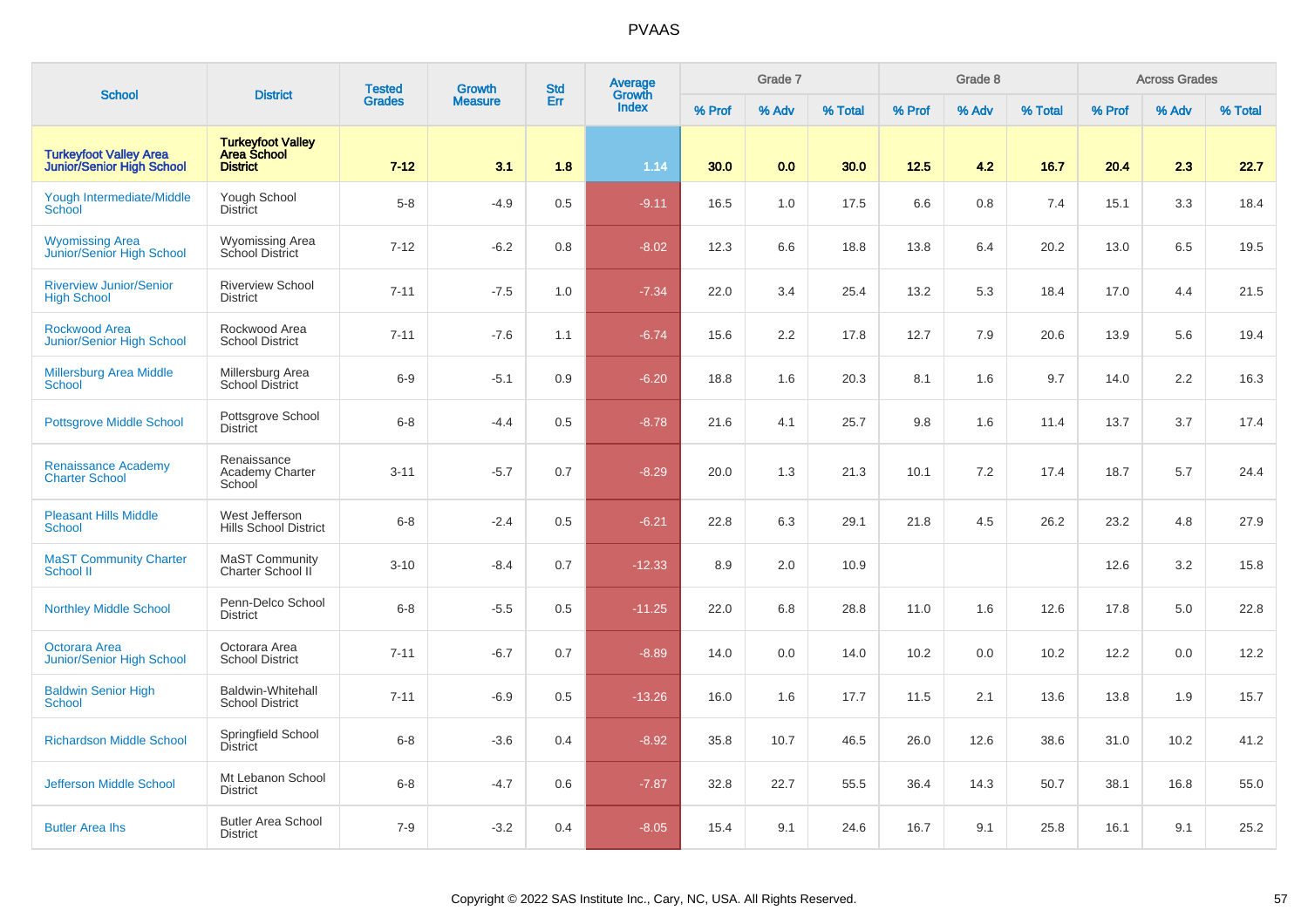| <b>School</b>                                                     | <b>District</b>                                            | <b>Tested</b> | <b>Growth</b>  | <b>Std</b> | Average<br>Growth |        | Grade 7 |         |        | Grade 8 |         |        | <b>Across Grades</b> |         |
|-------------------------------------------------------------------|------------------------------------------------------------|---------------|----------------|------------|-------------------|--------|---------|---------|--------|---------|---------|--------|----------------------|---------|
|                                                                   |                                                            | <b>Grades</b> | <b>Measure</b> | Err        | <b>Index</b>      | % Prof | % Adv   | % Total | % Prof | % Adv   | % Total | % Prof | % Adv                | % Total |
| <b>Turkeyfoot Valley Area</b><br><b>Junior/Senior High School</b> | <b>Turkeyfoot Valley</b><br>Area School<br><b>District</b> | $7 - 12$      | 3.1            | 1.8        | 1.14              | 30.0   | 0.0     | 30.0    | 12.5   | 4.2     | 16.7    | 20.4   | 2.3                  | 22.7    |
| <b>Spring-Ford Middle School</b><br>8th Grade Center              | Spring-Ford Area<br>School District                        | $8 - 8$       | $-2.9$         | 0.5        | $-5.36$           |        |         |         | 23.1   | 9.8     | 32.9    | 23.1   | 9.8                  | 32.9    |
| <b>Neshannock Junior/Senior</b><br><b>High School</b>             | Neshannock<br><b>Township School</b><br><b>District</b>    | $7 - 10$      | $-7.3$         | 0.9        | $-8.26$           | 20.0   | 7.0     | 27.0    | 15.6   | 3.9     | 19.5    | 18.1   | 5.6                  | 23.7    |
| <b>North Hills Middle School</b>                                  | North Hills School<br><b>District</b>                      | $6 - 8$       | $-3.6$         | 0.4        | $-9.09$           | 28.2   | 11.6    | 39.7    | 21.9   | 9.6     | 31.5    | 26.8   | 10.8                 | 37.6    |
| <b>Lincoln Middle School</b>                                      | Lancaster School<br><b>District</b>                        | $6 - 8$       | $-7.6$         | 0.6        | $-11.93$          | 4.6    | 1.6     | 6.2     | 5.3    | 0.0     | 5.3     | 5.0    | 0.8                  | 5.9     |
| <b>Penn Middle School</b>                                         | Penn-Trafford<br><b>School District</b>                    | $6 - 8$       | $-3.6$         | 0.5        | $-10.09$          | 32.2   | 21.1    | 53.3    | 14.0   | 4.6     | 18.6    | 27.2   | 16.2                 | 43.4    |
| <b>Owen J Roberts Middle</b><br><b>School</b>                     | Owen J Roberts<br><b>School District</b>                   | $7 - 8$       | $-5.7$         | 0.5        | $-12.25$          | 28.3   | 12.5    | 40.8    | 22.8   | 5.5     | 28.4    | 25.8   | 9.3                  | 35.1    |
| <b>Phoenixville Area Middle</b><br><b>School</b>                  | Phoenixville Area<br><b>School District</b>                | $6 - 8$       | $-6.0$         | 0.5        | $-12.94$          | 18.6   | 3.8     | 22.5    | 13.4   | 3.6     | 17.0    | 16.8   | 5.4                  | 22.2    |
| <b>Orefield Middle School</b>                                     | Parkland School<br><b>District</b>                         | $6-8$         | $-6.3$         | 0.5        | $-13.03$          | 25.1   | 11.2    | 36.4    | 16.6   | 7.0     | 23.6    | 24.3   | 9.6                  | 33.8    |
| Abington Junior High<br><b>School</b>                             | Abington School<br><b>District</b>                         | $7 - 9$       | $-7.3$         | 0.5        | $-15.76$          | 23.9   | 6.4     | 30.3    | 15.0   | 1.1     | 16.1    | 20.2   | 4.2                  | 24.4    |
| <b>Beaver Area Middle School</b>                                  | Beaver Area<br><b>School District</b>                      | $7 - 8$       | $-9.9$         | 0.8        | $-12.47$          | 22.3   | 13.4    | 35.7    | 17.1   | 7.2     | 24.3    | 19.7   | 10.3                 | 30.0    |
| <b>Dallas Middle School</b>                                       | Dallas School<br><b>District</b>                           | $6 - 8$       | $-9.4$         | 0.6        | $-15.89$          | 18.1   | 6.3     | 24.4    | 17.9   | 0.0     | 17.9    | 20.3   | 3.0                  | 23.4    |
| <b>Wyoming Area Sec Center</b>                                    | Wyoming Area<br>School District                            | $7 - 10$      | $-11.3$        | 0.8        | $-13.80$          | 9.4    | 3.1     | 12.5    | 7.4    | 1.8     | 9.3     | 8.3    | 2.4                  | 10.8    |
| <b>Trinity Middle School</b>                                      | <b>Trinity Area School</b><br><b>District</b>              | $6 - 8$       | $-6.3$         | 0.4        | $-14.11$          | 21.6   | 8.0     | 29.7    | 15.3   | 3.2     | 18.6    | 19.2   | 4.8                  | 24.0    |
| <b>South Mountain Middle</b><br><b>School</b>                     | <b>Allentown City</b><br>School District                   | $6 - 8$       | $-6.2$         | 0.6        | $-11.14$          | 2.4    | 0.4     | 2.8     |        |         |         | 2.2    | 0.8                  | 3.0     |
| <b>Muhlenberg Middle School</b>                                   | Muhlenberg School<br><b>District</b>                       | $7 - 9$       | $-8.6$         | 0.5        | $-17.19$          | 7.0    | 1.2     | 8.1     | 7.5    | 0.7     | 8.2     | 7.2    | 0.9                  | 8.2     |